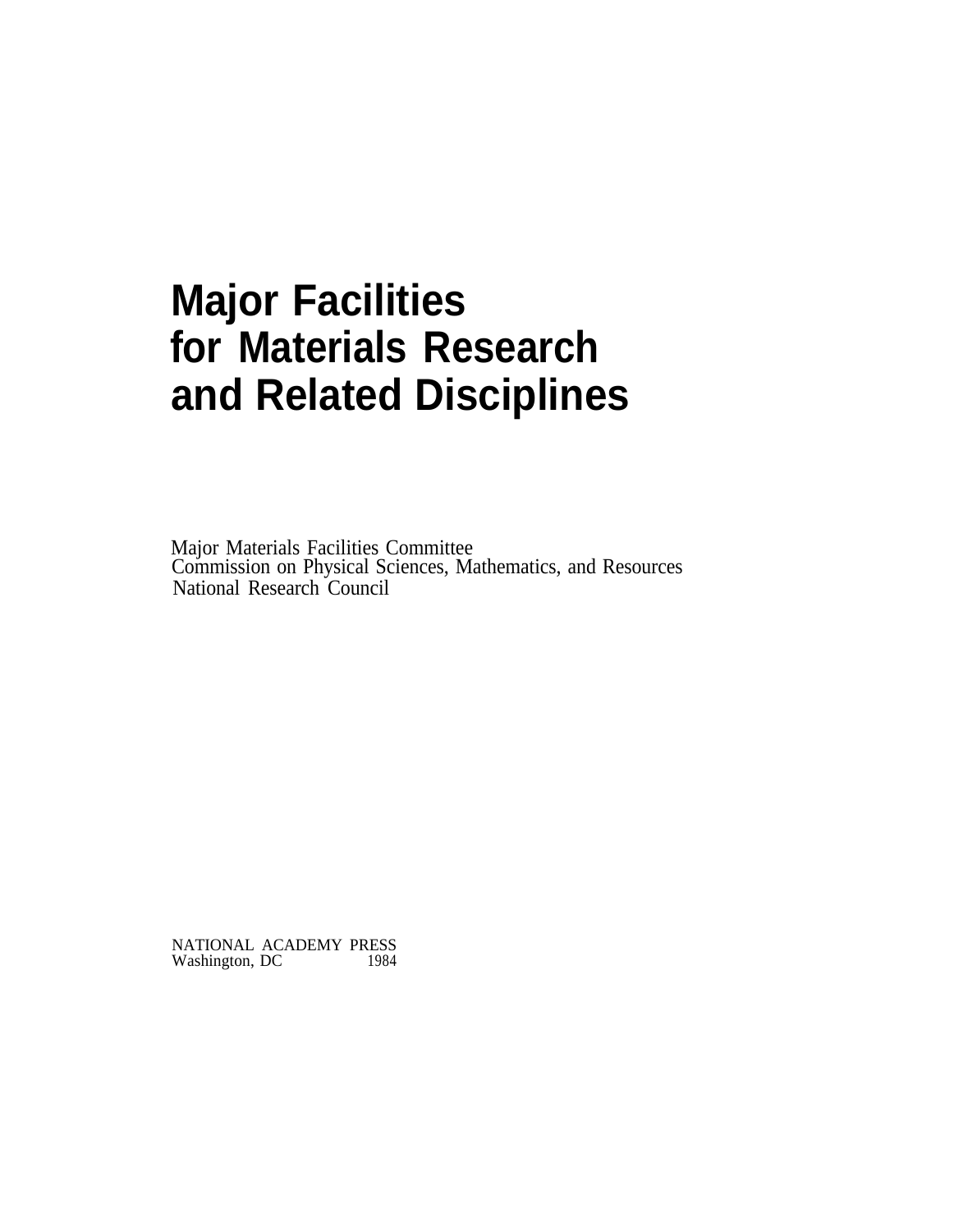NOTICE: The project that is the subject of this report was approved by the Governing Board of the National Research Council, whose members are drawn from the councils of the National Academy of Sciences, the National Academy of Engineering, and the Institute of Medicine. The members of the committee responsible for the report were chosen for their special competences and with regard for appropriate balance.

This report has been reviewed by a group other than the authors according to procedures approved by a Report Review Committee consisting of members of the National Academy of Sciences, the National Academy of Engineering, and the Institute of Medicine.

The National Research Council was established by the National Academy of Sciences in 1916 to associate the broad community of science and technology with the Academy's purposes of furthering knowledge and of advising the federal government. The Council operates in accordance with general policies determined by the Academy under the authority of its congressional charter of 1863, which establishes the Academy as a private, nonprofit, self-governing membership corporation. The Council has become the principal operating agency of both the National Academy of Sciences the the National Academy of Engineering in the conduct of their services to the government, the public, and the scientific and engineering communities. It is administered jointly by both Academies and the Institute of Medicine. The National Academy of Engineering and the Institute of Medicine were established in 1964 and 1970, respectively, under the charter of the National Academy of Sciences.

Support for this project was provided by the Department of Energy under Grant No. DE-FG01-84ER45062 and by the National Science Foundation under Grant No. DMR-8408982.

Available from Major Materials Facilities Committee Commission on Physical Sciences, Mathematics, and Resources National Research Council 2101 Constitution Avenue, N.W. Washington, D.C. 20418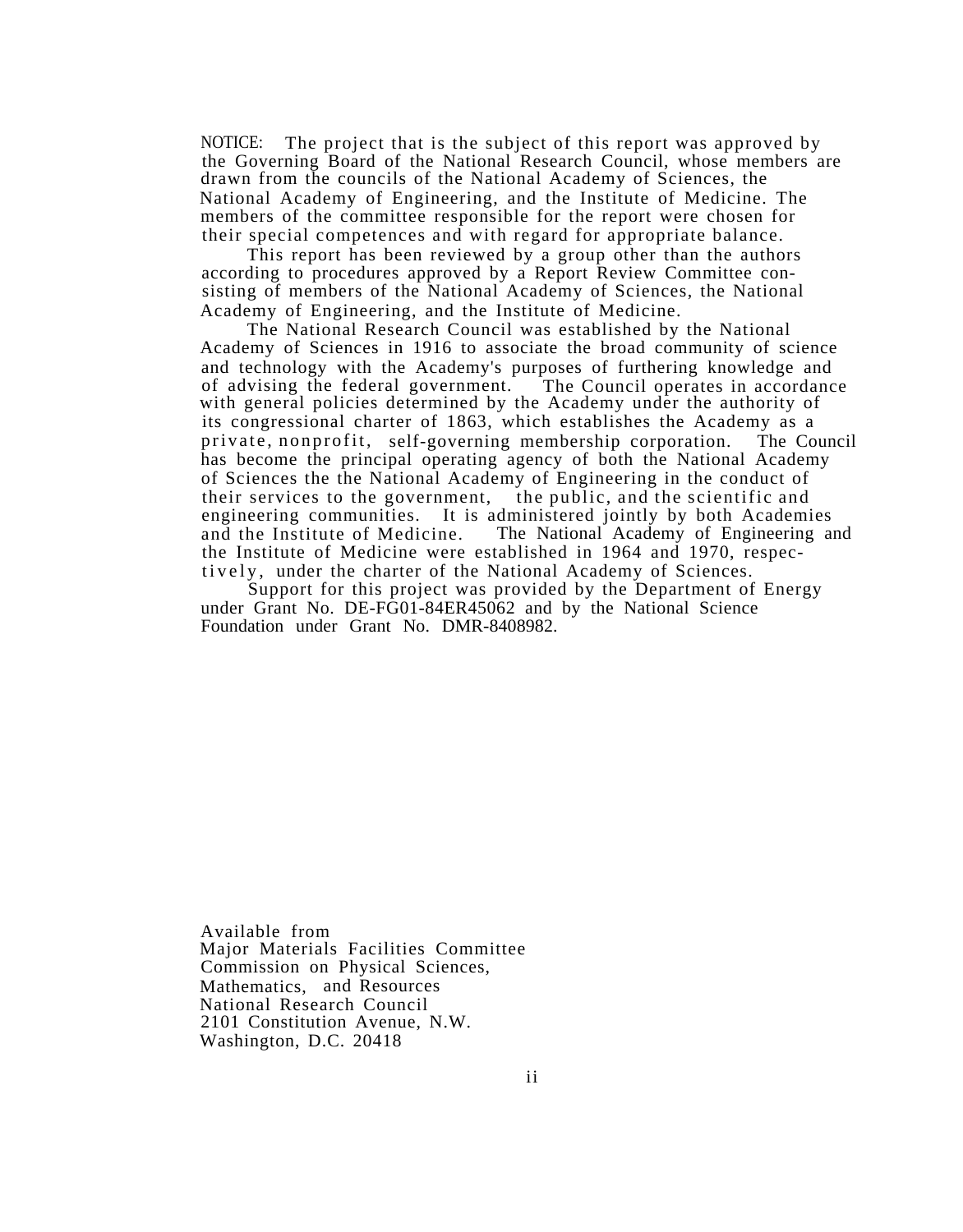# NATIONAL RESEARCH COUNCIL

2101 CONSTITUTION AVENUE WASHINGTON, D. C. 20418

OFFICE OF THE CHAIRMAN

**July 24, 1984**

**Dr. George J. Keyworth, III Director Office of Science and Technology Policy Old Executive Office Building Washington, D.C. 20500**

**Dear Jay:**

**I am pleased to transmit a report on major materials facilities, prepared at your request by a committee of the National Research Council (NRC). As with all reports of the NRC, the report is the responsibility of its committee, but its review has been monitored by the Academies'- Report Review Committee.**

**The report presents priorities both for new facilities and new capabilities at existing facilities with initial cost** The new facilities in order of pri**ority are: a 6 GeV Synchrotron Radiation Facility: an Advanced Steady State Neutron Facility; a 1 to 2 GeV Synchrotron Radiation Facility: and a High Intensity Pulsed Neutron Facility. The new capabilities at existing facilities in order of priority are: centers for cold neutron research, incorporating guide halls and instrumentation; insertion devices on existing synchrotron radiation facilities: an experimental hall and instrumentation at the Los Alamos National Laboratory Pulsed Neutron Source: upgrading of the National Magnet Laboratory: and enriched pulsed neutron targets.**

**The context for these recommended priorities is given in the executive summary, and more fully set out in the three chapters of the report proper. Chapter I titled, Materials Research: Facilities and Modes, describes the nature of materials research, by whom it is done, and for what purposes; and the major facilities for synchrotron radiation, neutron scattering, and high magnetic field research, in the United States**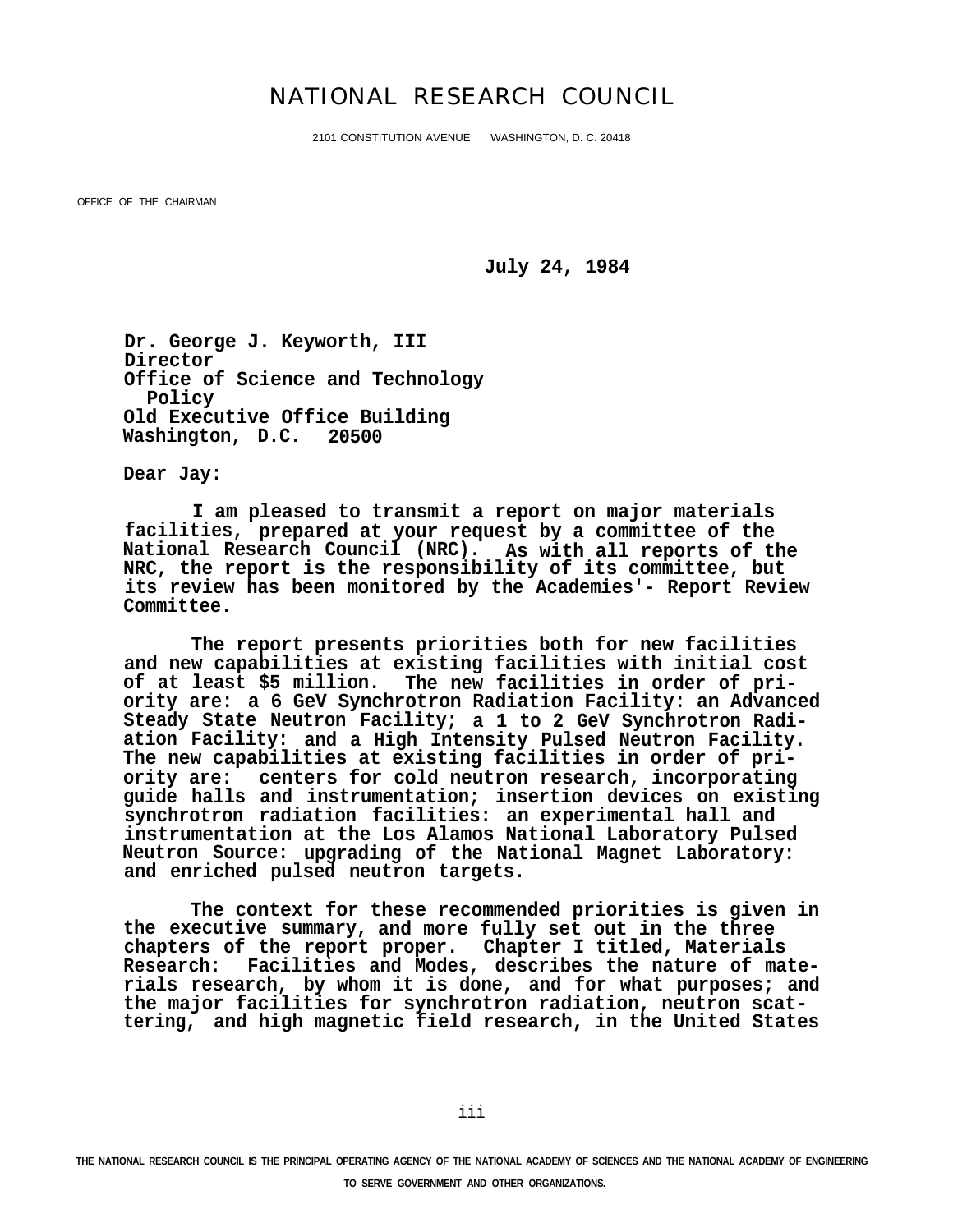**Dr. George J. Keyworth, III July 24, 1984 Page Two**

**and other countries. Chapter II titled, Major Materials Facilities: Science and Technology, outlines the research that has been done with existing facilities and that will be facilitated with the proposed new installations. Chapter III titled, Conclusions and Recommendations, offers a fuller rationale for the priorities, briefly analyzes costs, and surveys facilities-considered but not included in the priorities by virtue of the Committee's charter and without necessarily passing any judgment on their relative merit.**

**As acknowledged in the preface to the Report, setting priorities was a "difficult and painful" task for the Committee. It should be understood that, in accordance with your request, the report did not address the question of balance between support for "small" and "big" science in materials research. The Committee hewed to its charter: to set priorities among major facilities considered important to the nation's research efforts. Therefore, the report should not be read as advocating increased support for major facilities to the detriment of smaller scale science, typically done at universities, governmental laboratories, or regional centers. Indeed, quoting from the preface, "additional panels should be convened to address other aspects of materials resarch and to review previous recommendations in light of new information."**

**With those caveats in mind, I believe this report to be a major contribution to guiding the science and technology of the United States. All of us understood that selecting priorities is a difficult task. That it was done, with care and wisdom, is due to the members of the committee, to its staff, and to the Committee's leaders, Frederick Seitz and Dean Eastman.**

**I commend the report to your attention.**

**Sincerely,**

**Frank Press President**

**Attachment**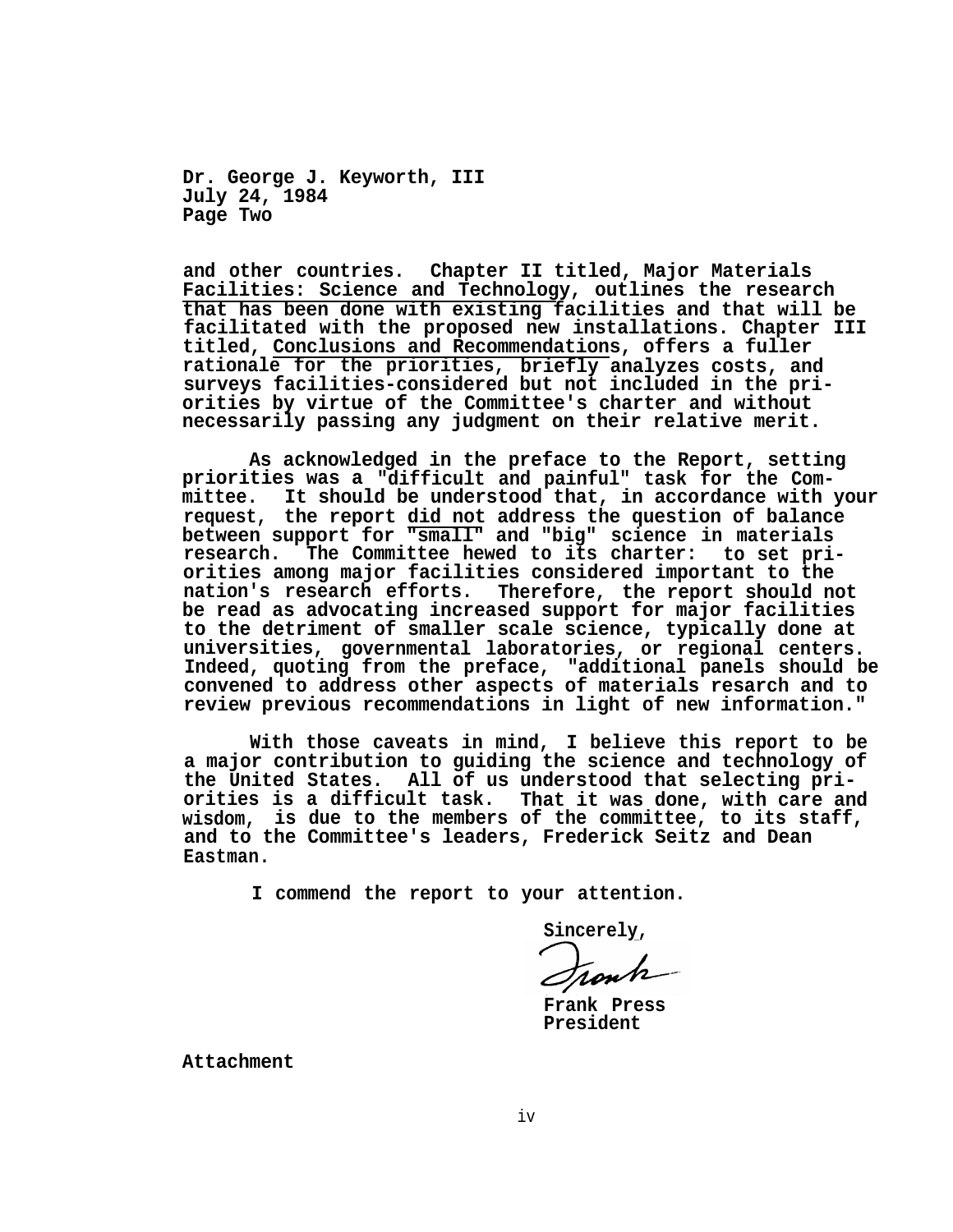#### **MAJOR MATERIALS FACILITIES COMMITTEE**

Dean E. Eastman, IBM (Co-Chairman) Frederick Seitz, Rockefeller University (Co-Chairman) Richard B. Bernstein, University of California, Los Angeles Robert J. Birgeneau, Massachusetts Institute of Technology Jerome B. Cohen, Northwestern University Mildred S. Dresselhaus, Massachusetts Institute of Technology Harry G. Drickamer, University of Illinois Peter Eisenberger, Exxon Research and Engineering Company Donald Engelman, Yale University Walter Kohn, Institute of Theoretical Physics, Santa Barbara David W. Lynch, Iowa State University and Ames Laboratory Albert Narath, AT&T Bell Laboratories William D. Nix, Stanford University Edward Rubenstein, Stanford University Medical Center John J. Rush, National Bureau of Standards Albert I. Schindler, Naval Research Laboratory Arthur Sleight, E.I. du Pont de Nemours & Company, Inc. William P. Slichter, AT&T Bell Laboratories Joseph V. Smith, University of Chicago Richard Stein, University of Massachusetts H. Guyford Stever, Universities Research Association John M. White, University of Texas at Austin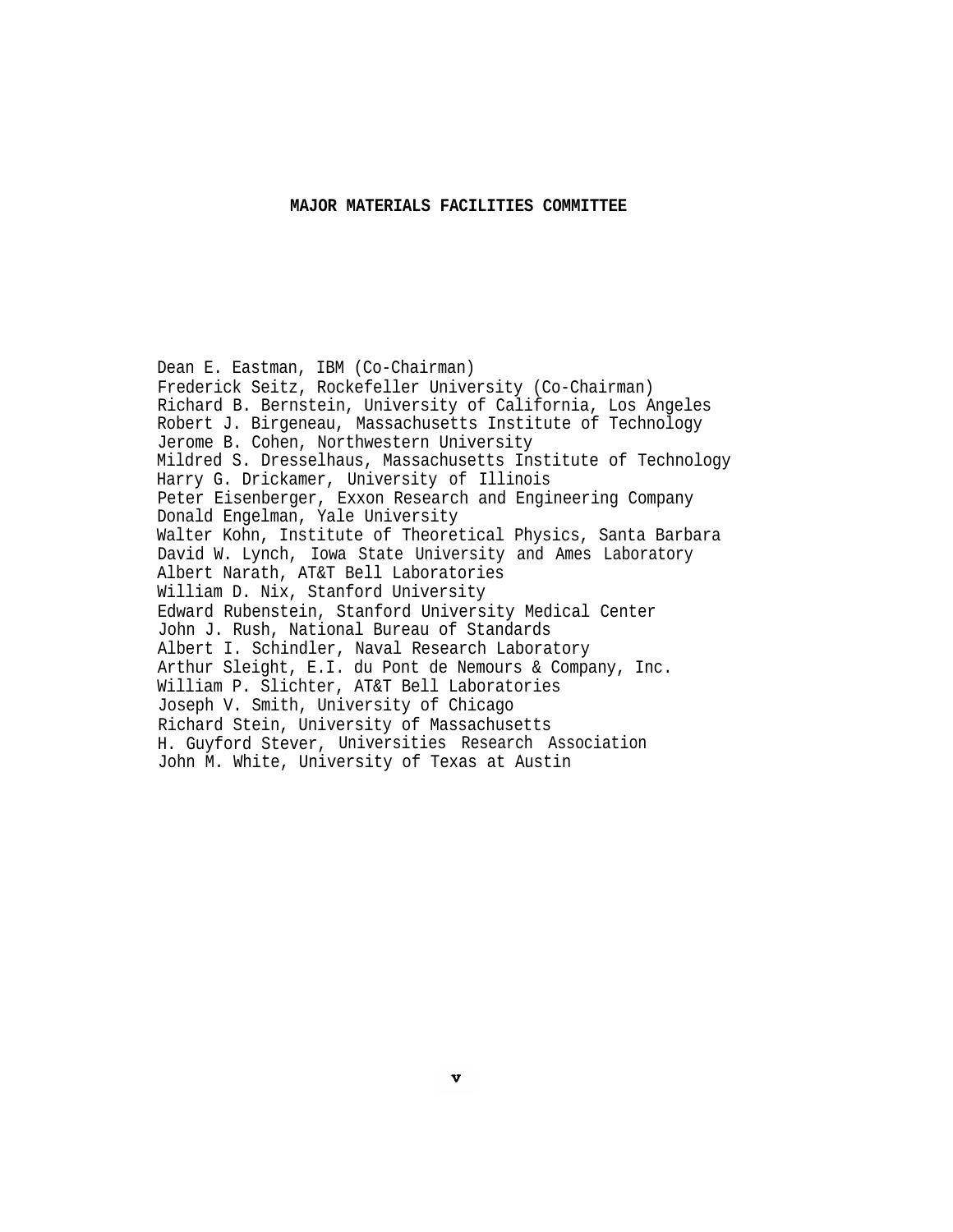Neutron Scattering Panel: Robert J. Birgeneau (Chairman) Jerome B. Cohen Mildred S. Dresselhaus Donald Engelman John J. Rush Joseph V. Smith Richard Stein Michael E. Fisher, Cornell University (Consultant) Synchrotron Radiation Panel: David W. Lynch (Chairman) Richard B. Bernstein Jerome B. Cohen Donald Engelman Edward Rubenstein Joseph V. Smith Other Specialized Materials Facilities Panel: Albert Narath (Chairman) Richard B. Bernstein Jerome B. Cohen Mildred S. Dresselhaus Walter Kohn William D. Nix Albert I. Schindler Arthur Sleight William P. Slichter Richard Stein H. Guyford Stever John M. White Budget Panel: H. Guyford Stever (Chairman) John J. Rush Albert I. Schindler National Research Council Staff William Spindel, Staff Director Norman Metzger, Editor Robert Park, Consultant Peggy J. Posey, Staff Associate Robert M. Simon, Staff Officer Jean E. Yates, Administrative Secretary Pamela S. Klages, Secretary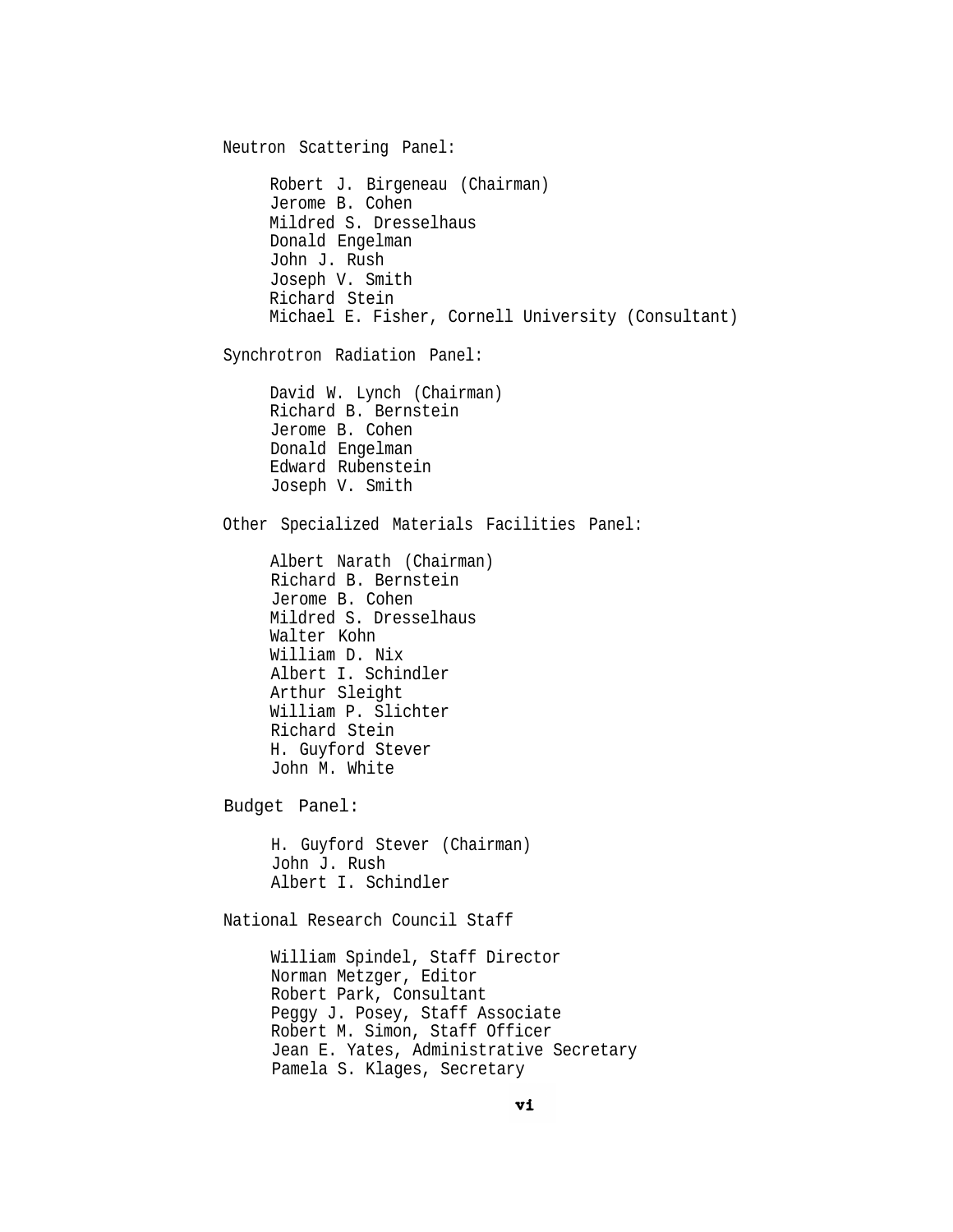#### **COMMISSION ON PHYSICAL SCIENCES, MATHEMATICS, AND RESOURCES**

Herbert Friedman, National Research Council, Chairman Elkan R. Blout, Harvard Medical School Bernard F. Burke, Massachusetts Institute of Technology Herman Chernoff, Massachusetts Institute of Technology Mildred S. Dresselhaus, Massachusetts Institute of Technology Joseph L. Fisher, Office of the Governor, Commonwealth of Virginia James C. Fletcher, University of Pittsburgh William A. Fowler, California Institute of Technology Gerhart Friedlander, Brookhaven National Laboratory Edward A. Frieman, Science Applications, Inc. Edward D. Goldberg, Scripps Institution of Oceanography Mary L. Good, UOP, Inc. Charles J. Mankin, Oklahoma Geological Survey Walter H. Munk, University of California, San Diego George E. Pake, Xerox Research Center Robert E. Sievers, University of Colorado Howard E. Simmons, Jr., E.I. du Pont de Nemours & Company, Inc. Isadore M. Singer, University of California, Berkeley John D. Spengler, Harvard School of Public Health Hatten S. Yoder, Jr., Carnegie Institution of Washington

Raphael G. Kasper, Executive Director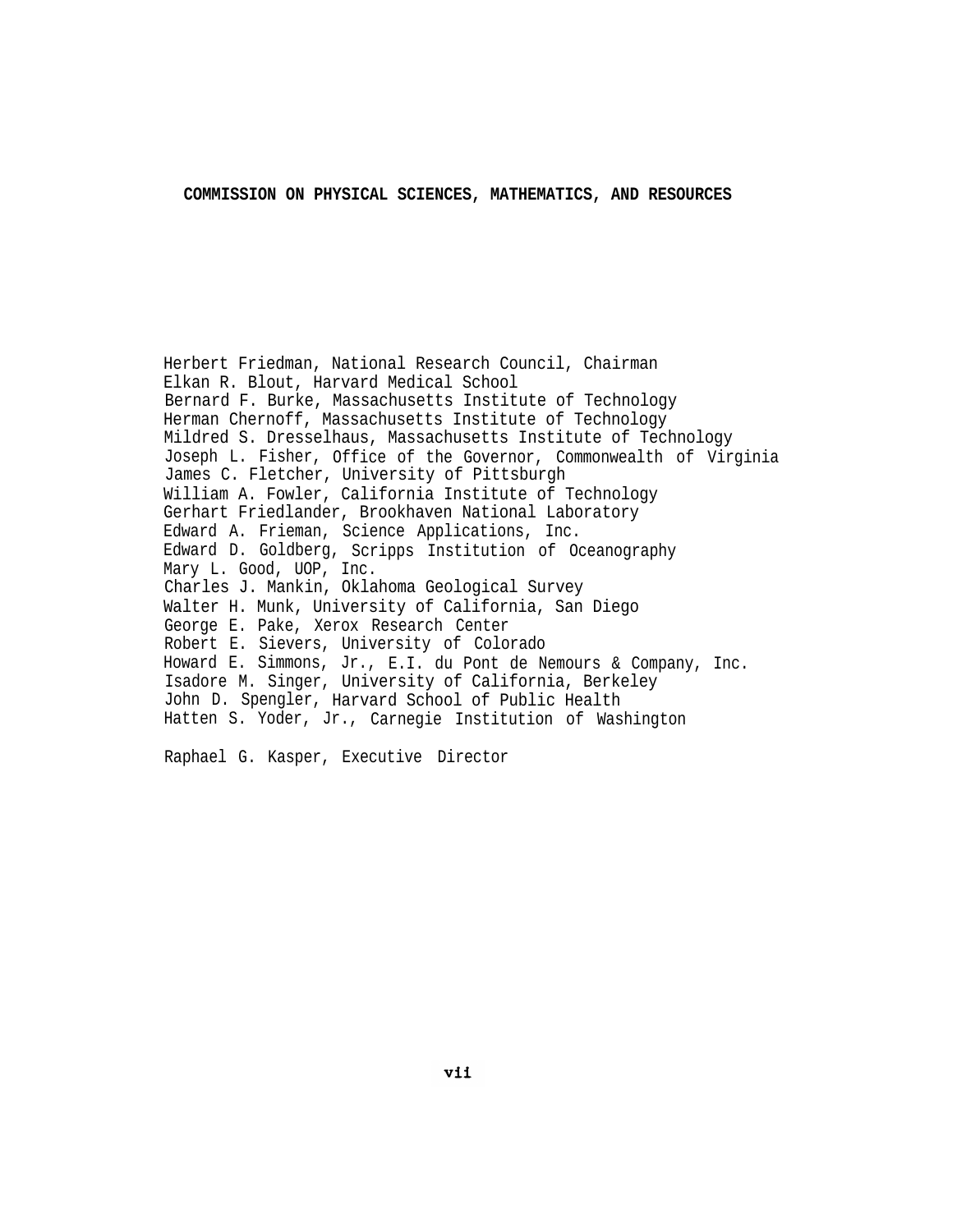#### **PREFACE**

The President's Office of Science and Technology Policy in November 1983 asked the National Research Council (NRC) to assist in establishing priorities for major facilities for materials research. These facilities, defined as those with initial cost of at least \$5 million, include, among others, sources of synchrotron radiation and steady state and pulsed neutrons.

A committee of twenty-two members was formed within the NRC Commission on Physical Sciences, Mathematics, and Resources, representing the diverse disciplines that use facilities for major materials. The Committee's membership was also intended to mirror the differing research styles and the spectrum of organizations where the research is done. Scientific work with materials varies from that principally requiring laboratory-scale instrumentation to that dependent on the availability of major facilities that the Committee was asked to address. It is done by governmental, academic, and industrial scientists and engineers.

The Major Materials Facilities Committee first met late in January 1984 and three times thereafter. Four panels of the Committee were formed: three to consider and make recommendations to the Committee regarding needs for synchrotron radiation, neutron scattering, and other specialized materials research facilities; and a fourth to analyze the budgetary implications of various sets of priorities. During its tenure, the Committee, or one of its panels meeting separately, was informed of or heard detailed presentations on the status and promise of many of the U.S. major materials facilities falling within its charge. Further, the President's Science Advisor, the directors of several national laboratories, and senior research officials of several federal agencies met with the Committee. [A list of presentations to the Committee is in Appendix C.] Finally, the Committee had available to it recently completed and advance drafts of reports relating to its topic, done by the National Research Council, the Department of Energy, and other organizations. In all, this report is the result of more than 6 months of extremely intensive efforts by the Committee, its panels, and its staff.

In addition to the executive summary, the report contains three chapters. Chapter I describes the facilities, research styles, and research performers of materials research in the United States. It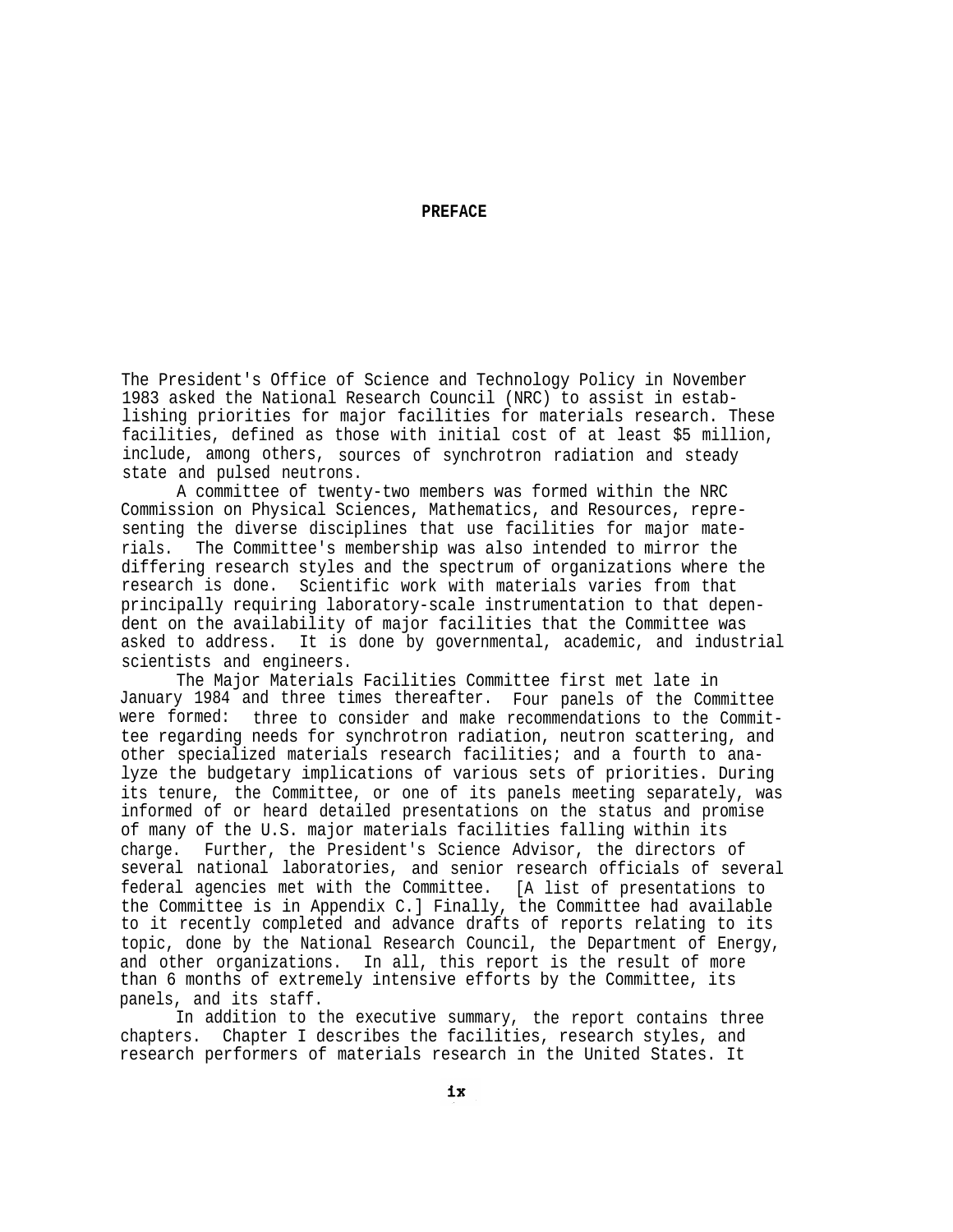also offers a brief summary of the status of U.S. facilities vis-a-vis those of other countries. Chapter II outlines scientific and technological accomplishments using major materials facilities and suggests the likely direction of future research. In short, it presents the scientific and technological rationale for the recommendations in this report. Chapter III expands on the conclusions and recommendations given in the executive summary.

A continuing concern throughout the Committee's deliberations was the possible misinterpretation, even misuse, of its report. As is emphasized several times in the text that follows, the knowledge generated by materials research comes from diverse research styles and performers, each vital to the total effort and each complementary to the other. These varying styles must each be well supported, for the health of the total effort in materials research. To deny funding to smaller scale research to support major facilities is destructive. Therefore, the recommendations in this report should be read and interpreted for what they are: a statement as to priorities solely for major materials facilities. The Committee did not address, and this report does not imply, any judgments on the total spectrum of work embraced by materials research.

By the same token, additional panels should be convened to address other aspects of materials research and to review previous recommendations in light of new information. Such panels, by responding to specific aspects of materials research needs, can contribute to the long-range planning and to the setting of priorities for the materials research field.

The task before the Committee was difficult and painful. Its recommendations, and its omissions, would, if they were adopted, have a major effect on the future direction of materials research in the United States, on the institutions where major facilities are or may be based, and, likely, on the future competitive status of major segments of United States technology. That the Committee fully agreed to the need to recommend priorities testifies to the cosmopolitan views of its members; that reaching agreement on priorities was difficult testifies to their strong beliefs in the value of particular facilities.

The National Research Council is indebted to the members of the Committee for their patience , goodwill, and dedication to an arduous and trying task.

> Dean E. Eastman Frederick Seitz Co-Chairmen, Major Materials Facilities Committee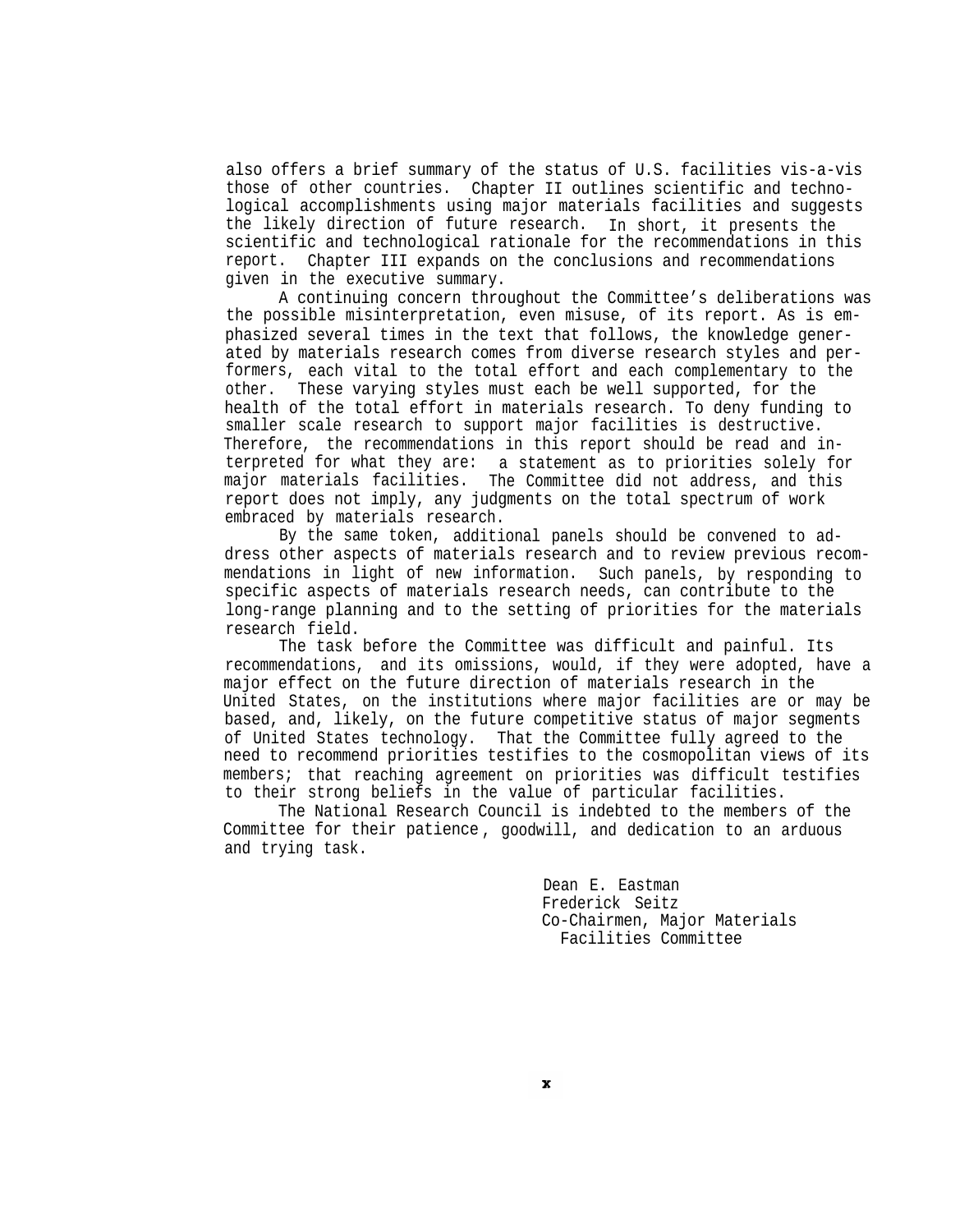# **CONTENTS**

|      | PREFACE                                            | хi |
|------|----------------------------------------------------|----|
|      | EXECUTIVE SUMMARY                                  |    |
|      | Conclusions and Recommendations                    | 3  |
|      | Recommended Priorities                             | 3  |
| Ι.   | MATERIALS RESEARCH: FACILITIES AND MODES           | 7  |
|      | Universities                                       |    |
|      | Federal Laboratories                               | 10 |
|      | Industry                                           | 10 |
|      | Major Materials Facilities                         | 11 |
| II.  | MAJOR MATERIALS FACILITIES: SCIENCE AND TECHNOLOGY | 17 |
|      | Synchrotron Radiation, Neutron Scattering, and     |    |
|      | Magnetic Fields                                    | 17 |
|      | Synchrotron Radiation Research: Past and Future    | 21 |
|      | Neutron Scattering Research: Past and Future       | 30 |
|      | Research with Magnet Facilities: Past and Future   | 37 |
|      | Advanced Technology Needs: Applications of         |    |
|      | New Facilities                                     | 40 |
| TTT. | CONCLUSIONS AND RECOMMENDATIONS                    | 43 |
|      | Recommended Priorities                             | 44 |
|      | Estimated Costs of the Recommendations             | 49 |
|      | Other Specialized Facilities Considered by the     |    |
|      | Committee                                          | 54 |

# APPENDIXES

| Α.             | REPRINT: George H. Vineyard and L. M. Falicov,<br>"National Facilities for Research in the Physics of<br>Condensed Matter," Review of Scientific Instruments, |    |
|----------------|---------------------------------------------------------------------------------------------------------------------------------------------------------------|----|
|                | Vol. 55, No. 4, 620-630, April 1984                                                                                                                           | 57 |
| B.             | REFERENCES AND RELATED LITERATURE                                                                                                                             | 69 |
| $\mathsf{C}$ . | LIST OF PRESENTATIONS MADE TO THE MAJOR MATERIALS<br>FACILITIES COMMITTEE (the complete presentations will<br>appear in a supplement to this report)          | 73 |
|                | PRESENTATIONS TO PANELS                                                                                                                                       |    |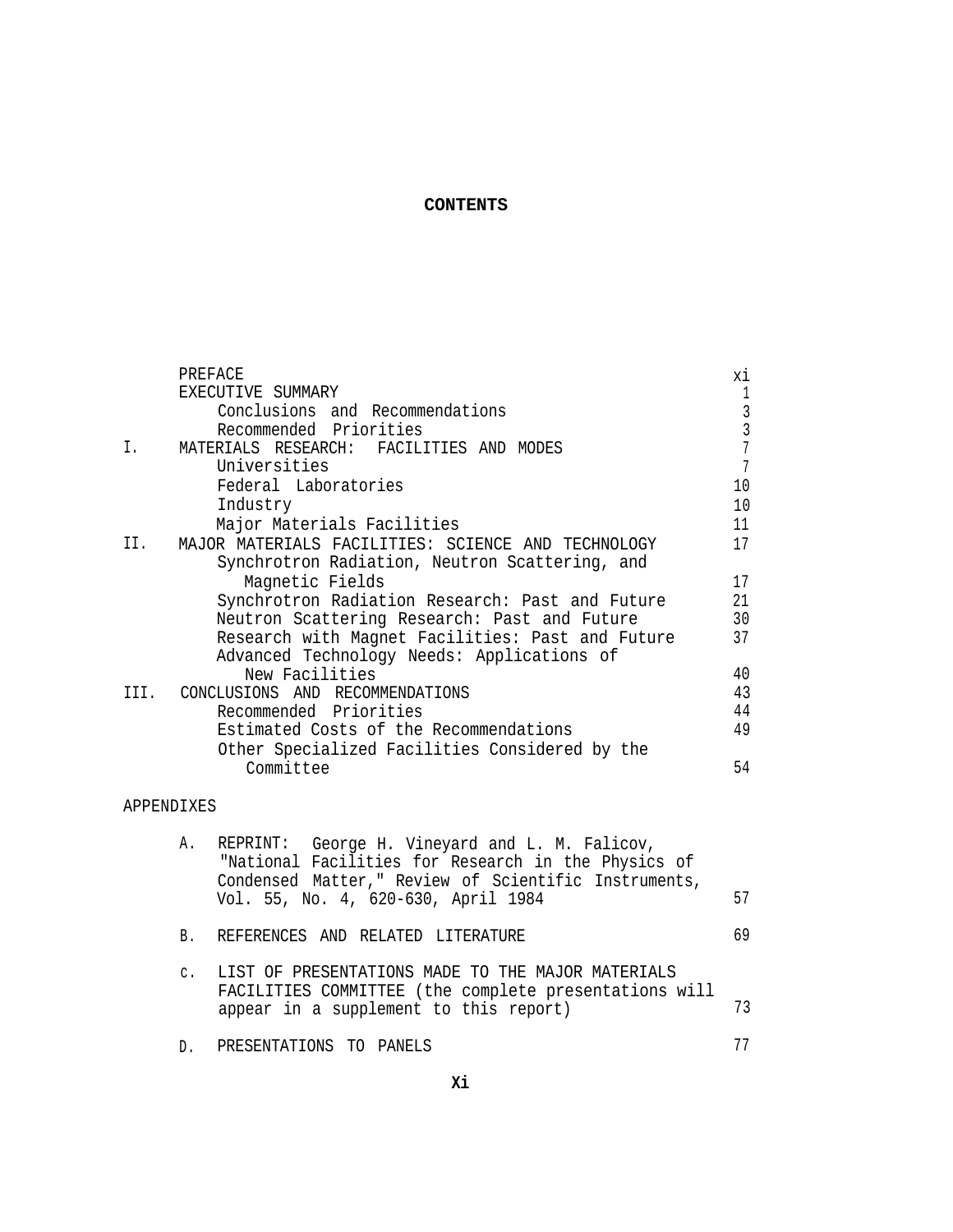# **EXECUTIVE SUMMARY**

The science of condensed matter, or materials research, deals with the properties of solids and liquids and their interfaces. It is interdisciplinary, involving materials science, major areas of physics and chemistry, and the earth sciences, biology, and medicine. The understanding of the behavior and properties of materials undergirds every major technology; as a consequence, strength in materials research is essential to national capacities in advanced technology and, hence, to economic competitiveness.

Like all sciences, materials research depends on instruments, with these instruments ranging from laboratory size, such as mass spectrometers, to major national facilities, such as sources of synchrotron radiation and neutrons.

This report deals solely with major facilities. That was the Committee ' s charge. The facilities considered were those that are national in scope, with initial costs on the order of \$5-10 million or more, intended primarily for research on materials. However, materials research done on a laboratory scale is equally vital to the future strength of U.S. materials research. Support for laboratory-scale science is complementary to, not competitive with, the support for major facilities recommended in this report.

The relatively high costs of major facilities for materials research dictate that priorities be established; and the Committee in this report recommends priorities for major new facilities and new capabilities at existing facilities, for materials research and related fields. The recommended priorities involve three types of facilities, providing synchrotron radiation, neutrons, and high magnetic fields.

Synchrotron radiation, produced when energetic electrons are deflected by a magnetic field, provides over a broad spectral range the most intense source of photons now available. Such radiation can be intensified further by orders of magnitude by using insertion devices- wigglers and undulators--that put a series of sharp bends in the electron trajectories. Synchrotron-produced photons interact strongly with atomic electrons, thus, offering a means of probing the details of the electronic structure of materials.

In contrast, neutrons, which are produced by nuclear reactions, interact most strongly with atomic nucleii. Neutrons are thus uniquely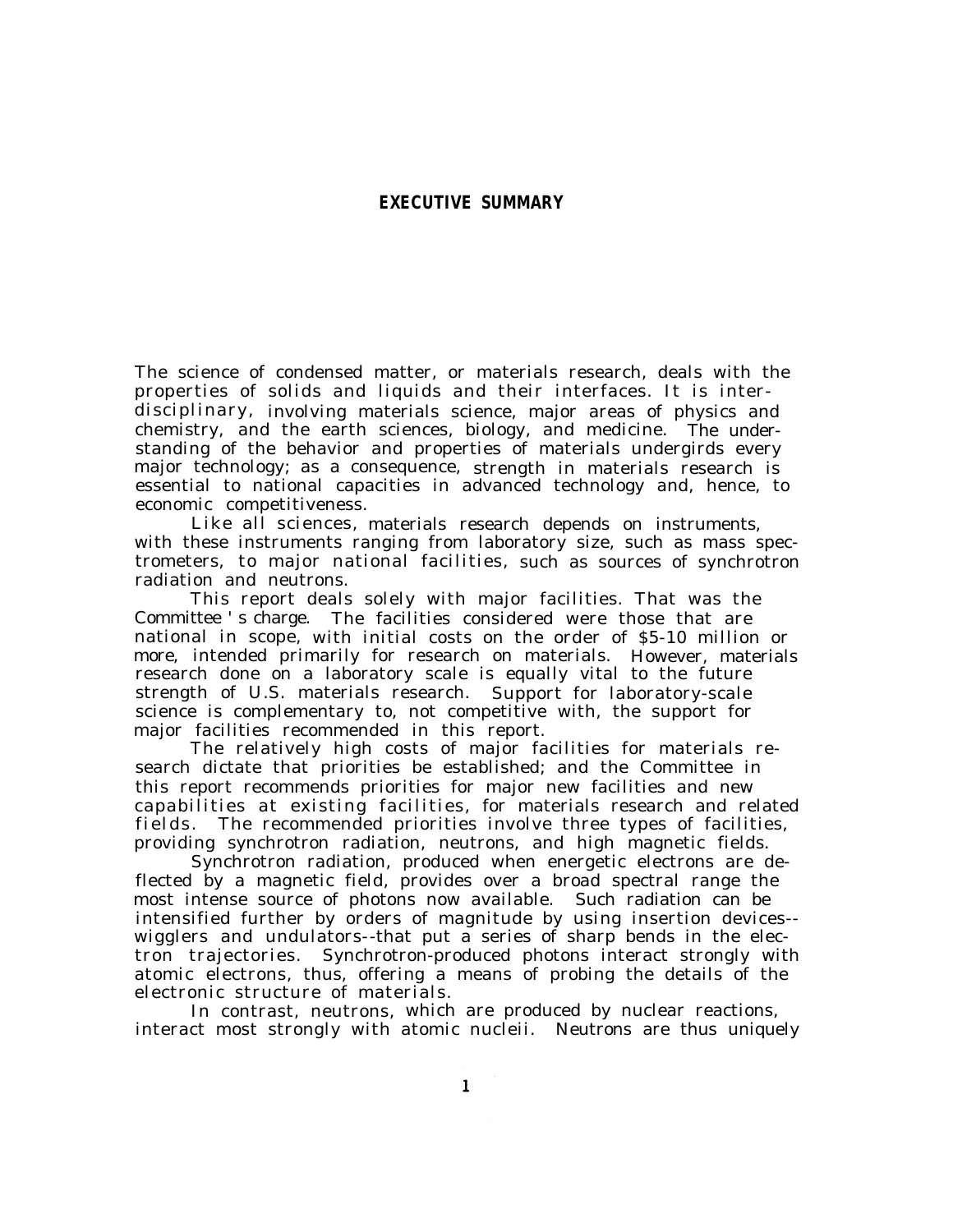suited to the study of lattice dynamics and molecular configurations. In addition, since the neutron has a magnetic moment, neutron scattering offers a unique means of probing the magnetic properties of materials. The most effective use cold neutrons, which have very low velocities, requires that they be transported through special tubes, whose walls reflect those neutrons with minimum loss, to large experimental areas called guide halls.

High magnetic fields are essential to the study of a variety of technical and fundamental problems. In particular, high magnetic field facilities are essential to the development of improved superconductors and, in turn, make it possible to construct more efficient superconducting magnets capable of achieving still higher fields.

The Committee applied the following criteria in establishing its priorities:

- $\mathbf{o}$  The importance of each facility for frontier research in materials, and consideration of research needs of other fields, including biology, chemistry, atomic and molecular physics, plasma physics, earth science, and medical science.
- $\mathbf{o}$ The importance of each facility for applied research in areas of national priority; that is, economic competitiveness and security.
- The availability of other, less costly alternatives for  $\mathbf{o}$ accomplishing comparable scientific, technological, and educational goals.
- The contribution of each facility to a long-term national  $\mathbf{o}$ plan for such facilities, including considerations such as capital investment, operations costs, and technical feasibility.

Additional criteria that should be considered in evaluating proposals for new facilities include:

- $\mathbf{o}$ Technical and scientific resources at the laboratory or university site, including schools or departments in related areas.
- Access and ease of use by extramural academic, industrial,  $\bullet$ or government laboratory investigators.
- Role of the facility relative to a new or strengthened  $\mathbf{o}$ mission of its home laboratory or university.
- Potential of each facility for training scientists and  $\mathbf{o}$ engineers.

Further, new facilities to be fully effective must be dedicated, that is, used exclusively for synchrotron radiation or neutron based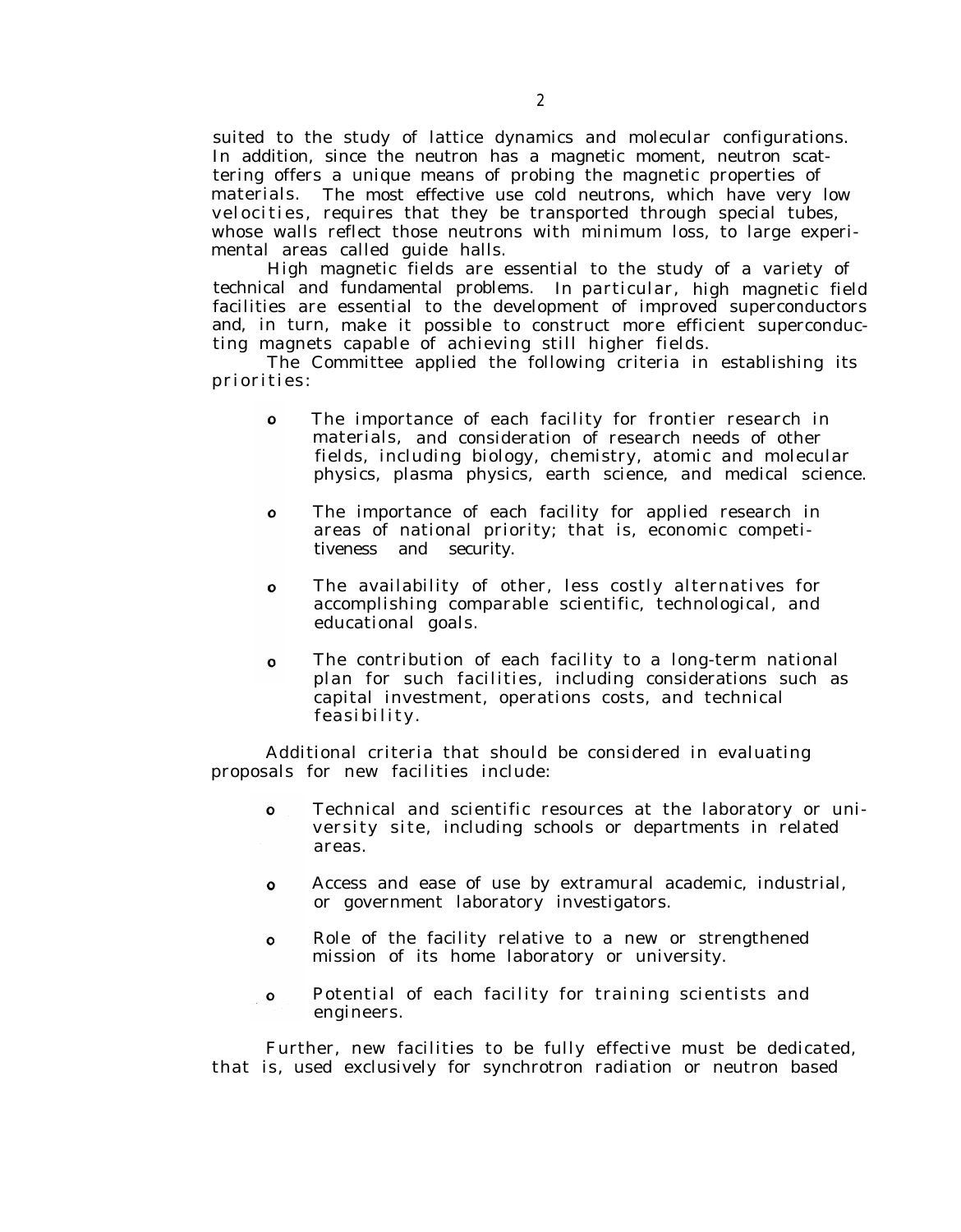research. Finally, to serve the entire community optimally, the geographic distribution of facilities should generally be taken into account.

#### **CONCLUSIONS AND RECOMMENDATIONS**

The Committee's recommended priorities for major facilities--both new facilities and new capabilities at existing ones--embody two prerequisites:

- $\mathbf{o}$ That they are accompanied by expanded support of smaller materials research programs, including related instrumentation. Research on this scale continues to provide much of the fundamental new science in the field and to train a large fraction of our scientific and technical manpower.
- That resources must be provided to operate existing user  $\bullet$ facilities productively. In addition, the approved enhancements of major synchrotron radiation facilities at the Brookhaven National Laboratory, Stanford University, and the University of Wisconsin should be completed expeditiously, since it will require several years to more than a decade before the new facilities recommended in this report can contribute to the research effort of the United States.

#### RECOMMENDED PRIORITIES

The Committee's recommended priorities for the development and construction of facilities during the next decade include two categories:

- Major new facilities, and  $\bullet$
- New capabilities at existing facilities.  $\mathbf{o}$

These categories complement one another in function, time scale, and required resources. New capabilities at existing facilities are essential for scientific and technological needs in the next decade, while the long lead times needed to construct major new synchrotron radiation and neutron facilities require that we start now with the planning and design of such new facilities. They also require that we begin immediately to implement new capabilities at existing facilities. The Committee concludes that both categories are essential for the effective evolution of science and advanced technology in the United States in the next decade and beyond.

The Committee also recommends the convening of additional panels to address other important aspects of materials research.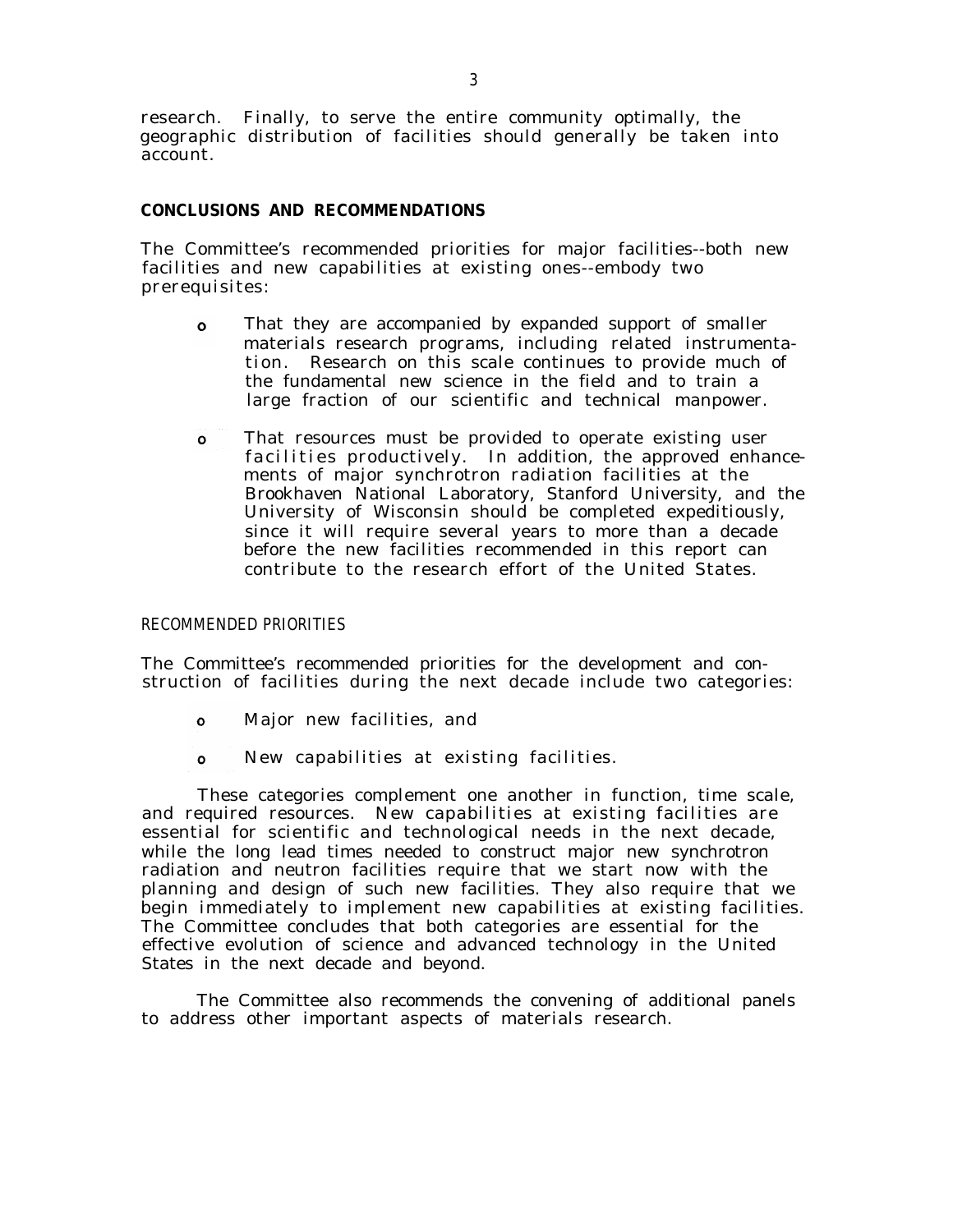#### Major New Facilities

The Committee's recommendations for the construction of major new facilities are listed below in order of priority.

1. A 6 GeV Synchrotron Radiation Facility. This would be designed to make optimum use of the new scientific and technological opportunities presented by insertion devices. These devices, by providing radiation having orders of magnitude greater brightness than currently available, will make it possible to expand on the seminal research using synchrotron radiation carried out in the past decade. A synchrotron radiation facility with a storage ring energy of about 6 GeV will offer both identifiable and unforseeable new opportunities for research throughout the electromagnetic spectrum. It is optimal for providing radiation from undulators at about 10 keV, where most x-ray research is done. For example, the brightness increase will make it possible to investigate the properties of more complex materials and smaller samples with increased spatial and energy resolution. Siteindependent design should begin immediately, and the site selection and construction should commence as soon as possible. If construction were to begin, for example, in FY 87, operation is possible by FY 92.

2. An Advanced Steady State Neutron Facility. The goal is to achieve about ten times the flux of existing machines with a minimum requirement of five times the flux. There are two principal reasons for this recommendation. First, and most important, a high-flux source can be designed to optimize beam geometry and flux distribution, so as to yield greatly increased intensities for all experiments. An increase of about ten times the flux of existing machines is an aggressive but technologically feasible goal. Such a facility would ensure the United States a leading position in this field. This is especially important in the cold neutron range, where flux increases of an order of magnitude can be achieved, providing new capability, for example, for high-resolution spectroscopy and small-angle scattering studies. Second, a new source will be a timely replacement for one or more of our existing sources built in the 1960%. Site-independent design should begin immediately. However, because of safety requirements, the Committee does not expect construction to begin until about FY 89 with completion possibly by FY 96.

3. A 1 to 2 GeV Synchrotron Radiation Facility. This facility would be centered around insertion devices but optimized for the vacuum ultraviolet (VUV) and soft x-ray region. This facility furnishes additional scientific and technical opportunities for research in chemical physics, electron spectroscopy, and imaging techniques such as microscopy and holography.

4. A High-Intensity Pulsed Neutron Facility. Pulsed neutron sources offer new scientific capabilities, especially for investigations requiring higher energy, or greater than thermal, neutrons. Also, there are practical limits to the intensity that steady state reactors can provide. Thus, future improvements in neutron sources, beyond the second priority above, will probably come from alternative approaches, the most promising of which is based on pulsed neutron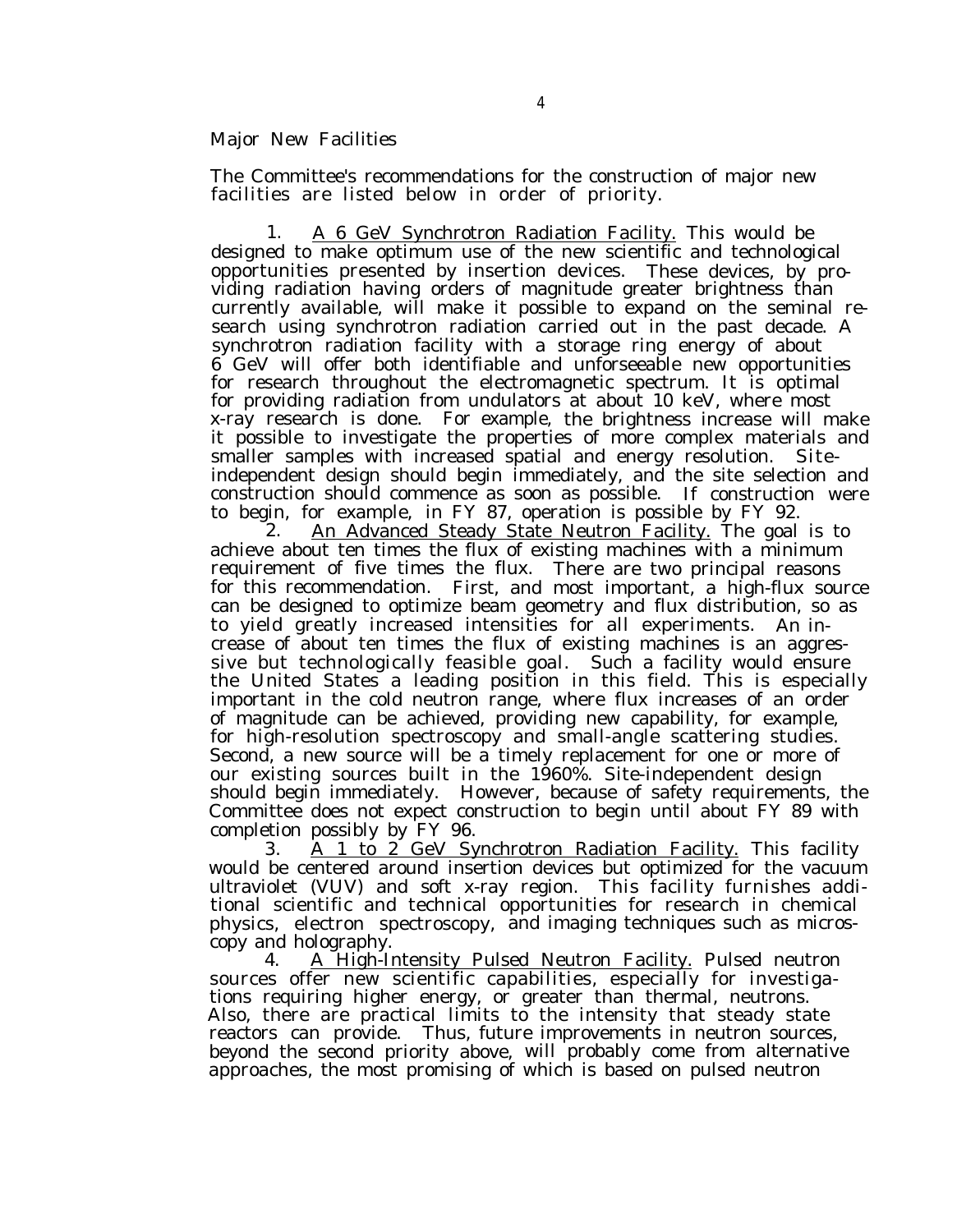sources. However, future action intensity pulsed source (about  $10^{17}$ on the construction of a high $neutrons/cm<sup>2</sup> - sec$  peak flux) should be based upon the results obtained with lower-intensity pulsed sources.

# New Capabilities at Existing Facilities

Recent developments make it both practical and cost effective to adapt certain existing user facilities to new purposes by adding experimental halls, instruments, and modified sources. These additions provide an opportunity for new frontier science; they are not simply extensions of existing work.

The Committee's recommendations in order of priority for the addition of these new capabilities at existing user facilities are:

1. Centers for Cold Neutron Research. Guide halls and instrumentation for exploiting the only cold neutron sources in the U.S. located at the Brookhaven National Laboratory and at the National Bureau of Standards, should be developed in an orderly fashion.

There is no cold neutron guide hall in the United States, and such facilities are urgently needed to address the rapid expansion of neutron applications in materials science, chemistry, and biology. Many central problems in these sciences can only be solved using new instruments with cold neutron beams. These centers will enable U.S. scientists to be competitive in cold neutron research during the next decade; and they will provide new instrumentation concepts for developing future neutron scattering sources.

2. Insertion Devices on Existing Synchrotron Radiation Facilities. Insertion devices should be developed in an orderly fashion to exploit about six of the remaining straight sections of existing storage rings. The special characteristics of undulators as radiation sources should be emphasized, to use our existing capability most effectively.

Undulators on existing machines will be our premier synchrotron radiation source for the next 5 years. They will also provide valuable experience for the next generation of synchrotron radiation facilities which will also be based upon undulators. The construction of additional insertion devices, when approved, should follow the construction of new capabilities at synchrotron radiation facilities already included in the budgets for FY 85 and FY 86.

3. Experimental Hall and Instrumentation at the Los Alamos National Laboratory. An experimental hall and new instruments at the pulsed neutron source at the Los Alamos National Laboratory (LANL) would make the United States competitive in pulsed neutron research and would help guide the development of future pulsed sources.

The expected flux increase at this facility is an important opportunity to explore, at modest cost, the great promise of pulsed neutron science for spectroscopic and structural problems-.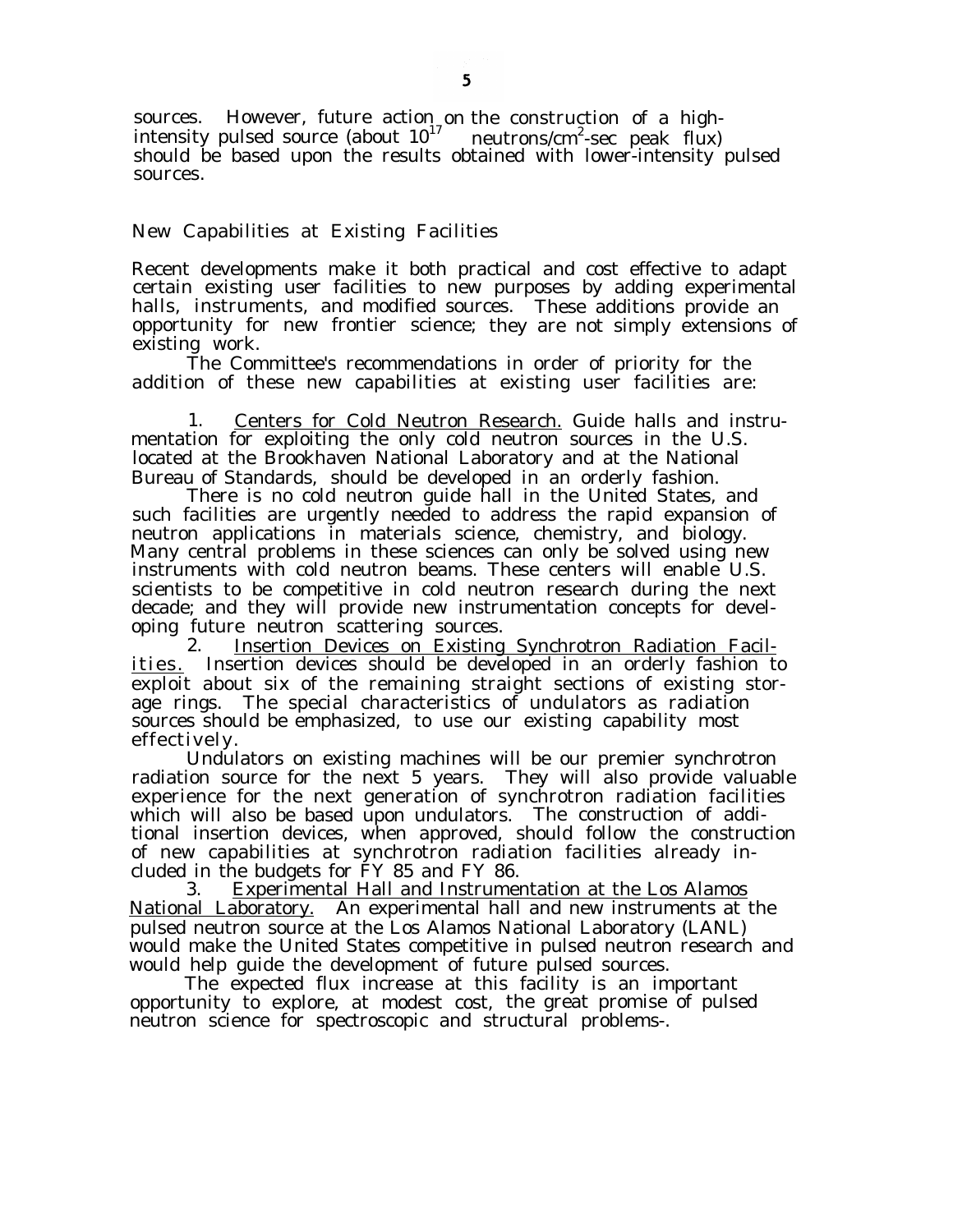4. Upgrading of the National Magnet Laboratory. The need for timely development of pulsed magnetic field facilities and instrumentation enhancements at the National Magnet Laboratory has been demonstrated. This laboratory, the only major high magnetic field research facility in the United States provides a unique combination of high fields and low temperatures. Many advances in research depend on its continued development as a dedicated user facility.

5. Enriched Pulsed Neutron Targets. Enriched targets, by exploiting fission events to amplify the neutron flux, can more than double the available flux. The development and installation of enriched targets for use at pulsed neutron facilities would be cost effective.

Priorities 1 and 2 for major new facilities, when they are implemented, would serve as a centerpiece of this nation's future capability for synchrotron radiation and neutron based research. Thus, design and siting studies for a 6 GeV synchrotron radiation facility and for an advanced steady state neutron facility should begin immediately.

Because of the long lead time associated with an advanced steady state neutron facility, the immediate implementation of at least one instrumented cold neutron guide hall is necessary to provide forefront capability.

The basis for these conclusions is expanded upon in the body of the report. Chapter I outlines the characteristics of materials research at universities, at governmental and private laboratories, and in industry, including research styles, research organizational modes, instrumentation, and the role of national facilities. It also offers a brief summary of the status of U.S. facilities vis-a-vis those of other countries. Chapter II outlines scientific and technological accomplishments, using major materials facilities, and suggests the likely direction of future research. It presents the scientific and technological rationale for the recommendations in this report. The Committee's conclusions and recommended priorities for national facilities for materials research and related fields are given in Chapter III.

The Committee again emphasizes that, in response to its charge, its recommended priorities include only synchrotron radiation, neutron scattering, and high magnetic field facilities. Other meritorious materials research facilities were also discussed by the Committee. A number of these are briefly described in Chapters I and III.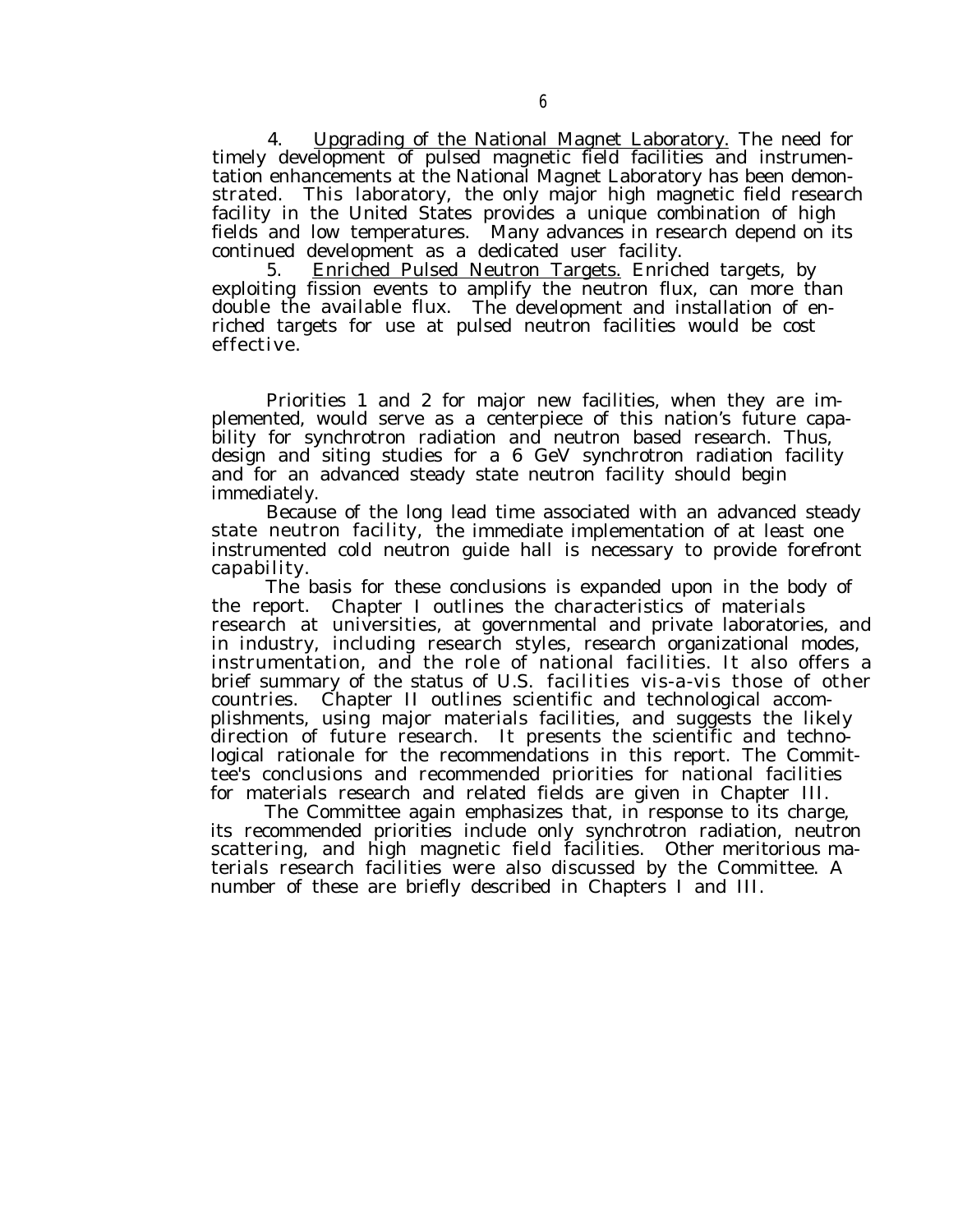# **I. MATERIALS RESEARCH: FACILITIES AND MODES**

Materials research is by its nature interdisciplinary, historically calling on expertise from engineering, physics, earth sciences, and chemistry and, recently, extending to biology and medicine.

In this chapter, we briefly describe the diverse research styles and types of facilities, instrumentation requirements, organizations, and modes of materials research. This is intended to set the context for the focus of the report: major neutron, synchrotron radiation, and high magnetic field facilities, costing in excess of about \$5 million. These are all are national user facilities, each serving a group or groups of users whose interests often extend beyond the traditional materials research community. This focus responds to the charge to the committee, as stated in the opening sentences of the Preface and the Executive Summary.

Universities, the federal government, and private corporations are all involved in materials research. In universities, it is done in the main in different disciplinary departments. Within the government, it is done within facilities operated for the U.S. Department of Energy by private contractors, such as the Oak Ridge National Laboratory, the in-house laboratories of the Department of Defense, such as the Naval Research Laboratory, and other laboratories such as the National Bureau of Standards. Numerous industrial laboratories are also involved in materials research, usually in an interdisciplinary mode, ranging in focus from fundamental work to development and manufacturing.

#### UNIVERSITIES

Much of the materials research in the United States is done in small university laboratories, consisting of a few researchers and a total instrumentation inventory of less than \$1 million. Research on this scale continues to provide important, fundamental new science and to train a large fraction of our scientific and technical manpower.

Universities have a crucial role in materials research. They are a major source of new ideas and concepts that often take years to mature, time that industry often cannot commit. And they are the sole source of future materials scientists and engineers. Universities also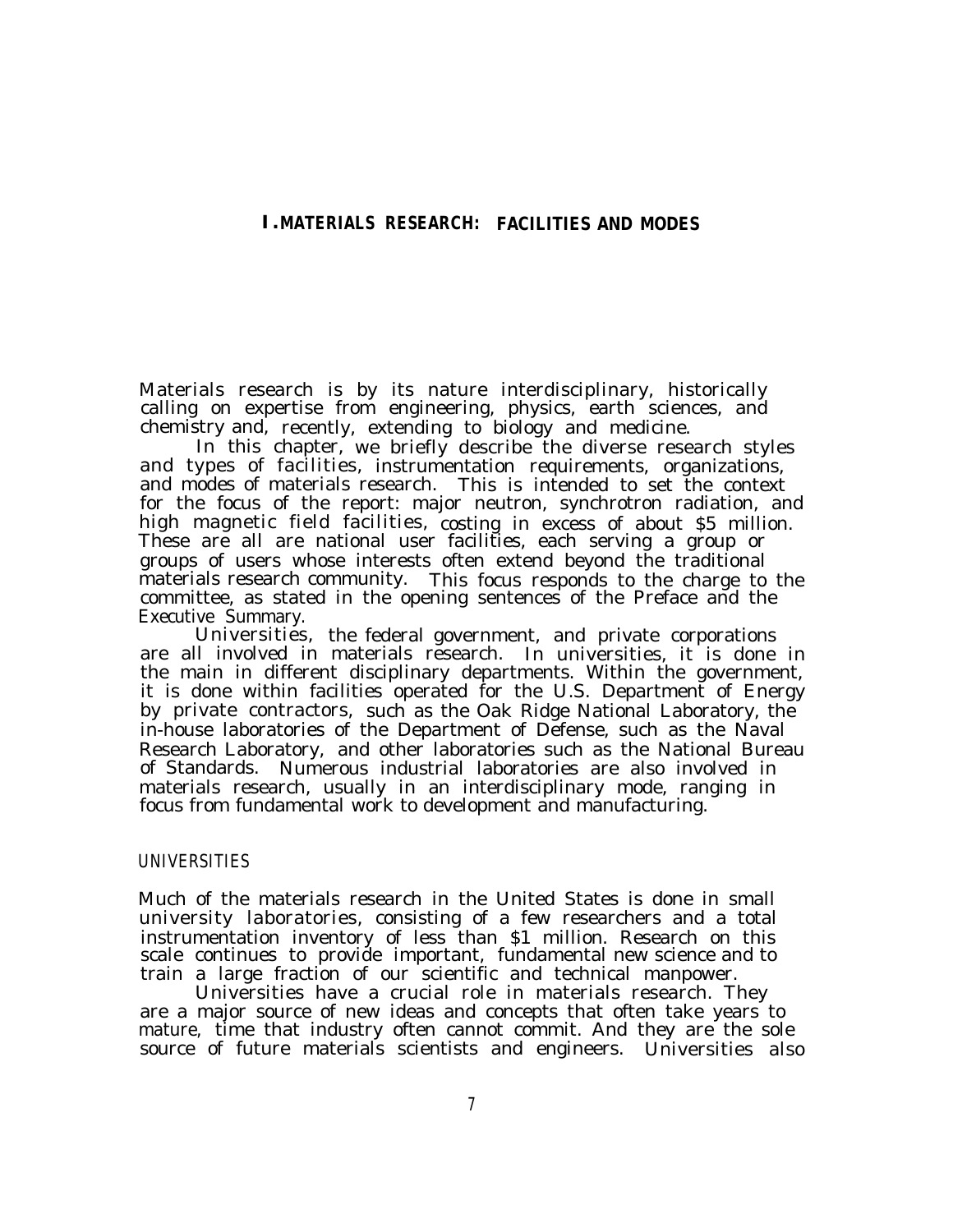operate special research facilities that are used by a broader research community.

Training new scientists and engineers for materials research is complicated by the needs of advanced technology for people who are broadly trained and fully conversant across the conventional disciplinary boundaries, such as, for example, condensed-matter physics and chemical engineering.

An important task for the universities is to develop stronger ties with industrial and governmental laboratories. Such cooperative programs stimulate new research, promote the exchange of new knowledge and technology, and help in thecontinuing education of mature technical personnel at industrial and governmental laboratories.

## Materials Research Laboratories

The Materials Research Laboratory (MRL) program, supported by the National Science Foundation and the Department of Energy, is intended to stimulate interdisciplinary materials research within universities, of the sort not easily done under the traditional funding pattern of individual research projects. It emphasizes coherent, multiinvestigator projects requiring collaboration among individuals in two or more materials-related disciplines. The MRL program has also emphasized the development of wellstaffed and well-equipped central research facilities, partly as mechanisms for stimulating collaboration. Finally, new projects can be quickly started with MRL funding including seed funds to assist both new faculty members and established faculty members with novel ideas or programs who wish to change research fields. MRL core support is not intended as a substitute for individual research project funding, but may properly catalyze significant new research initiatives. Several Materials Research Centers at universities are funded by the Department of Energy and by other agencies. A smaller kind of specialized program, the Materials Research Group, is currently under consideration by NSF.

# Instrumentation for Materials Research\*

The status of instrumentation in university research laboratories was examined in a 1971 study of the National Research Council (reference 23), commissioned by the National Science Foundation. At that time, a need for \$200 million in new instrumentation was identified. Only a small fraction of the need was met at the time, leading to a more problematical situation now. Thus, in the intervening decade, the consumer

<sup>\*</sup> While this discussion of instrumentation focuses on the needs of the universities, many of the same problems are faced by governmental laboratories engaged in materials research.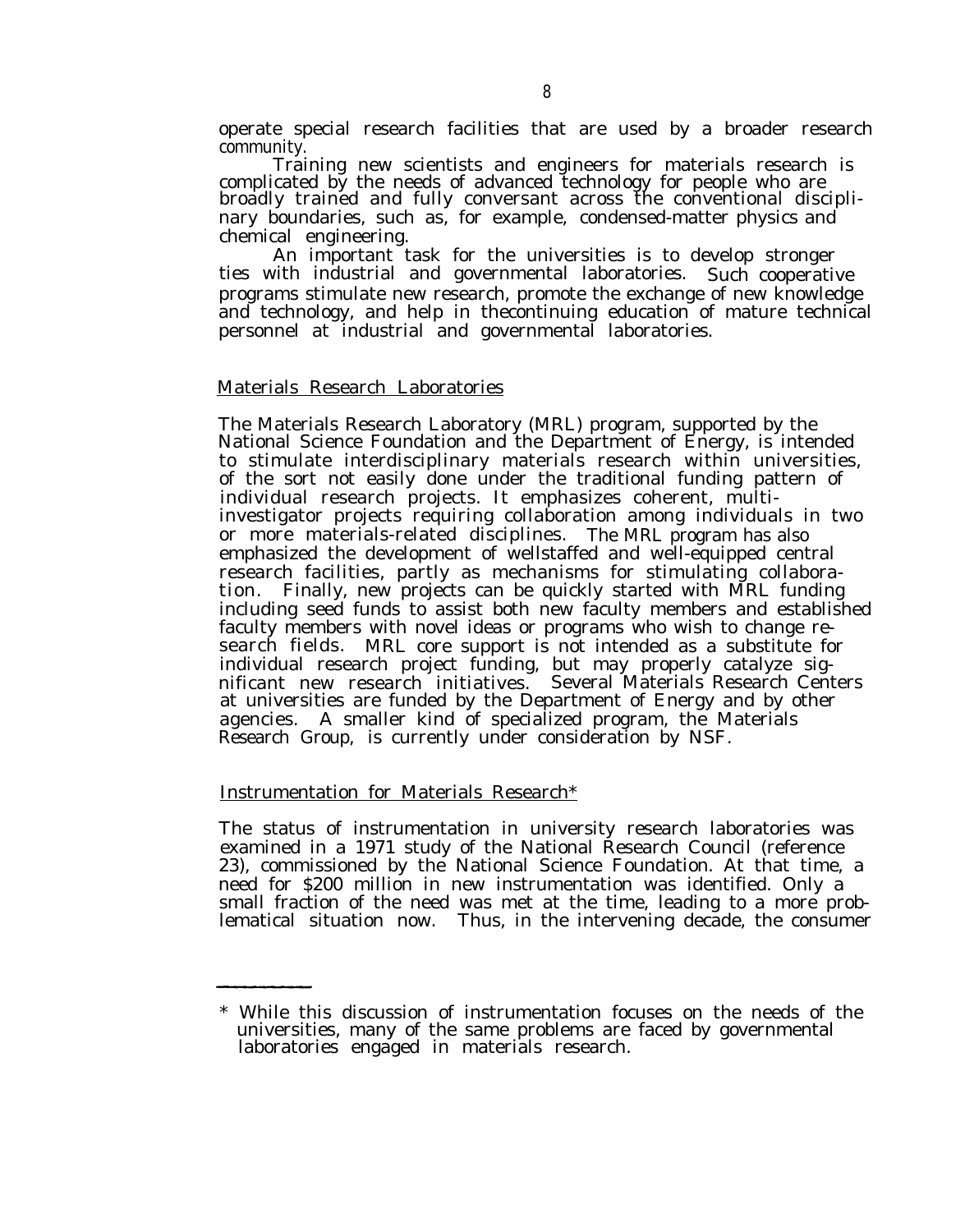price index rose by slightly more than a factor of three, while instrumentation costs inflated at almost twice that rate. The accumulated need is now at least \$1 billion, and some estimates are considerably higher. The \$1 billion estimate is what would be needed to bring university research laboratories up to modern standards and does not include the cost of major new facilities, such as reactors or accelerators. Results from a 1984 National Science Foundation instrumentation survey (reference 24) indicate that only 16 percent of current academic research equipment in the physical sciences could be characterized as "state of the art." Dealing with this crisis in university instrumentation is a matter of national urgency.

Small- and Large-Scale Instrumentation. Exacerbating the shortcomings in university instrumentation is the increasing need for new larger-scale instrumentation for small research groups, instrumentation that is expensive by traditional standards but modest by those of the national facilities. In some cases, the cost of such instrumentation, typically \$250,000 to \$l,000,000, will necessitate considerable sharing, usually with other investigators or groups at the same institution. Examples include electron microscopes, the new generations of high-powered or very fast lasers, equipment for studying specialized materials, such as molecular beam epitaxy or chemical vapor deposition apparatus, specialized environments such as "clean rooms," very high powered or pulsed magnets, and dedicated 32-bit superminicomputers.

The cost of equipping many experimental stations at large user laboratories is also in this category. For example, most of the beam lines at existing synchrotron radiation facilities now are financed by participating research teams from governmental, industry, and university laboratories. These groups provide their own funding for instrumenting ports to do particular kinds of experiments. It is expected that about half of the additional beam lines proposed in this report for the new and enhanced synchrotron radiation facilities will be funded by the research participants. Future neutron facilities may also be partly developed in this mode.

Large-Scale Computers. Over the past decade, a new and essentially different kind of instrument has been added to the increasingly complex instruments for experimental materials science: the largescale computer, or supercomputer. Although simple properties of simple systems, such as the cohesive energies of elemental solids, can be calculated within about 10 hours with a 32-bit superminicomputer, calculations for more complex and interesting systems require vastly larger memory and increased computing speed. Greatly increased computing sup port, during the next 5 to 10 years, would qualitatively affect the usefulness of theory for the solution of materials problems.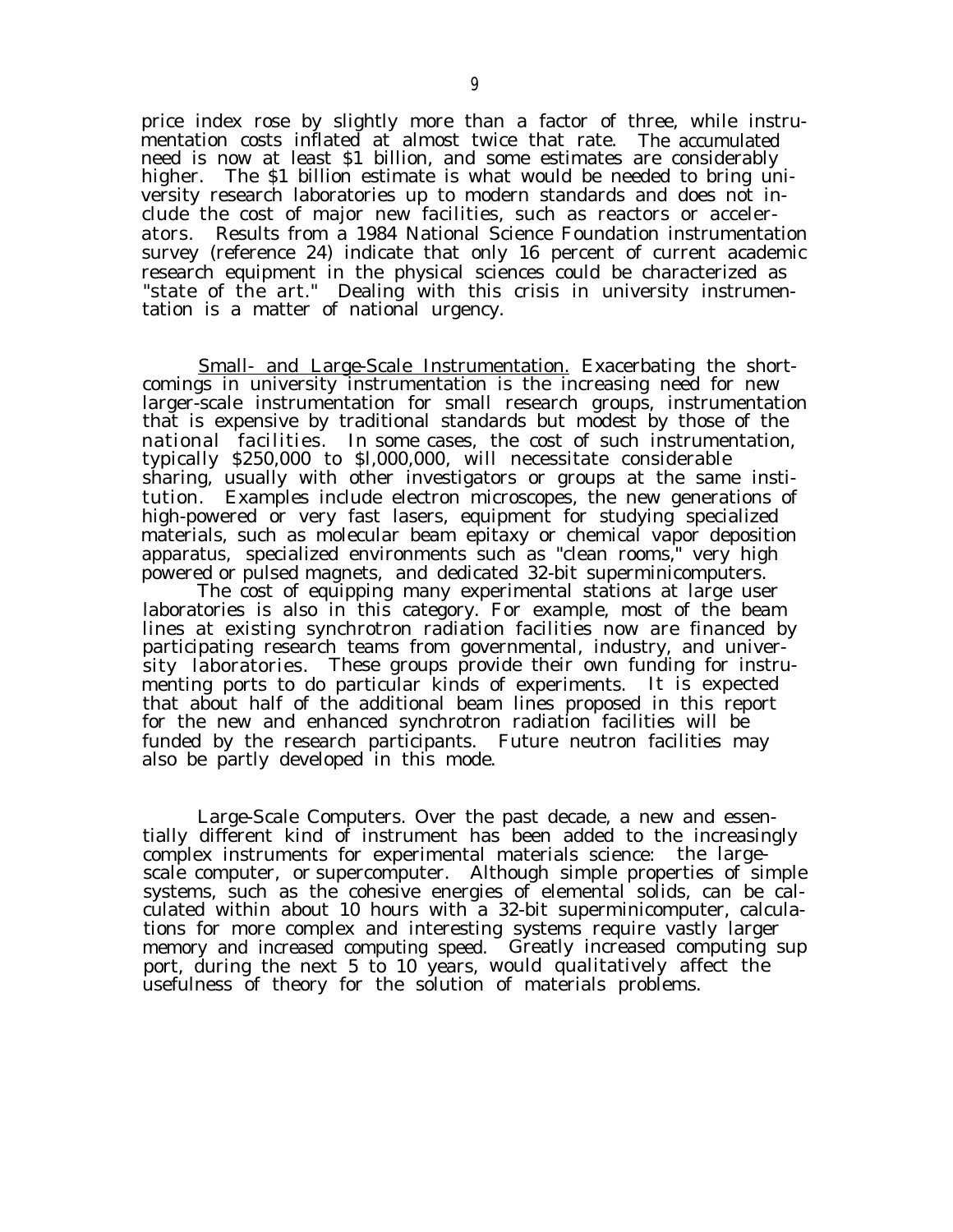#### Personnel

The need to fully use the facilities discussed here, coupled with the generally complex nature of modem materials research, implies a much more extensive use of technical and professional support staff in individual research groups than has been customary in the chemistry, physics, and materials science communities in universities. Biological scientists in universities are now well established in this mode of operation, as are many physical scientists in industrial and governmental laboratories.

#### FEDERAL LABORATORIES

The federally supported laboratories have widely diverse roles in U.S. materials science and technology, in keeping with the missions of their agencies. Thus, the national laboratories of the U.S. Department of Energy (DOE) conduct materials research related to the development of nuclear fission, fusion, and other energy sources, as well as to weapons. As do other federally supported laboratories, the DOE laboratories also operate special research facilities that are widely used by the broader scientific community. In fact, the special scientific or measurement capabilities, as well as the major facilities, of the federal laboratories, are the basis for their many cooperative research efforts with industry and universities.

The materials research and development activities of the laboratories of the Department of Defense (DOD) directly support general defense needs or particular weapon systems. Fundamental work in materials research centers on those activities areas inadequately addressed by the private sector or activities that may have an important longrange impact on the scientific or technological needs of future defense capabilities. Overall, the DOD laboratories can engage, when it is necessary, in all aspects of materials research and development, from fundamental concepts to providing prototypes. Finally, the direct role of the DOD in materials research is complemented by its indirect role in broadly supporting contract R&D at academic, industrial, and governmental laboratories of other agencies.

Other governmental departments and agencies also have major roles in materials research. For example, one of the central missions of the National Bureau of Standards, within the Department of Commerce, is research leading to new or improved measurement methods and standards and to basic understanding of the properties of materials needed by industry, universities, and government. The U.S. Geological Survey, within the Department of the Interior, has a major effort in basic and applied materials research related to the nation's mineral resources.

#### INDUSTRY

Condensed matter science is unusual in that a significant portion of basic research in the U.S. is performed in industry. This reflects the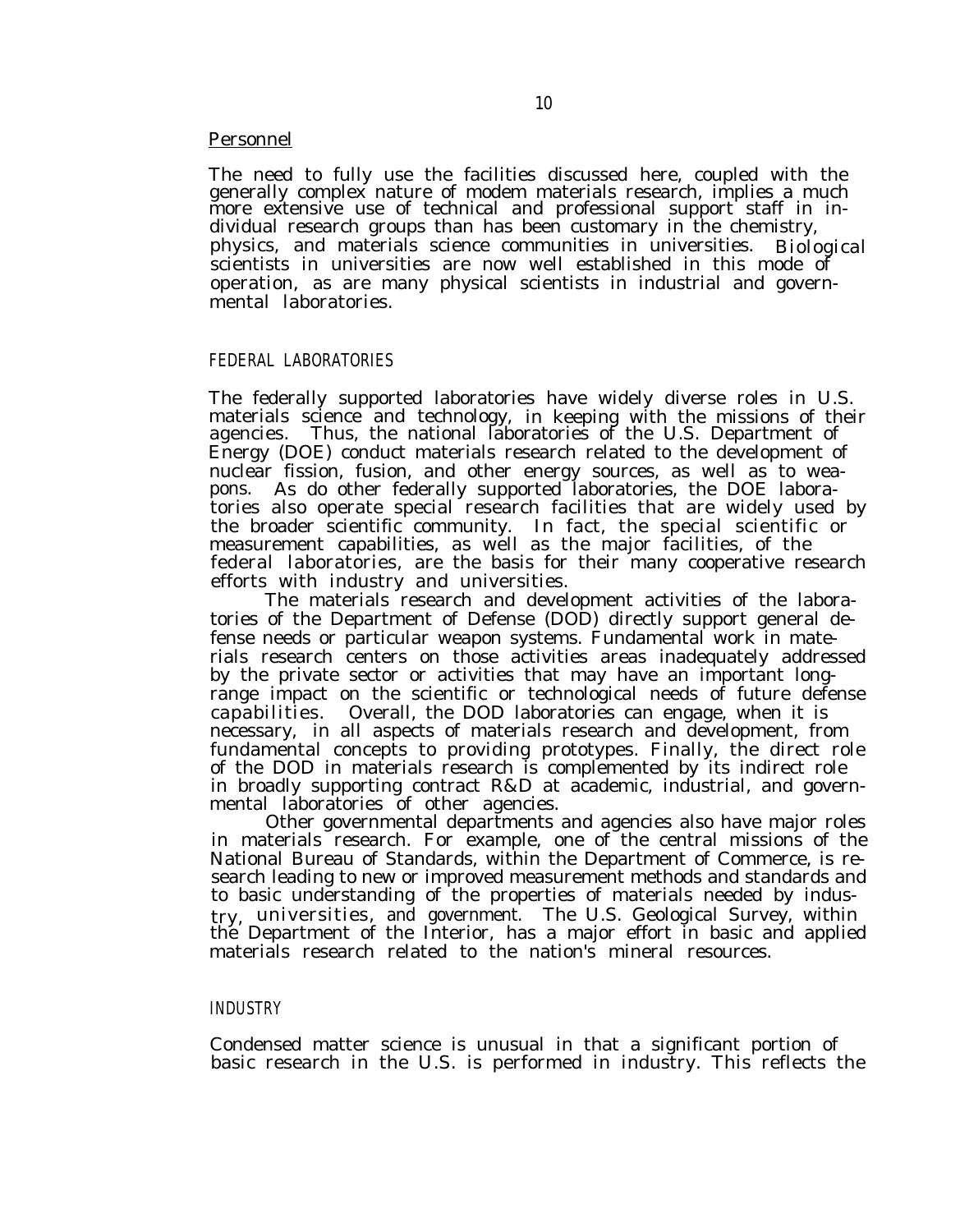fact that condensed matter science supports advanced technologies in many areas of national priority, including those of information systems, energy, health, transportation, and national security. Basic industrial research is conducted in all sub-areas of condensed matter science using many modes, ranging from the individual researcher to research groups. Industrial researchers also make active use of national facilities and collaborate in these efforts with university and governmental researchers. Multidisciplinary materials research is often carried out effectively at the major U.S. industrial research laboratories.

In addition to playing a major role in basic materials research, industry also helps define the future materials needed to advance important key technologies. That, in turn, serves as a guide to research at university and governmental laboratories as well as at industry laboratories.

The largest materials research effort in the U.S. undoubtedly is the industrial research and development effort focused upon product lines. Because this effort often requires advanced applications of materials for specialized uses, it generally requires a fundamental understanding of materials. The availability of university-trained scientific and technical personnel is essential for this extensive industrial research and development. Collaboration by industry researchers, with scientists and engineers at both university and governmental laboratories, contributes substantially to technology transfer. Recently, specialized facilities, such as microelectronics-related facilities, have been created at universities to address both basic research and the technology needs in, industry.

# MAJOR MATERIALS FACILITIES

Within the above perspectives on the diversity and range of facilities and practioners of materials research, the Committee describes below the status of several major materials facilities in the United States. These facilities are more fully described in a recent review article (reference 22).

#### Synchrotron Radiation Facilities

The synchrotron radiation facilities in the United States today range from small, virtually in-house facilities to large user facilities. The Cornell High Energy Synchrotron Source (CHESS) is a laboratory using a 5.5 GeV storage ring parasitically. The six end stations serve about 250 users annually. The National Synchrotron Light Source (NSLS) at the Brookhaven National Laboratory has two storage rings, 0.75 and 2.5 GeV, dedicated to the use of synchrotron radiation. Approximately 58 end stations, including those in a current upgrade program, serve a growing user community, currently estimated at 400 scientists annually. The Synchrotron Radiation Center (SRC) at the University of Wisconsin,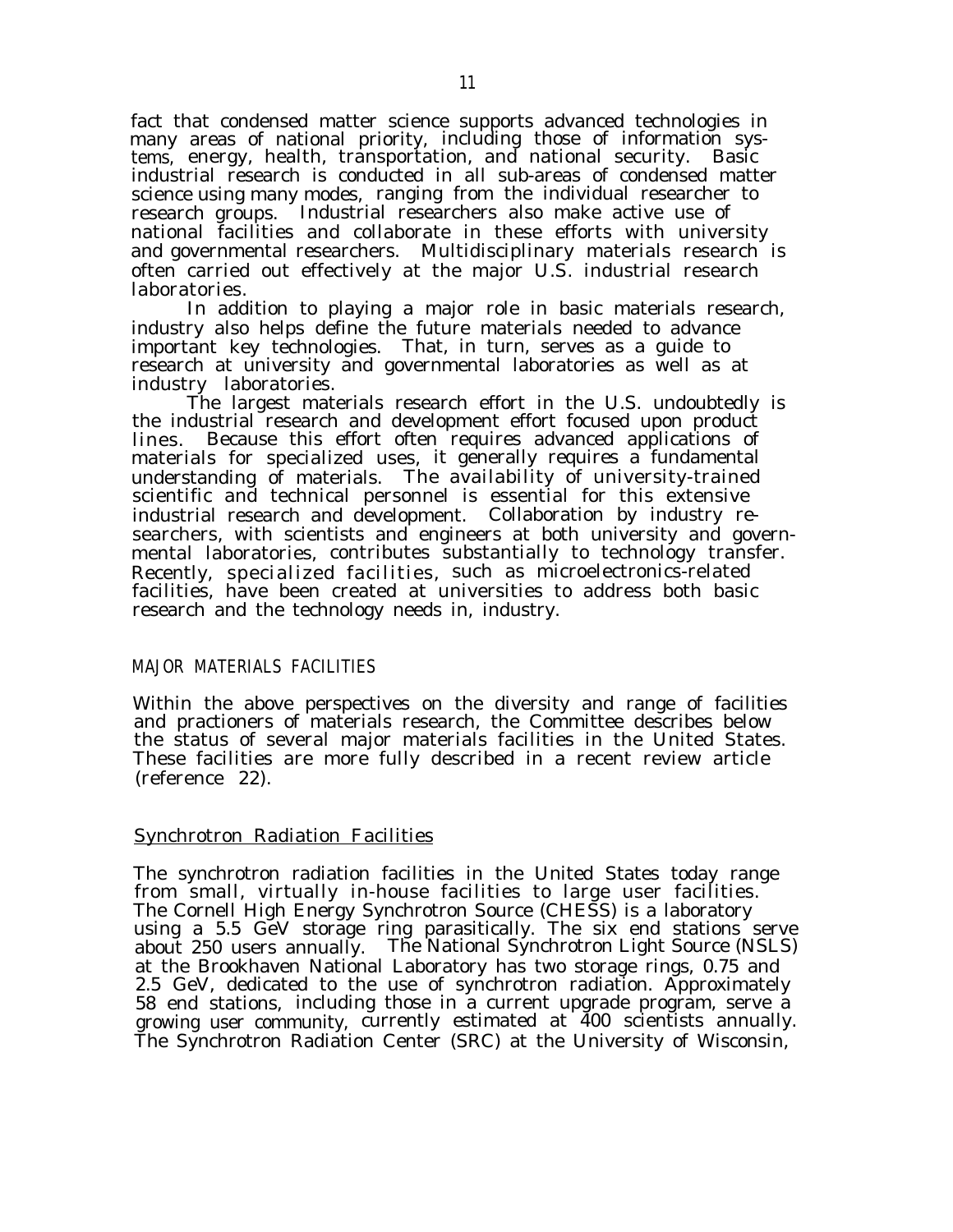currently operates a 0.24 GeV storage ring and is commissioning a 0.75 to 1.0 GeV ring. The 20 beam lines on the latter serve an estimated 150 users annually. The Stanford Synchrotron Research Laboratory (SSRL), at the Stanford Linear Accelerator Center, uses a 3.5 GeV storage ring dedicated to synchrotron radiation part of the year and in a parasitic mode the rest of the year. Counting beam lines in a current upgrade program, the 19 end stations serve a user community of 300 scientists. In addition, one undulator beam line is to be built on a 15 GeV storage ring at the same site.

The Synchrotron Ultraviolet Radiation Facility (SURF), at the National Bureau of Standards, is a 0.24 GeV ring dedicated to synchrotron radiation use. Its 13 beam lines serve about 40 users annually. Expanded descriptions of these facilities and a definition and history of the user community, as well as its characteristics, can be found in two previous reports (references 5, 8).

Of the storage rings listed above, only three--two at NSLS and one at SRC--were designed to be sources of synchrotron radiation, and those three were all designed prior to a full recognition of the importance of insertion devices. Consequently, they were designed to emphasize the radiation from the bending magnets, with capabilities for the later addition of a limited number of insertion devices. (For a description of insertion devices, see Chapter II and references 5, 8, 18, 19, 20, 26.)

Foreign Synchrotron Radiation Facilities. Many synchrotron radiation facilities exist elsewhere, offering strong competition to U.S. scientists. These are extensively described in other reports (references 5, 8). The principal operating sources are in England (SRS), France (ACO, super ACO), West Germany (HASYLAB, BESSY), Japan (Photon Factory), and the USSR (VEPP-3, VEPP-4). There are other facilities in some of these countries, as well as in Italy and Sweden. Construction is under way for facilities in the People's Republic of China, and there are plans for facilities in Taiwan, India, and Brazil. None of the facilities mentioned above is more advanced than our newest facilities, NSLS and SRC. However, the European Science Foundation is planning to build a 5 to 6 GeV storage ring very similar to that proposed for the United States.

#### Neutron Scattering Facilities

There are, currently, active neutron scattering programs at five different national centers: Argonne (ANL), Brookhaven (BNL), Los Alamos (LANL), National Bureau of Standards (NBS), and Oak Ridge (ORNL). The BNL, NBS, and ORNL facilities center around steady state reactor sources. while ANL and LANL involve pulsed spallation sources. There sources, while ANL and LANL involve pulsed spallation sources. are also reactor based neutron scattering programs at the University of Missouri, the Massachusetts Institute of Technology, and other universities. This section focuses on the national centers for neutron research.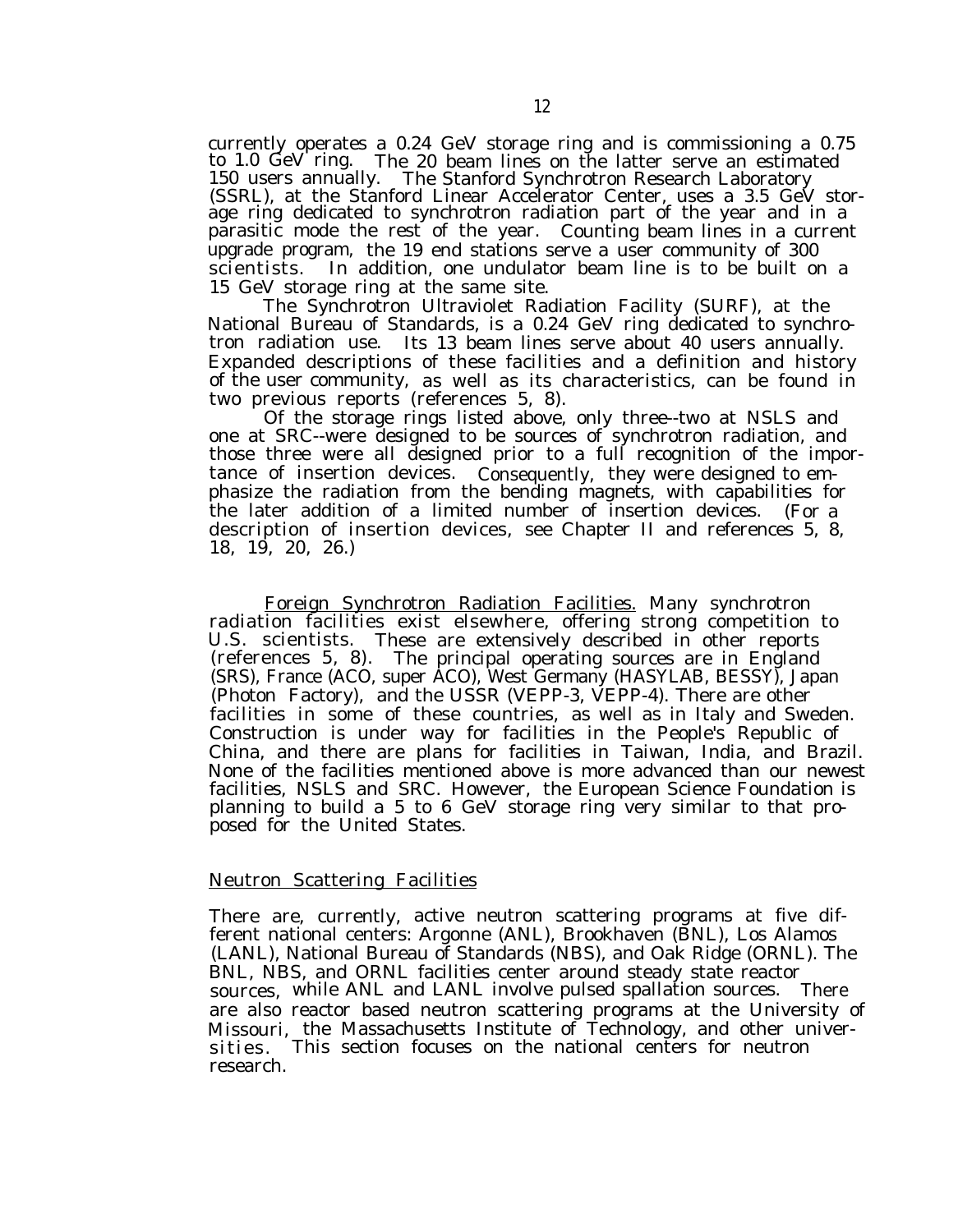The BNL facility centers around the 60 MW High Fly Beam Reactor (HFBR), which has a thermal flux of  $1 \times 10^{15}$  neutrons/cm<sup>2</sup>-sec. It is equipped with eleven spectrometers and diffractometers, with two more under development. The NBS facility has nine end stations, with a tenth under development. A cold source has been installed on the BNL reactor, and funding has been provided for installation of a large<br>volume cold source in the NBS reactor. The ORNL facility centers around the 100 MW High Flux Isotope Reactor (HFIR), which has a thermal flux of 1 x  $10^{15}$  neutrons/cm<sup>2</sup>-sec. It is equipped with nine scattering instruments, with a tenth under development. The instruments include a 30-meter small-angle scattering instrument that is funded by NSF as a national user facility. The ANL facility centers around a pulsed neutron source that produces bursts of neutrons with a peak thermal flux of  $4 \times 10^{14}$  neutrons/cm<sup>2</sup> neutrons/ $\text{cm}^2$ -sec at a 30 Hz repetition rate. It is now the most intense pulsed source in the world, equipped with eight instruments, with a cold moderator available for several beams. The LANL facility centers around a pulsed spallation source that, by 1986, will provide a peak thermal flux of about 1 x  $10^{16}$  $n = \frac{1}{2}$  and  $n = 10$  Hz. Six beam lines are now available, with two instruments operating in the user mode. Ten or more beam lines will ultimately be developed.

All of these centers have ancillary equipment, enabling one to study samples in varied environments with temperatures from 0.3K to 1800K, pressures up to 20 kbar, and magnetic fields up to 80 kG. There is extensive research by outside users at each center, with the individual center user programs varying from informal collaborations to a formal peer-reviewed process. In most cases, outside user experiments involve collaboration with in-house people.

Aside from the facilities described above, there are efforts at the various neutron centers to develop area detectors, multilayer polarizing monochromators, focusing collimators, and neutron choppers and polarizers, all of which are important for developing advanced instrumentation for reactor or pulsed sources. These efforts, in general, have a low-to-modest level of support and manpower compared with instrumentation projects in Europe, discussed below.

Foreign Neutron Scattering Facilities. This subsection offers a selective review of foreign neutron scattering facilities, concentrating on instrumentation developments particularly in Western Europe that have not been matched in the United States. An important key to the European success, especially at the Institut Laue Langevin (ILL), has been the development and use of cold neutron sources and associated guide halls to create instruments for ultra high-resolution and highsensitivity spectroscopy. These currently provide energy resolutions as much as five orders of magnitude better than those available in the United States; they also enable studies of small-angle and mediumresolution diffraction and other new scientific applications. As already noted, there is only one cold neutron reactor source in the United States, at BNL, and another under development, at NBS.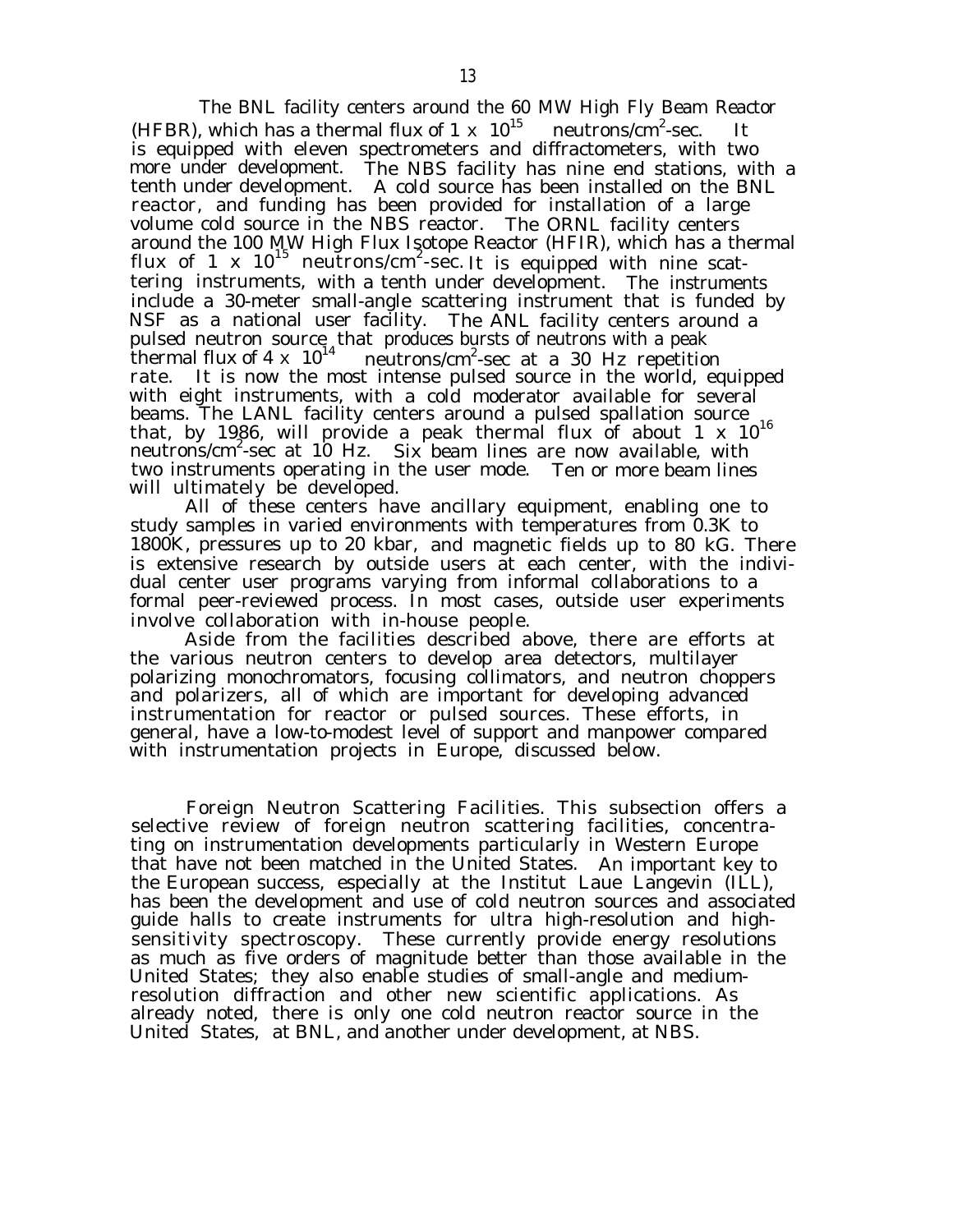The United States has no guide halls to improve the versatility and flexibility of cold or thermal neutron instruments. In contrast, 60 percent of the neutron scattering instruments at the ILL (reference 7) are located in a large guide hall, and a new guide hall and cold source are to be completed over the next 2 years. Also, there are major efforts at ILL to develop and construct focusing monochromators, polarizing devices, reflecting supermirrors, environmental control systems, dedicated instruments for diffraction surveys using neutron cameras, and more. Resides the ILL program, there is a new reactor center, called Orphee, at Saclay near Paris, with two hydrogen cold sources, which will ultimately commission over twenty new instruments for neutron scattering and fundamental physics research. Expanded guide halls with many new instruments are also under construction at the KFA Research Reactor in Julich and at the Berlin reactor. Finally, the Japanese government has approved funding for the complete modernization of the JAERI III Reactor at a cost of \$150 million, including a replacement of the vessel, an upgraded fuel and beam tube arrangement, and installation of a large cold source and guide hall.

The total current operating expenditures for neutron scattering at research reactors in Western Europe is about \$80 million per year, in FY 83 dollars, including associated reactor operation costs, roughly triple the U.S. effort. An order of magnitude difference emerges when one compare-s capital investment for new spectrometer development and construction efforts. The consequences of this investment gap over the past decade between European and U.S. research reactors are being felt increasingly in our inability to compete in many areas of new science involving such techniques as high-resolution neutron spectroscopy, small- and medium-angle diffraction, and diffuse scattering.,

The current U.S. position in pulsed neutron research and development is better in relative terms with respect to foreign competitors than for steady state sources. For example, the Intense Pulsed Neutron Source (IPNS) at Argonne is presently the highest intensity facility in the world, and the Weapons Neutron Research/Proton Storage Ring (WNR/PSR) at Los Alamos is scheduled to provide, by 1987, an order of magnitude increase in intensity for pulsed neutron experiments.

However, developments abroad make current comparisons misleading. For example, the SNS advanced spallation source under construction at the Rutherford Laboratory in Britain, which is scheduled to be brought on line by the end of 1984, will have neutron intensities 2 to 3 times flux of  $5 \times 10^{15}$ the current IPNS performance and will, by 1986, generate a peak thermal neutrons/cm<sup>2</sup> -sec at a 50 Hz repetition rate. That is roughly twice the total intensity of the scheduled WNR/PSR source. This facility will ultimately have a complement of at least 15 neutron scattering instruments. Moreover, the Japanese, who have developed a modest flux facility at Tsukuba with an impressive array of instruments, are also funding a planning and design study for a major new pulsed source, costing \$100 million in N 83 dollars, which would slightly exceed the characteristics of the SNS at the Rutherford Laboratory.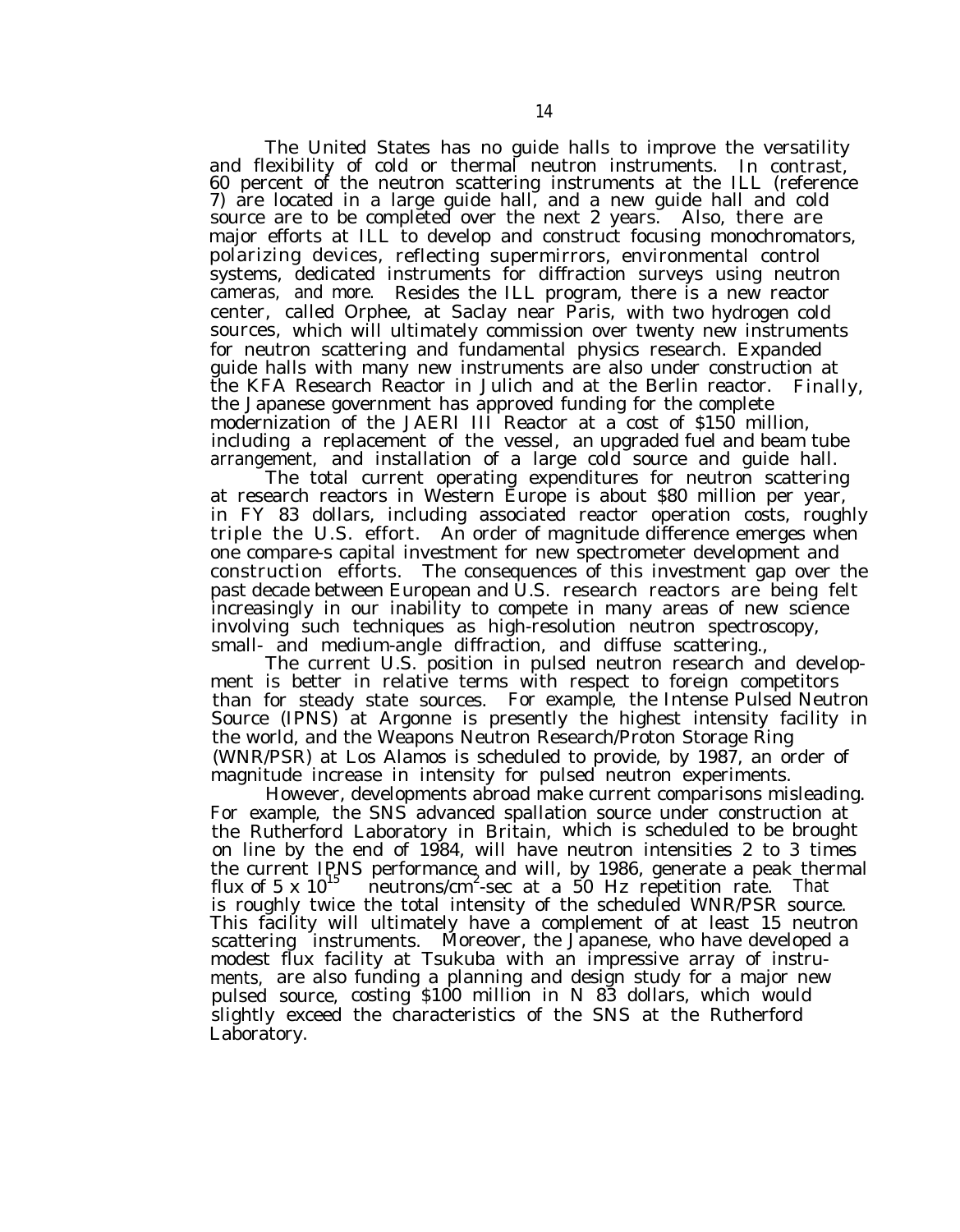User Policy at Major Materials Facilities

Since major materials facilities are intended for a large community of scientists, it is very important 'that they be available to all qualified research investigators with meritorious proposals. A number of approaches have been used in the past to arrange participation, each having strengths and weaknesses. Some perspectives and generalizations from experiences to date are given below to help guide the formulation of future policies.

Criteria. There are several extant models of user policies for major neutron and synchrotron radiation facilities. In general, they satisfy the following generic criteria:

1. Experimental activities, except for construction and maintenance, whether they are initiated by research staff of the facility or by outside scientists, are presented and justified in written form. The proposals are reviewed before research is authorized and begun.

2. Committees reviewing proposals include a Substantial fraction of scientists from outside the facility.

3. Priorities are established by the facility director based on ratings of the review committee and on scheduling considerations. The director has the discretion to provide for the insertion of experiments to exploit blocks of instrument time that are freed by unanticipated events.

4. Use of a facility is not restricted to U.S. scientists, but priority may be given to them in the event of equivalent proposals.

5. The time assigned for an experiment is designed to be adequate for the measurements, but extensive, repetitive, or confirmatory measurements may require the submission of additional proposals.

6. Some fraction of instrument time should be made available for use by the director at his or her discretion. This time can be used to extend assigned periods for current experiments, to permit preliminary experimentation in advance of a proposal, and for instrument development. Approximately 20 percent of instrument time is suggested for such purposes.

7. Users should be provided with an adequate level of technical support at the instrument so that they can safely and efficiently conduct experiments. Vacuum interlocks, shielding, and other safety devices should be controlled by facility management. The design of user facilities should make it impossible or difficult for any user at one port to affect the beam delivered to any other port.

8. The facility should provide a stock of standard test instruments, normal electronic and vacuum components, cryogenic fluids (liquid nitrogen and helium), data acquisition computer systems, commonly used gases, and some minimum storage space for user owned equipment.

9. It should be recognized that there are a range of user interactions. Some users will make very short-term and straightforward measurements, others will do long-term, interactive experiments in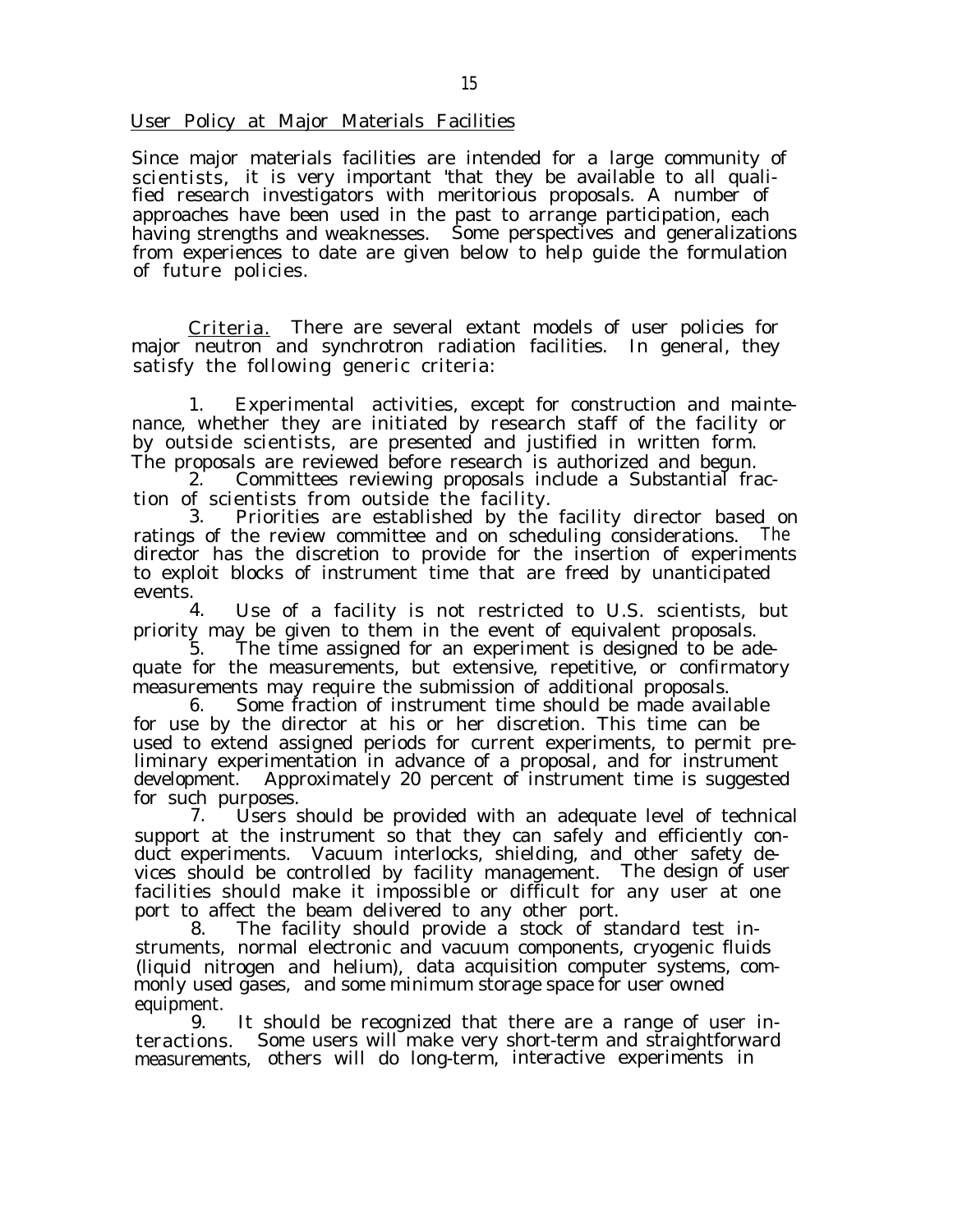which protocols and parameters are altered as the experiment proceeds. The different needs of these groups should be considered in designing facility user policy.

Participating Research Teams. A concept that has been used successfully in Several major facilities is that of the participating research team, or PRT. This is a group of individuals who take communal responsibility/for the design, construction, and operation of an instrument at an existing port. The PRT may also be responsible for organizing funding for the instrument. Industrial, university, and governmental groups have formed PRT's. It is a concept that appears to provide a reasonably successful approach to using facilities.

The principle is that, for a specified period--2 to 3 years, for example--the PRT has some 75 percent of the running time for that port, outsiders being allocated 25 percent. This has the advantage that the management of each instrument becomes much more flexible for members of the PRT, and more effective science may therefore be done. An important responsibility of the PRT's is to provide help for outside users. By augmenting the local staff in this manner, the entry barrier for naive users can be reduced. In some cases, PRT's are reviewed every 3 years for possible renewal; involvement with outside users is an important consideration in such renewals. A PRT is responsible for maintaining the instrument. If the PRT does not find its own outside users through collaborations, the facility director can assign an outsider to use the PRT's line during the open time.

Maximal use of a facility may involve a mixed mode operation in which some beam lines are operated by PRT's and some by the facility. The consequent flexibility of operation at the scientific level justifies the administrative complexity of such an arrangement.

Whatever the user policy, the experience to date indicates that it is important to keep the level of bureaucracy as low as possible, even if there is some loss of efficiency in using the instrumentation. This criterion tends to conflict with that of extensive peer review of lengthy proposals by potential users, so some balance is called for.

A mixed mode operation in which a facility has participating research teams and provides instruments seems an appropriate balance. It is not the intent of the Committee to spell out a rigid user policy for future major materials facilities. Any proposals for a new facility, however, should include a well-considered plan for utilization, taking into account the considerations mentioned above. The aim, of course, is to create user policies that permit the best science in an atmosphere of equal opportunity for different users.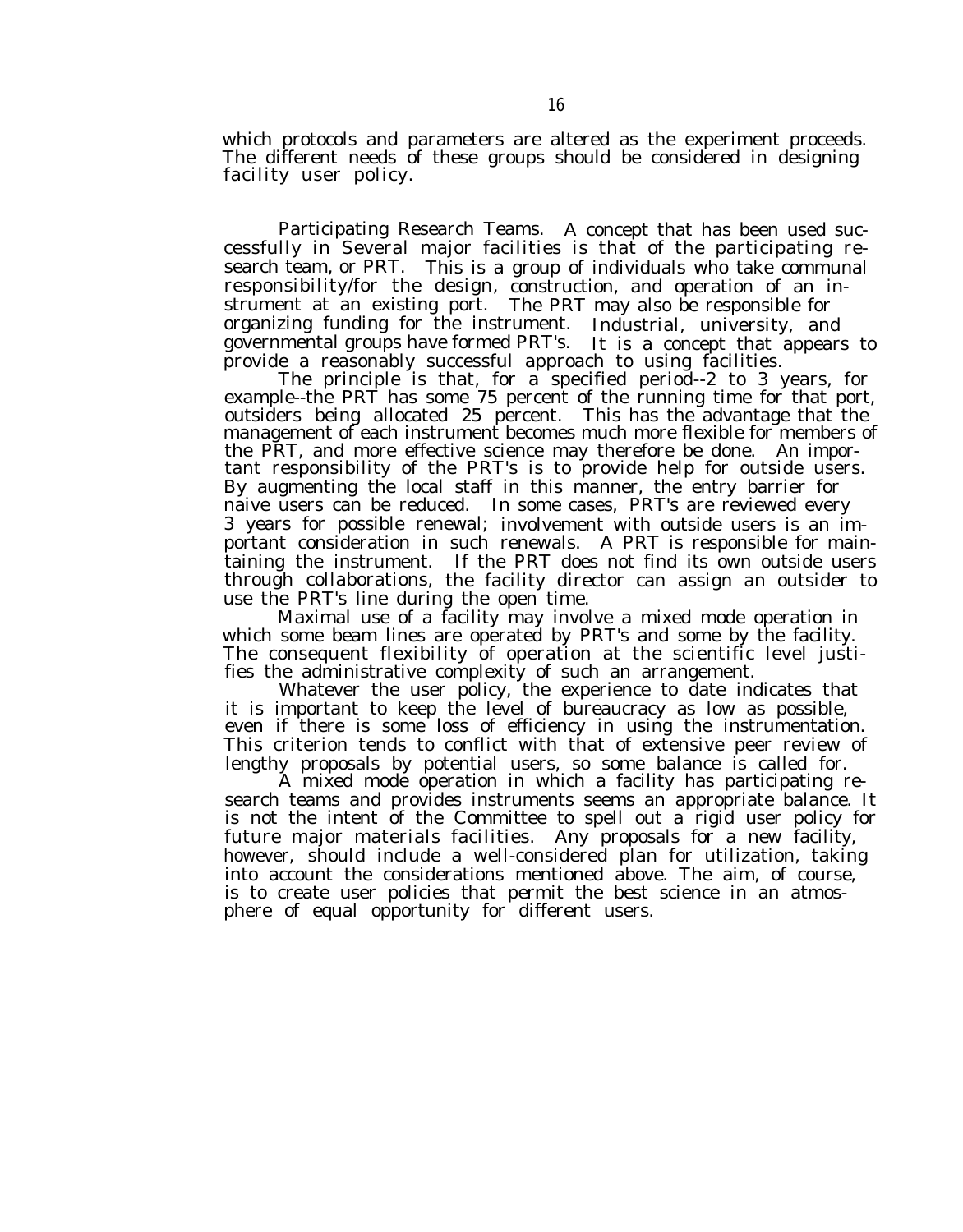### **II. MAJOR MATERIALS FACILITIES: SCIENCE TECHNOLOGY**

Condensed-matter science, or materials research, deals with the diverse properties of solids and liquids and their interfaces. It is interdisciplinary, involving materials science, including metallurgy, ceramics, polymers; major subareas of physics and chemistry; as well as the earth sciences, biology, and medicine. Interest in materials research derives from fundamental science and-technology. It is an intellectually stimulating area of science, as shown by the discoveries of fundamentally new phenomena, concepts, and states of matter during the past decade. Indeed, several recent Nobel prizes have been awarded for research in condensed-matter science.

Condensed-matter science supports advanced technologies in areas of national priority, including those of information systems, communication and computers, energy, health, transportation, and national security. Products of condensed-matter science, such as the transistor and the integrated circuit chip, have revolutionized our lives through their use in television, calculators, electronic watches, personal computers, appliances, autos, and innumerable other applications. In Table II.1, the Committee summarizes the connection between subareas of materials research using major facilities and technological applications.

#### **SYNCHROTRON RADIATION, NEUTRON SCATTERING, AND MAGNETIC FIELDS**

The spectroscopic analysis of matter involves bombardment with particles, such as neutrons or photons, with or without energy changes, or the use of high magnetic fields. The sensitivity that can be achieved is limited by the intensity of the radiation or the strength of the field.

#### Neutrons

The neutron is a unique probe that interacts weakly with atomic nuclei. The magnetic moment of the neutron makes it especially suited for examining magnetic properties of materials. By measuring changes in the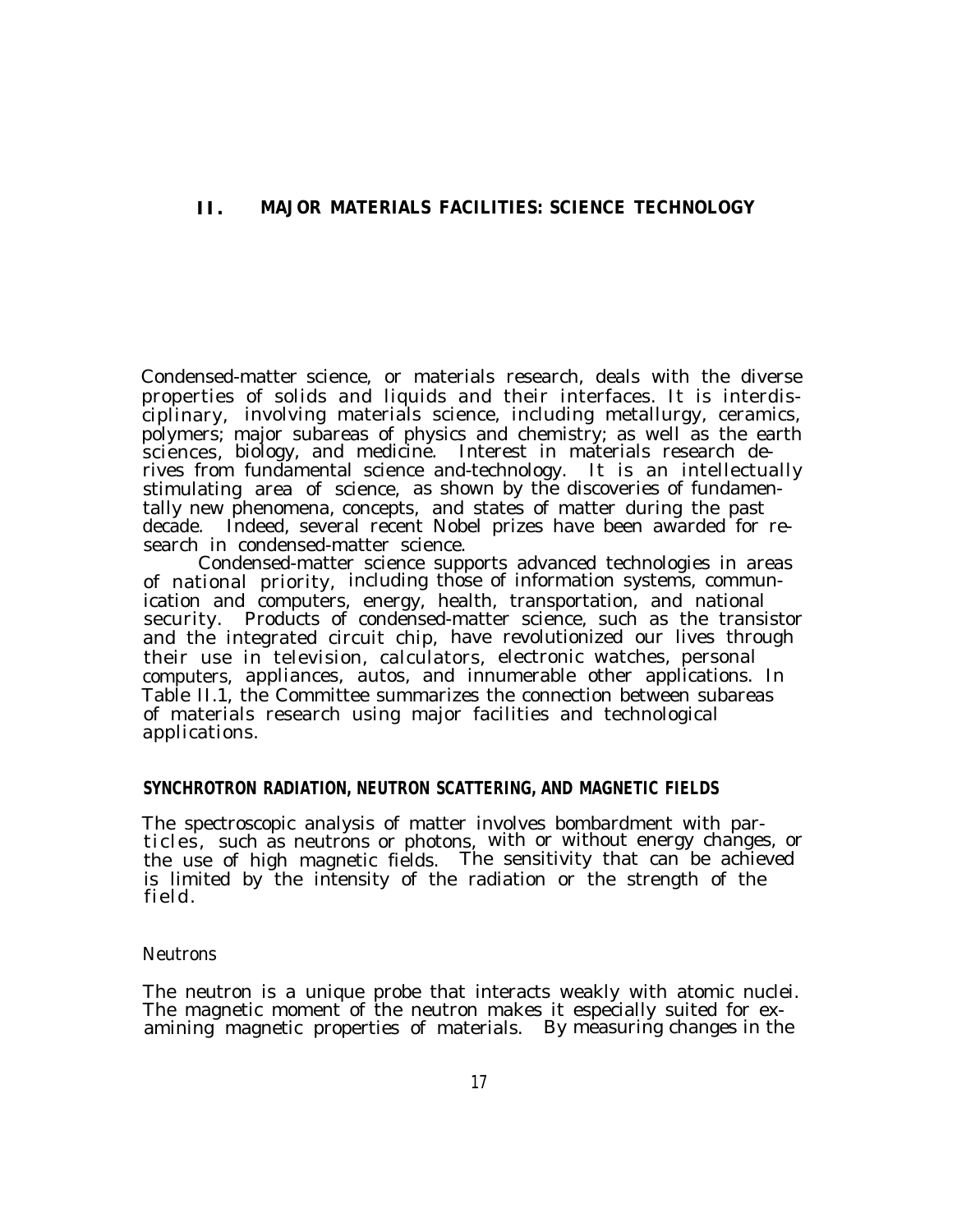|                    | Information<br><b>Systems</b><br>(computers,<br>communications,<br>electronics) | Energy (fossil,<br>nuclear, fusion,<br>solar,) | Health (Medical,<br>Biotechnology,<br>Environmental) | National<br>Security | Transportation<br>(ground, air,<br>space) |                |
|--------------------|---------------------------------------------------------------------------------|------------------------------------------------|------------------------------------------------------|----------------------|-------------------------------------------|----------------|
| Semiconductors     |                                                                                 | $\,{}^+$                                       | $^{+}$                                               | $^{+}$               | $^{+}$                                    |                |
| Metals and alloys  |                                                                                 |                                                | $^{+}$                                               | $\,^+$               | $^{+}$                                    |                |
| Insulators         |                                                                                 |                                                |                                                      | $^+$                 | $^{+}$                                    |                |
| Polymers           |                                                                                 | $\mathrm{+}$                                   | $^{+}$                                               | $\,{}^+$             | $^+$                                      |                |
| Ceramics           |                                                                                 |                                                |                                                      | $\pm$                | $^+$                                      |                |
| Magnetic Materials |                                                                                 | $\mathrm{+}$                                   | $\ddot{}$                                            | $\pm$                | $^{+}$                                    |                |
| Catalysts          |                                                                                 | $^+$                                           | $\mathrm{+}$                                         | $^{+}$               | $\overline{+}$                            |                |
| <b>Adsorbates</b>  |                                                                                 | $\mathrm{+}$                                   | $^{+}$                                               | $^{+}$               | $\ddot{}$                                 |                |
| Lamellar (layered) |                                                                                 |                                                |                                                      |                      |                                           | $\overline{8}$ |
| materials          | $^+$                                                                            | $^{+}$                                         |                                                      | $^{+}$               | $\overline{+}$                            |                |
| Composites         |                                                                                 | $^{+}$                                         | $\mathrm{+}$                                         | $^{+}$               | $\overline{+}$                            |                |
| Biological         |                                                                                 |                                                |                                                      |                      |                                           |                |
| molecules,         |                                                                                 |                                                |                                                      |                      |                                           |                |
| macromolecules,    |                                                                                 |                                                |                                                      |                      |                                           |                |
| and membranes      |                                                                                 |                                                | $^{+}$                                               |                      |                                           |                |
| Gaseous molecules  |                                                                                 |                                                |                                                      |                      |                                           |                |
| and atoms          | $^{+}$                                                                          | $^{+}$                                         | $^+$                                                 | $^{+}$               | $^{+}$                                    |                |
| Plasmas (atoms,    |                                                                                 |                                                |                                                      |                      |                                           |                |
| ions)              |                                                                                 | $^{+}$                                         | $^{+}$                                               | $^{+}$               |                                           |                |

Table II.1. Connection Between Materials Research Subareas and Other Fields that Utilize Major Materials Facilities and Technological Applications of National Interest

<sup>\*</sup> In addition to bulk-materials, thin films, interfaces, and surfaces of several of the above materials are of major scientific and technological importance.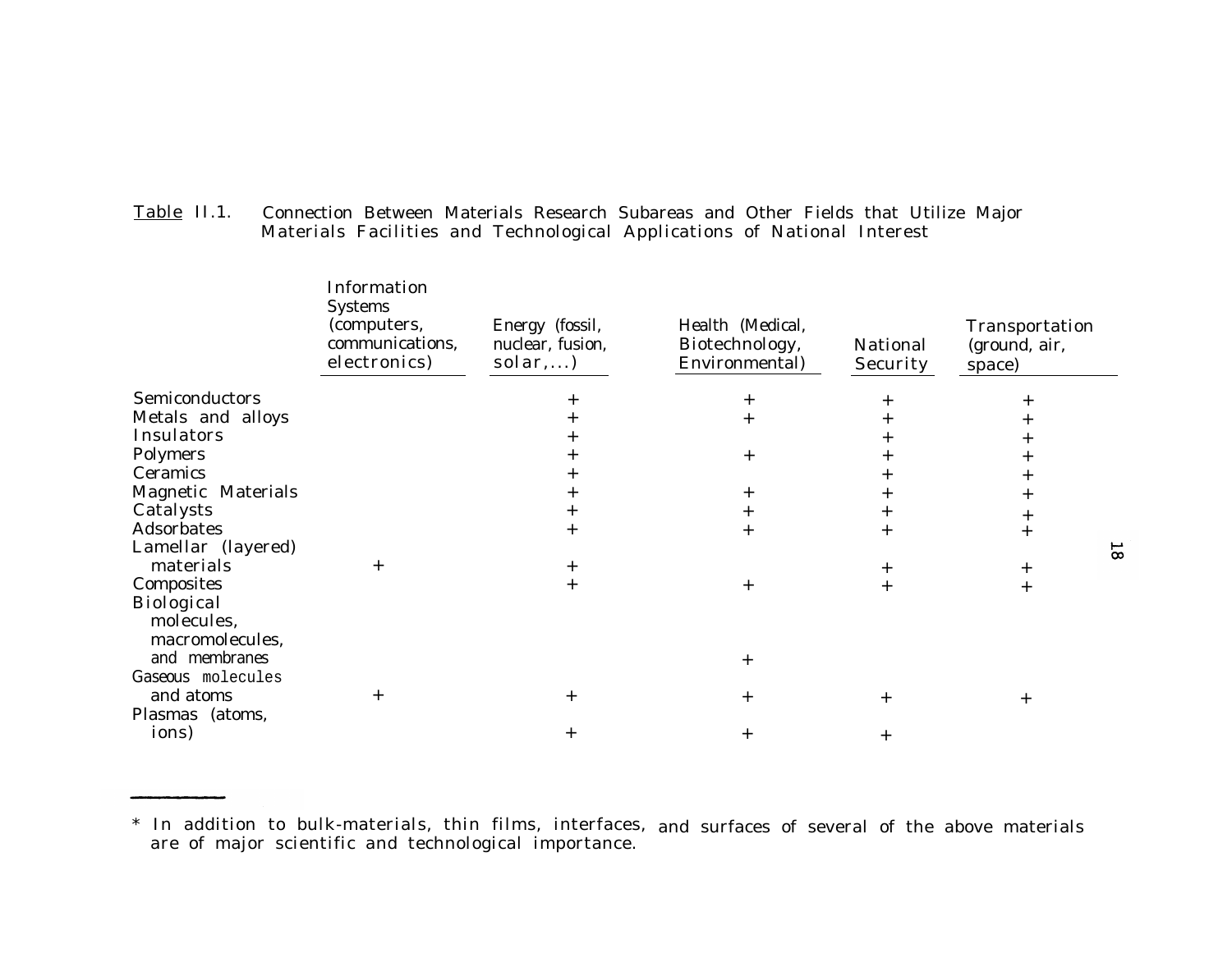momentum and energy of neutrons scattered by matter, direct information can be obtained on the structure of matter as well as its states of excitation.

For example, neutrons slowed to relatively low velocities--"cold neutrons"-- have been used to \*'look" at the Shapes of molten polymers. The technique is based on the fact that hydrogen and its heavier isotope, deuterium, scatter neutrons differently. Polymers are prepared in which hydrogen atoms are replaced by deuterium; isotope substitution does not alter the molecular configuration. Thus, when two polymers- ordinary and deuterated--are then exposed to a beam of cold neutrons, the actual size and configuration of the polymer can be deduced by comparing the different forms of neutron scattering from the two polymers.

Increased emphasis on research using cold neutrons is dependent on the availability of "guide halls," which are large experimental areas in which high resolution neutron spectrometers can be placed. This is possible because of the development of "guide tubes," which allow the neutrons to be transported many meters to the guide hall without significant loss of intensity.

Neutron beams can be either continuous or pulsed. Continuous beams are obtained from nuclear reactors, using controlled nuclear fission of uranium surrounded by suitable neutron moderators and reflectors, such as  $D_2$  and beryllium. Pulsed neutron beams are generally produced from short bursts of high energy protons or electrons from an accelerator impinging on a heavy metal target, such as uranium or tungsten, to generate bursts of very high energy neutrons. This target is surrounded by a moderator-reflector assembly that is analogous to, but generally smaller than, that in a reactor, so that relatively short bursts of thermal and fast neutrons are produced at rates of 10 to 100 pulses per second.

#### Synchrotron Radiation

Synchrotron radiation is a unique source of photons, by virtue of its high intensity, brightness, stability, and broad energy range, extending from the far infrared to the %-ray region and beyond. It is created when charged particles within an electron accelerator are deflected by a magnetic field. The intensity of the synchrotron radiation can be further increased with the use of insertion devices. The simplest of these is the wiggler magnet that puts a relatively sharp kink in the electron trajectory of the synchrotron, thus increasing the radiation from that point. A more sophisticated device called an undulator in effect puts in a series of kinks so arranged that the light from each adds up in phase, giving an enormous increase in the intensity that can be achieved. Although synchrotron radiation represents a drain of energy in an accelerator, it was eventually recognized to be a source of intense radiation for new classes of experiments, first in solid state physics and then in other sciences.

Measurement of the momenta and energy of synchrotron-produced photons, which interact strongly with electrons, provides information on structure and excitations. Such excitations range from molecular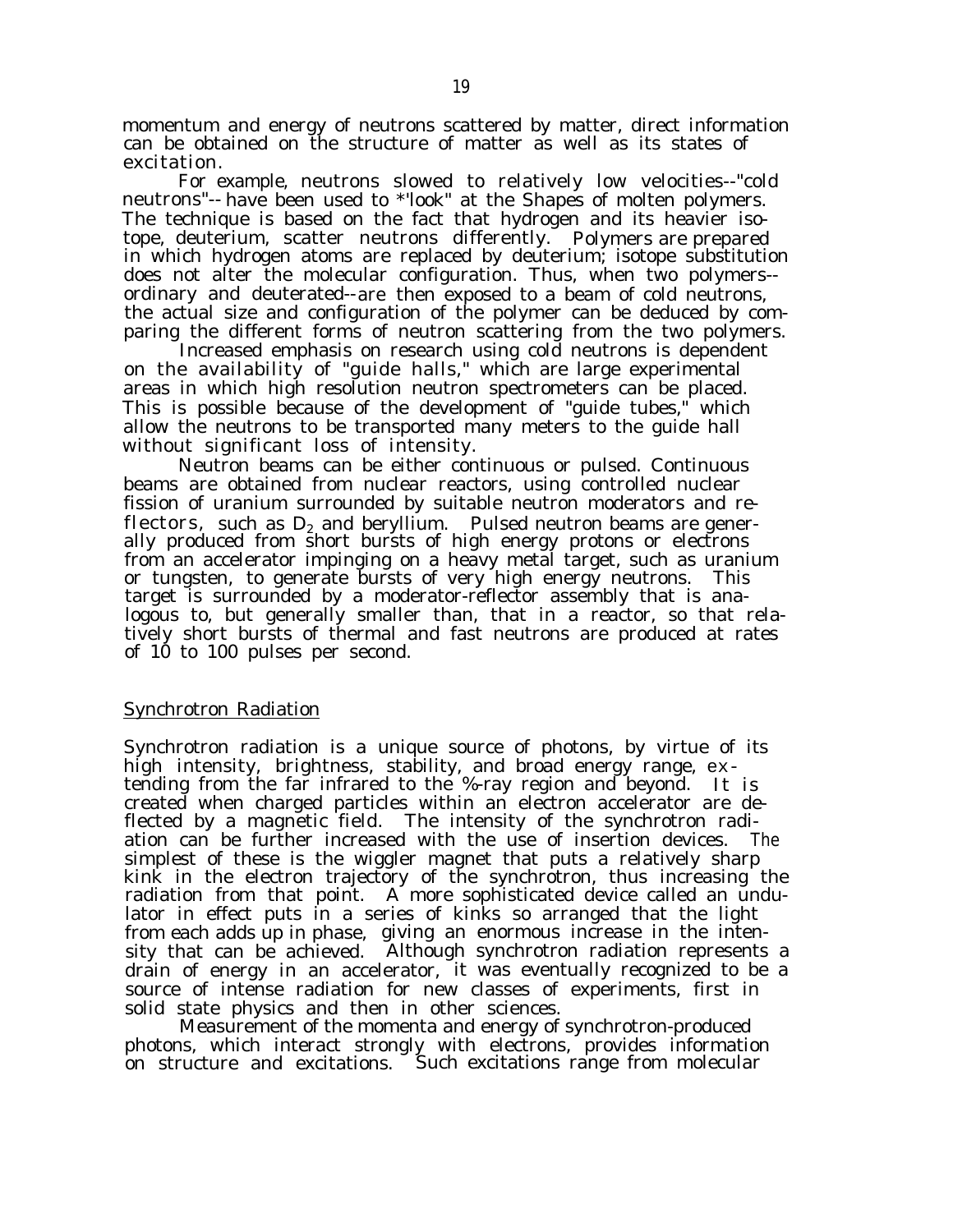vibrations, measured in the infrared, to the ejection of electrons from the innermost electron shells of atoms by photons in the x-ray region of the spectrum.

ample, synchrotron radiation is a major tool in probing the geometry Such capabilities are very important for many fields. For exand electronic structures of surface and solid-solid interfaces. In particular, photons from synchrotron radiation are used for photoelectron spectroscopy, in which electrons are ejected and their energy and angular distribution then measured.

#### Magnetic Fields

High magnetic field research is important for the fundamental under standing of a broad range of materials properties. Scientific advances in such diverse areas as superconductivity, permanent magnet research, and semiconductor science, all benefit from research based on the availability of intense magnetic fields. The attainment of such fields is ultimately connected to useful applications, development and industrial commercialization. Each time a higher magnetic field strength is achieved, it is quickly exploited by the scientific community and is accompanied by a requirement for yet higher field strengths. This new demand often requires a combination of high fields and low temperatures, or the combination of high magnetic fields with ancillary measuring equipment such as precision optical systems.

Superconductivity is the research area most strongly linked to high magnetic fields. An understanding of superconductors, which could form the basis for new and improved high field magnets, depends upon experiments carried out in some of the highest available fields. Therefore, the availability of present-day high field facilities is closely linked to the development of future facilities. High magnetic fields are also essential for probing those fundamental properties of superconductors that can be used to test microscopic theories, including theories based on the concept of electron pairing.

#### Basic Principles And New Problems

Against this background, it should be recognized that a family of basic principles and techniques underpins the field of materials research. Some of these have already been well exploited and are well understood. For example, the existence of lattice vibrations of short wavelength in metals was settled decisively with the use of neutrons some 25 years ago. Likewise, the electron energy band dispersions of solids and surfaces have been determined directly using photoelectron spectroscopy. Extended X-Ray Absorption Fine Structure (EXAFS) has been employed extensively to determine site-specific atomic structure for parts-per million impurity concentrations and adsorbates. However, the applications of x-ray and neutron scattering to biology and polymer science, as well as to other aspects of materials science, are just beginning.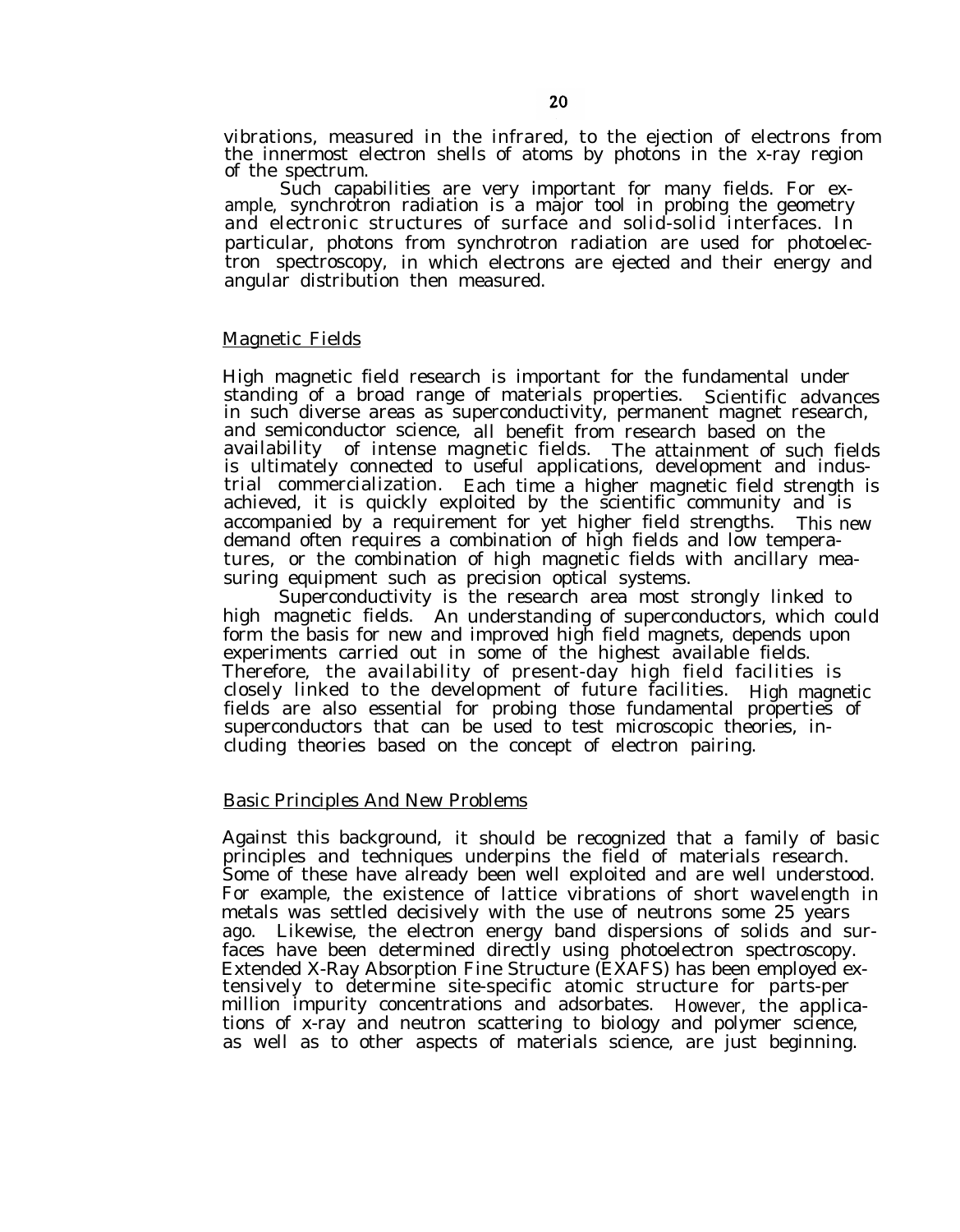Effective, increased use of such techniques for improved understanding of fundamental biological processes will require the establishment of additional mechanisms for bridging between physical and biomedical scientists.

As theoretical concepts and processes for Synthesizing materials advance, new problems come to the fore. Many involve the acquisition of detailed information regarding structural and dynamic properties that can be provided with the techniques employing neutron scattering, synchrotron radiation, or strong magnetic fields. Although it is impossible to forecast exactly how these techniques will be used to solve such problems, the Committee can predict confidently that there will be new problems a decade from now that will be especially amenable to approach with the equipment available at major materials facilities. The value of having equipment with advanced capabilities available to solve as yet barely discernible problems should not be underestimated. To indicate the breadth of applicability of such facilities, a partial list of available techniques is summarized in Table II.2.

Many problems that are well defined now cannot be explored adequately because the appropriate instrumentation or facilities are not available in the United States. Examples include the determination of the dynamics of intercalate species in single crystals of intercalated graphite having semiconducting properties. This problem can be approached using neutron scattering, along with nondestructive deter minations of the concentration of electronic impurities in the range of 0.1 ppm using an x-ray microprobe.

In the following sections we discuss areas of science in which new major materials facilities can be expected to make further important contributions. More extensive summaries are described elsewhere (references 1, 2, 5, 7, 8, 18, 20).

#### SYNCHROTRON RADIATION RESEARCH: PAST AND FUTURE

Research with synchrotron radiation began in the 1960's and has grown dramatically in the past decade. Whenever a synchrotron radiation facility offering an increase in brightness, typically by a factor of from 10 to 10,000, became available, new types of research became possible. Furthermore, experiments carried out with such new equipment have usually demonstrated how new science could be developed if still higher brightness was available.

#### Four Generations

We have gone through three generations of such increases in brightness; the fourth is at hand. The first was associated with synchrotron radiation from the bending magnets of storage rings built for particle or nuclear physics. The second came with the construction of new storage rings specifically intended to produce synchrotron radiation (reference 1). These are now in operation or soon will be. The third emerged with the realization that insertion devices, wigglers and undulators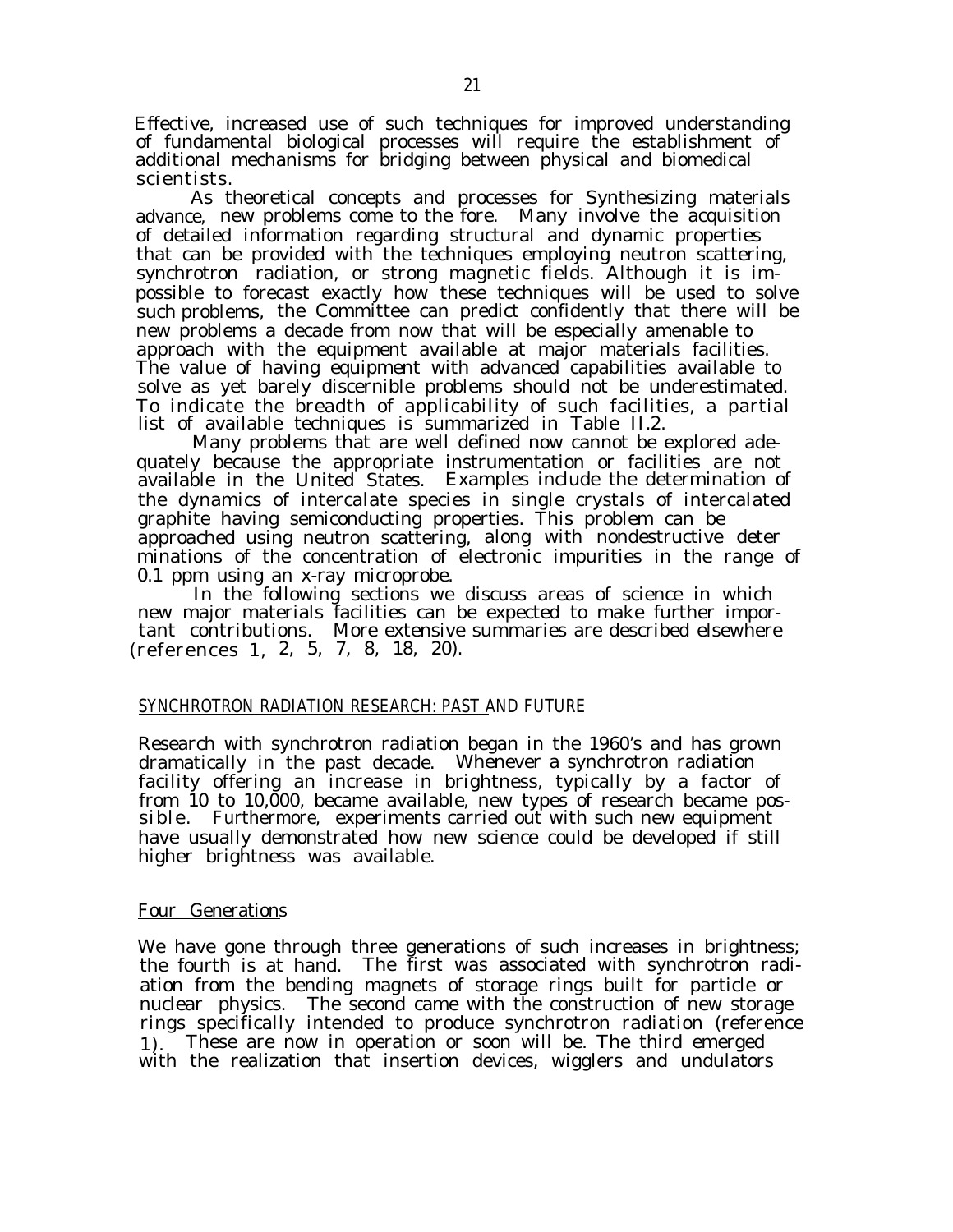TABLE II.2. Techniques Available at Synchrotron Radiation and Neutron Facilities

|      |                              |                 | Photons                        |                           |
|------|------------------------------|-----------------|--------------------------------|---------------------------|
|      |                              |                 |                                | Soft X-ray                |
|      |                              | <b>Neutrons</b> | $X$ -ray                       | and VUV                   |
|      |                              |                 |                                |                           |
| Ι.   | Elastic scattering*          |                 |                                |                           |
|      | Bulk crystallography         | X               | X                              |                           |
|      | Surface crystallography      | X               | X                              |                           |
|      | Molecular cystallography     | X               | X                              |                           |
|      | Small angle scattering       | X               | X                              |                           |
|      | Polarized scattering         | X               |                                |                           |
|      | Magnetic scattering          | X               |                                |                           |
|      | Diffuse scattering           | X               | X                              |                           |
| II.  | Quasielastic scattering      |                 |                                |                           |
|      | Diffusion                    | Х               |                                |                           |
|      | Reorientation                | X               |                                |                           |
|      | Critical dynamics            | Х               |                                |                           |
|      |                              |                 |                                |                           |
| III. | Spectroscopy and elemental   |                 |                                |                           |
|      | <u>analysis</u>              |                 |                                |                           |
|      | Inelastic (E,k) scattering   |                 |                                |                           |
|      | - electrons                  |                 | X                              | X                         |
|      | - phonons                    | X               |                                |                           |
|      | - magnons                    | X               |                                |                           |
|      | Absorption, reflection,      |                 |                                |                           |
|      | fluorescence                 |                 | X                              | X                         |
|      | Absorption spectroscopy      |                 |                                |                           |
|      | - EXAFS                      |                 | X                              | X                         |
|      | - SEXAFS                     |                 | X                              | $\mathbf X$               |
|      | $-$ PED                      |                 | X                              | X                         |
|      | Photoelectron spectroscopy   |                 |                                |                           |
|      | - core level                 |                 | X                              | X                         |
|      | - valence level              |                 | X                              | X                         |
|      | - ARPES                      |                 | X                              | X                         |
|      | - yield spectroscopy         |                 | X                              | X                         |
|      | Photon stimulated desorption |                 |                                | X                         |
|      | Photo chemistry              |                 | X                              | X                         |
|      | Activation analysis          |                 |                                |                           |
|      | - thermal neutron activation | X               |                                |                           |
|      | $-$ prompt $\gamma$ -ray     | X               |                                |                           |
|      | - fast neutron activation    | $\mathbf X$     |                                |                           |
|      | - nuclear track              | X               |                                |                           |
| IV.  | Imaging and microscopy       |                 |                                |                           |
|      | Microscopy                   |                 |                                | X                         |
|      | Microprobe                   |                 |                                | $\boldsymbol{\mathrm{X}}$ |
|      | Depth profiling              | X               | X<br>$\boldsymbol{\mathrm{X}}$ |                           |
|      | Topography                   | X               | X                              |                           |
|      |                              |                 |                                |                           |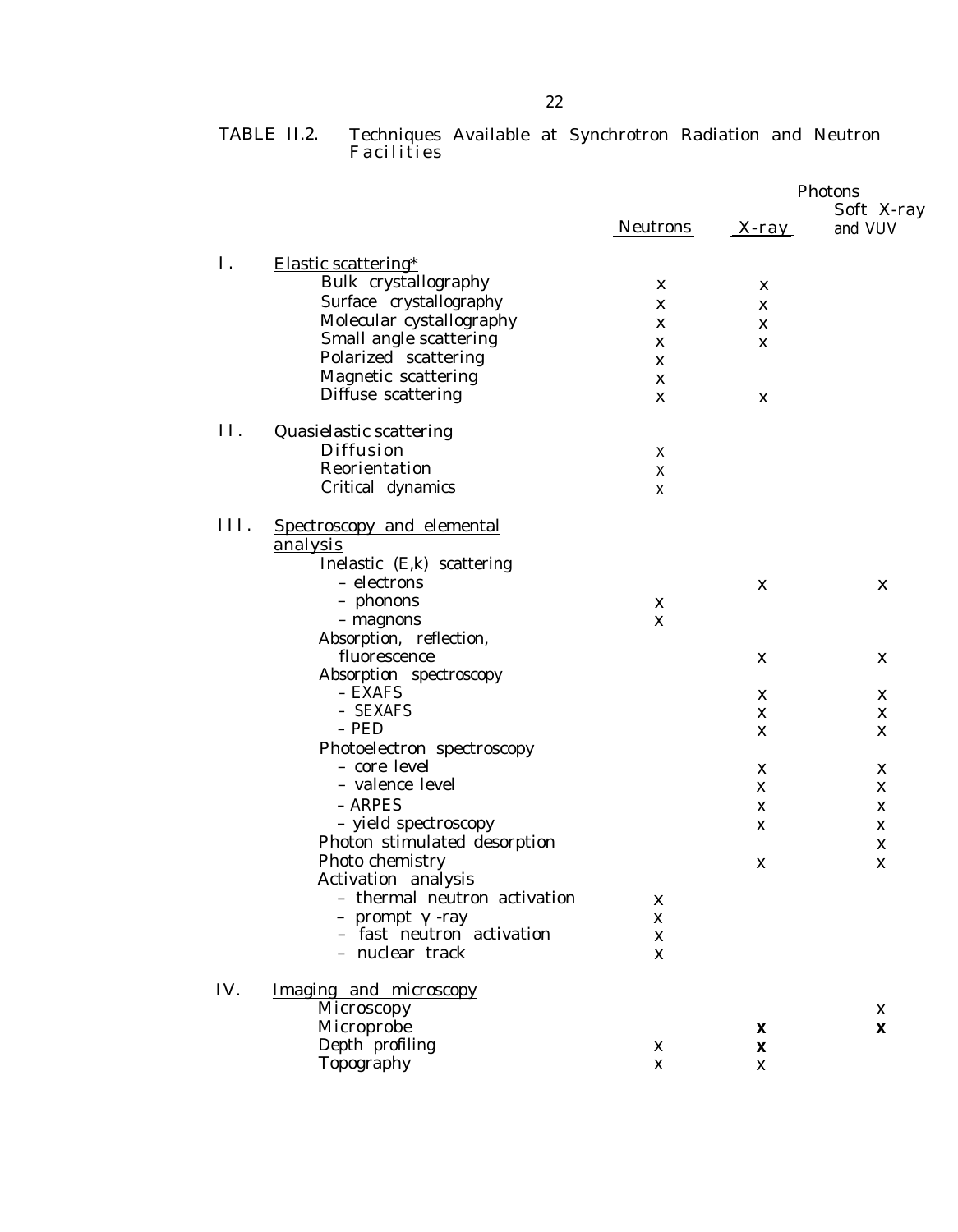TABLE II.2 (continued)

|             |                                                          |                 |         | Photons               |  |
|-------------|----------------------------------------------------------|-----------------|---------|-----------------------|--|
|             |                                                          | <b>Neutrons</b> | $X-ray$ | Soft X-ray<br>and VUV |  |
| IV.         | <u>Imaging and microscopy</u> (continued)<br>Lithography |                 |         | X                     |  |
|             | Interferometry                                           | X               | X       |                       |  |
|             | Radiography                                              | X               | X       |                       |  |
|             | Autoradiography                                          | X               |         |                       |  |
|             | Holography                                               |                 |         | X                     |  |
| $V_{\cdot}$ | Radiation effects                                        |                 |         |                       |  |
|             | Radiation damage                                         | X               | X       | X                     |  |
|             | Isotope production                                       | X               |         |                       |  |
|             | Transmutation doping                                     | X               |         |                       |  |

<sup>\*</sup> Many of the elastic and inelastic scattering techniques can be time resolved and/or spatially resolved with increased resolution and usefulness as the brightnesses of future sources are increased.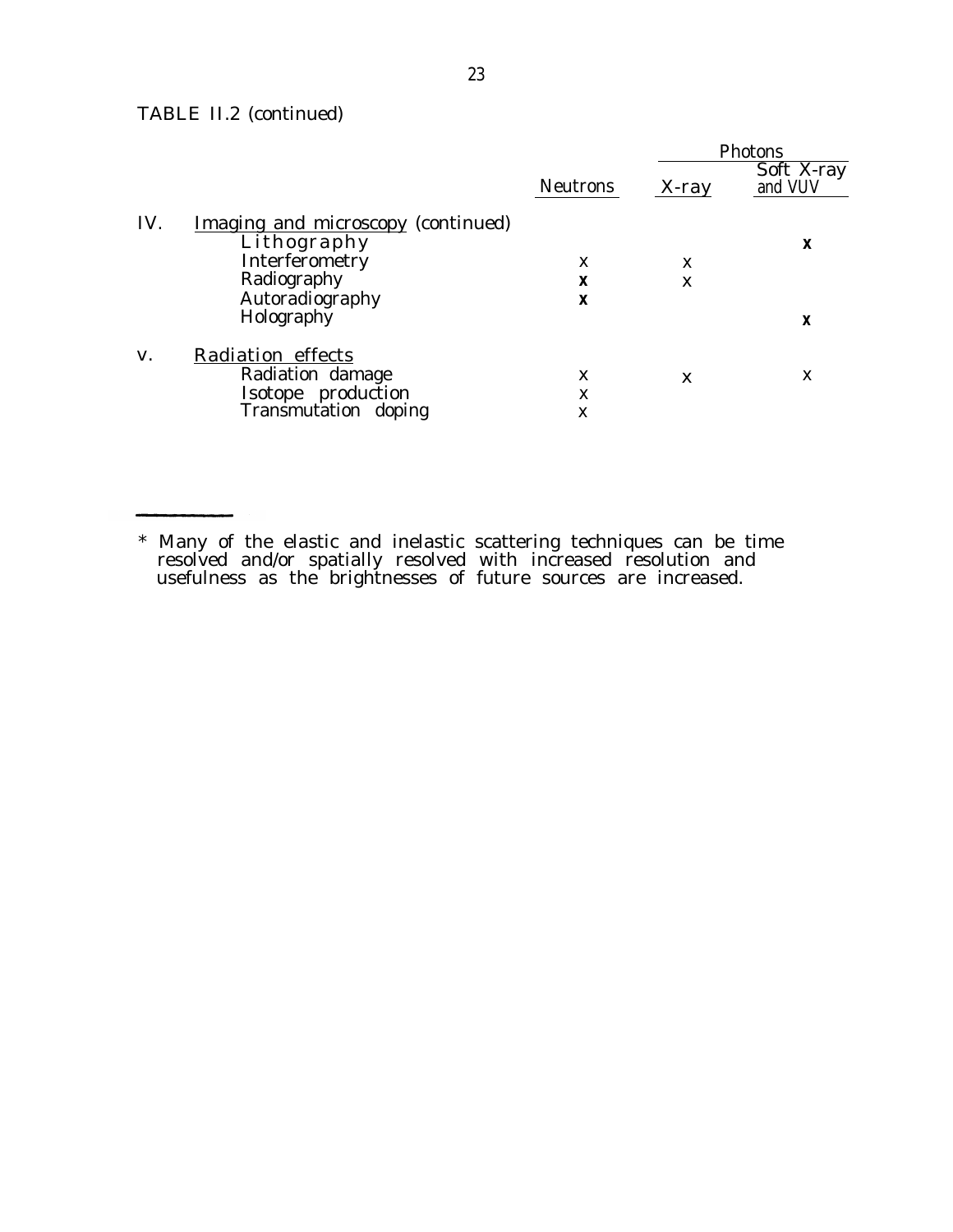(see references 5, 8, 17, 18, 19), would enhance the intensity of synchrotron radiation. These devices have been, and are being, added to the present generation of storage rings, although not yet to the maximum possible degree. Unfortunately, the appreciation of the role insertion devices could play came too late to influence in any major way the design and construction of our present generation of storage rings.

The fourth generation of synchrotron radiation facilities, now technologically possible, involves the construction of new storage rings designed to maximize the brightness of the radiation from insertion devices. Such rings offer brightness increases by factors of from 50 to more than 100 over the best synchrotron radiation sources we have today or that we can achieve by adding new insertion devices to existing facilities. No dedicated facility that can produce undulator quality radiation in the %-ray region exists at present. Using the orders of magnitude increase in brightness that will be achieved with a new 6 GeV facility, we will be able to conduct entirely new types of experiments, some of which will open up major new research areas.

Synchrotron radiation has already contributed to many aspects of materials science as well as to other fields. Some of the more important contributions are outlined below. More extensive descriptions may be found in references 5, 8, 18, and 20, and in the references therein.

The simplest experiment, and one of great importance, centers about the measurement of photoabsorption by atoms, molecules, and solids. The continuum of synchrotron radiation allows easy access to the core levels of many atoms and has revealed a variety of many-body phenomena, including giant collective resonances, so-called Fano (interference) line shapes, "missing" spectral lines, and the "spike" shape of some absorption edges in metals. These have contributed to a better understanding of many-body effects in both atoms and solids.

At energies above the absorption edges in solids, the extended x-ray absorption fine structure (EXAFS), which is produced by inter. ference effects in the scattering of the ejected core electron, gives precise information concerning the local geometry of the absorbing atom. When increased brightness is available, the EXAFS technique can be extended to detect elements in bulk samples and submonolayer adsorbates on surfaces that are present in concentrations of parts per million. EXAFS gives site-specific, geometrical information regarding atoms in samples of many types, such as coal, alloys, catalysts, and biological molecules. In most cases, the structural information obtained with the EXAFS technique was unattainable previously. Examples include geometrical information concerning the active site of the important nitrogen-fixing enzyme, nitrogenase; information relative to the active sites of important catalysts; structural parameters of impurities in coal and oil that make processing difficult; and studies of the role of impurities in determining important mechanical prop erties of materials.

Photoemission spectroscopy is widely employed at synchrotron radiation facilities. It provides independent information on initial and final electron states. Moreover, the anisotropy exhibited by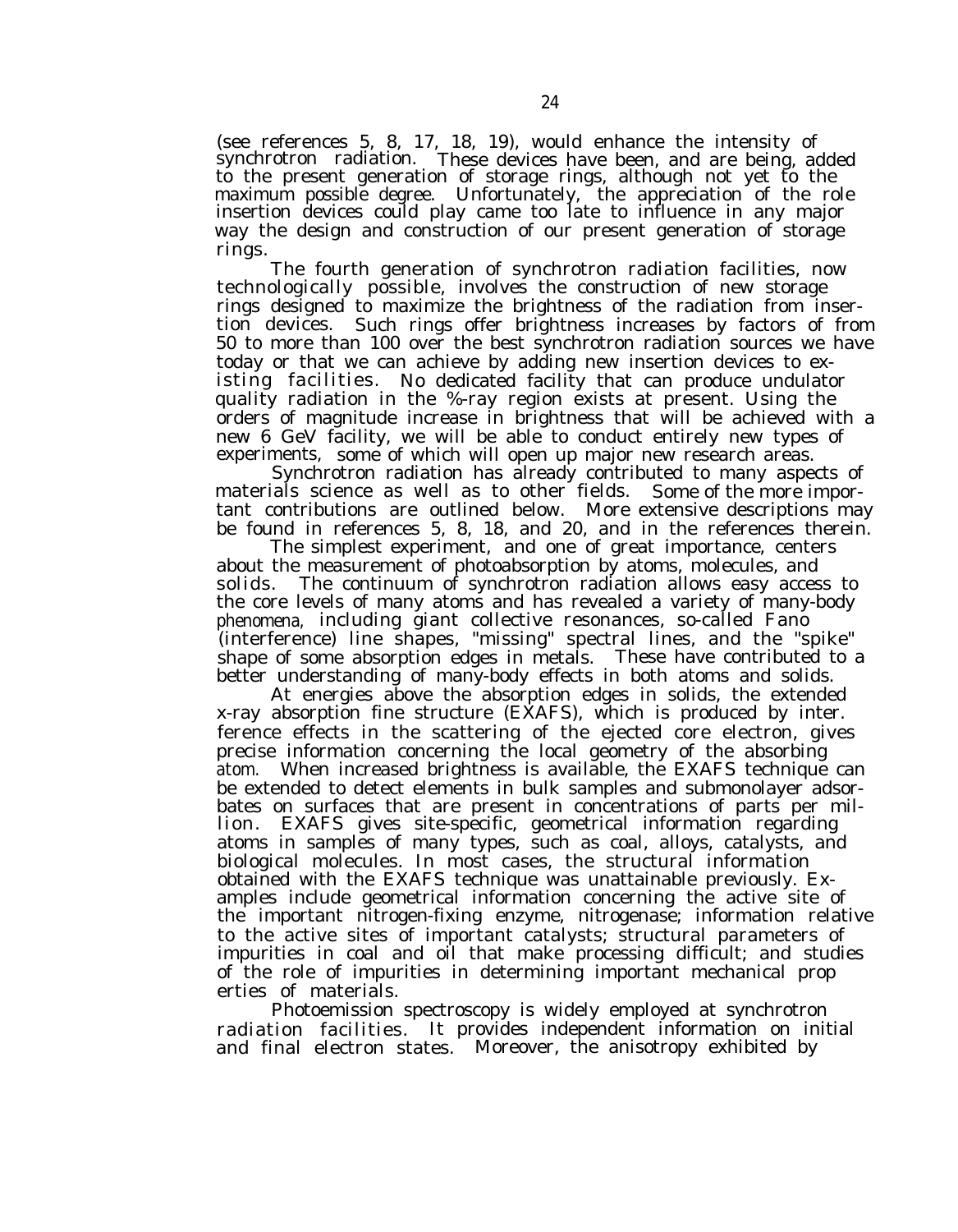atomic and molecular photoemission spectra gives information concerning atomic wave functions that is different from that obtained from absorption spectra.

Photoemission from molecules exhibits shape-dependent resonances that are studied in the gas phase and then used to determine the orientation of molecules on surfaces. The continuum of synchrotron radiation makes possible various forms of so called "yield spectroscopy," in which the absorption of photons is signalled by secondary events. In this way, one can, for example, selectively examine absorption in the region of a surface by monitoring the yield of Auger electrons. Similarly, one can determine the onset of bulk absorption by monitoring the emission of characteristic x-rays. Brighter synchrotron radiation sources have permitted angle-resolved photoemission experiments that give electronic band structure, including symmetry, directly from the data. These experiments yield fundamental energy band information for Solids, surfaces, and adsorbates, and thereby provide the basis for a more complete understanding the electronic properties of matter.

While EXAFS and photoemission spectroscopies have been pursued since the advent of x-ray and VUV synchrotron radiation based research, x-ray scattering and direct imaging technologies are just beginning to be Carried out with the newest generation of insertion devices and storage rings. In spite of the limited time in which they have been available for exploration, these facilities have already shown that they can be used to obtain significant results. This gives us confidence that research based on synchrotron radiation will benefit dramatically from the next generation of facilities employing insertion devices. The scattering of x-rays by monolayer adsorbates and freely suspended thin films that are two monolayers thick has already been successfully demonstrated. In addition to opening the techniques of x-ray crystallography to the world of surfaces, thin films, and interfaces, synchrotron radiation has permitted exploration of the scientifically important phenomena associated with two-dimensional phase transitions.

The increase in intensity offered by the newest storage rings has enabled the study of bulk crystals that are as small as  $1 \mu m^3$  in size, thus permitting the determination of the structure of many important materials, such as zeolites, that can only be grown in the form of very small crystals at present. The use of anomalous %-ray scattering promises to help solve the difficult problem of determining scattering phases that has plagued crystallographic studies of important large macromolecular systems. The pulsed nature of synchrotron radiation has been used successfully to study the technologically important process of laser annealing of silicon as well as the scientifically important problem of muscle action in animals. The initial experiments in which synchrotron radiation is used for angiography have shown real promise of improving this medically important diagnostic procedure dramatically (reference 8).

Summing up, the first three generations of synchrotron radiation have already provided us with a revolution in the capabilities for using photoemission and EXAFS techniques and have demonstrated great promise for employing scattering and imaging to advance many areas of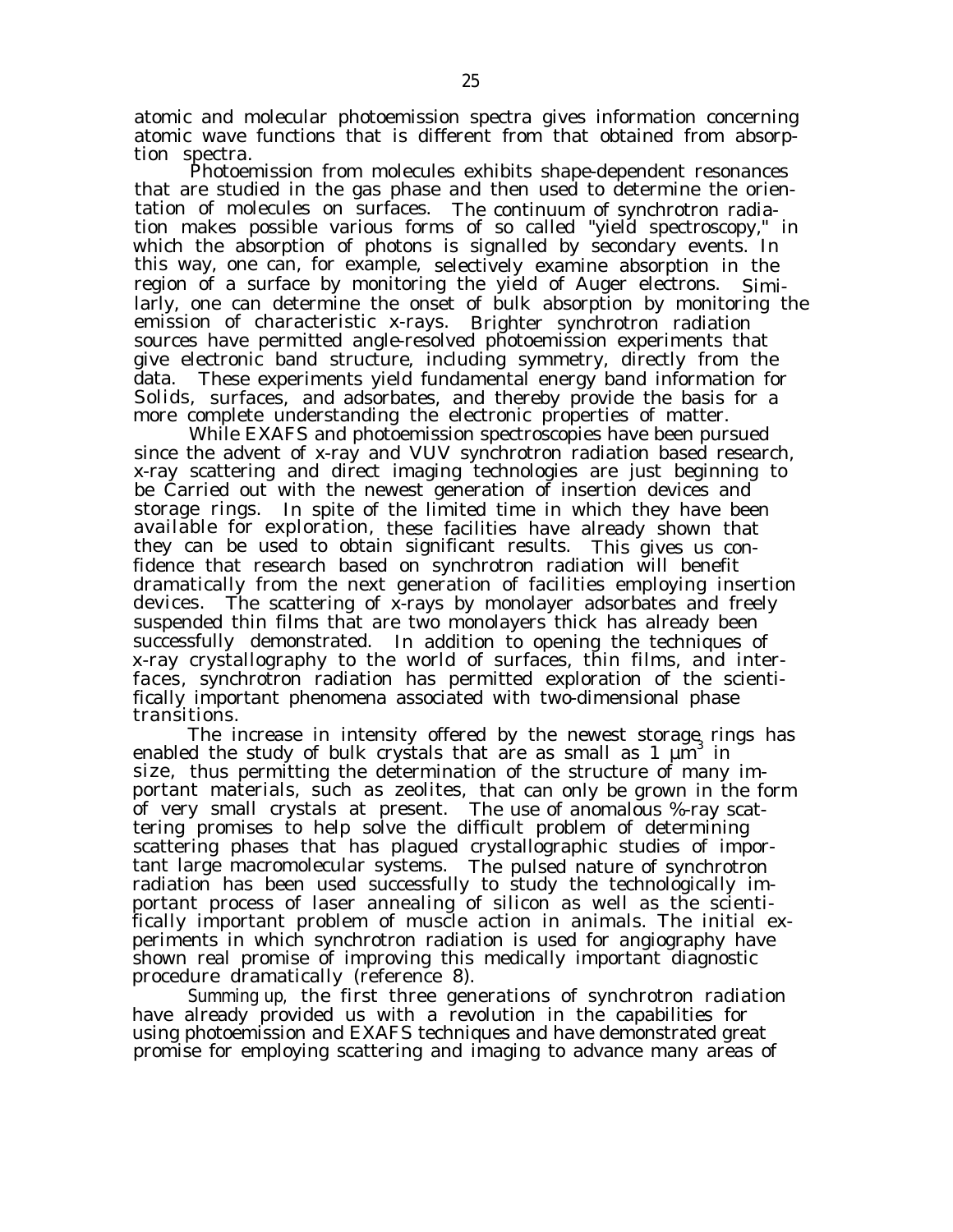science and technology. Insertion devices, particularly undulators, will advance the areas approachable with the use of photoemission and EXAFS techniques further and provide dramatic new opportunities for scattering and imaging.

The topics described above indicate what can be done with the newest sources of synchrotron radiation. More important are the even more complex research problems that can be undertaken with new storage rings that are designed specifically to use insertion devices. Examples are given below.

#### Condensed-Matter Physics

A major fraction of research using synchrotron radiation, both z-ray and soft %-ray, has involved the field of condensed-matter physics. There is a large number of new applications that cannot be addressed because of limitations of sources or instrumentation, or both.

Photoemission Spectroscopy. Photoemission spectroscopy is the primary technique for studying the electronic structure of solids, surfaces, adsorbates, and interfaces. On the basis of experiments being carried out at the new synchrotron radiation facilities, we can foresee what can be done with yet brighter sources. Angle-resolved photoemission provides understanding of the electronic band structure, including the band structure of the surface. The sample may be a crystal or an ordered overlayer. The resolution of angular and energy distributions has been increased with sources of higher brightness and have revealed new structures. Additional resolution is mandatory for the study of any material with a large unit cell, either in the interior or, on reconstructed surfaces. Recently, measurements of spin-polarized photoemission have been carried out with synchrotron radiation. When combined with angle resolution, this procedure allows determination of the band structure of magnetic materials, including the spin labels for the bands. This is a technically difficult experiment. In particular, polarization detectors are notoriously inefficient. Brighter sources are mandatory if this technique is to be used widely.

At higher photon energies, one enters the region of x-ray photoemission in which the binding energies of core levels and the density of states for the valence electrons may be probed. Commercial equipment for this type of measurement with a resolution of approximately 0.5 eV at fixed photon energies is available. A synchrotron radiation source of the next generation would offer both higher resolution and higher sensitivity than anything possible today, thereby improving the utility of this already useful spectroscopy. Of perhaps greater significance is the extension of photoemission spectroscopy to procedures providing time and space resolution. This would make it possible to study surface reactions and to carry out microprobe studies of photoemission.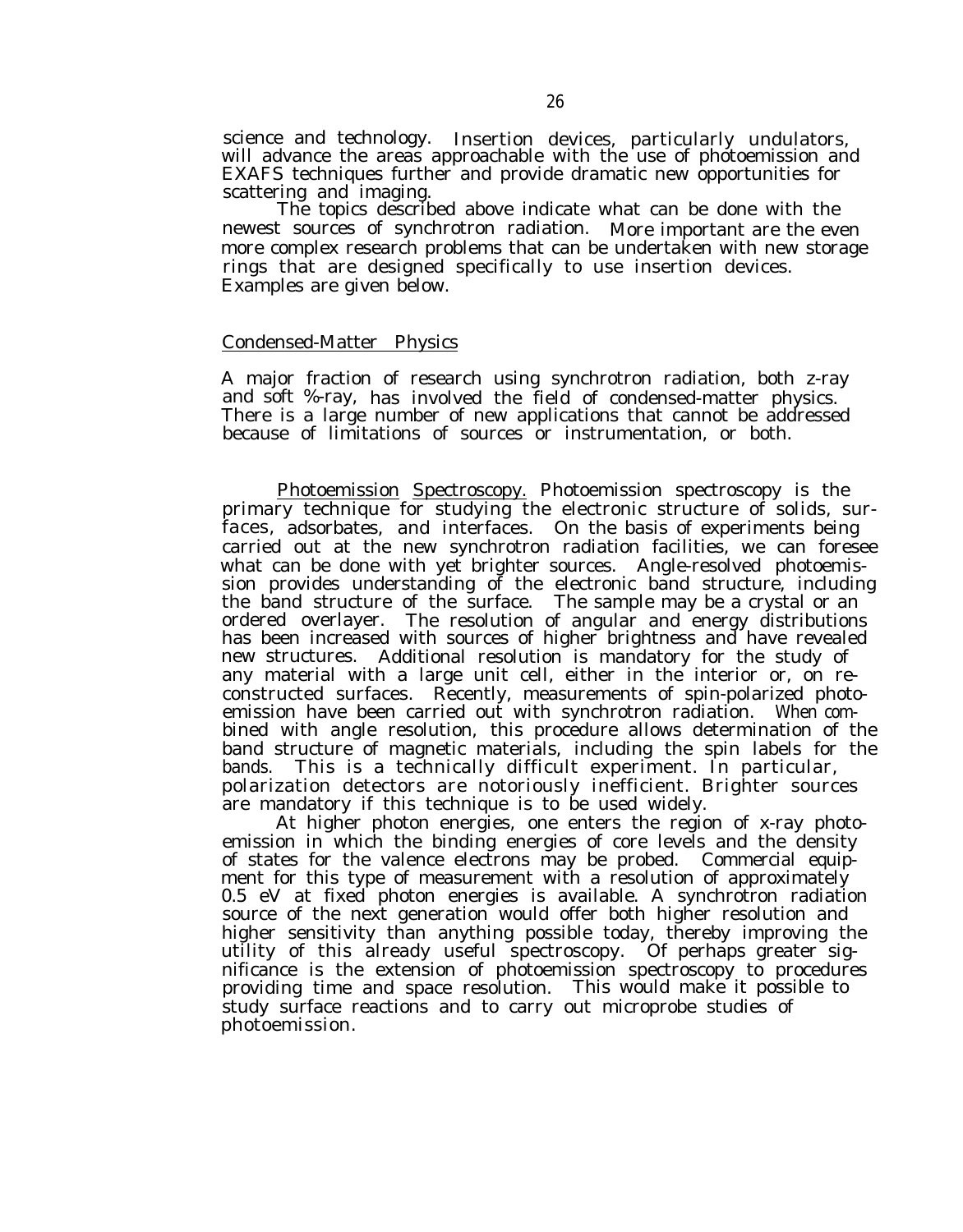Surface Science. Other techniques for the study of surfaces also are benefitting from higher brightness sources. One is surface EXAFS, in which an absorbed x-ray excites a surface atom or molecule and a fluorescent x-ray or an Auger electron is then detected. The spectra give precise geometrical information on the location of the surface species. Photoelectron diffraction gives similar information. Both these techniques provide gains in surface sensitivity as the source brightness increases, and allow the study of surface species at ever great dilution. Finally, the new areas of photon-stimulated desorption of species from the surface requires sources of higher brightness. Both neutral and charged atoms and molecules, in their ground and excited states, can desorb from surfaces during photoabsorption. This may be the most site-specific surface phenomenon known. The photon flux used must be high because of the possibly small number of desorption sites and the low probability of release.

X-ray Scattering. X-ray sources of higher brightness are ushering in a new era in x-ray scattering. One can now work with surfaces, thin overlayers, and even freely suspended membranes. The crystallography of reconstructed surfaces can be determined, as can that of monolayer adsorbates. Thus, the crystallographic technique responsible for determining most of the known bulk structures can be extended to surfaces and thin films with insertion devices. This can be done as a function of temperature, to follow the structure and dynamics of quasitwo-dimensional melting. In fact, the study of phase transitions in two dimensions is providing important tests of theories of the behavior of the two-dimensional world of surfaces and thin films. Magnetic x-ray diffraction has been observed recently on the 54 pole wiggler at Stanford and promises to be comparatively routine when the brightest available x-ray wiggler sources can be used. Magnetic diffraction can provide much information concerning the magnetic structures of solids when an x-ray undulator on a  $6 \text{ GeV}$  source is available, and thus will complement traditional neutron studies, especially for materials for which only small samples are available. In some cases, surface magnetism may also be studied.

Inelastic X-ray Scattering. One field almost completely neglected in the first three phases of the evolution of synchrotron radiation has been inelastic x-ray scattering as related to the dynamic properties of the system being studied. The brightness of the radiation is most important for such research. Inelastic scattering of x-rays can, in principle, be used to probe both the electronic properties, such as those of plasmons, as well as collective atomic properties, such as lattice vibrations. However, achieving the  $10^{-2}$  to  $10^{-3}$  eV energy resolution needed will require the brightness provided by insertion devices and by major new instrumentation.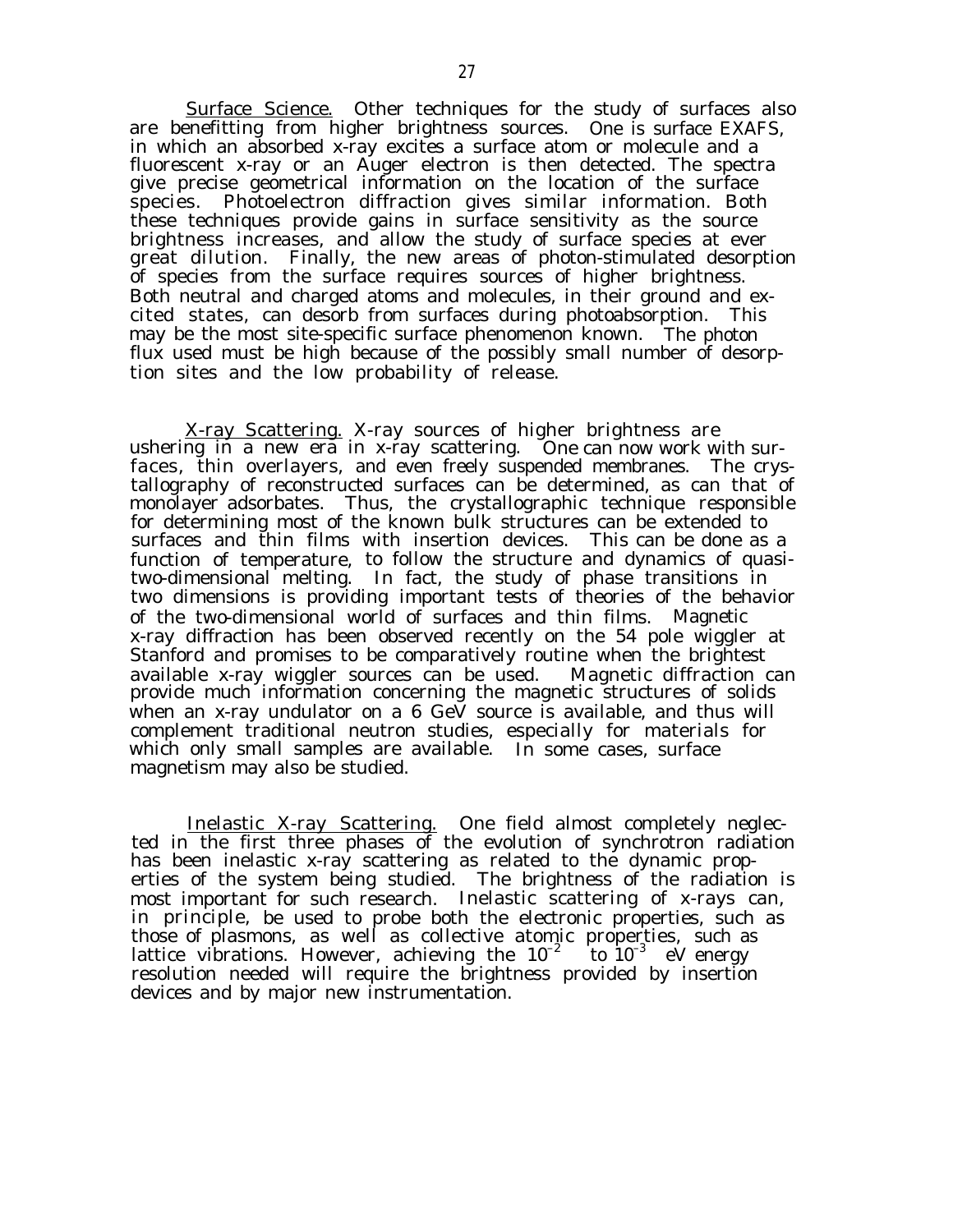# Atomic and Molecular Physics and Chemistry

Gas-phase photoemission has contributed extensively to our knowledge of atoms and molecules. Early studies emphasized the "static" study of excited states, the decay channels being inferred from line shapes. As the brightness of sources increased, the decay products, such as ions, electrons, and photons, could be detected. Finally, coincidence experiments began to be carried out, leading to more precise information regarding the nature of the excited states. Gas-phase experiments always require high brightness sources, for the sample is necessarily dilute.

The next-generation sources will permit several new classes of experiments. We already can work with gases at high enough resolution to excite single vibronic levels in molecules. These excited states can then be probed by high-resolution laser-spectroscopic techniques. Moreover, when source brightness becomes adequate, a molecule in an excited state can be made to interact with another molecule, bringing in an era of state-to-state photochemistry. These experiments are not possible with present sources because none have adequate brightness. Moreover, the time structure is not favorable.

The next-generation source will have pulse lengths shorter by a factor of about five relative to those now available. Such time structure will permit fluorescence spectroscopy from excited states on a time scale of a few picoseconds--shorter than the radiation pulse itself. This capability will, for example, make it possible to determine structural and dynamic properties of large molecules in solution and to study atomic and molecular reactions on surfaces. It will also be possible to use molecular beam techniques.

# Biology and Medicine

EXAFS and x-ray crystallography involving synchrotron radiation have been applied to biological systems in the past. EXAFS has been useful for obtaining detailed information on large biomolecules such as hemoglobin. It is especially useful for molecules with a functionally important minority constituent, such as a metal atom in an enzyme. With increasing source brightness, it is possible to work with larger molecules having fewer active elements per unit volume. Time-dependent studies in which the structural response of the active site in the molecule to a chemical perturbation is determined become possible. Time-dependent x-ray absorption spectroscopy has already been used to follow the Fe absorption edge as the iron in myoglobin recombines with CO after laserinduced flash photolysis of carboxymyoglobin (references 25, 26). This was done on a 300 sec time scale with an existing storage ring. Better time resolution is possible, but EXAFS measurements on such a time scale await a source with higher brightness.

In studying x-ray damage to biological molecules and crystals, it has been found recently that the reciprocity law breaks down, and less damage results if the radiation dose is delivered at high rates for a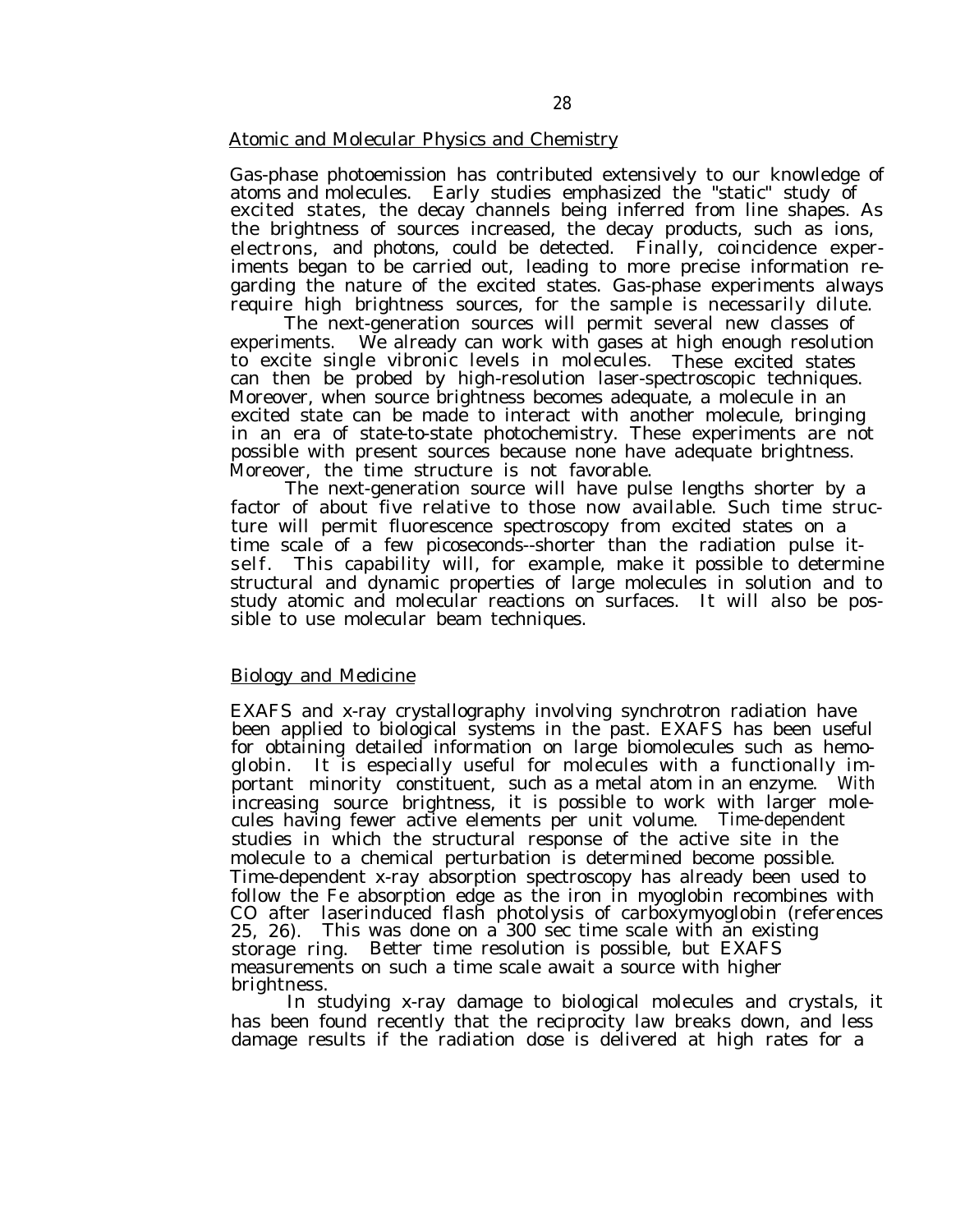short time. Therefore, higher-brightness sources offer the opportunity to work with smaller crystals, including those of molecules difficult to crystallize. They also make it possible to collect more data before samples become so badly damaged as to impair resolution.

Element-specific imaging represents the principal foreseeable application of synchrotron radiation to medicine. One form of coronary angiography used today involves the imaging of the coronary arteries in real time by K-edge absorption of iodine which is added to the blood. The classical technique is invasive, and provides relatively low resolution. In-vivo angiographic studies of animal hearts with synchrotron radiation are noninvasive, fast, and provide higher resolution. Studies on human hearts are planned and, if they are successful, should provide novel approaches to studies of atherosclerosis and, eventually, to clinical applications. A high-field wiggler would represent the only foreseeable source for such work with present machines, but bending-magnet radiation from a 6 GeV ring could facilitate applications of this technique.

## Earth Sciences

The earth sciences provide opportunities for the application of synchrotron radiation in connection with microprobe analysis. Such analysis is now carried out with electron microprobes. Synchrotron radiation can also be used in x-ray diffraction studies at high pressures. Higher brightness than is now available will benefit such research.

## Imaging and X-ray Microscopy

There are several methods for achieving element-specific imaging, all at a relatively primitive stage of development. These include microprobe analysis, microscopy with zone-plates, and contact "lithography." As source brightness grows and the coherence of the radiation from soft x-ray undulators increases, microscopic holography and soft x-ray diffraction will become feasible. Both processes promise to give threedimensional images of microscopic biological elements with a spatial resolution down to about 50 Angstroms. Available new sources will allow demonstrations of these techniques, which can be applied to study phenomena within a single cell. An undulator on a next-generation storage ring will make it possible to carry out useful and wide-ranging studies on such systems, employing radiation that "sees" only one element at a time.

Electron microscopy cannot be applied readily to living cells. However, holographic imaging techniques may make it possible to work with living cells, or at least with cells that have been processed less than is now the norm in electron microscopy. The imaging can be carried out on a millisecond time scale and with submicron-resolution. The source needed for such imaging, an undulator on a 1 to 2 GeV nextgeneration storage ring, will have coherence properties similar to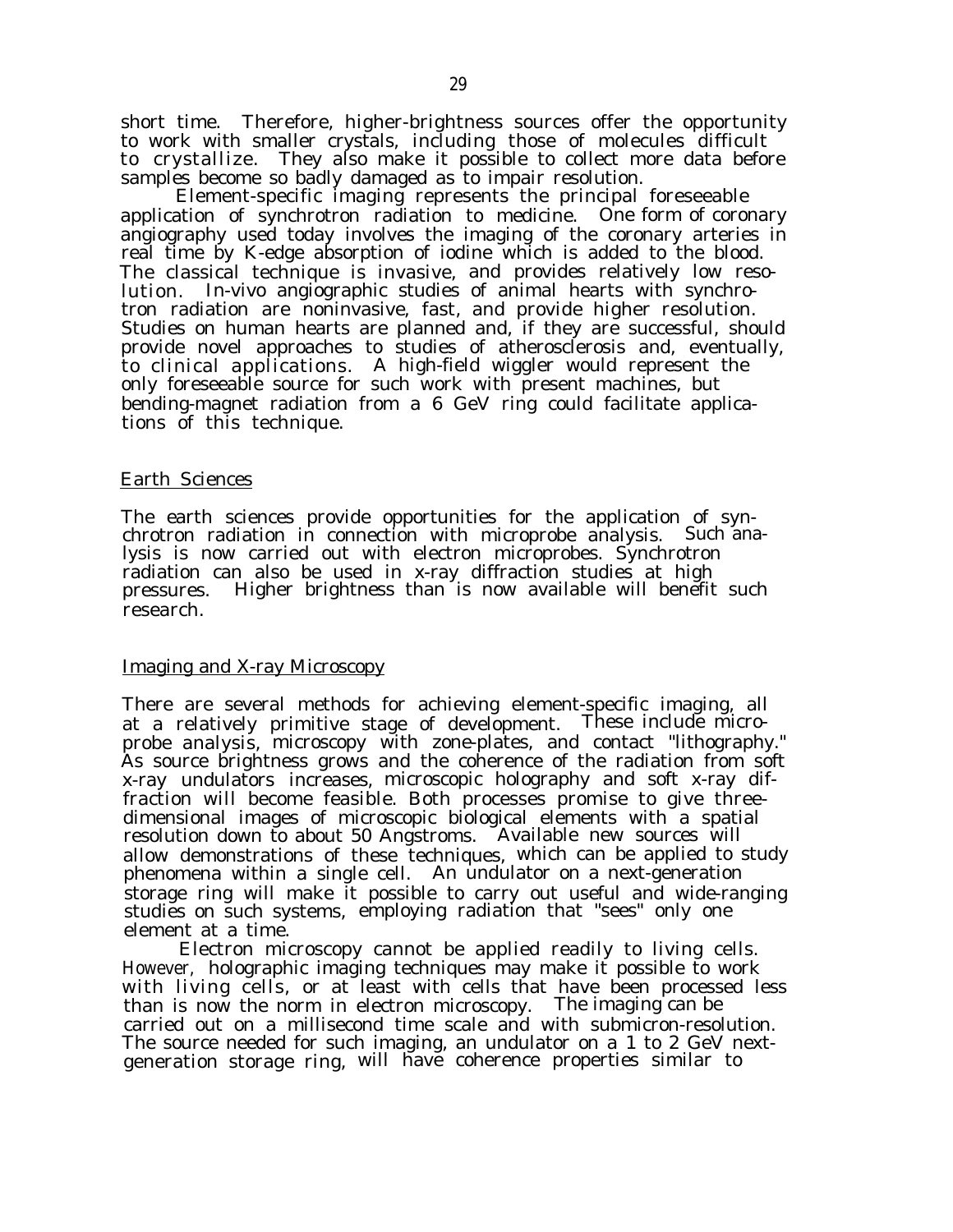those believed achievable with VUV and soft x-ray harmonics of visible and UV lasers. In fact, at shorter wavelengths, the undulator should provide higher average-power than laser based sources (reference 27).

The foregoing selective examples show that synchrotron radiation is used for many purposes by scientists from a variety of disciplines. Research groups are combining the use of synchrotron radiation with other techniques, such as molecular beam epitaxy, pulsed lasers, and electron energy loss spectroscopy.

The versatility and power of research based on the characteristics of synchrotron radiation have emerged in the past 15 years. With the new capability provided by insertion devices, primarily undulators, the future impact of these devices will be even more profound.

# NEUTRON SCATTERING RESEARCH PAST AND FUTURE

Worldwide neutron scattering facilities and research applications have grown dramatically during the past decade. The most notable example is the emergence of the British/French/German center at the Institut Laue Langevin at Grenoble. But the Grenoble facility is only part of a major transformation of the field throughout Western Europe and more recently in the United States and Japan.

# A New Generation Of Instruments: Europe And The United States

Over the past 25 years, the unique characteristics of the neutron as a probe of condensed matter has transformed much of our fundamental understanding of the physics and chemistry of materials. In keeping with this, a new generation of cold and thermal neutron instruments has been developed during the last decade, particularly in Europe. These have extended the wavevector range and energy resolution for neutron experiments by orders of magnitude. And they have, in turn, made possible new research in physics and chemistry and greatly expanded the applications of neutron scattering to new areas--materials science, polymers, and biology. Thus, the neutron scattering community in Europe has tripled in the past decade, and, more recently, the neutron scattering community in the United States has nearly doubled. This growth has also been stimulated by the emergence of higher-intensity pulsed neutron sources which by providing higher neutron energies have created new opportunities for neutron scattering research (reference 7).

The emphasis at current steady state reactor centers in the United States has been primarily on forefront research rather than on the development of instrumentation. This has been dictated, in part, by the U.S. neutron funding profile. By necessity, and in contrast, the pulsed source programs at Argonne and Los Alamos have emphasized development of pulsed source instrumentation and techniques, although important research has also been accomplished there.

Early neutron scattering research focused primarily on the exploration of basic issues in condensed-matter science. These issues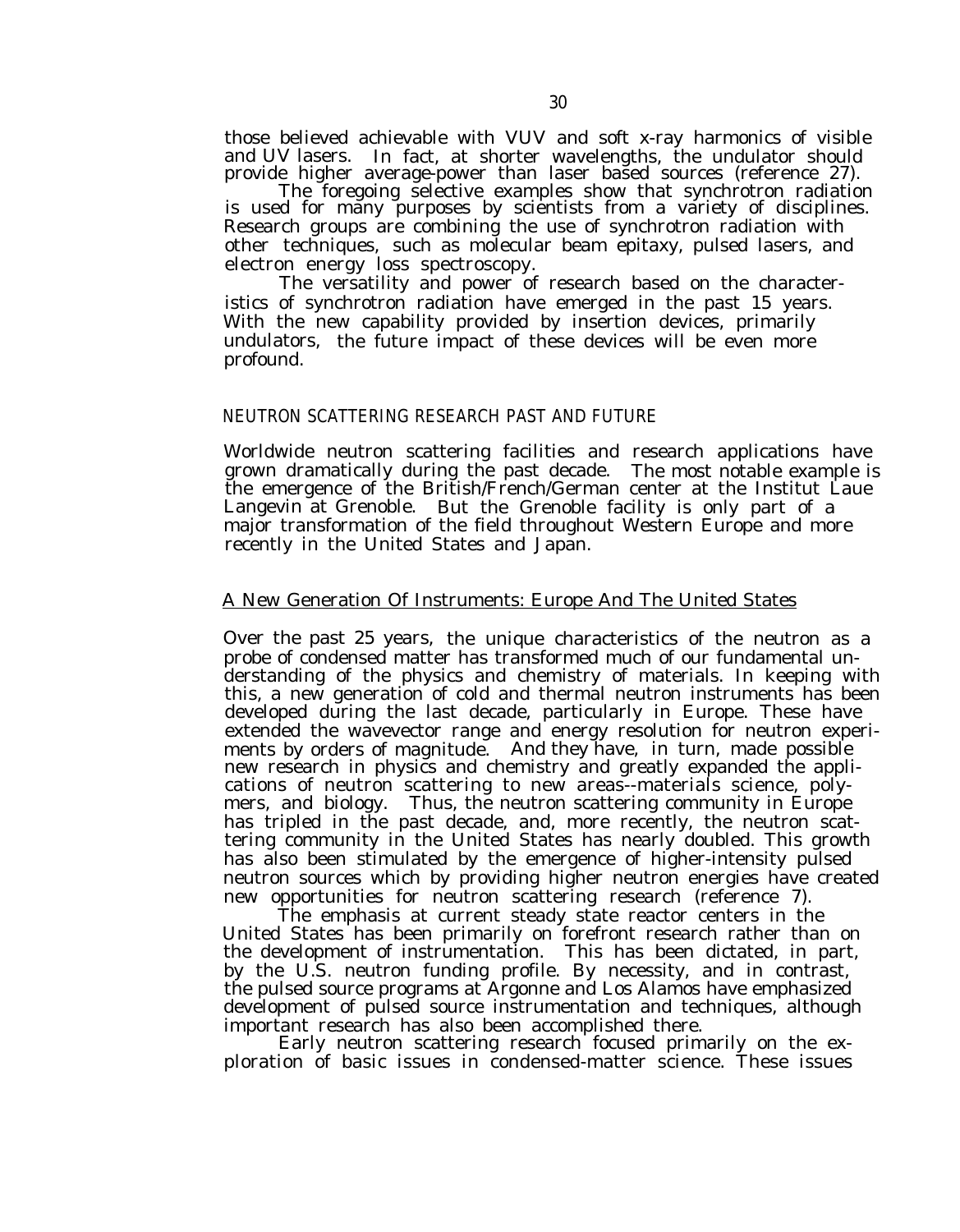included phonon and magnon dispersion relations, the structure of hydrogenous materials, crystallographic and magnetic structures in simple solids, and phase transitions in model systems. In the past decade, the range of systems under examination has broadened considerably, and the scientific issues have often become much subtler. Neutron scattering has thus become an essential tool, providing unique structural and dynamical information central to the elucidation of the physics, chemistry, and other attributes of systems that are typically of interest to very broad communities. This change in character is evident in the outstanding accomplishments involving the use of neutrons in the last decade at major centers around the world.

These accomplishments include elucidation of (a) the structures and transitions in magnetic superconductors, (b) the physics of disordered magnets including metallic glasses, percolating alloys, spin glasses, and random field magnets, (c) the structures and excitations of incommensurate systems, especially those involving one-dimensional mass and charge density waves, (d) tunneling modes in chemical systems, including deuterated solid methane and hydrogen trapped by impurities in metals, (e) stoichiometric rearrangement and diffusion mechanisms in fast ion conductors, (f) early stage nucleation of voids in metals, (g) single polymer chain configurations in bulk polymers as well as composite polymer materials, (h) the spatial organization of macromolecular assemblies such as ribosomes, and (i) the location and exchange of hydrogen in proteins.

Finally, there have been important contributions to basic particle physics, including the determination of an upper limit on the electric dipole moment of the neutron, an upper limit on the occurrence of nonlinear terms in the Schrödinger equation and limitations on the incorporation of gravity in the Schrödinger equation. In all of these cases, neutrons have played an essential role.

In spite of major contributions to these and other impressive accomplishments, the current state of the U.S. neutron facilities is unsatisfactory. The broadening of the scientific base of neutron scattering necessitates the development of new capabilities at existing facilities with a new generation of instrumentation. Further, by the mid-1990's our existing reactor sources will be 25 to 30 years old, so that their long-term viability becomes a serious issue. In addition, many experiments of current interest turn out to be signal- or resolution-limited, so that greatly increased fluxes are required. This can be achieved by developing a new steady state reactor and a new pulsed spallation source.

Against the above summary of past accomplishments, the Committee describes areas of materials research and other fields in which neutrons can be expected to make important future contributions if advanced instrumentation and new facilities are developed in the United States.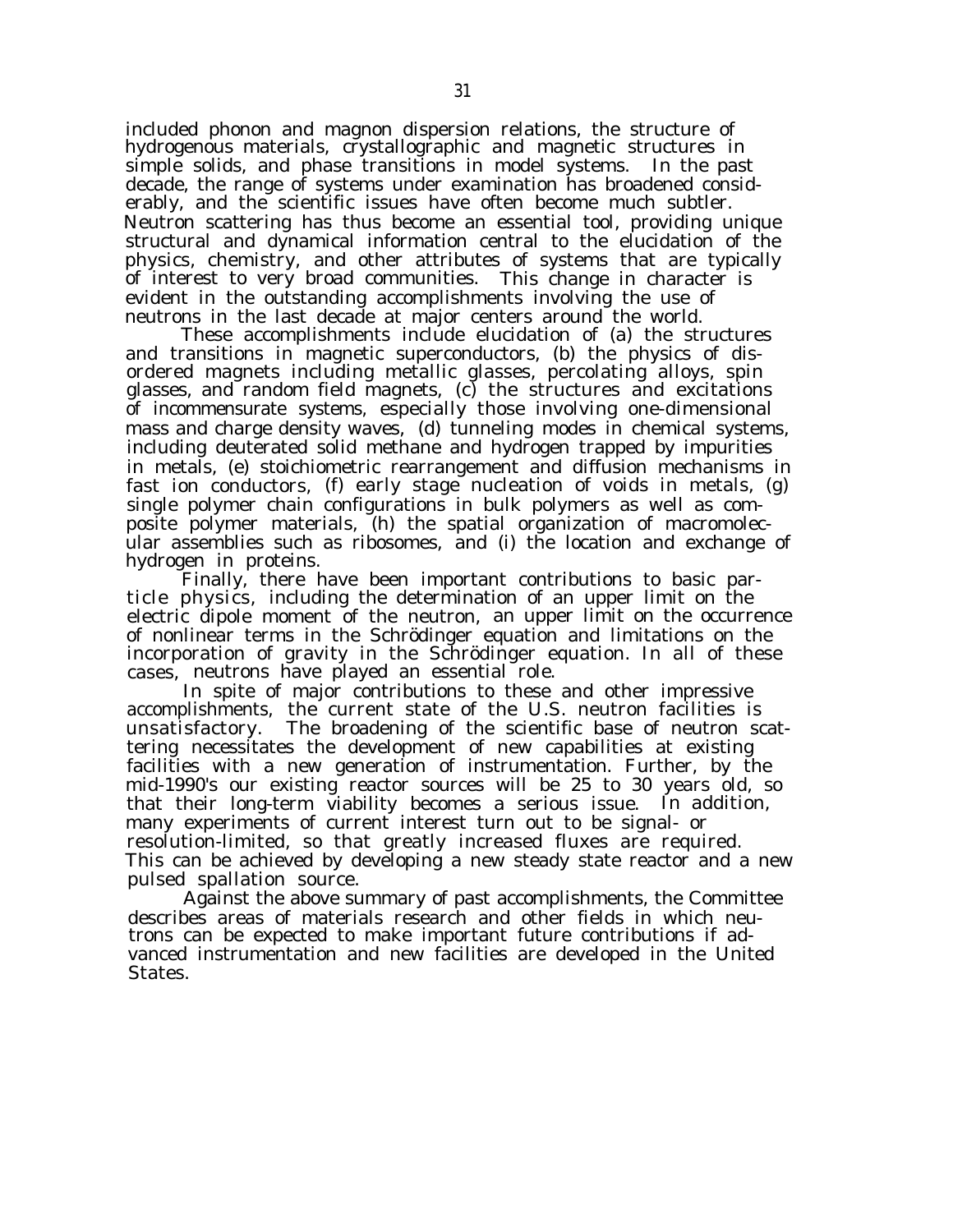# Condensed-Matter Physics

A major fraction of neutron scattering research traditionally has been directed toward condensed-matter physics. Concomitantly, there is a continuous stream of interesting and important physics problems for which neutrons provide essential information. There are, however, a quite large number of problems in condensed-matter physics of immediate importance that cannot currently be addressed in the United States because of limitations on instrumentation or flux. This class of problems is discussed below with emphasis on four research areas.

First, as a result of rapid progress in the techniques of mateials fabrication, a remarkable variety of lamellar materials can be synthesized. In all of these, there are important structural and lattice dynamical questions that often can be addressed only with the use of neutron scattering. Examples include artificial multilayer mate-<br>rials such as  $GaAs/Ga_xAl_{1-x}$ , and CuNi. High-resolution studies and CuNi. High-resolution studies of superlattice effects in phonon dispersion relations are surely needed. Other important low-dimensional systems include graphite intercalation compounds of which very high quality but rather small (about 0.5 mm<sup>3</sup>) single crystals have recently been produced, and also hexatic smectic liquid crystals. Studies of in-plane dynamics of the intercalates and of excitations in hexatic phases would yield fundamentally new results. A related and rapidly-growing area of research centers about the determination of the structure and dynamics of adsorbed species of molecules, especially hydrocarbons on high surface area substrates. All such studies would require high resolution and a copious flux of cold neutrons.

Second, in studying highly disordered magnets involving competing interactions, such as spin glasses and random field magnets, it has been found that important new effects occur in the time domain; for example, the system gradually freezes into a metastable state with decreasing temperature. Moreover, pronounced hysteresis effects that depend on the prior history of the sample are observed. This class of problems, which promises to grow in importance over the next decade, requires use of the very high energy resolution provided by the spinecho technique.

A third new area of materials research relates to the study of nonequilibrium phenomena such as spinodal decomposition in supersatured alloys and turbulent flow in anisotropic liquids. The advent of wide angle position-sensitive detectors and modern data acquisition systems provides important new opportunities for such studies. Using a nextgeneration reactor source, one may expect to collect complete powder diffraction or small-angle scattering patterns with reasonable statistical accuracy for periods of time between 0.01 and 0.1 sec. This will allow probing the early time behavior of such systems.

A fourth area of research that has always been severely limited by both flux and instrumentation is the scattering of polarized neutrons. Polarized neutron techniques allow separating magnetic and nuclear scattering as well as coherent scattering and incoherent scattering arising from nuclear spins. An order of magnitude increase in flux, with improved polarizers for neutrons of short wavelength, would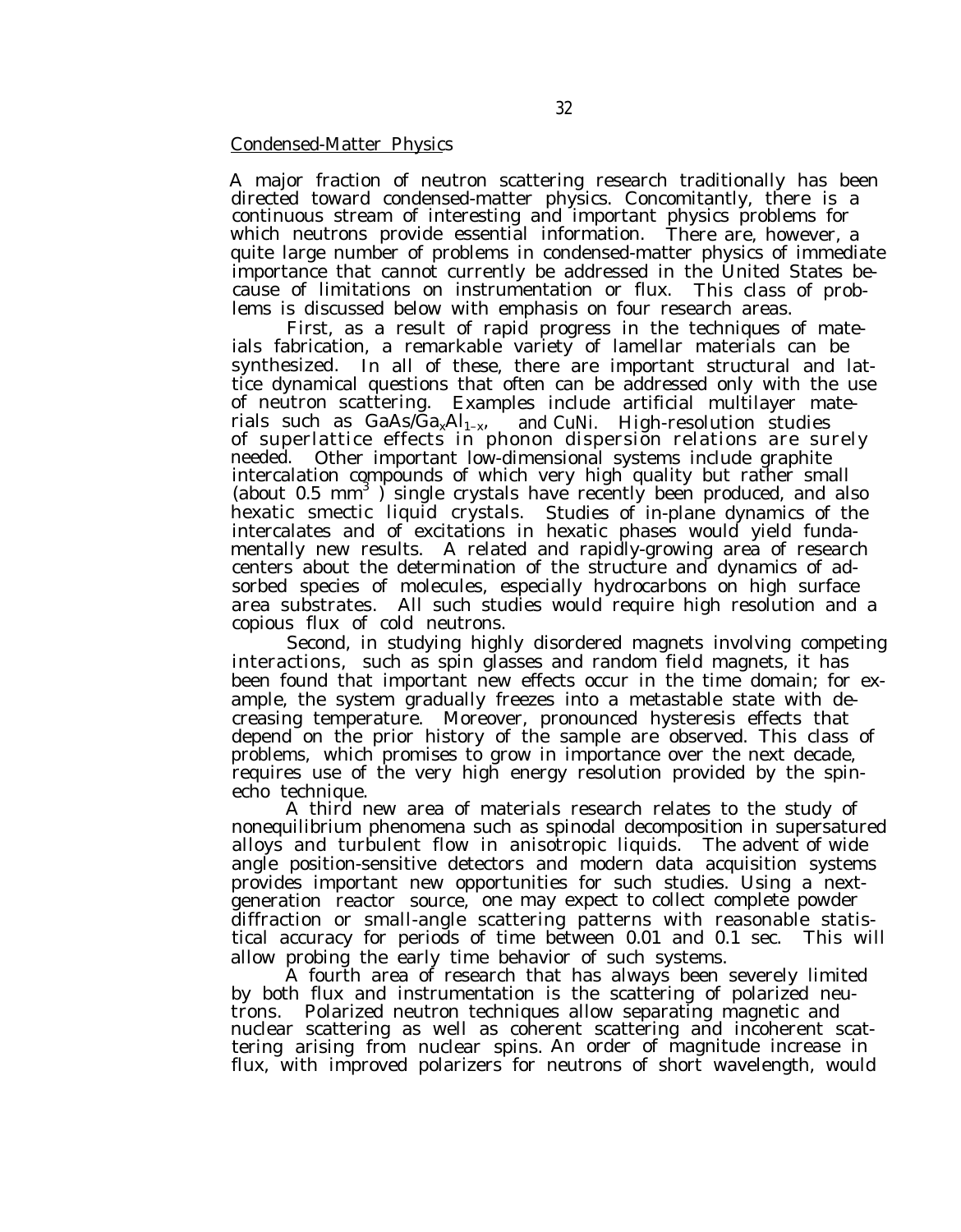make many new experiments possible. Examples include studies of the excitations in magnets above the thermal transition temperature, elucidation of the spin dynamics in rare earth materials with mixed valences, separation of the magnetic scattering in spin glasses, and studies of magnetic defects in antiferromagnets.

There are, of course, always many important materials where, in spite of the best efforts of crystal growers, small sample size limits or prevents the full range of useful neutron experiments. Examples include  $Nb_3Sn, Nb_3Sb, MEM(TCNQ)_2, ErRh_4B_4,$  as well as others mentioned above. An order of magnitude increase in flux would bring many such problems into reach.

Finally, the increased neutron flux in the epithermal range will enable access to important new information on high-energy magnetic excitations in transition metals, actinide compounds, rare earth metals, and intermetallic compounds. Experiments involving the determination of the single particle momentum distribution in  $He<sup>4</sup>$  and  $He<sup>3</sup>$  as well as other light atom systems can also be anticipated.

# Materials Science

Polymer and Colloid Science. The availability of small-angle neutron scattering (SANS) facilities has led to revolutionary advances in polymer science over the past decade. As indicated earlier, the substitution of deuterium for hydrogen makes it possible to extract information concerning the global molecular geometry of polymer molecules in the presence of high concentrations of other polymer molecules having the same chemical structure but differing isotopic compositions. There are at present no other experimental methods for making such measurements. Results have stimulated significant advances in understanding that, in turn, have led to new experiments. These SANS experiments have been carried out primarily on an instrumented cold neutron guide at Grenoble, although useful work has been achieved at new U.S. facilities. Important accomplishments include measurements of the conformation of single molecules in dilute and concentrated solutions and in amorphous bulk polymers. The state of miscibility of polymer blends and the state of aggregation of polymeric superstructures can also be characterized.

Extensive exploration of molecular interactions and phase diagrams over a range of temperature, concentration, and pressure will be required in the future. Those experiments will be dependent on greatly increased fluxes to achieve realistic data collection times. There is also a compelling need for studies of the dynamics of polymeric systems in real time--including phase transformation rates, deformation rates, annealing, and conformational changes. Measurements at lower wave vectors (q) are also needed to enable one to look at progressively larger polymeric molecules. Such new applications require modern SANS instruments located on cold source guide tubes with copious fluxes.

So far, only a limited number of low-energy inelastic scattering experiments have been reported in polymers. Here one is especially interested in low frequency motion in which long sections of the polymer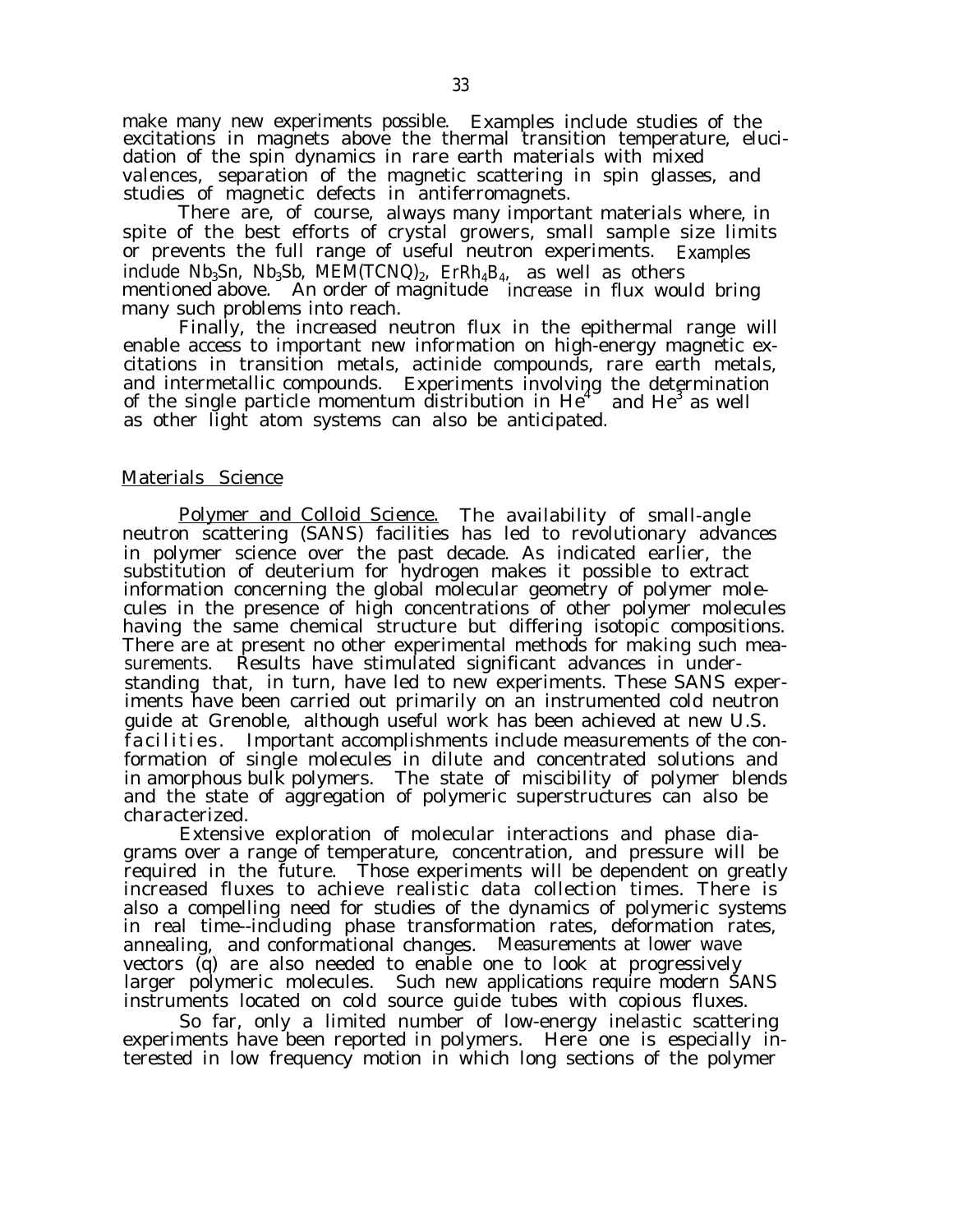molecule move in concert. Real advances require the development of spin-echo spectrometers, which also incorporate high-q resolution, along with back-reflection spectrometry having high-energy resolution. Quasi-elastic neutron scattering instruments covering an extended q range, from  $0.01$  to 2 Angstroms<sup>1</sup>, , could, for example, provide an integrated understanding of the high-frequency motions that determine the chemical and electrical properties of polymers, and the lowfrequency motions that dominate their mechanical and transport properties.

Metals, Alloys, Ceramics. The start-up of the high-flux, SANS instrument at Grenoble in the 1970's, along with earlier groundbreaking work at Jülich and Saclay, marked a turning point in the use of neutrons for studying structural and related problems in metals and alloys. These instruments made it possible to examine heterogeneities in bulk samples at small wave-vectors without multiple scattering. Important failure mechanisms in these materials are associated with the formation of small voids, often located at grain boundaries. These include radiation damage, hydrogen charging effects, high temperature fatigue, and creep. In the past, the small size of these pores and their low fractional volume made it difficult, if not impossible to obtain statistical information or to follow the growth and linkage leading to failure. Such studies are vital to test competing theories in these areas.

Another important use of SANS has occurred in the study of clustering and precipitation phenomena in alloys as well as in the investigation of internal oxidation. Here, again, important tests of theory, such as scaling laws, are occurring. Activities by U.S. scientists in this growing field which uses SANS facilities recently developed in this country, as well as the Grenoble instrument in Europe when available, to obtain additional sensitivity or resolution, are already making major contributions.

In spite of the progress that has already been made, the applicacation of SANS to the study of microstructure and distributed damage in real engineering materials is at an early stage. There is a need to investigate the formation of voids and precipitates in steel and other structural alloys from a very early stage of development, emphasizing size and volume fraction. The exploitation of this and other major opportunities in the next decade will require the development in the United States of much higher intensities of neutrons of long wavelength, along with more efficient and effective collimation and area detection systems.

The attainment of much higher intensity SANS instruments will also permit the kinetics of processes such as precipitation, phase decomposition, and grain coarsening to be followed in real time, on a scale of about 0.1 set or greater, under realistic conditions of temperature and stress. Higher sensitivity and resolution, as well as longer neutron wavelengths, will be needed to test models of damage accumulation that lead to failure of materials and of structures. Such capabilities will also be important for new areas, making possible, for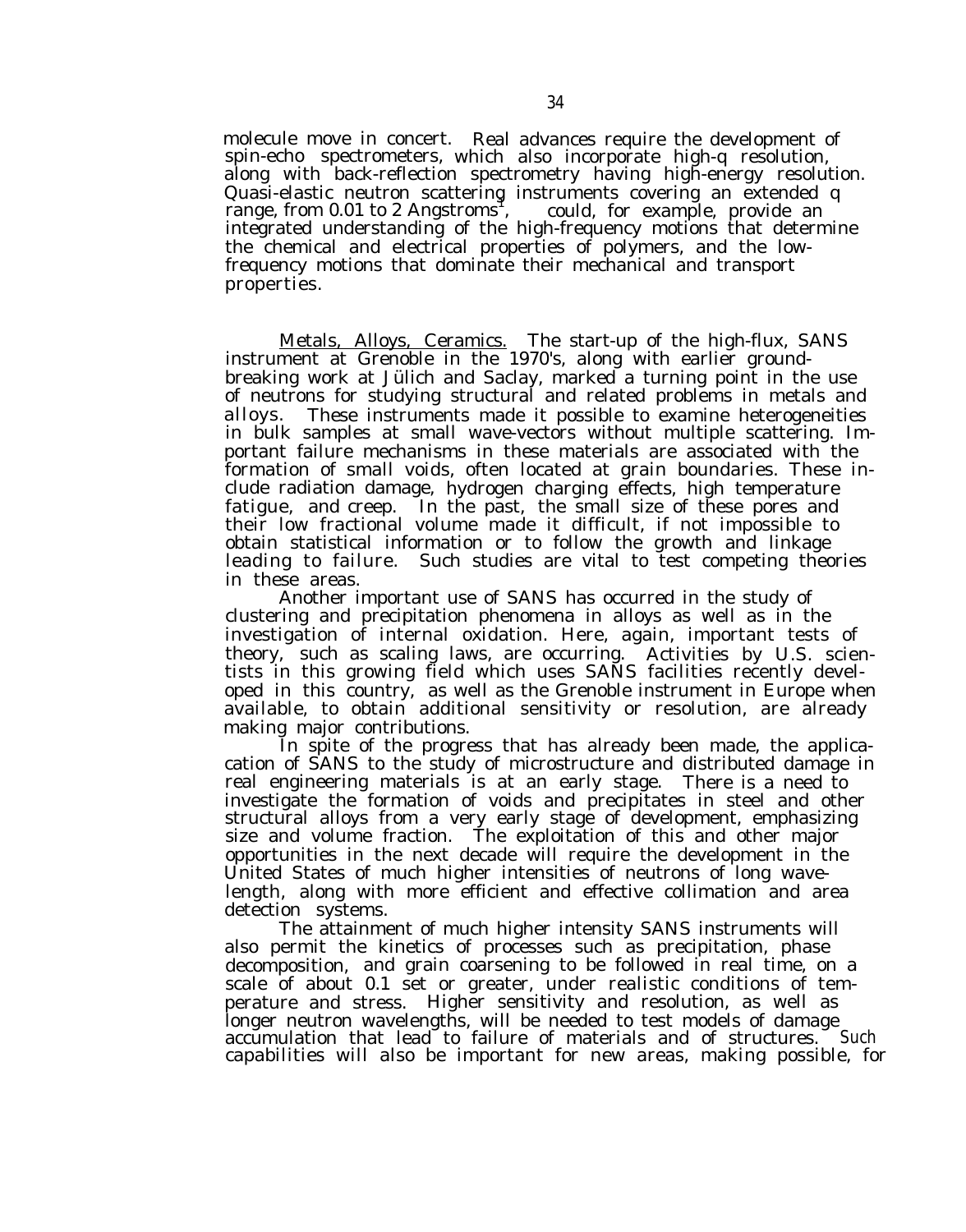example, in-situ studies of densification of ceramics at various stages of processing.

Other recent advances include the rapid development of highresolution powder diffraction equipment at pulsed neutron and reactor sources. This not only permits the determination of the structure of materials such as complex ceramics and catalysts, which cannot be obtained in single crystal form, but also makes possible the study of residual and interaction stresses as a function of depth in metals and multiphase materials. Energy-dispersive pulsed source techniques have proven to be particularly useful in many of these studies. It is clear that such investigations will increase in importance in the next decade, particularly as much higher neutron intensities become available, allowing the stresses in smallervolume elements in structural materials, and more complex structures, to be probed.

## **Chemistry**

The most exciting opportunities for applying neutron scattering to condensed-matter chemistry in the next decade will require the development of instrumentation with very high resolution and high sensitivity for both elastic and inelastic scattering. In dynamic studies, this is particularly true for low energy cold neutron spectroscopy (0 to 20 meV) and quasi-elastic scattering, in which the use of neutrons provides unique information relative to other approaches. There is a growing interest in fundamental studies of rotational processes and interactions, tunneling phenomena, and ionic and molecular diffusion mechanisms in solids, as well as of molecular species bound in homogeneous and heterogeneous chemical media. The study of the dynamics of such systems on an atomic and molecular scale is of great importance, for example, in gaining understanding of the behavior and activity of catalysts and chemical, absorbents, as well as of intercalated and layered materials. The studies will require energy resolutions between  $0.\dot{1}$   $\mu$ V and  $0.1$  meV, depending on the dynamic modes or processes being investigated.

Future applications of high-energy neutrons to determine vibrational spectra using pulsed or reactor sources will require considerably higher resolution as well as spectral measurements for variable wave-vector transfers. Experiments carried out under these conditions require much higher neutron fluxes to allow accurate measurements of line shapes and spectral intensities. This will, in turn, be necessary to test dynamic models of molecules bound in chemical systems. Moreover, many of the future applications of neutron scattering in chemistry will involve the measurement of high-resolution difference spectra, in which the signal from the species of interest is small in comparison with that from the surrounding medium. This small signal, coupled with the often small sample sizes, will accentuate the need for higher neutron intensities and new instruments. Measurement of difference spectra will make it possible, for example, to study the bonding, diffusion, and interaction of molecular species adsorbed in supported catalysts, as a function of the size of the catalyzing metal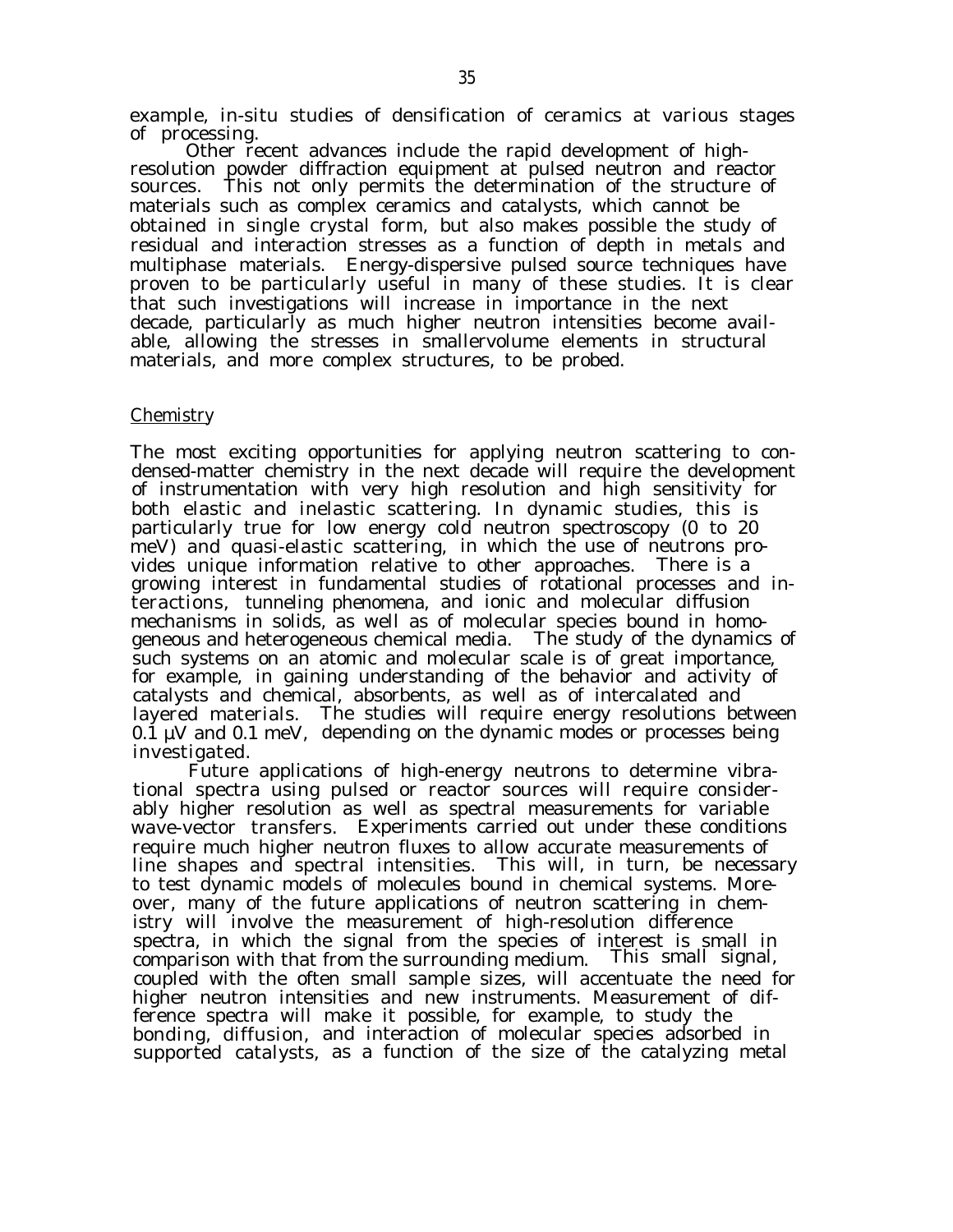particles. Systematic studies using different catalysts, supporting substrates, and impurities are also of great interest.

In chemical crystallography, one of the requirements for neutron research in the next decade will be the extension of powder diffraction studies to ever higher resolution, so that more complex structures can be determined under wide ranges of temperature and pressure, for example, in ionic conductors, ceramics, catalysts, and even organic solids. High-resolution instruments will also be required to evaluate the details of disorder in complex stoichiometric and nonstoichiometric materials. For example, such new instruments will aid in the deter mination of the effect of incommensurate arrangements of oxygen and metal atoms in ceramics on the chemistry of these materials, such as titanates and niobates. In addition, studies of small single crystals, less than about 1 mm<sup>3</sup>, of many new materials, including ceramics and inorganic complexes, will be required. Finally, there is a growing interest in real time, in-situ studies of atomic rearrangements occurring during solid state chemical reactions. All of these emerging applications require higher-intensity beams and greatly extended use of highefficiency detectors and multidetector analyzers.

In the area of molecular liquids, the investigation of the relationships in dynamical behaviors of complex solutions, colloids, and micellar systems by small-angle neutron scattering and inelastic scattering will require high-resolution instruments currently unavailable in the United States, including considerably more intense sources of cold neutrons. This research is essential for understanding how the properties of such systems are affected by the concentration, complexing agents, and constituents of the surrounding medium.

# Biology and Medicine

Studies of the structure and dynamics of biological molecules and molecular assemblies will continue to be of major interest during the next decade. The use of neutrons and photons has provided much of the major understanding that we presently have of the molecular structure of biological substances, and continued development of these uniquely useful probes is essential.

The principal growth in the use of neutrons will be in the wavelength range from 3 to 20 Angstroms. Shorter wavelengths are appropriate for the study of macromolecular crystals at the atomic level. Good facilities for such measurements presently exist at the Brookhaven National Laboratory and at the National Bureau of Standards, although additional facilities and higher intensities would be welcome.

There is a major need for further instrumentation and development in the area associated with cold neutron research. This domain will include structural studies of macromolecular assemblies at low resolution, possibly through the use of crystals but certainly with solutions. Selective deuteration methods will be extensively used. Such approaches have been used successfully in studies of the structure of lipoproteins, ribosomes, nucleosomes, and DNA-dependent RNA polymerase from E. coli. The analyses of many other macromolecular assemblies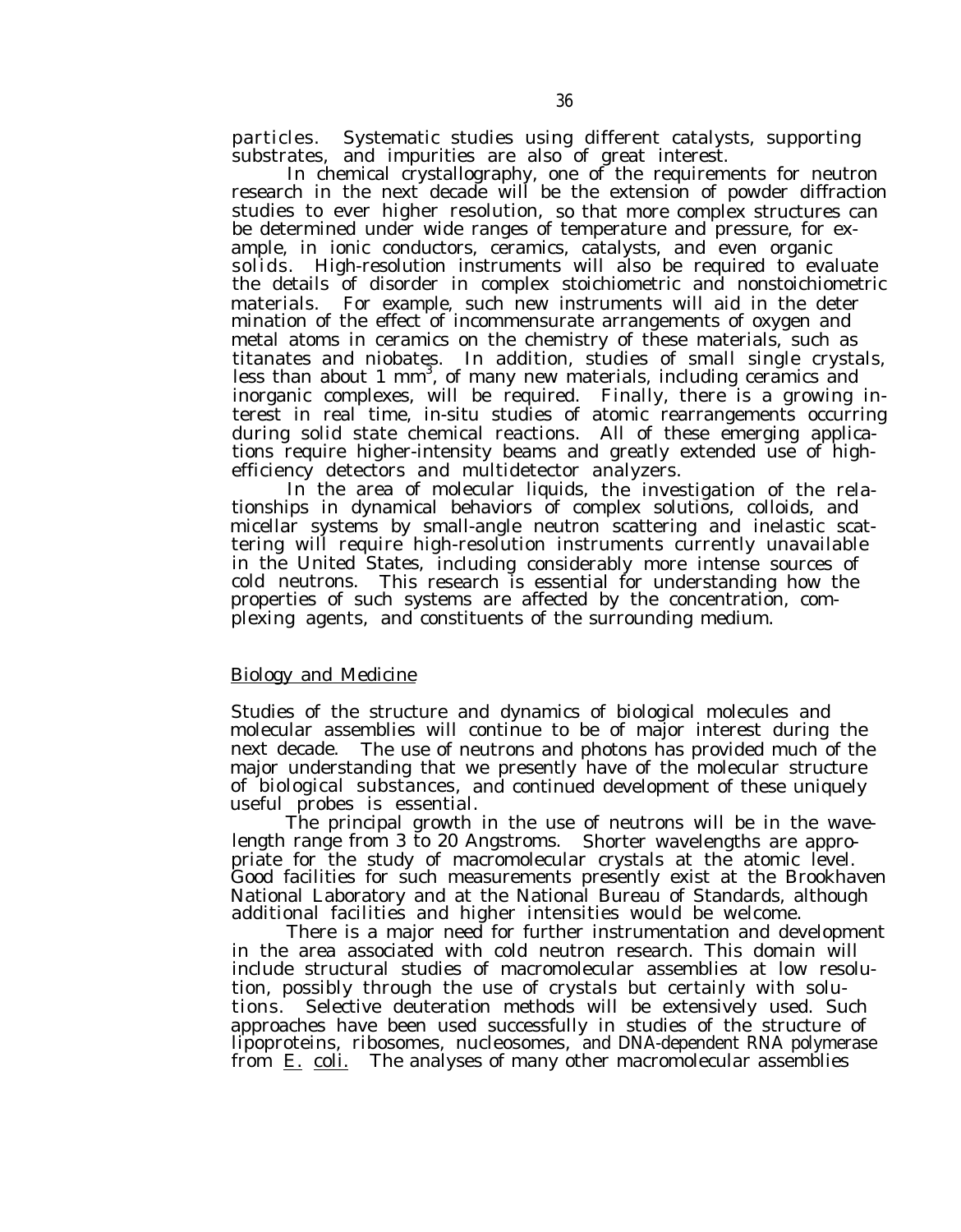that may be amenable to neutron analysis now lie on the horizon, including studies of the RNA-protein complexes involved in processing messenger RNA and in controlling secretion. The higher-order structure of chromosomes is also of great interest and could be studied with neutrons of long wavelength.

Similarly, the study of biological membrane structure and the interactions of membrane components has provided a fertile area. Methodological refinements will permit a wider range of experimentation to probe both macromolecular interactions and membrane structures. Problems concerning the solvation of macromolecules, the formation of complexes between enzymes and substrates, and the interaction of ions with macromolecular surfaces are being pursued using scattering from solutions. Finally, recent applications of inelastic neutron scattering to macromolecules in solution suggest the possibility of obtaining fundamental thermodynamic parameters associated with macromolecular properties, and observing alterations in dynamic states that are correlated with functional changes in biological molecules. While this is a new area, success could lead to a greatly expanded use for inelastic scattering spectrometers that measure energy changes in the range from 0.01 to 100 meV. Thus, the needs for the coming decade in the neutron area are principally focused on the development and exploitation of instruments for cold sources.

## Earth Sciences

Greatly improved energy-dispersive diffraction capability is required in the field of earth sciences. Here high-resolution diffraction of minerals at very high pressures, simulating geological stress conditions, is extremely important. Higher intensity pulsed sources will prove useful by permitting smaller samples and higher pressures to be employed. As in chemical crystallography, an order of magnitude increase in the flux from a steady state source would make it possible to greatly reduce required crystal sample volumes and open up a much larger number of mineral samples to investigation.

## RESEARCH WITH MAGNET FACILITIES: PAST AND FUTURE

High magnetic field research is important for a fundamental understanding of a broad spectrum of material types and properties. Scientific advances in such diverse areas as superconductivity, permanent magnet research, and semiconductor science have all benefited from research based on the availability of intense magnetic fields. The attainment of such fields has, in general, been preceded by, and intimately connected with, applications developments and industrial commercialization. Each time a higher plateau of magnetic field strength is achieved, it is exploited quickly by the scientific community and is accompanied by the requirement for yet higher field strengths. The combination of high fields and low temperatures is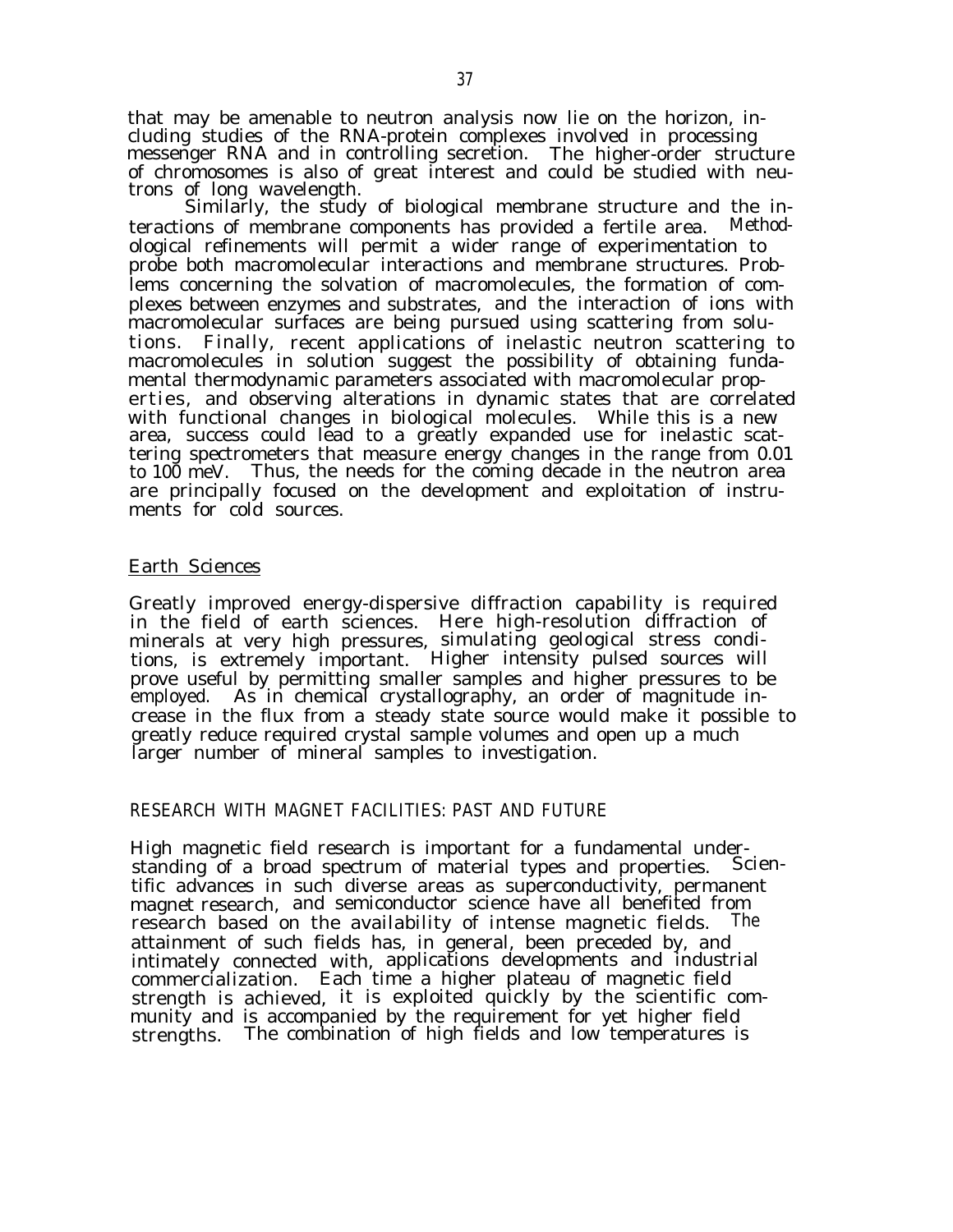particularly important, along with ancillary measuring equipment such as that associated with precision optical measurements.

The Francis Bitter National Magnet Laboratory is the primary high magnetic field research facility in the United States. Direct current (dc) fields in the 20 tesla (T) range are available using Bitter magnets. To reach higher fields, hybrid magnets utilizing both super conducting and resistive coils are required. Using such procedures, the National Magnet Laboratory has achieved a steady state field of 30.4T. The ultimate limit for dc hybrid magnets appears to be 35 to 45T, beyond which pulsed magnetic field systems are needed. The National Magnet Laboratory currently offers nondestructive pulse systems to 45T. Higher pulse fields, perhaps up to 100T, appear to be achievable using advanced technology. In addition, the National Magnet Laboratory provides limited high-field, low-temperature facilities as well as high field facilities coupled with a variety of ancillary measurement equipment.

A great deal of progress in a number of areas has been made using relatively low fields, of the order of 1 to 2T, but the number and types of useful experiments that can be performed increase dramatically with higher field strengths. For example, the Zeeman splitting of a single electron in a field of 1T is the energy equivalent of only 1.4K. Increasing the field to 100T raises the splitting to 140K, which is comparable to typical exchange and crystal field energies in many magnetic systems. This raises the possibility of inducing large changes in the electronic structures and behavior of both magnetic and nonmagnetic systems simply by applying of such large fields. Some recent examples of exciting high magnetic field experiments are studies of the fractional quantized Hall effect at semiconductor interfaces, measurements of important superconductivity parameters such as H in materials that have significant technological applications, aid the newly observed magnetic field induced charge-density-wave transition in graphite.

Clearly, the ready availability of higher magnetic fields could enhance measurements currently being made and create new research opportunities. A study by the NRC Solid State Sciences Committee conducted in 1979 but still valid today concluded (reference 3) that the availability of higher magnetic fields would open up many new, exciting, and profitable areas of research. The study found that one of the areas profoundly affected is that of semiconductor research. As a recent example, clear data elucidating the quantized sub-integer Hall effect have been obtained in experiments up to 28T and at ultra-low temperatures (50-100 milli K). Although not totally understood, these results are thought to arise from collective effects which suggest the possibility of additional phenomena to be investigated at even higher magnetic fields and with improved ancillary conditions. Among such physical phenomena might be unusual effects associated with charge density waves and, in the low density limit, Wigner crystallization. The latter possibility is particularly interesting for a high mobility two-dimensional electron gas that can be achieved in a selectively doped semiconductor heterostructure. Such an experiment would require the 2d electron gas to be in the high field limit in order to reduce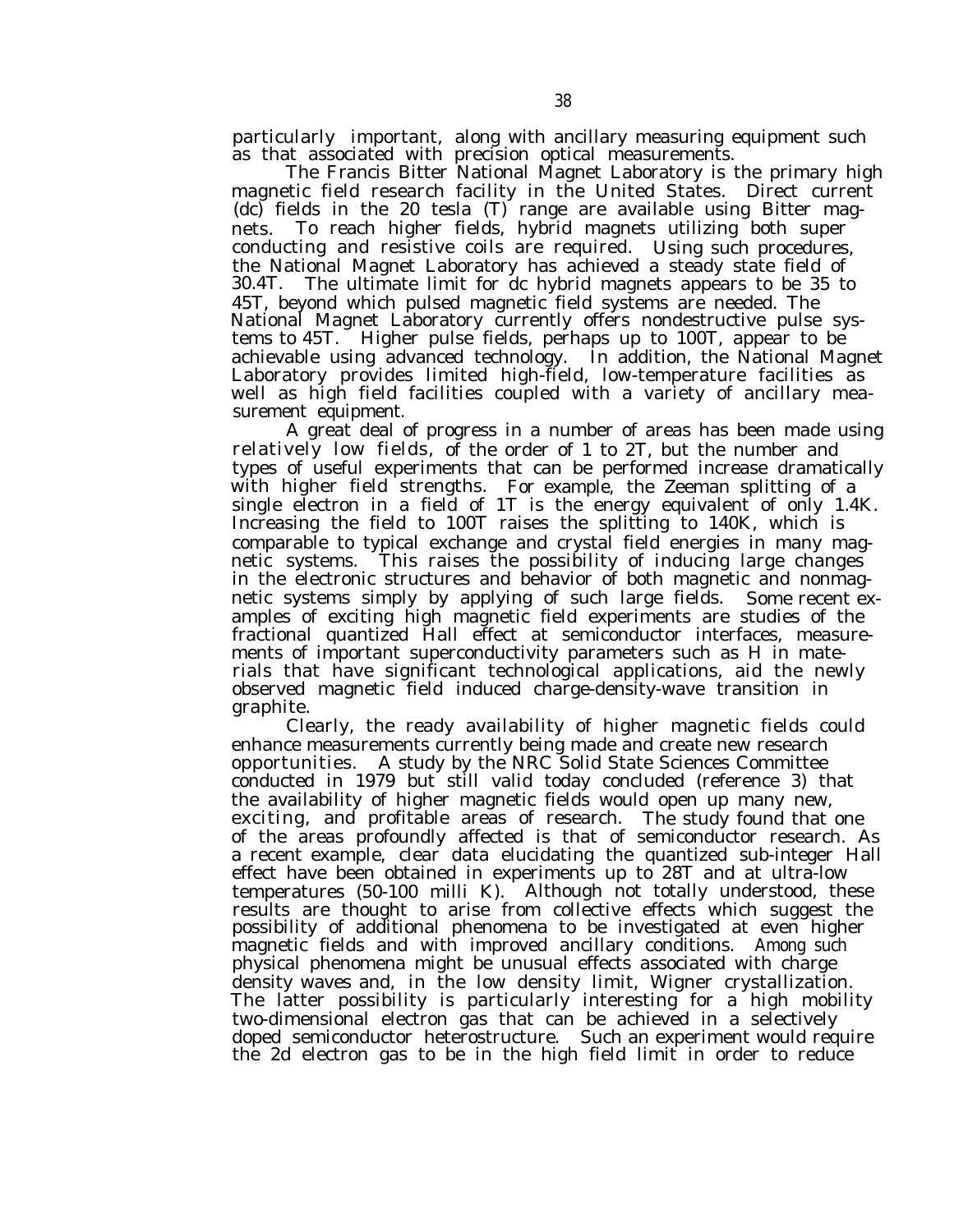kinetic energy effects. Generally, such studies could have a major impact on improving our understanding of electron-electron correlation in an electron gas. Further, many of the techniques used to explore the electronic structure of semiconductors require that the cyclotron resonance frequency be high in comparison to the inverse scattering time of the electrons. For many materials, the scattering times are so short that this condition cannot be fulfilled with currently available magnetic fields. The only alternative in such cases is to go to higher magnetic fields. Other interesting phenomena in semiconductors that could be examined if sufficiently high magnetic fields were available include the breakdown in the effective mass approximation, electronphonon "enhancement effects," and Zeeman splitting of deep impurity states.

Similarly, new scientific opportunities in metals and alloys emerge if intense magnetic fields are available. Many important metals and alloys have Fermi surfaces or parts of Fermi surfaces that cannot be measured at present, because either the effective mass or the electron scattering is too large. Both limitations could be surmounted in strong magnetic fields. Not only would it be possible to study the Fermi surfaces of exotic materials, but also of alloys well beyond the dilute limit. One might also envision measuring the Fermi surface of an alloy as it changed from the ordered into the disordered state. The age old problem of driving an exchange-enhanced paramagnetic system into the ferromagnetic state by applying a sufficiently large magnetic field might now be possible. Ferromagnetic Pd has not been found to date with the fields presently available. Increasing the upper limit for available magnetic fields might result in the induction of ferromagnetism in Pd.

The past several years have seen very exciting developments in the field of high-performance permanent magnet materials, especially new alloys based on the rare earth/iron/boron ternary compound,  $Fe<sub>14</sub>Re<sub>2</sub>B$ . The characteristics of these new materials for permanent magnets are based on large magnetization, very high magnetic anisotropy, and favorable microstructure. In a number of cases, such materials require magnetic fields in excess of 10T to achieve states near saturation. As improved materials become available, the fieldintensity requirements may be even greater. The achievement of saturation fields is necessary not only in the production of permanent magnets, but in determining their fundamental properties from single crystal and oriented powder measurements. This provides a clear example of a field of research in which the availability of high magnetic fields could have a significant impact on major technological developments.

As discussed in the overview of this chapter, the study of super conductivity is the area of research that is most strongly linked to the production of high magnetic fields. Among materials currently being studied because of their interesting potential for use in high magnetic fields are the Chevrel phases, the B1 and A15 structures, as well as various types of thin film and inhomogeneous superconductors. High magnetic fields are also essential for probing those fundamental properties of superconductors that can be used to test microscopic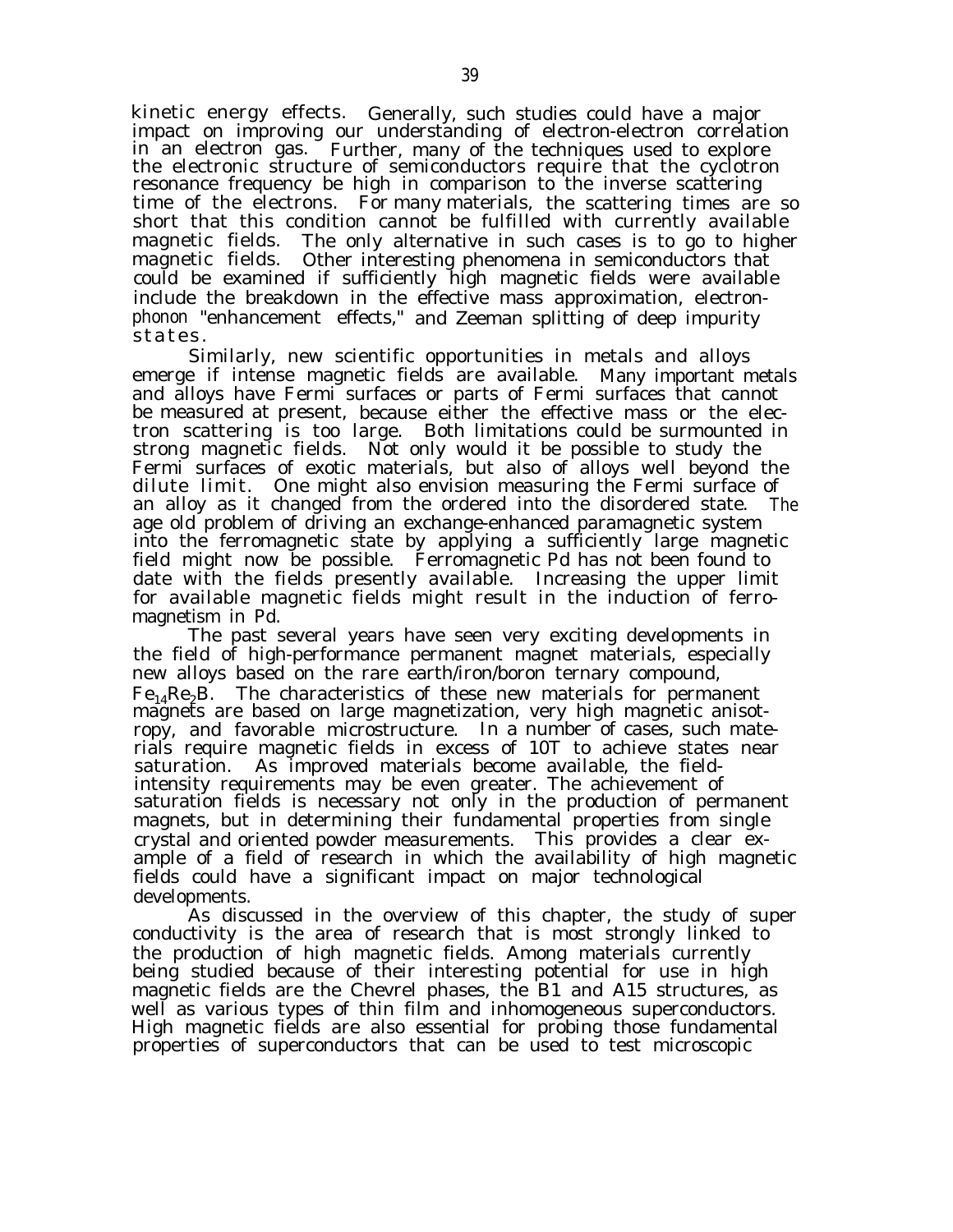theories, such as those associated with certain types of electron pairing--singlet, triplet, etc.-as well as other basic features of high field superconductivity.

In addition to research areas involving high magnetic fields in a very fundamental way, there is a vast array of fields involving spectroscopic and other techniques that use high magnetic fields as a probe for extracting important information about the properties of physical, chemical, and biological systems. For many of these, such as nuclear magnetic resonance (NMR), electron paramagnetic resonance (EPR), and the de Haas-van Alphen effect, the increased energy splitting available with higher magnetic fields provides tremendously enhanced ability to obtain information. At fields approaching 100T, energy splittings can also be great enough to have a direct effect on such phenomena as metallurgical phase transitions and chemical reaction rates. The ready availability of magnetic fields in these higher ranges would undoubtedly lead to a wide variety of applications and processes which utilize them in new and novel ways.

# ADVANCED TECHNOLOGY NEEDS: APPLICATIONS OF NEW FACILITIES

The technological breadth of materials research can be sampled by looking at both the list of available applications in Table II.2 and the list of materials of economic importance in Table 11.1. Technologically important examples have been described earlier in this chapter and are also given in numerous reports (references 1, 2, 3, 5, 6, 7, 8) dealing with synchrotron radiation, neutron scattering, and magnetic fields. Given below are examples of the connections between subareas of materials research and other fields which use major facilities and are linked to technological applications of national interest.

Semiconductors underlie all components involved in information systems-communication, computers, electronics. Techniques available at synchrotron radiation and neutron facilities are used to study structural and dynamic properties of semiconductors, including their interfaces, surfaces, and defects. X-ray scattering studies probe the atomic structure of semiconductors, while photoelectron spectroscopy techniques probe their electronic structure. Impurities of electrical importance in the range down to about 0.1 ppm or less, could be studied nondestructively using an x-ray microprobe on a new 6 GeV storage ring. High sensitivity, three-dimensional depth profiling of impurities and dopants in semiconductors and insulating films, can be studied with neutrons at concentrations down to 1 ppb if high-intensity cold neutron beams become available. X-ray lithography offers significant promise for fabricating precise submicron semiconductor structures for future VLSI applications. Doping by neutron transmutation is an essential tool for the production of semiconductor elements.

Essentially all other electronic materials, including metals, insulators , polymers, ceramics, and magnetic materials, can be characterized in unique ways using synchrotron radiation and neutrons. New structural and electronic properties of bulk and thin film materials,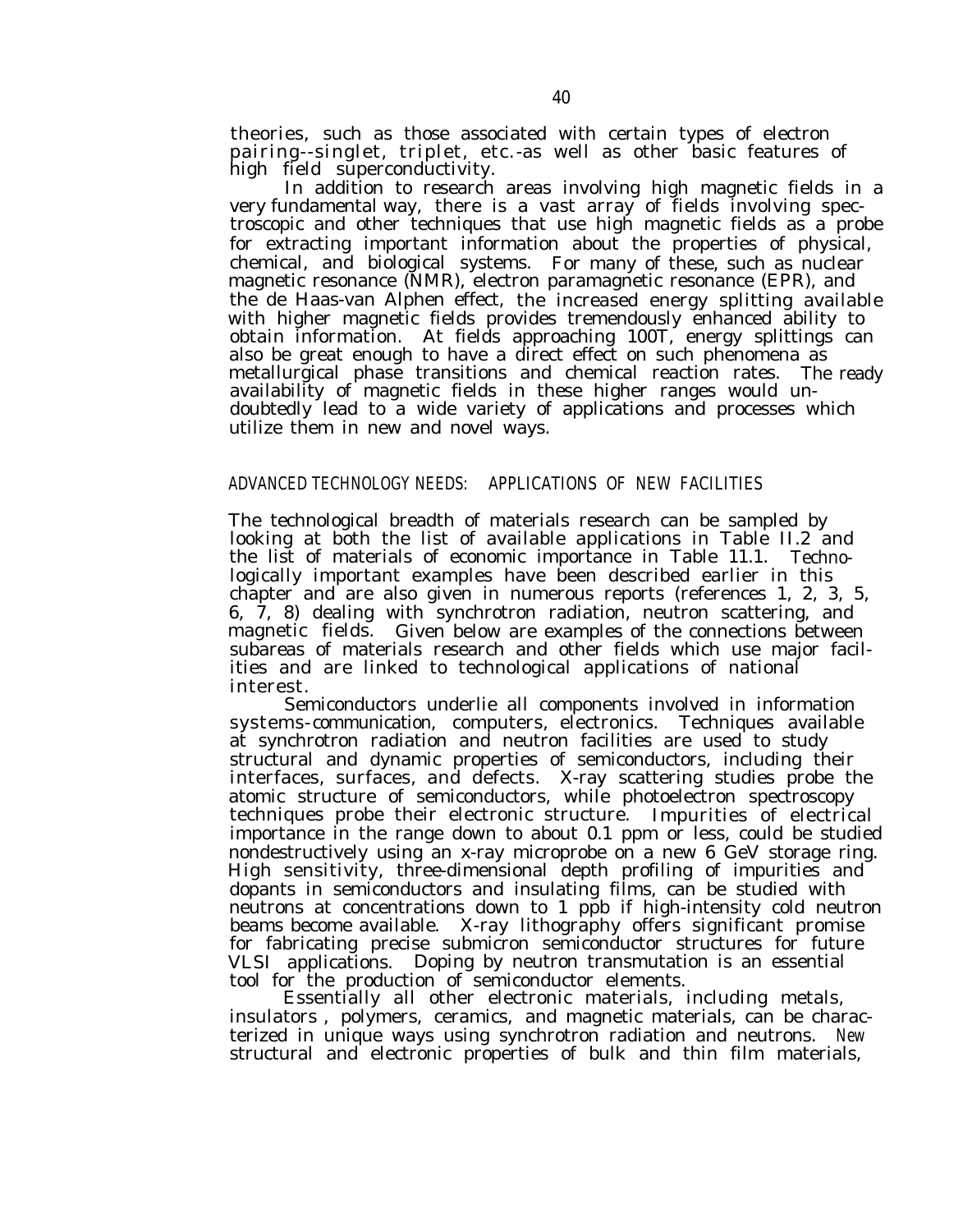as well as interfaces, defects, and surfaces can be studied in novel ways.

The use of special techniques is crucial if we are to obtain an understanding of the interfaces which lie at the heart of the devices used in modern electronics. In addition to providing knowledge concerning semiconductor interfaces, synchrotron-radiation-based surface science and neutron depth profiling are also useful in exploring interfaces at junctions of metals and insulators with semiconductors, both of which represent important physical features of modern electronic devices. In the future, more intense sources offer the ability to study the time dependence of surface and interface reactions, as well as opening up the possibility of developing microfocused beam techniques.

Extended x-ray absorption fine structure (EXAFS) has been widely used by industrial researchers to study materials. Examples involve the local atomic arrangements in alloys, specific impurity sites in coal, and active sites of catalysts. EXAFS spectra have been taken of a catalyst operating in a fuel cell. Future examples include the study of new materials produced by ion implantation, studies of the role of minority elements in alloys, and studies of composites.

Increased brightness from new sources will make it possible to use smaller concentrations and to follow changes on a more rapid time scale. Parallel studies with an x-ray microprobe will offer spatial resolution as well, so that grain boundaries can be studied. Scattering studies of complex materials like oil and structural materials are providing a microscopic understanding of such materials for the first time. As was the case in the electronics industry, such understanding will contribute significantly to future innovations in the energy industries.

The availability of facilities for SANS and high-resolution neutron spectroscopy has led to revolutionary advances in the under standing of polymers and many other materials in the past decade. The availability of more intense neutron sources will greatly expand the technological uses of SANS. For example, capabilities for highsensitivity SANS will be needed to study in-situ microstructures that determine the strength and performance of lightweight, high-strength alloys and superalloys for airframe members and engine components in military aircraft.

SANS studies of voids and very small precipitates produced in pressure vessel steels under irradiation in power reactors will provide valuable information. High-intensity, long-wavelength SANS and largeangle diffraction studies of bulkceramics during various stages of densification as well as in-situ characterization of microcracks, pores, etc., which affect their durability, will be possible. Such knowledge may, for example, be of potential use when ceramics are employed in automobile engines. Cold neutron SANS and high-intensity neutron spectroscopy techniques will be needed for in-situ studies of the porosity, molecular behavior and interactions in new catalysts and feedstocks that are employed in the production of chemicals and fuels. SANS instruments using cold neutrons will allow the probing of biological assemblies consisting of enzymes, nucleic acids, and lipids, which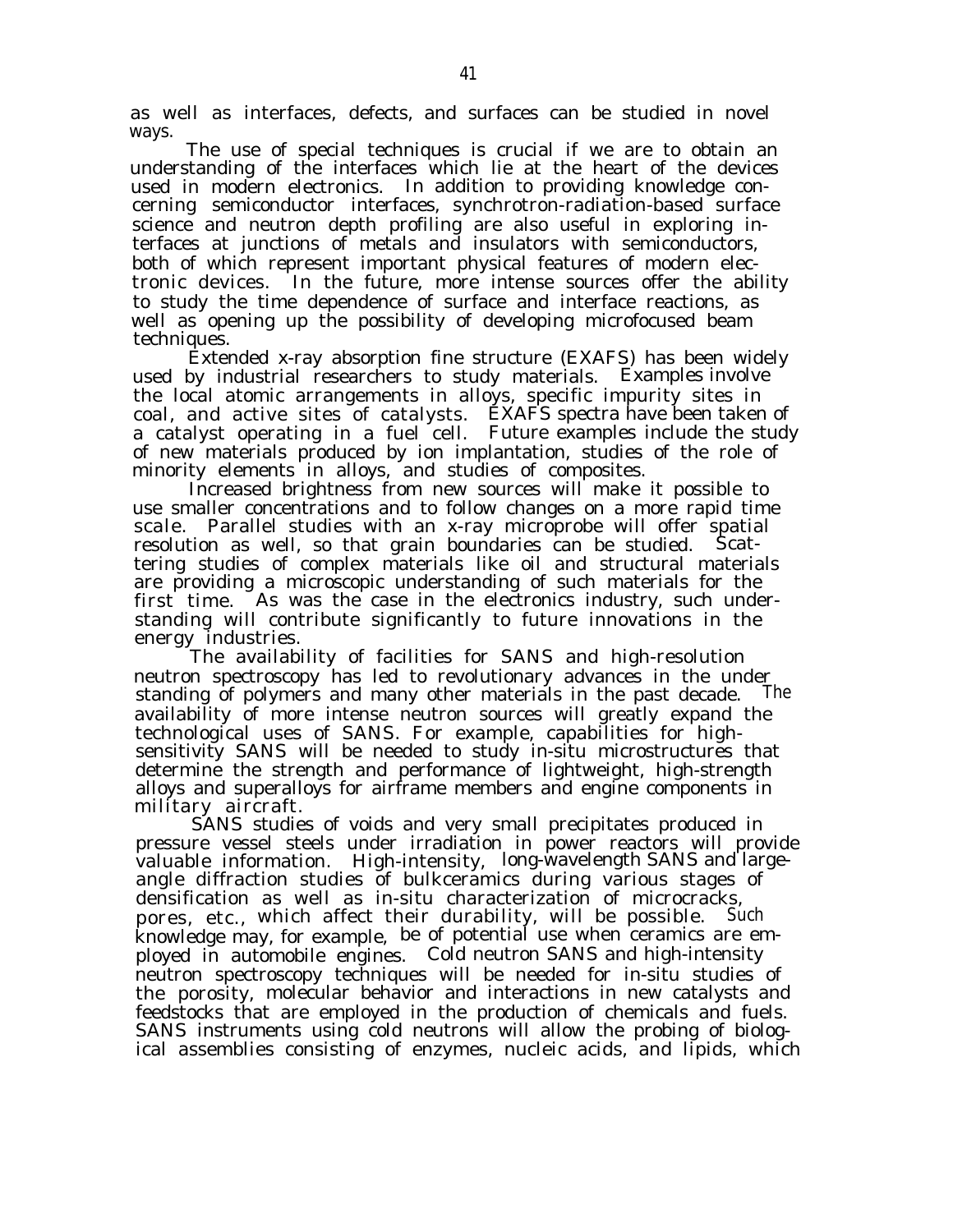control a large number of biochemical processes. These processes will often be relevant to biotechnological applications.

The unique characterization of materials with the use of highintensity SAW will be available to study the polymeric constituents of new high-strength polymer blends and composites. This will include real time studies of phase separations related to processing. Such materials will provide increasingly important substitutes for heavier materials in autos, aircraft, and spacecraft.

Medical technologies are being advanced directly through the development of new diagnostic techniques. Moreover, the new light sources provide understanding at the microscopic level of many complex biological materials. A diagnostic example mentioned earlier is synchrotron radiation-based angiography. The study of platinum-based anti-cancer drugs by the EXAFS technique has provided clues to differences between effective and noneffective versions of these drugs. The production of medical isotopes using neutron sources will continue to be important in medical research, diagnoses, and therapy.

Synchrotron radiation and neutron facilities are important for the research programs of the defense agencies, both the Department of Energy and the Department of Defense. Advanced materials are of central importance to the defense agencies, which have needs ranging from information systems to structural materials involved in innumerable applications.

In a different class of application, remote sensors are employed in weapons tests, with particular emphasis on the hard and soft x-ray regions for diagnosis. Absolute absorption cross section spectra must be known, and detectors must be calibrated for such work. Both types of information can be obtained with the use of synchrotron radiation. While the temporal response of most detectors used in such work is faster than that of most synchrotron radiation sources, a nextgeneration storage ring will offer an improvement of about a factor of five.

There are several examples which illustrate the diverse applications of neutrons in research programs for national defense. Highintensity, energy-dispersive neutron diffraction is needed to measure local interaction stresses and textural characteristics which affect the performance of heavy metal shell components. Neutron depth profiling is needed to determine the tritium decay product  $(He<sup>3</sup>)$  near the surface of refractory metals. High-intensity irradiation studies of metals and electronic components with fast neutrons are also essential.

In summary, the existing and proposed national facilities for materials research offer unique types of opportunities for both science and technology. It is difficult to think of significant issues affecting economic, defense, or health matters that cannot benefit in some essential way from the new opportunities presented by such facilities. This is, of course, the reason why they have already attracted the unparalleled participatory involvement of governmental and industrial research organizations. The new facilities considered in this report provide major opportunities for the next decade and beyond.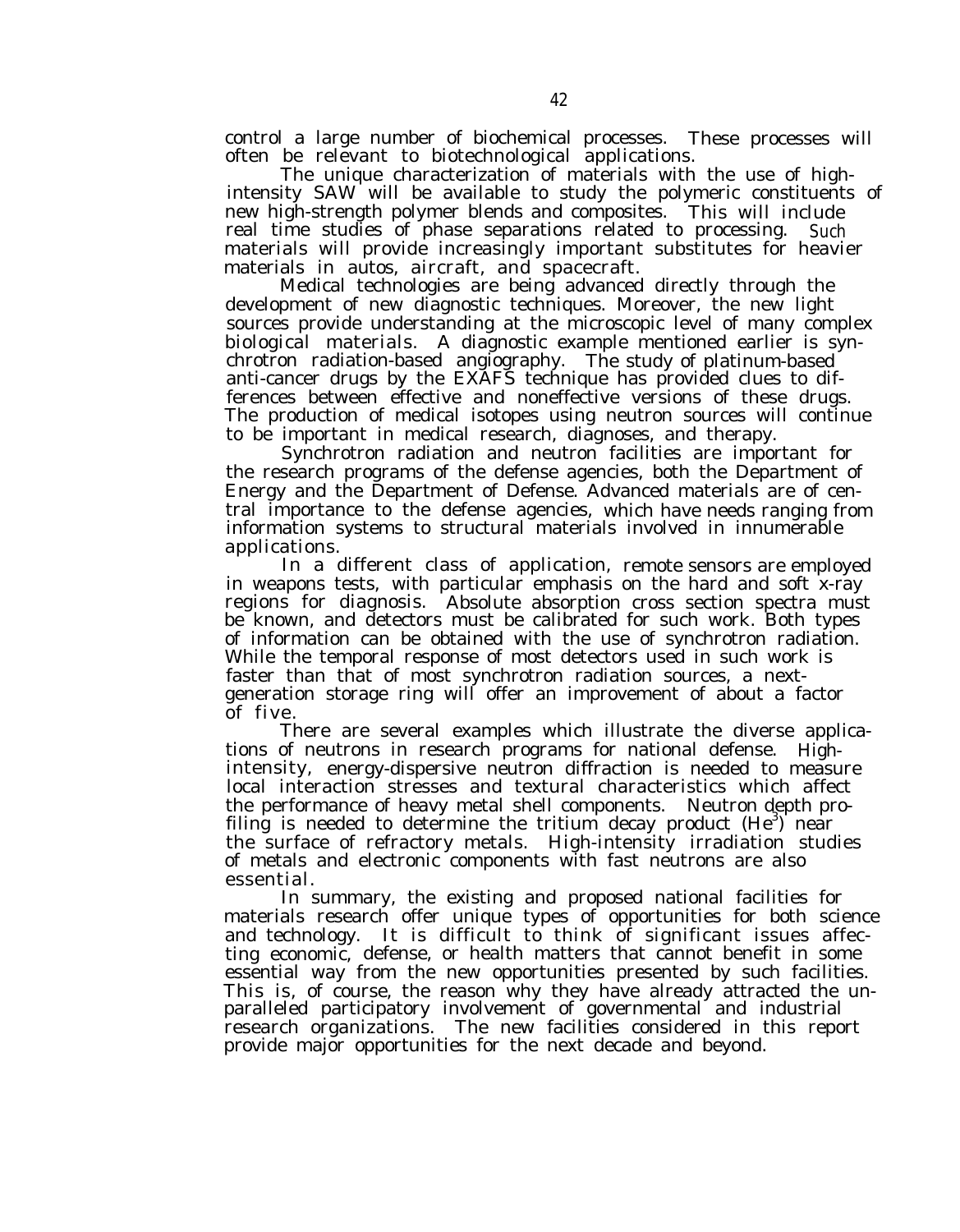The major facilities for producing synchrotron radiation, neutrons, and magnetic fields that are the focus of this report offer new opportunities essential for maintaining the progress and competitiveness of U.S. science and technology. These facilities will serve a broad spectrum of scientific fields, including materials research, biology, chemistry, atomic and molecular physics, plasma physics, the earth sciences, and medical science. As unique facilities offering incomparable scientific and technical opportunities, they will enable scientists and engineers to pursue otherwise inaccessible areas of science and technology. They will affect the technologies of information and defense, as well as those of energy, transportation, and health.

Materials research is the principal field served by these facilities. However, within this multidisciplinary field, there are also important research areas that are best served. by specialized instruments of moderate cost that can be placed under the control of a single investigator or small group of investigators. Such research will often continue to be addressed most effectively by the Materials Research Laboratories and other relatively small and specialized research teams sharing comparatively small facilities, of the type described in Chapter I. Indeed, most of the research goals that the major facilities are expected to address originated through the insights of "small science" and will often be pursued jointly with groups also involved in small science.

The major materials facilities now operating--including those for neutron scattering, those for the production of synchrotron radiation, and the National Magnet Laboratory-are essential parts of the research effort of the United States. In some cases, these existing facilities will be superseded by new ones with additional capabilities. It will, however, be several years, and in some cases more than a decade, before the major new facilities recommended in this report can contribute directly to the national research effort.

The Committee emphasizes that its recommendations for major facilities- both new facilities and new capabilities at existing ones --embody two important prerequisites: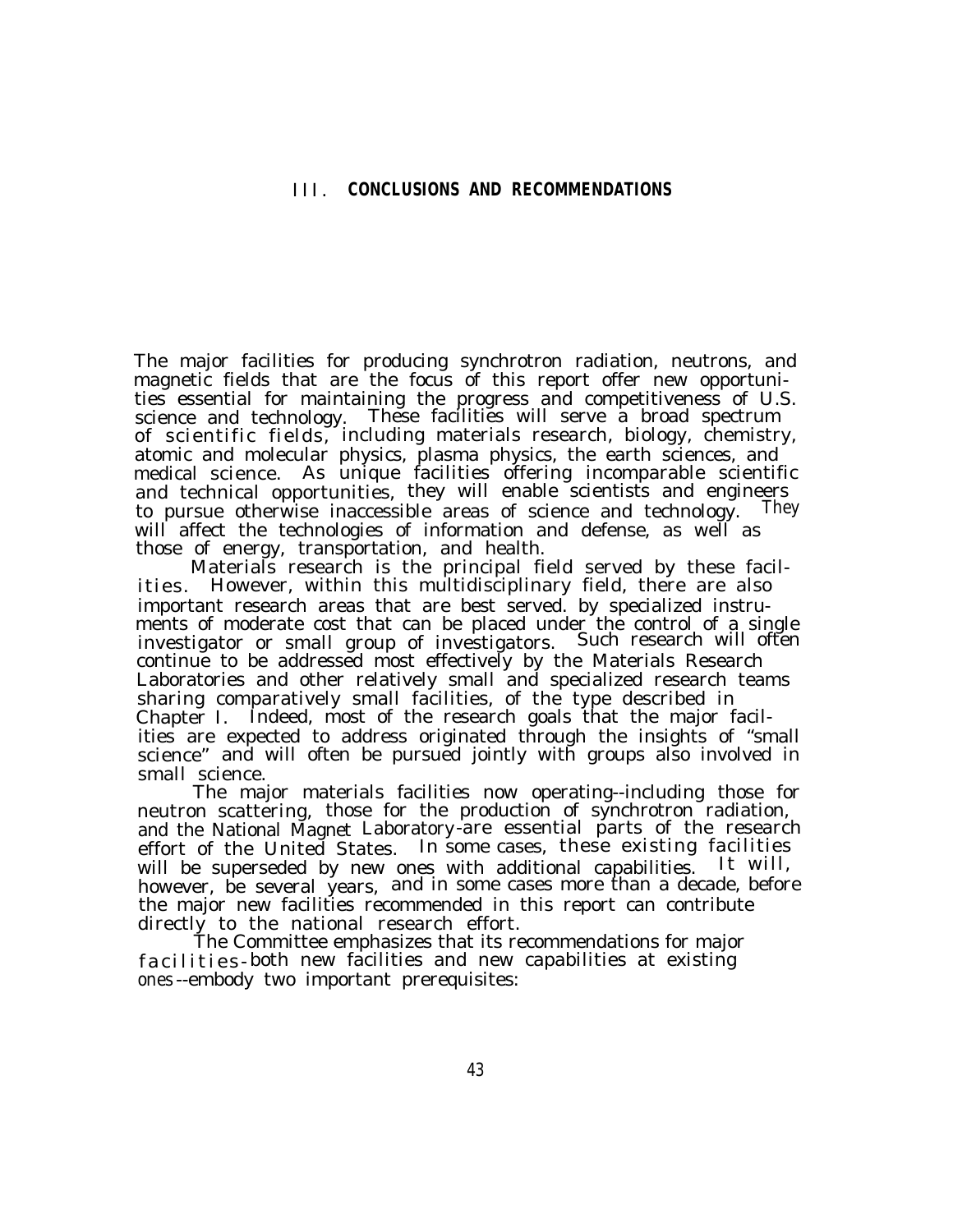- That they are accompanied by expanded support of smaller  $\mathbf{o}$ materials research programs, including related instrumentation. Research on this scale continues to provide much of the fundamental new science in the field and to train a large fraction of our scientific and technical manpower.
- That resources must be provided to operate existing user  $\bullet$ facilities productively. In addition, the approved enhancements of major synchrotron radiation facilities at the Brookhaven National Laboratory, Stanford University, and the University of Wisconsin should be completed expeditiously, since it will require from several years to more than over a decade before the new facilities recommended in this report can contribute to the research effort of the United States.

#### RECOMMENDED PRIORITIES

The Committee's recommended priorities for the development and construction of facilities during the next decade include two categories:

- Major new facilities, and  $\bullet$
- New capabilities at existing facilities.  $\mathbf{o}$

These two categories complement one another in function, time and required resources. New capabilities at existing facilities are essential for scientific and technological needs during the next decade. The period from five years to more than a decade needed to construct major new synchrotron radiation and neutron facilities require that we start now in planning and designing these facilities. As discussed in Chapter II, failure to proceed with such new facilities will have an adverse and enduring impact on many fields of science and technology, diminishing the nation's competitive standing in such fields. The Committee concludes that both new facilities and new capabilities at existing facilities are essential for the effective evolution of science and advanced technology in the United States in the next decade and beyond.

The Committee also recommends the convening of additional panels to address other important aspects of materials research.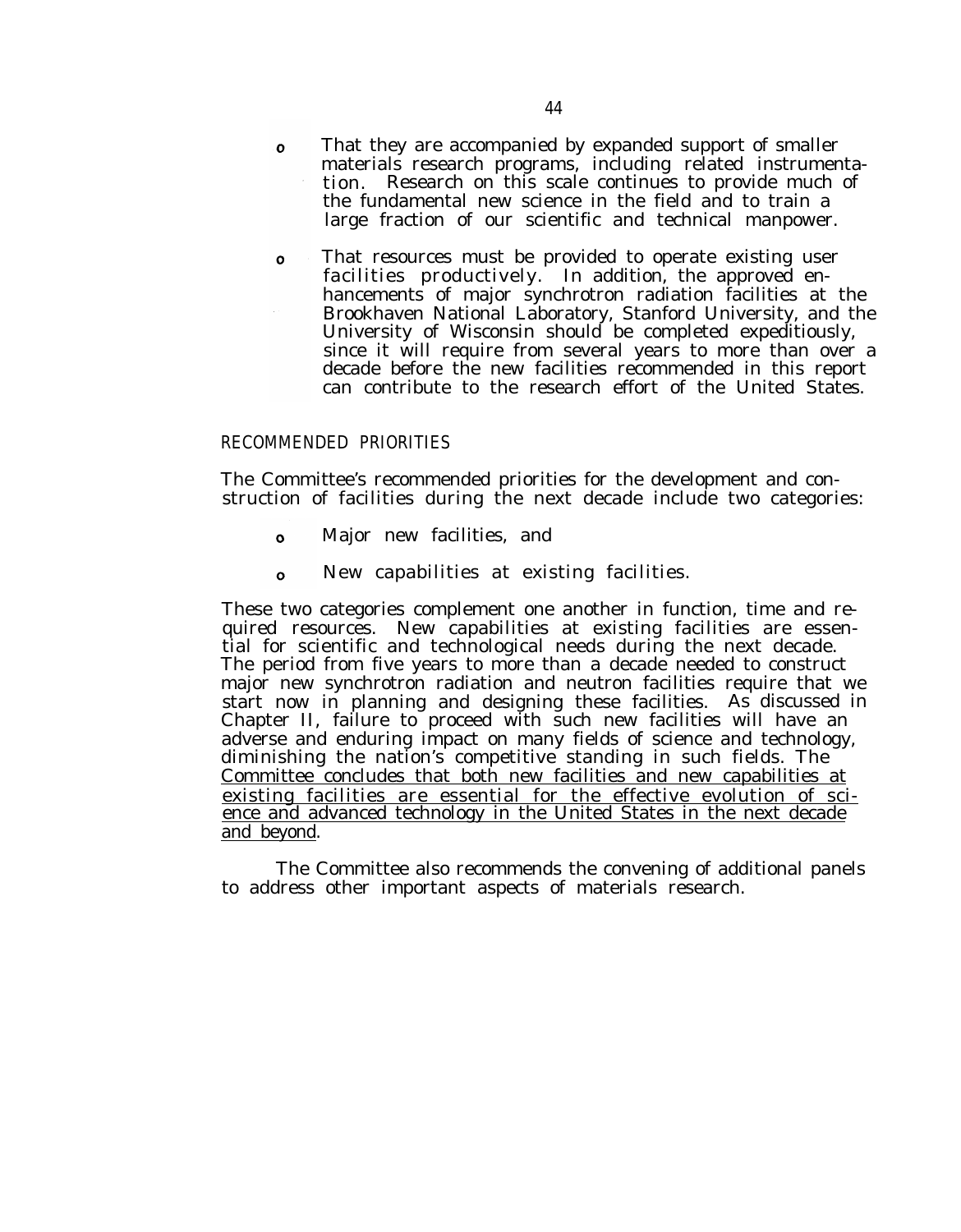Major New Facilities

The Committee's recommendations for the construction of major new facilities are listed below in order of priority. A brief description and rationale is given for each recommended facility.

1. A 6 GeV Synchrotron Radiation Facility. This facility would effectively exploit the new scientific and technological opportunities made possible by insertion devices. These devices, by producing synchrotron radiation having orders of magnitude greater brightness than is currently available, would make it possible to expand on the seminal research using synchrotron radiation of the past decade. The first generation of storage rings designed as synchrotron radiation sources is now becoming operational, i.e., the National Synchrotron Light Source, at Brookhaven, and the Synchrotron Radiation Center, at the University of Wisconsin. While they will provide important capabilities, concurrent advances in design make it possible to construct storage rings and insertion devices with orders of magnitude improvement in brightness. A 6 GeV synchrotron radiation facility exploiting such advances offers both identifiable and as yet unforeseen opportunities for research not possible at present facilities.

This 6 GeV ring would have many long, straight sections containing insertion devices--undulators and wigglers. The storage ring would be designed to provide an electron beam that optimizes the emittance or intensity, or both, of synchrotron radiation from the insertion devices. A storage ring of about 6 GeV is optimal for producing undulator radiation in the 10 keV region where most x-ray research is done. The radiation from such a source would be orders of magnitude brighter than from any existing dedicated source. Wigglers on such a ring can provide unmatched intensity over a wide spectral region. The time-dependent characteristics of the radiation--short pulse length and long inter-pulse times--would make it at least as useful as that from existing sources. Moreover, insertion devices for the production of soft x-ray and vacuum ultraviolet radiation in the range from 100 eV to 1 keV would yield a thousand-fold brighter radiation than any source now operating, although not as bright as those possible on a new 1 to 2 GeV ring (Priority 3).

Timely construction of a 6 GeV synchrotron radiation facility would give the United States continued leadership in this important and dynamic field. Site-independent design should begin immediately, and the choice of site and construction should commence as soon as possible. If construction begins, for example, in FY 87, operation is possible by FY 92.

2. An Advanced Steady State Neutron Source Facility. The goal is to achieve about ten times the flux of existing machines with a minimum requirement of five times the flux. There are two principal reasons for the priority.

First, and most important, a new high-flux source can be designed to optimize beam geometry and flux distribution, so as to yield increased intensities for all experiments. An increase of about ten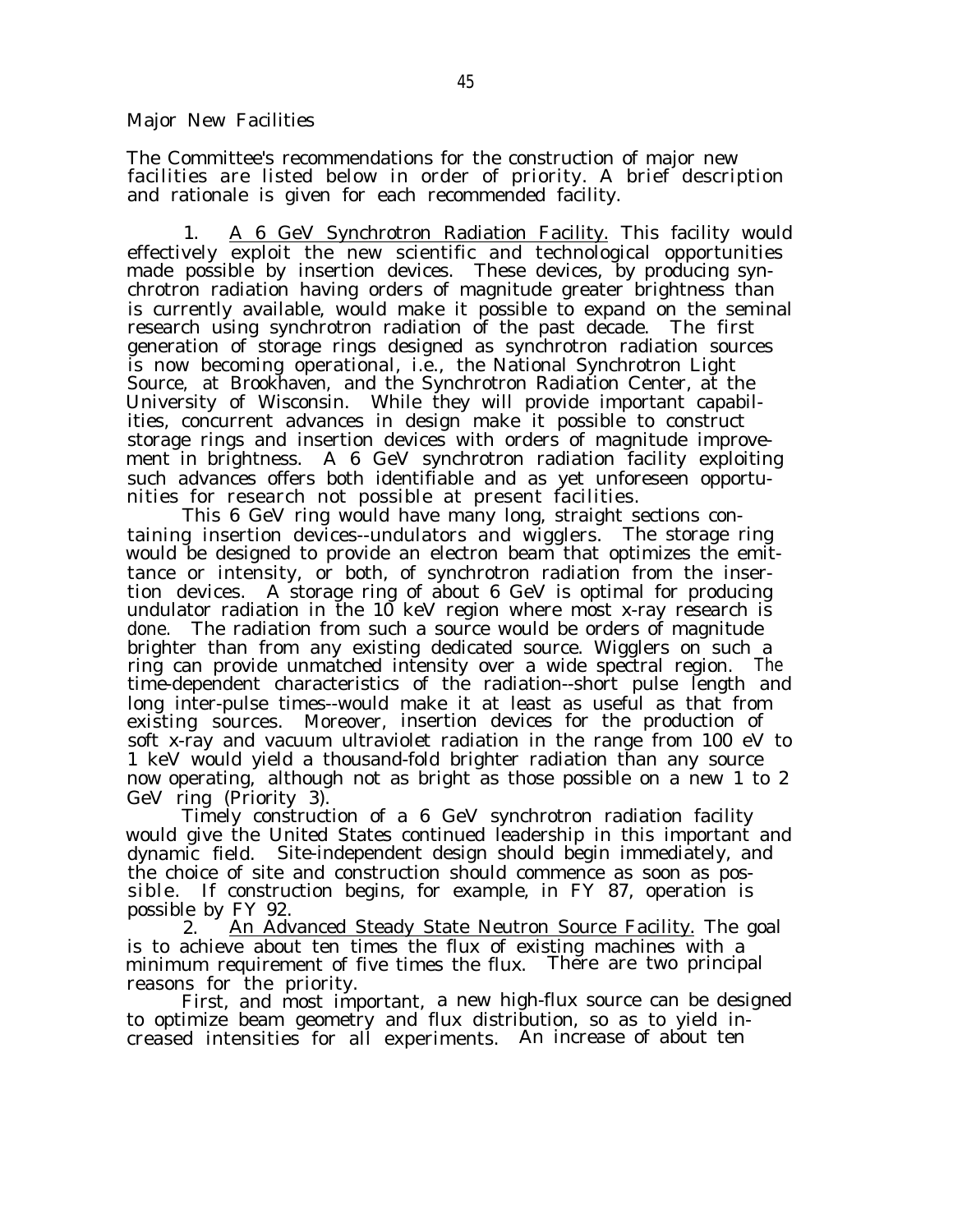times the flux of existing machines is an aggressive but technologically feasible goal. Neutron scattering is inherently a signallimited technique. The new facility would greatly increase the range of neutron experiments in materials research and other fields, as well as the precision with which relevant energies and momenta could be measured.

Such a neutron source would ensure the United States a leading position in this field, especially in the cold neutron range, where flux increases of an order of magnitude can be achieved. Such increases offer new capabilities, for example, in high resolution spectroscopy and studies of small angle scattering.

Second, the current high-flux reactors in the United States were all commissioned in the 1960's, so that there are significant concerns about their long-term viability. Given that design and construction of a new facility will require about a decade, planning must begin now to furnish needed capability for the late 1990's and beyond.

The Committee suggests that the design and construction of a new facility include the following: (a) at least one large guide hall containing many large-area guide tubes for cold and thermal neutrons; (b) a reactor hall containing many thermal beams, along with several "hot source" beams for high-energy neutron research;  $(c)$  a variety of spectrometers, including many with new capabilities beyond present designs; and (d) improved national facilities for isotope production, irradiation of materials, neutron activation analysis, and research in nuclear physics.

Instead of upgrading an existing reactor, a new facility should be built, and site-independent design should begin immediately. Because of the complexity of safety requirements, the Committee does not expect construction to begin until about FY 89, with completion possibly by FY 96.

3. A 1 to 2 GeV Synchrotron Radiation Facility. The Committee has concluded that, while the 6 GeV storage ring can furnish important new capabilities for the lower-energy region, a single such facility may not provide adequately for the national opportunities of the next decade. Among the reasons for this are: (a) the optimum storage ring energy for producing fundamental undulator radiation with wavelengths in the range of 10 Angstroms and greater is about 1.5 GeV, a region offering special opportunities for research in chemical physics and electron spectroscopy; (b) in addition to an increase in brightness, the unwanted total power density associated with a 1 to 2 GeV ring is significantly lower at wavelengths longer than 20 Angstroms; and (c) the undulator radiation from a 1 to 2 GeV source will have a higher degree of coherence than that from undulators elsewhere, thereby opening opportunities to apply various imaging techniques, such as microscopy and holography.  $\overline{A}$  1 to 2 GeV facility would provide optimal flexibility for both VW and soft x-ray users.

This facility, then, would be centered around insertion devices but optimized for high brightness in the soft x-ray and VUV synchrotron radiation regions. The growth of research using these spectral regions has paralleled that in the x-ray region. Moreover, major advancements in design have occurred, permitting large increases in brightness for such a source.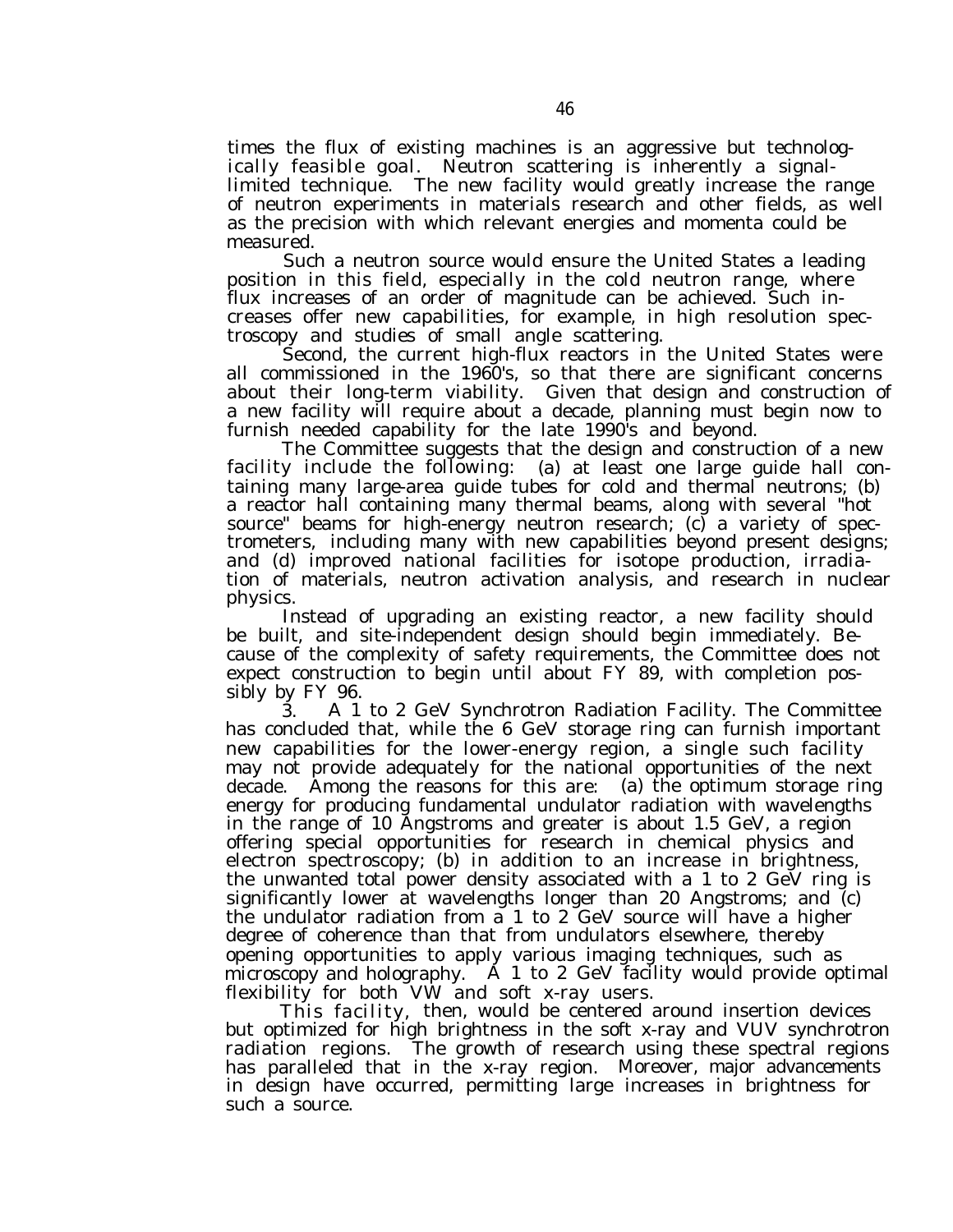4. A High-Intensity Pulsed Neutron Source Facility. Pulsed neutron facilities offer the best capability for sources of high-energy neutrons and the most promising approach to future advances beyond those that appear possible with steady state sources. In the few years that pulsed sources have been available, they have led to innovative research using new time-of-flight techniques and have served a broad user community, even though limited to modest peak fluxes.

The new capabilities recommended at existing facilities, for example, the attainment of a  $10^{16}$  neutrons/cm<sup>2</sup>-sec peak flux at the Los Alamos National Laboratory facility--Priority 3 in new capabilities given below-are expected to advance research using pulsed neutrons even further. Action on the design and construction of a pulsed source with a peak flux in the range of  $10^{17}$  neutrons/cm<sup>2</sup>-sec should be based upon the results obtained from such new capabilities.

# New Capabilities at Existing Facilities

The Committee's recommendations for adding new capabilities at existing facilities are listed below in priority order. Brief rationales and descriptions are given for each recommendation.

1. Centers For Cold Neutron Research. Guide halls and instrumentation for exploiting the-only cold neutron sources in the U.S., located at the Brookhaven National Laboratory and the National Bureau of Standards facilities, should be developed in an orderly fashion.

These facilities are urgently needed to address the rapid expansion of neutron applications in materials science, chemistry, and biology; many central problems in those fields can only be solved using new instruments with cold neutron beams. These centers will provide a diverse, flexible array of cold neutron instruments, matching current capabilities in other industrialized nations. Further, by using advanced techniques for beam focusing and polarization, such facilities would exceed existing worldwide capabilities, in areas such as high resolution spectroscopy of catalysts and polymer systems and in studies of impurities and inhomogeneities in bulk materials.

Research using cold neutron facilities has received inadequate support in U.S. during the last decade, a period of major investments in cold neutron research in other countries. The Western European investment alone is at least ten times that of the United States. There are only two cold neutron reactor sources in the United States one at Brookhaven and one being developed at the National Bureau of standards. Guide halls, which improve the versatility and flexibility of cold or thermal neutron instruments, do not exist in the United States while there are six fully instrumented cold neutron guide halls either completed or under development in Western Europe. Implementing this priority will enable U.S. scientists to be competitive in cold neutron research during the next decade and will provide new instrumentation concepts for developing future neutron scattering facilities.

2. Insertion Devices on Existing Facilities for Synchrotron Radiation. Insertion devices and instruments should be developed in an orderly fashion to exploit about six of the remaining straight sections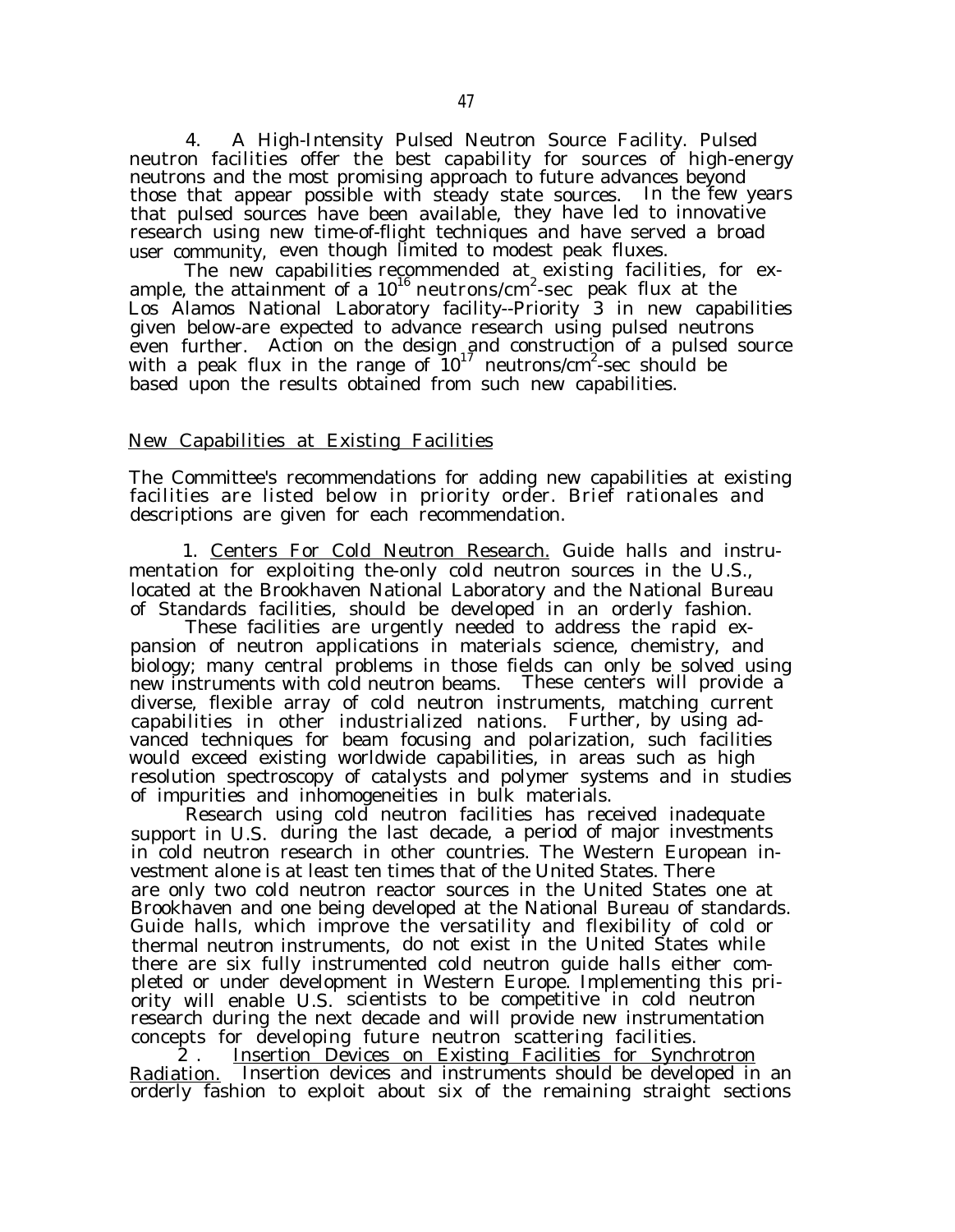of existing storage rings. The special characteristics of undulators as radiation sources should be emphasized, since they enable new capabilities not available presently at existing facilities.

Existing storage rings fitted with insertion devices will be our premier sources of synchrotron radiation for the next 5 years or more, or until new facilities described in this report are completed. Further, they will provide valuable experience for designing and implementing our next generation of synchrotron radiation facilities.

There are, currently, only four operational insertion devices, all wigglers. Nine new insertion devices have been proposed and approved for funding, of which only three are undulators. This number of insertion devices is clearly inadequate to meet future national needs and requires the development and implementation of additional devices.

Thus, the construction of additional insertion devices, when it is approved, should follow the construction of new capabilities at synchrotron radiation facilities already included in the budgets for FY 85 and FY 86.

3. Experimental Hall and Instrumentation at the Los Alamos National Laboratory. An experimental hall and new instruments at the Weapons Neutron Research/Proton Storage Ring (WNR/PSR) pulsed neutron source at the Los Alamos National Laboratory (LANL) would make the United States competitive in pulsed neutron research and would help guide the development of future pulsed sources. The expected flux increase at this facility provides an important opportunity to explore, at modest cost, the great promise of pulsed neutron science in relation to spectroscopic and structural problems. Although this technology is young, the instruments developed at the Argonne and Los Alamos national laboratories demonstrate that innovative approaches can produce enhanced capabilities.

Pulsed sources are superior to steady state sources in generating neutrons of short wavelength. It also appears that instruments for pulsed sources can be developed that will be advantageous at long wavelengths in certain cases. Developing the new source at the WNR/PSR at Los Alamos should, for a relatively modest investment, provide an important new tool for research and also permit a detailed assessment of the best course for developing future pulsed sources. Overall, the Committee feels that the WNR/PSR facility should be exploited fully. In considering the specific opportunity at Los Alamos, important factors taken into account were the peak intensity that could be attained (greater than  $10^{16}$ ) neutrons/ $\text{cm}^2$ -sec), the relative economy of the investment, and the speed with which the facility could become operational.

4. Upgrade of the National Magnet Laboratory. The National Magnet Laboratory (NML) is the only high magnetic field user facility in the United States. Many areas of materials research require combinations of high fields and/or low temperatures. Both the 45T pulsed field system and the 19T/50 mK system at the NML require enhanced instrumentation to permit full exploitation. The position of NML as the leader in magnetic field research depends on the timely development of a new hybrid system that will provide higher fields at lower cost for a rapidly growing community of users. Additional funds are needed to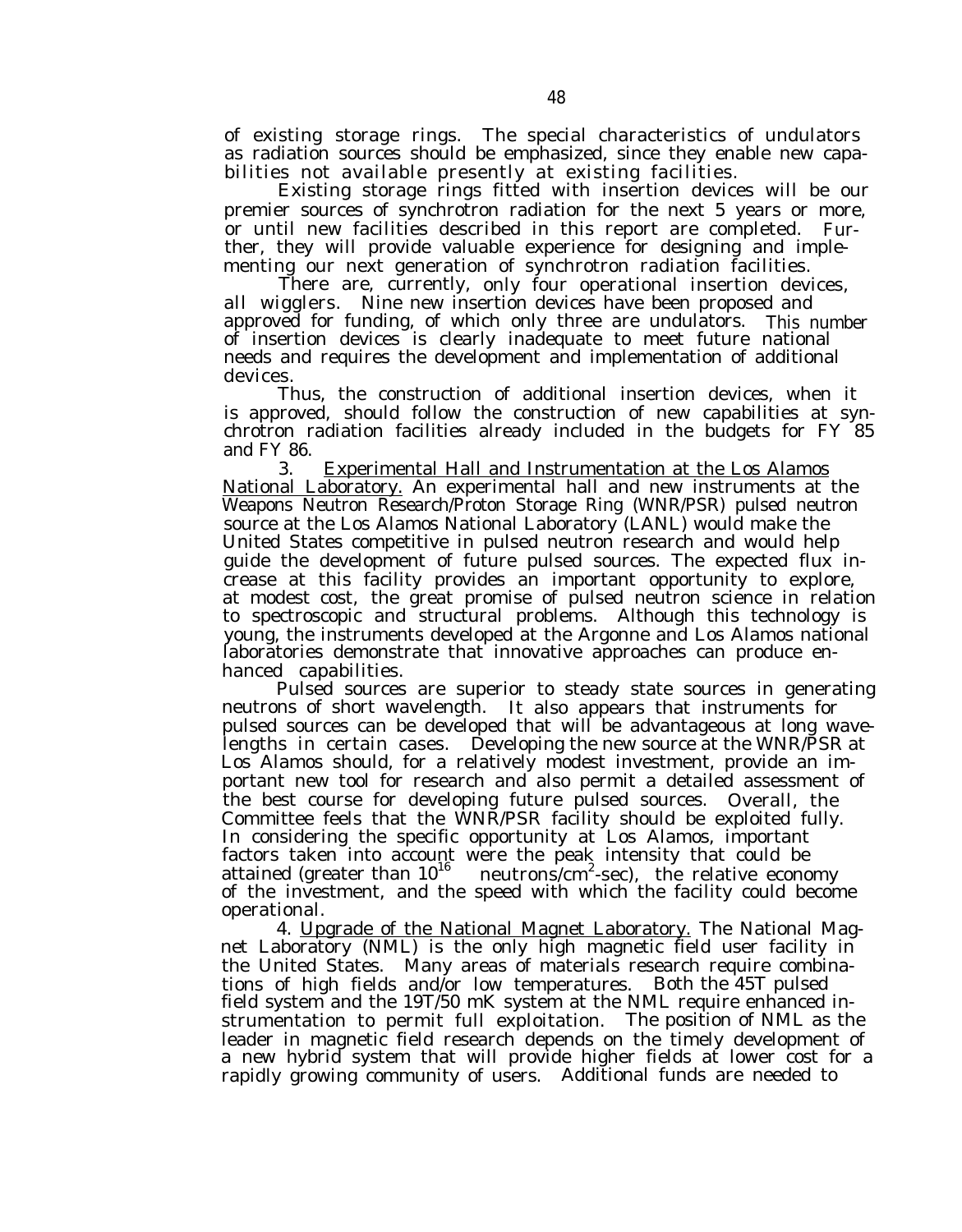complete the project. A pulsed magnetic field system capable of 75T could also be placed on line more quickly with adequate funding. Recent experience shows that even modest increases in magnetic field capability can open new approaches for addressing important problems in condensed-matter science and increase the demand for NML facilities significantly.

5. Enriched Pulsed Neutron Source Target. Enriched targets exploit higher levels of fission to amplify the production of neutrons and can more than double the available-flu& Such increases in flux are important because neutron scattering is inherently a signal-limited technique. The development and installation of enriched targets for use at pulsed neutron facilities would be cost effective.

Priorities 1 and 2 for major new facilities, when they are implemented, would serve as a centerpiece of this nation's future capability for synchrotron radiation and neutron based research. Thus, design and siting studies for a 6 GeV synchrotron radiation facility and for an advanced steady state neutron facility should begin immediately.

Because of the long lead time associated with an advanced steady state neutron facility, the immediate implementation of at least one instrumented cold neutron guide hall is necessary to provide forefront capability.

#### ESTIMATED COSTS OF THE RECOMMENDATIONS

To summarize the overall scale of its recommendations, the Committee presents, in Table III.1, its estimates of the requirements for new funding in millions of FY 85 dollars. The estimates in Table III.1 include costs of construction and initial instrumentation for major new facilities and new capabilities at existing facilities. Estimates for major new facilities assume initial instrumentation for one-half of the available beam line capability.

There are also additional costs associated with the development, maintenance, and scientific use of these advanced facilities. The Committee estimates related personnel costs to be about \$250 thousand per year for each neutron or synchrotron end station. The-same is true for major new magnetic field stations. A somewhat smaller amount is required for other experimental purposes and/or instrument maintenance. More detailed information can be obtained from the presentations included in the supplemental volume to this report. In addition, there will obviously be some incremental travel, subsistence, and experimental costs for the hundreds of scientists and engineers who will use these new facilities, costs which may be covered only in part by reassignment of funds used for other scientific purposes.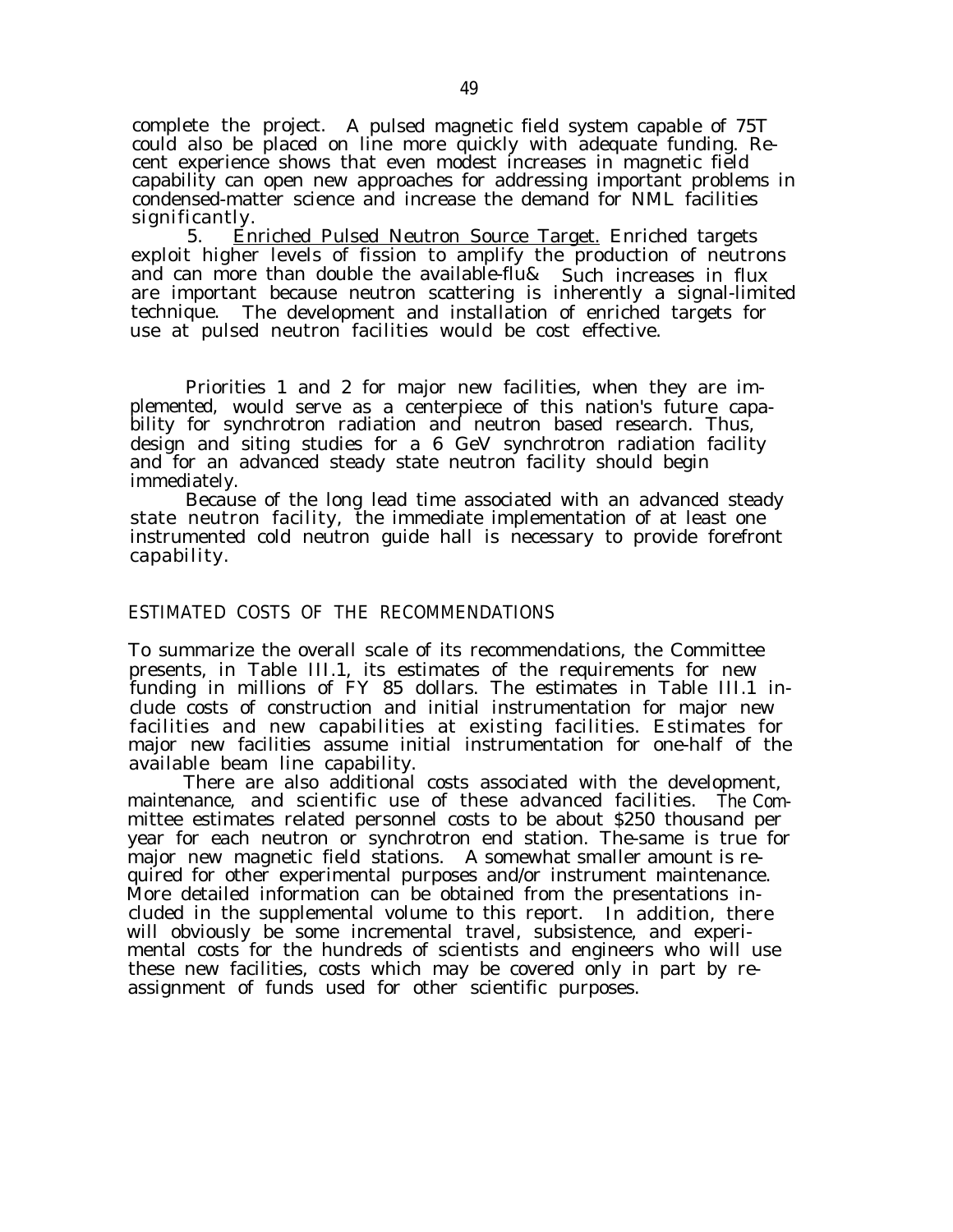# Table III.1 REQUIREMENTS FOR NEW FUNDING\*

# MAJOR NEW FACILITIES (Millions of FY 85 Dollars)

In order of priority:

| 1. 6 GeV SR Facility                    | S 160 |
|-----------------------------------------|-------|
| 2. Steady State Neutron Source Facility | 260   |
| 3. 1 to 2 GeV SR Facility               | 70    |
| 4. High Intensity Pulsed Neutron Source |       |
| Facility                                | 330   |

# NEW CAPABILITIES AT EXISTING FACILITIES (Millions of FY 85 Dollars)

In order of priority:

| 20      |               |
|---------|---------------|
|         |               |
| 15      |               |
| 5       |               |
| $2 - 5$ |               |
|         | \$ 25-35 each |

<sup>\*</sup> The Committee% estimates for construction and-initial instrumentation costs are largely based on information from facility presentations, program officers, and other knowledgeable colleagues.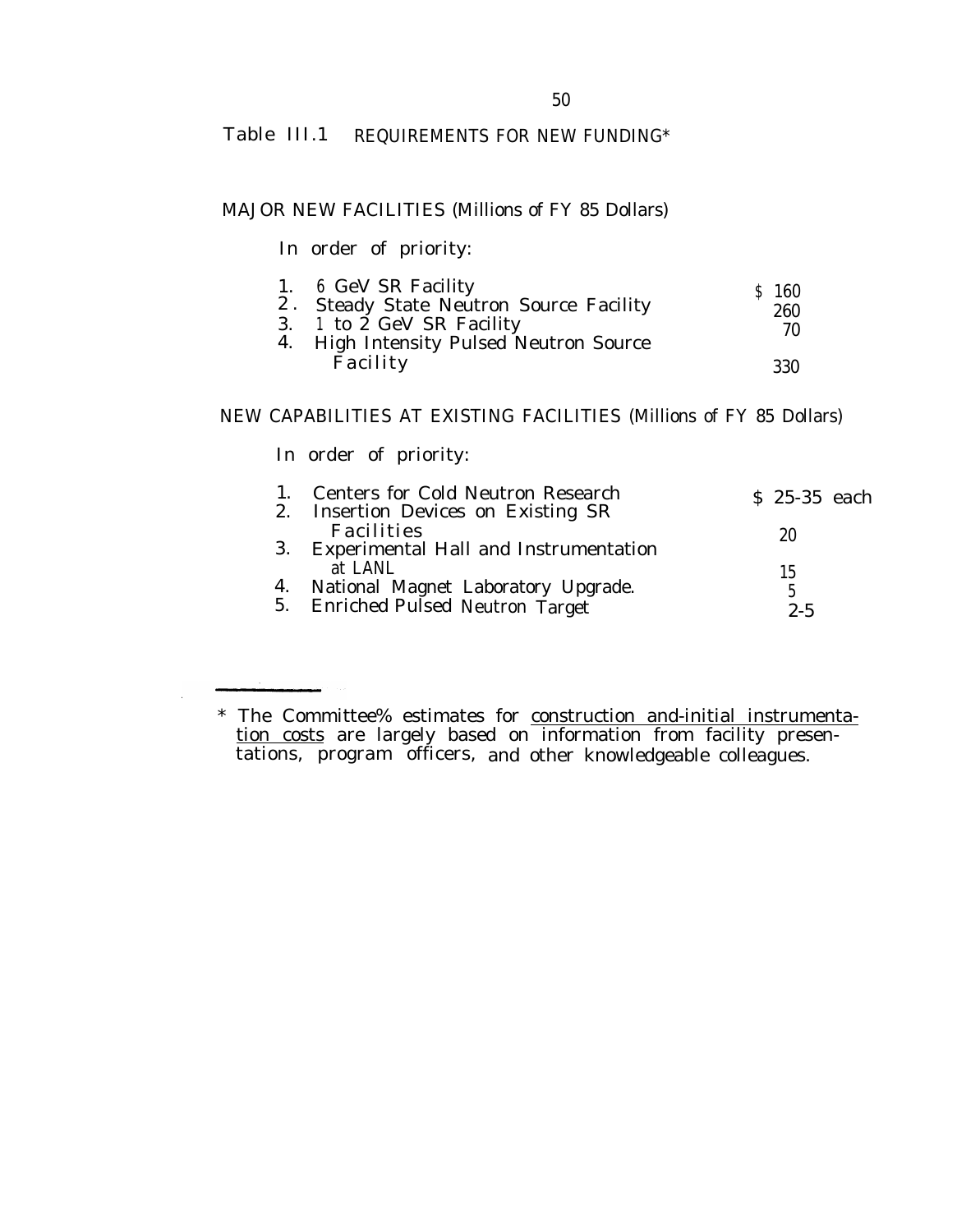Major New Facilities

1. The new 6 GeV synchrotron radiation facility has an estimated cost of \$160 million, including \$125 million for construction and \$35 million for instrumentation. The instrumentation would equip fully about 10 insertion devices, and associated. beam lines, with about 20 experimental end stations. The estimated operating cost is about \$20 to \$25 million per year.

2. The new steady state neutron source has an estimated facility cost of \$260 million, including \$220 million for construction and \$40 million for about 20 instruments. The estimated operating cost is \$12 million per year.

3. The 1 to 2 GeV synchrotron radiation facility is estimated to cost \$70 million, including \$50 million for construction and \$20 million for the instrumentation of 6 instrumented beam lines with about 12 end stations. The estimated operating cost is \$9 million per year.

4. The high-intensity pulsed neutron source facility is estimated to cost \$330 million, including \$310 million for construction and \$20 million for instrumentation of about 15 instruments. The estimated operating cost is \$25 million per year.

# New Capabilities at Existing Facilities

1. The centers for cold neutron research would cost \$25 to 35 million each, about half for guide hall construction and half for instrumentation. The instrumentation funding would provide up to 20 co The instrumentation funding would provide up to 20 cold neutron instruments and associated equipment. There are no incremental operating costs for the reactor associated with these new capabilities.

2. Insertion devices on existing synchrotron radiation sources would cost about \$20 million for 6 fully developed lines, including about 12 x-ray and VUV instruments. There are no incremental operating costs for the associated synchrotron sources.

3. The experimental hall and instrumentation at the Los Alamos National Laboratory would cost \$15 million and provide a large area for the installation of more than 10 instruments, 3 of which would be funded as part of the LANL proposal. Additional pulsed source operating costs of \$2.7 million per year are required.

4. The National Magnet Laboratory upgrade requires about \$5 million.

5. An enriched pulsed neutron target would cost between \$2 and 5 million. Operating costs for the source would increase between \$0 and 0.7 million.

Current major facilities will likely be superseded by the new facilities in certain cases, and their operating cost budgets will be transferred. An example is given by the steady state neutron source, whose construction could result in the phasing out of one of our current sources. This, in turn, would have the effect of requiring only a slight increase in net operating costs for the new facility.

The Committee considered possible funding schedules for each of the foregoing recommendations. In general, the new capabilities at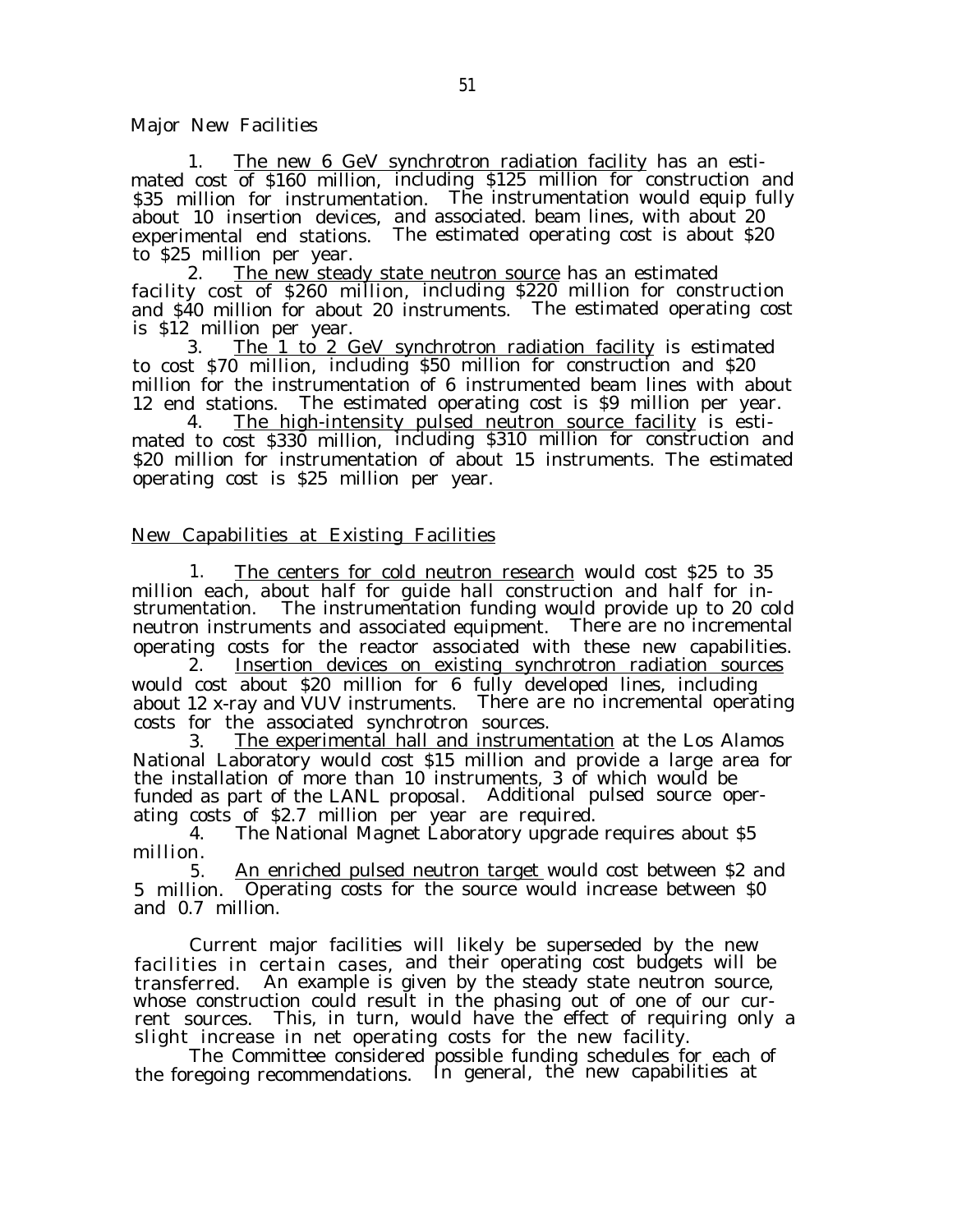existing facilities can be implemented within about 3 years from initial funding, whereas the major new facilities are estimated to require construction times from about 5 years to as long as 10 years.

In response to its charter, the Committee has determined the order of priority of construction of new facilities that are important for the rapid and effective progress of materials research and related fields. We show in Figure III.1 an estimated funding profile for design and construction associated with an expeditious implementation of all the items in these priority lists except for the  $10^{17}$  neutrons/ cm<sup>2</sup>-sec pulsed neutron source facility, whose starting date is uncertain. The Committee does not necessarily recommend that all priorities be funded at the respective times indicated. The diagram is intended to suggest the approximate earliest possible start dates and construction time intervals for the various priorities. We note that accurate estimates of both construction costs and time schedules can only be obtained from specific proposals from specific institutions. The funding profile for priority 2 shown in Figure III.1b extends from fiscal years 1987 to 1989. Under this schedule, priority 2 modifications would follow the completion of those new capabilities at existing synchrotron facilities that are already included in the budgets for fiscal years 1985 and 1986.

With the foregoing in mind, several important general conclusions can be deduced from Figure III.1. First, implementation of new capabilities at existing facilities is complementary in time to the implementation of major new facilities. Second, with modifications of schedule, a relatively flat funding profile of construction is possible over the next decade, with an average expenditure rate of roughly \$50 million per year for about a decade if all priorities are implemented. Third, the total construction fund of \$588 million appearing in Figure III.1 is roughly comparable, in FY 85 dollars, to the average total U.S. capital investment per decade over the past two decades to provide facilities for synchrotron radiation, neutron production, and high magnetic fields, namely, in the range of \$300 million, \$500 million, and \$20 million, respectively.\*

<sup>\*</sup> The replacement costs in FY 85 dollars for existing multi-purpose neutron sources and related major instrumentation built over the past 20 years (primarily in the 1960's) is of the order of \$500 million. This includes, for example, the HFIR at Oak Ridge, the HFBR at Brookhaven, the NBS reactor, the University of Missouri reactor, and the intense pulsed neutron source at Argonne. A comparable figure for synchrotron radiation sources and associated instrumentation (primarily developed over the past decade) is estimated at about \$300 million including facilities at Brookhaven (NSLS), Stanford (SSRL), Wisconsin (Aladdin, Tantalus), Cornell (CHESS), and NBS (SURF II). Estimates for the synchrotron radiation facilities includes the construction cost of SPEAR at Stanford but does not include any share of other accelerator facilities used in a parasitic mode for synchrotron radiation at Cornell and Stanford.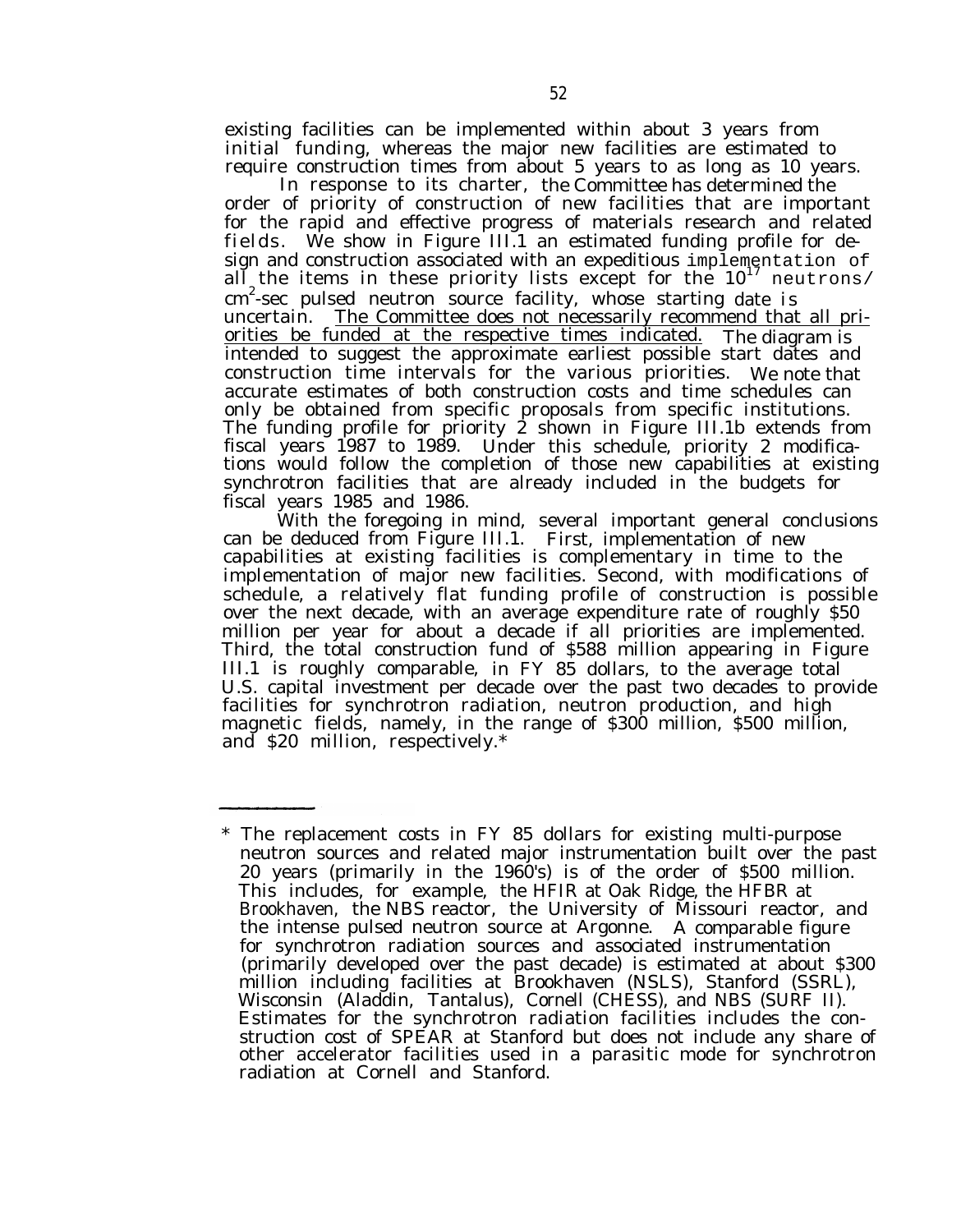

FIGURE III.1. Estimated Costs Versus Year. Estimated costs and earliest possible schedules for construction and initial instrumentation of (a) a 6 GeV synchrotron radiation facility, an advanced steady state neutron source, and a 1-2 GeV synchrotron radiation facility and (b) all recommended priorities for new capabilities at existing facilities.

The funding profile for priority 2 shown in Figure III.1b extends from fiscal years 1987 to 1989. In this schedule, modifications associated with priority 2 would follow the completion of those new capabilities at existing synchrotron facilities that are already included in the budgets for fiscal years 1985 and 1986. The Committee does not necessarily recommend that all priorities be funded at the respective times indicated.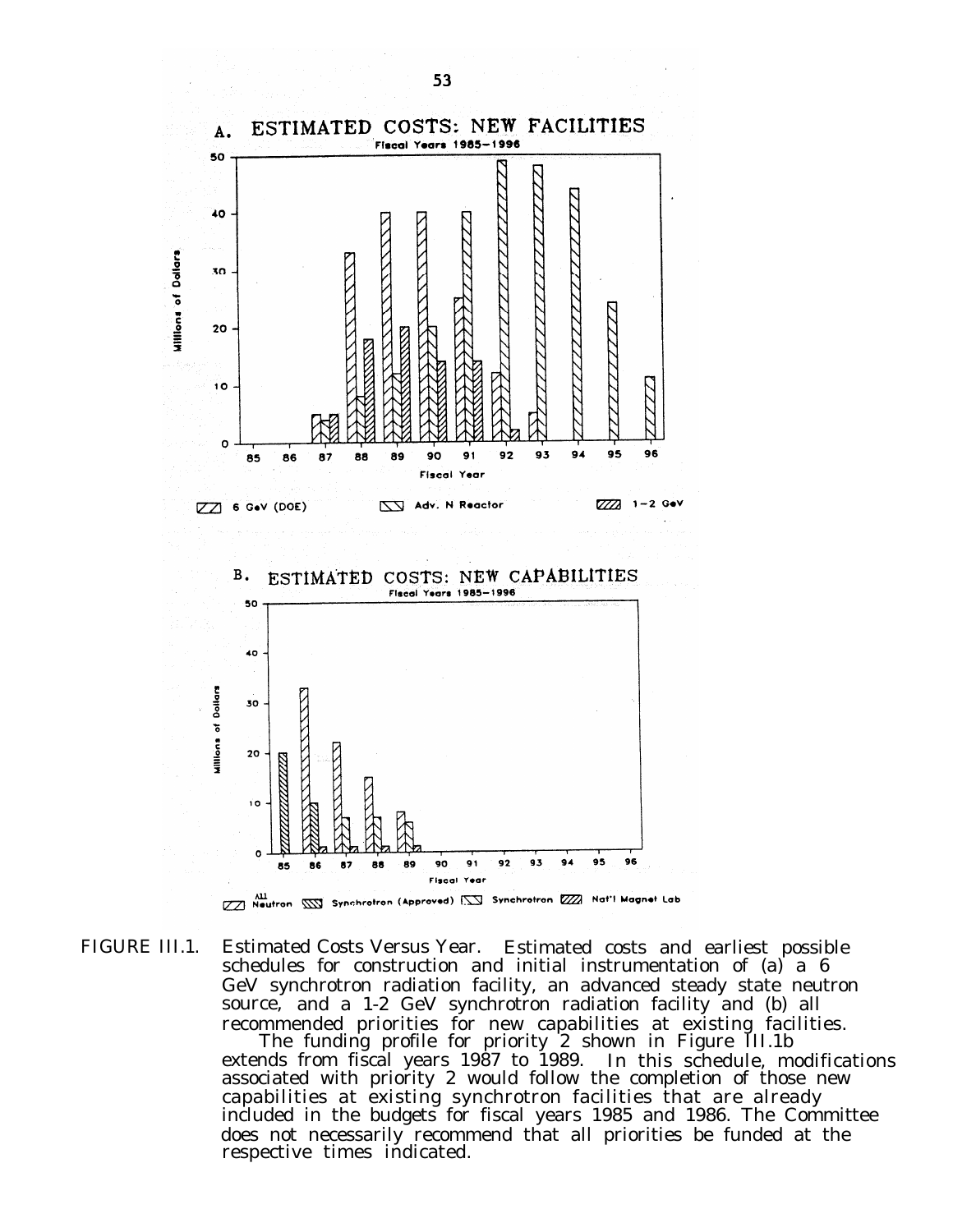# OTHER SPECIALIZED FACILITIES CONSIDERED BY THE COMMITTEE

In addition to facilities for synchrotron radiation, neutron scattering, and high magnetic fields, the Committee surveyed other major facility needs and opportunities during the course of its study. However, none was identified that qualified for the priorities under the guidelines, namely \$5 million minimum cost, established by the Committee's charter. We summarize here the specific items considered and the reasons for excluding them from detailed considerations.

# Medium-Scale Specialized Facilities

The Committee briefly considered interdisciplinary materials research organizations, such as the Materials Research Laboratories (MRL) funded by the NSF and DOE, as well as special-purpose materials research laboratories or such centers for materials research as those on polymers, ceramics, and materials processing and other focused sub-areas of materials research. The Committee believes that such laboratories and centers represent a very important part of our overall national materials research program and that they fulfill national needs not otherwise satisfied by academic, governmental, or industrial laboratories.

The Committee heard excellent arguments for new facilities of this type, each of which can easily cost more than \$5 to 10 million. However, the Committee excluded consideration of them without prejudice. It did so in part because of their "open-ended" nature. They require fuller definition through the formulation of specific proposals by specific institutions. The Committee did not request development of the details of such proposals when they were not already well formulated. Further considerations of important materials research laboratories and centers are deferred for future planning committees.

The Committee also discussed facilities for developing microelectronics processes. These are rapidly gaining national importance as microelectronic technology reaches submicron levels in silicon, and as materials other than silicon, such as gallium arsenide, are explored. Most large-scale facilities for microelectronics processing have, quite appropriately, been established by industry, though there is also a role for universities in this area.

Also discussed were facilities for high and ultra-low temperatures as well as those involving charged-particles such as electron microscopes and ion beam facilities, which can make major contributions to the analysis, synthesis, and modification of materials. The individual costs of these generally fall below the \$5M threshold used by the Committee. As a result, and without passing any judgment on relative merits, such facilities would be better considered as part of the analysis of serious instrumentation needs mentioned earlier in this report. Such instrumentation will play important roles in conjunction with the use of synchrotron radiation sources, in-which case their costs will be included along with those of beam lines.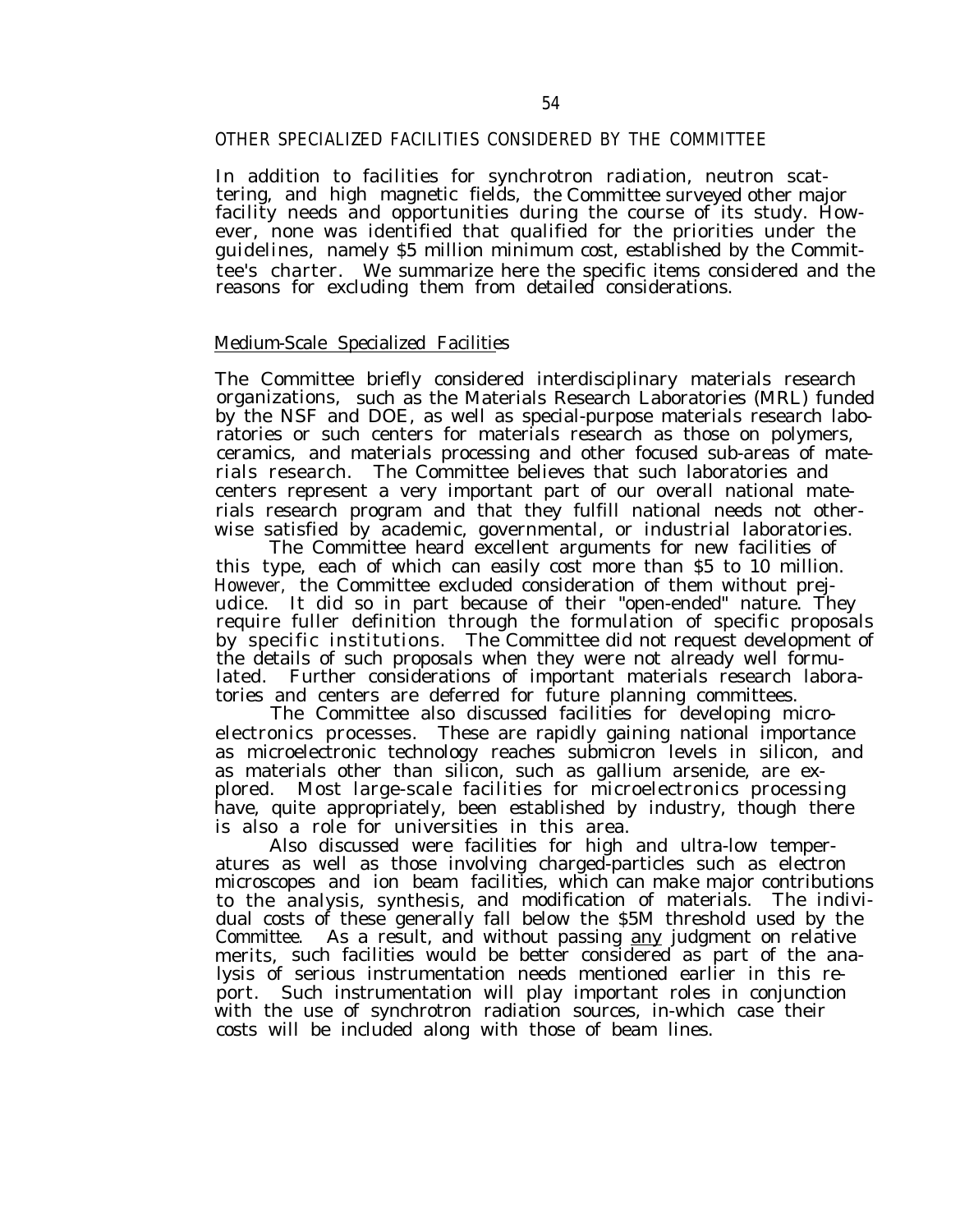## Specialized Photon Sources

The Committee examined various other photon sources, such as high peakpower VUV excimer/dye-laser schemes, transition-radiation and bremstrahlung sources driven by intense relativistic electron beams, freeelectron lasers, and soft x-ray sources derived from laser-heated plasmas. VUV laser sources based on nonlinear mixing of excimer and tuneable dye lasers were judged very promising. This technology deserves rapid development. The facility costs for such sources, although quite substantial when judged by traditional academic research standards, are expected to fall considerably below the Committee's \$5 million threshold. Practical realization of the other photon sources listed above would require large capital investments.

However, only the free-electron laser appears to be of general interest at this time when employed in a user mode, because of its high brightness and broad tunability. This technology is currently under active development at many laboratories, both in the United States and abroad. The eventual utilization of free-electron lasers operating in the infrared seems a certainty. Efforts should be made to stimulate the establishment of a user community. The practical short-wavelength limit of such systems is not yet known, although operation of such lasers to 50 nm (5 nm with harmonic generation) has been projected. Considerable development effort is needed, particularly with regard to high-reflectance mirrors in this spectral region. Although it is premature to rank the value of free-electron lasers, they may eventually prove to be extremely important at photon energies in the range of  $10$  to  $100$  eV, and thus complement VUV/soft x-ray synchrotron radiation sources.

## Computation Facilities

As indicated in Chapter I, the Committee also made an effort to examine the growing importance of large-scale computational support in the materials sciences. Theoretical materials science has now reached a point where, given adequate computer support, it can predict with quantitative accuracy, typically 1 to 10 percent, the physical properties of many materials systems, and thus complement experimental approaches.

The most effective kind of computer support for the national materials science community therefore is provided by a combination of a national network of Class 6 supercomputers and a number of smaller computers that are used by local or regional groups. The Committee strongly supports a major initiative in this direction now being undertaken by the National Science Foundation. It also strongly supports plans of the Department of Energy to extend the availability of networked supercomputers to scientists working in other areas. It hopes that other agencies supporting basic research will also take appropriate actions.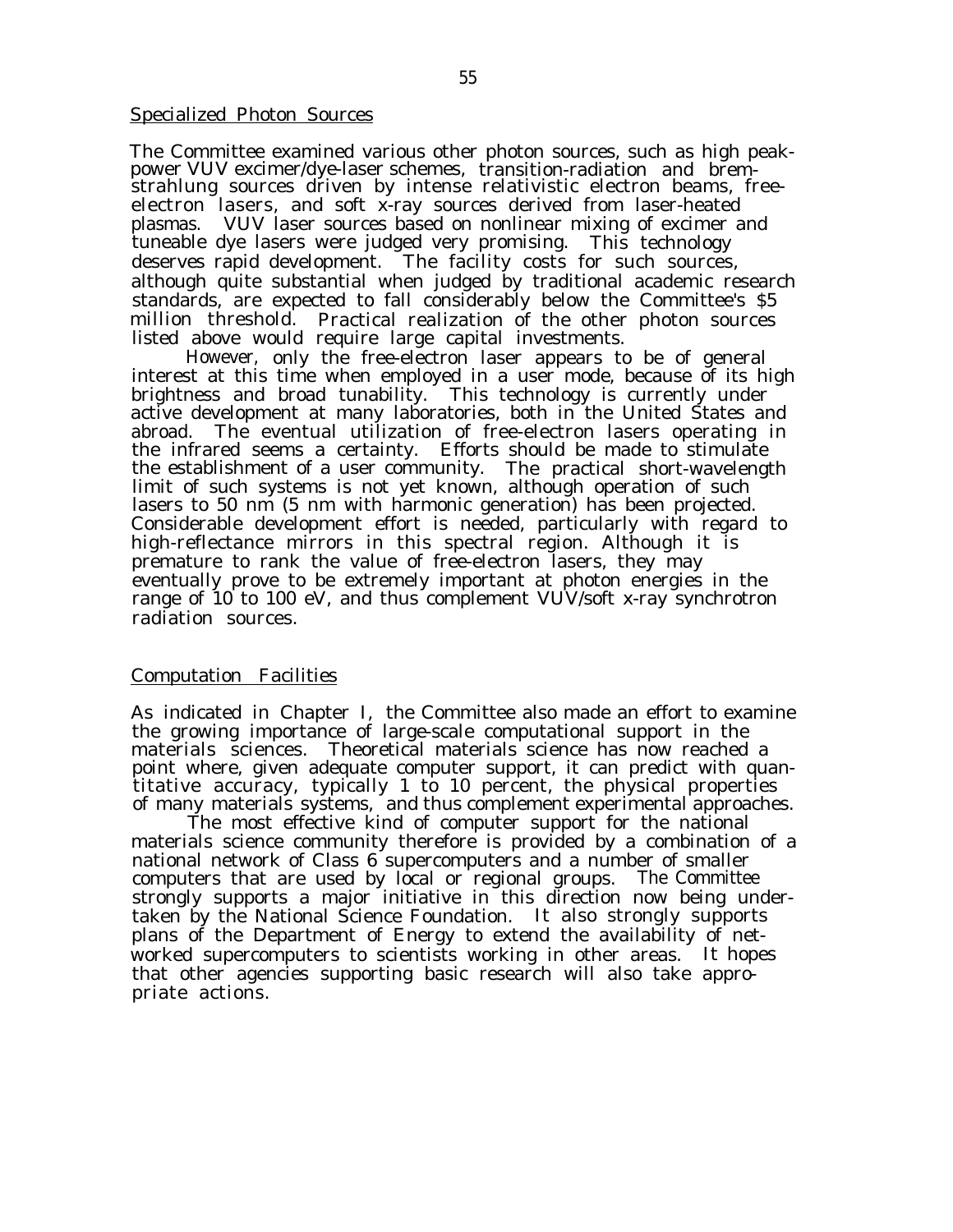## Muon Facilities

Pulsed muon beams, derived parasitically at high-energy particle accelerators, have received considerable attention for studies of condensed-matter physics that are based on measurements of spinrotation. Several centers which support such research currently exist, and modest growth is anticipated. Some thought is being given to a major dedicated beam line at the Los Alamos LAMPF proton storage ring. The cost for such an addition may reach \$30 million. It appears premature to judge the merit of such a facility, given the currently small size user community and the highly specialized nature of the technique.

## Engineering Materials Test Facilities

Facilities in this category cover a very broad range with respect to the physical parameters studied and the associated capital costs. Major needs of this type for which federal, rather than industrial, funding is appropriate are primarily linked to mission oriented programs, such as national defense. As a result, they are not under the purview of the Committee.

# Facilities Only Peripherally Related to Materials Science

Facilities whose principal purpose is not related directly to materials science were not considered by the Committee. An example is the proposal at Sandia for a Combustion Research Center (Phase II). The central thrust of this proposal is directed toward combustion science and technology. The behavior of materials at combustion temperatures is only one among a large number of other important topics projected for investigation at this laboratory as part of the new initiative.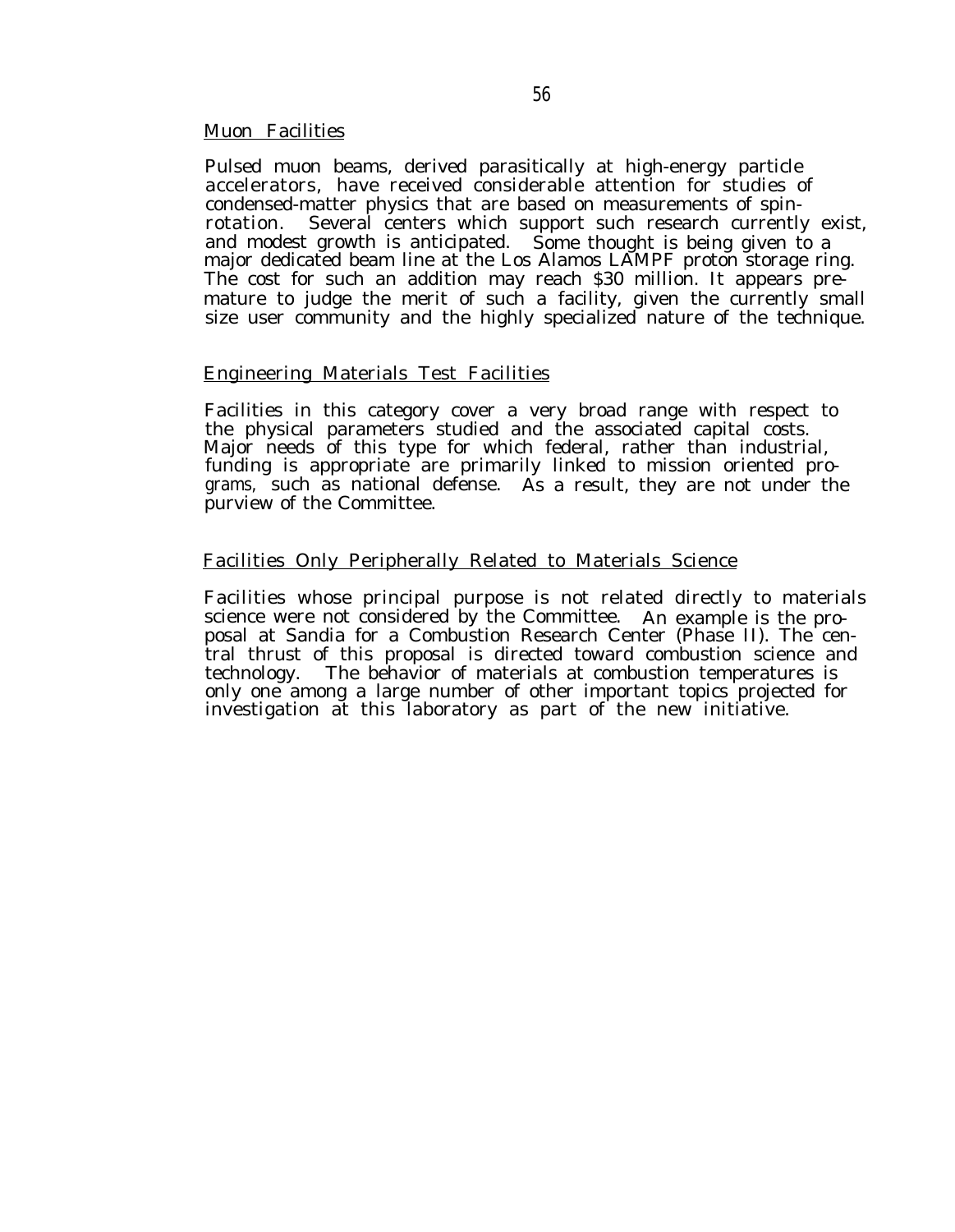# **National facilities for research in the physics of condensed matter**

George H. Vineyard

*Physics Department, Brookhaven National Laboratory, Upton, New York, 11973*

L. M. Falicov

*Department of Physics, University of California, Berkeley, California 94720*

(Received 21 October 1983; accepted for publication 15 November 1983)

Brief descriptions are given of 23 national facilities in the U. S. that are of importance to research in the physics of condensed matter. These facilities range from nuclear reactors and synchrotron sources to high-voltage electron microscopes and facilities for the preparation of special materials and submicron structures. They take a variety of forms and are located in several kinds of institutions, but are alike in being available to qualified scientists from other laboratories. The primary purpose, size, major experimental equipment, and method of operation are described for each facility.

PACS numbers: 29.25.Dz, 61.90. + d, 07.80. + x, 89.20. + a

#### **INTRODUCTION**

At the American Physical Society meeting in Los Angeles in March of 1983 an invited poster session was held on National Facilities of Importance to Condensed Matter Physics. The session was arranged by the Division of Condensed Matter Physics. There were 23 facilities featured, ranging from nuclear reactors and synchrotron sources to high-voltage electron microscopes and facilities for the preparation of unique materials or submicron structures. Most of the facilities on display have come into operation within the last five years, many within the last one or two. This fact reflects the rapid increase in the importance of large research devices and combinations of large devices in condensed matter physics, together with the necessity that, because of their cost such facilities be developed on a national basis and widely shared. Thus a pattern of usage is developing in condensed matter physics which has been common in particle physics for many years, and institutional arrangements are evolving for accomplishing this objective effectively and fairly. All these central facilities are governmentally funded. Only two, however, are operated directly by the federal government; the others are operated by contractors, many in national laboratories, some in state universities.

Even though the 23 facilities included all of the very large national facilities which are of prime importance to condensed matter physics, the display was not exhaustive. Other facilities exist that were not included because of space limitations. The list, however, gives an excellent view of the present national posture. It shows that the United States is in a strong position, but also makes it clear that condensed matter physics is a dynamic area in which rapid growth and frequent change must occur. It is hoped that this review will be valuable to potential users and will assist in the wide dissemination of information on what is available and how the interested researcher goes about gaining access to these centers.

It is evident that a strong trend toward national user facilities is still in full swing, and that more centralized facilities for condensed matter research will soon become available. Decisions on what new centers are most needed should be aided by this overview of what exists now.

In the following, a short synopsis of each facility is given, including its primary purpose, major equipment, size, and method of operation. Sources from which one can obtain more information are also provided.

The facilities are grouped under the following headings: (1) neutron sources; (2) synchrotron radiation sources; (3) facilities for microanalysis, microfabrication, and surface studies; (4) electron microscopes; and (5).

The writers are indebted to the operators of the various facilities for their cooperation in supplying information.

#### **I. NEUTRON SOURCES**

Nuclear reactors have been the traditional sources of neutron beams for condensed matter physics since the 1940's. Four U. S. reactors which are national facilities are described in this section. Also included is a facility within a facility, the National Center for Small Angle Scattering Research at Oak Ridge.

More recently pulsed neutron sources driven by medium energy accelerators have come on the scene, and two of these which are now national facilities are represented.

The main focus in what follows is on neutron scattering; radiation damage in materials has not been emphasized. Most of these facilities, however, also offer capabilities for exposing specimens to various kinds of radiation.

#### **A. High Flux Beam Reactor, Brookhaven National Laboratory, Upton, NY**

The High Flux Beam Reactor (HFBR) provides the scientific community with one of the most intense thermal neutron sources in existence today. The HFBR began operating in 1965 at a power of 40 MW. It has had a cold neutron

**620 Rev. Sci. Instrum. 55 (4), April 1984 0034-6748/84/040620-11\$01.30**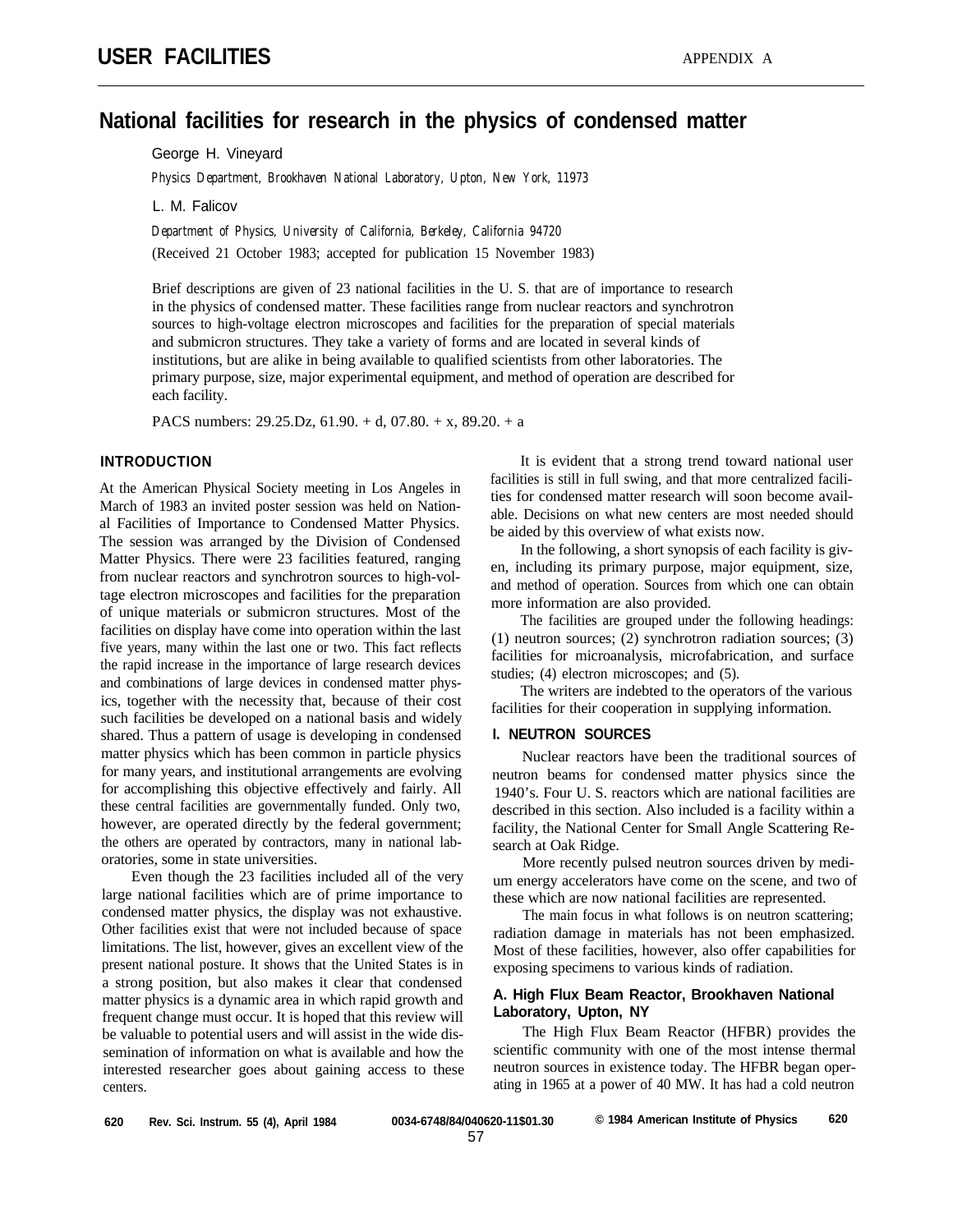facility with liquid-hydrogen moderator operating since April 1981. The reactor was recently upgraded and has been operating at 60 MW since September 1982. Many types of experiments are possible at the HFBR, including magnetic and nonmagnetic structure studies, phonon and magnon dispersion measurements, and diffuse scattering studies. Because of the relatively high energy resolution and the sensitivity of neutrons to magnetic moments and to the nuclei of almost all elements of the periodic table, neutron scattering makes feasible many studies which would be difficult or impossible with x rays. Facilities of interest to solid-state physicists at the HFBR include several triple-axis neutron spectrometers which can be used for both elastic and inelastic scattering measurements with incident neutron energies between 2 and 200 meV. A wide variety of different sample environments is available, including temperatures from 35 mK to 1500 K, magnetic fields up to 7 T, and pressures up to 35 kbar.

For additional information contact B. H. Grier or G. Shirane, Physics Department, Brookhaven National Laboratory, Upton, NY 11973.

#### **B. High flux isotope reactor, Oak Ridge National Laboratory, Oak Ridge, TN**

The High Flux Isotope Reactor serves the condensed matter physics community by providing high-intensity beams of thermal neutrons. The scattering facilities available include eight different instruments, not counting the 30-m Small-Angle Neutron Scattering (SANS) instrument described elsewhere. They are: (1) the triple-axis polarizedbeam spectrometer, which permits polarization analysis experiments; (2) and (3) two general-purpose triple-axis spectrometers used for most of the phonon dispersion measurements, but which are also useful for modest resolution quasielastic studies and fairly high resolution powder diffraction studies; (4) a liquid diffractometer with a linear position-sensitive detector; (5) a double perfect-crystal, veryhigh-resolution SANS spectrometer which has been used primarily to study vortex lattices in superconductors; (6) a four-circle diffractometer for crystallographic studies; (7) a more limited triple-axis unit with a fixed incident energy of 14.7 meV; and (8) a time-of-flight correlation chopper spectrometer. The latter has been equipped recently with a system of ultrasonically pulsed silicon crystals to monochromatize and pulse the neutron beam incident on the sample.

A new two-dimensional detector has been developed; it utilizes a 12-in.-diam neutron-sensitive LiF-ZnS phosphor, an image intensifier, and a television camera system. This detector has been extremely useful in the observation of diffuse scattering, superlattice formation, and powder patterns, as well as crystal characterization, all in real time (less than a second). The system also has image storing capabilities.

Some of the auxiliary equipment includes furnaces, closed-cycle refrigerators, helium-four cryostats, a heliumthree cryostat, a superconducting magnet, and a heliumthree-helium-four dilution refrigerator with a split-coil superconducting magnet, which is capable of reaching 7 mK and a field of 5 T.

For additional information contact H. A. Mook, Solid

State Division, Oak Ridge National Laboratory, Oak Ridge, TN 37830.

#### **C. Research reactor facility (MURR), University of Missouri, Columbia, MO**

The University of Missouri operates a 10-MW reactor as a neutron and gamma radiation source for condensed matter research. Interested parties from outside the University are encouraged to make use of the facility through cooperative experiments with members of the staff, or through the Reactor Sharing Program, supported by the Department of Energy. At MURR there are facilities to conduct experiments in at least four areas related to condensed matter physics research. (1) For neutron scattering, two triple-axis spectrometers are available to measure dispersion relations; two single-crystal diffractometers and one powder diffractometer are available to measure atomic and magnetic ordering in condensed matter systems; one small-angle neutron scattering spectrometer is available for polymer and molecular biological studies; a neutron interferometer can be used for special experiments. (2) For gamma scattering, three unique instruments are available: MUGS, which is a gamma-ray diffractometer for structure studies; QUEGS, which is a gamma diffractometer with Mossbauer energy analysis for quasielastic gamma measurements; and COGS, which is a Compton spectrometer now available for measuring momentum distribution of electrons. (3) Trace element analysis can be done by instrumental, radiochemical, and prompt neutron activation; it allows the characterization of elements in condensed matter samples. (3) Analyses of deep levels in the band gap of semiconductors can be made by using deeplevel transient spectroscopy, current transient spectroscopy, and the newly developed charge transient spectroscopy, which allows  $10^{10}$  deep levels per cubic centimeter to be detected.

For additional information contact R. M. Brugger, Director, Research Reactor Facility, Research Park, Columbia, MO 65211.

#### **D. NBS research reactor, National Bureau of Standards, Gaithersburg, MD**

The NBS research reactor is expected to double its power to 20 MW by the end of 1983. In March of 1983 it had 25 experimental facilities installed for materials reseach, activation analysis, radiation standards, and nuclear physics. Ten of the horizontal beam ports are dedicated to condensed matter science, with a wide variety of neutron scattering instruments installed. Special features include: (1) a three-axis spectrometer with two low background analyzer systems to allow measurements ranging from soft modes and spin-wave excitations in solids (as low as 1.0 meV) to the spectroscopy of low levels of hydrogen and molecular species in metals and catalysts (30-300 meV); (2) a multidetector high-resolution diffractometer used to study complex structures by powder diffraction, e.g., magnetic inter-metallic compounds, catalysts, and ionic conductors; (3) a biological diffraction station used to study the structure of proteins; (4) a depth profiling facility for the nondestructive determination of density profiles of selected elements near surfaces; and (5) a small-angle neutron scattering facility with continuously variable wavelengths from 4 to 10  $\AA$ , a wave vector transfer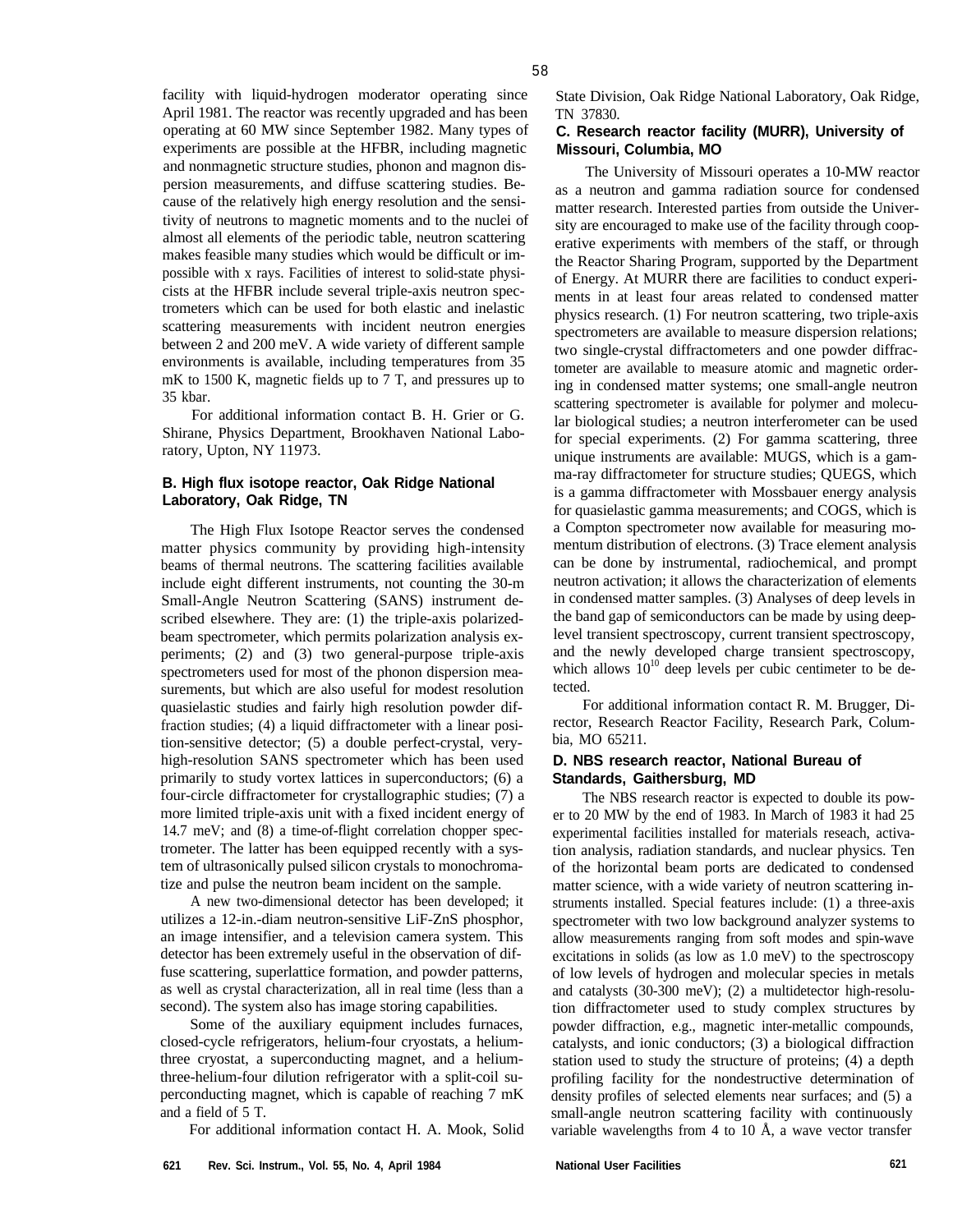range from 0.003 to 1.0  $\mathbf{\AA}^{-1}$ , and on-line color graphics for the study of microstructure in metals, polymers, and biological materials.

For additional information contact J. J. Rush or J. M. Rowe, National Bureau of Standards Washington, DC 20234.

#### **E. National Center for Small-Angle Scattering Research, Oak Ridge National Laboratory, Oak Ridge, TN**

The National Center for Small-Angle Scattering Research is a user-dedicated facility supported by the National Science Foundation and the Department of Energy under an interagency agreement. The two main instruments available to users are the NSF-supported 30-m small-angle neutron scattering facility (SANS) and the DOE-supported 10-m small-angle x-ray scattering camera (SAXS). These instruments are intended to provide state-of-the-art capability for investigating condensed matter structures in a range from a few tens up to several hundreds of angstroms. They are intended to serve the needs of scientists in the areas of biology, polymer science, chemistry, metallurgy and materials science, and solid-state physics.

For additional information contact W. C. Koehler, Director, or M. Gillespie, Secretary, NCSASR, Oak Ridge National Laboratory, Oak Ridge, TN 37830.

F. Intense Pulsed Neutron Source, Argonne National Laboratory, Argonne, IL

The Intense Pulsed Neutron Source (IPNS) at Argonne National Laboratory (ANL) is the most intense neutron spallation source now operating in the world. Protons from a 50-MeV linear accelerator and a 500-MeV rapid cycling synchrotron are delivered to a uranium target at a frequency of 30 Hz to produce neutrons. In the first year of operation 3370 h of research time were available. The peak thermal flux of IPNS is  $3 \times 10^{14}$  n/s cm<sup>2</sup>.

The instrument package at IPNS has been designed with particular attention to the rich epithermal spectrum of neutrons present in such a spallation source. For example at 500-MeV IPNS has an effective flux approximately 10 times greater than the hot source at the Institute Laue Langevin (Grenoble, France).

The instruments for elastic or total scattering consist of two powder diffractometers (one a general purpose diffractometer and one a special environment diffractometer) which have excelled at high-resolution work and have also proven useful for studying amorphous systems. A singlecrystal diffractometer is based on the Laue technique with a position-sensitive two-dimensional (30 x 30 cm) detector. A small-angle diffractometer also includes a position-sensitive detector, and is used for both metallurgical and biological problems. Of particular interest is the possibility of using epithermal neutrons in resonance small-angle scattering on biological molecules.

For inelastic scattering the crystal-analyzer spectrometer is particularly well suited to examine dispersionless high-energy vibrational modes. Two chopper spectrometers have proved exceptionally versatile in a variety of problems involving measurements of inelastic cross sections.

A new instrument, an electron-volt spectrometer, is under construction.

In the first year of operation approximately 120 experiments were performed at IPNS in the 3370 h of research time that was available. People from 23 universities, 5 industrial laboratories, 5 U. S. National Laboratories, and 8 foreign institutions were involved.

For additional information contact T. G. Worlton, Scientific Secretary, IPNS, Argonne National Laboratory, Argonne, IL 60349.

## **G. Weapons Neutron Research/Proton Storage Rings (WNR/PSR) Facility, Los Alamos, NM**

The WNR is already operational as a high-intensity spallation neutron source. The user program was scheduled to begin in September 1983. Two-thirds of the neutron scattering beam time will be allocated for outside use and onethird reserved for in-house use. The first two user instruments will be the Be-BeO filter difference spectrometer (especially suited for chemical spectroscopy, and for studies of density of vibrational states and of optical modes of solids), and the single-crystal diffractometer (wavelength-resolved Laue camera). New instruments will be added to the user program as they become available and reach maturity. The tentative list of WNR instruments with their year of first operation and projected year for entry into the user program is: ( 1) filter-difference spectrometer ( 1980, 1983); (2) singlecrystal diffractometer (1980, 1983); (3) liquids, amorphous, and special environment diffractometer (1980, 1984); (4) powder diffractometer (1980, 1984); (5) constant wave-vector-change spectrometer (1983,1985); (6) electron-volt spectrometer (1980,1985); (7) chopper spectrometer (1984,1986); and (8) small-angle diffractometer (1986,1987).

Some highlights of the research program to date include: (1) model-independent determination of the hydrogen-hydrogen pair correlation function in liquid water; (2) determination of the structure of the first molecular hydrogen complex; (3) observation of a new correlation of hydrogen bond vibrational frequencies with bond length for very short hydrogen bond; (4) development of the nuclear-resonance filter-difference method for electron-volt spectroscopy; and (5) observation of hydrogen momentum distributions in hydrides and water by scattering in the impulse approximation.

For additional information contact R. N. Silver, Group P-S, MS-H805, Los Alamos National Laboratory, P. O. Box 1663, Los Alamos, NM 87545.

#### **II. SYNCHROTRON RADIATION SOURCES**

The five synchrotron radiation sources in the United States are described here. The newest entrant in the field, the NSLS, is still in the process of coming into full-scale operation, and the others are still undergoing enlargement and improvement, This is a rapidly growing area of research throughout the industrialized world.

Figure 1 is an aerial view of the Stanford Synchrotron Radiation Laboratory.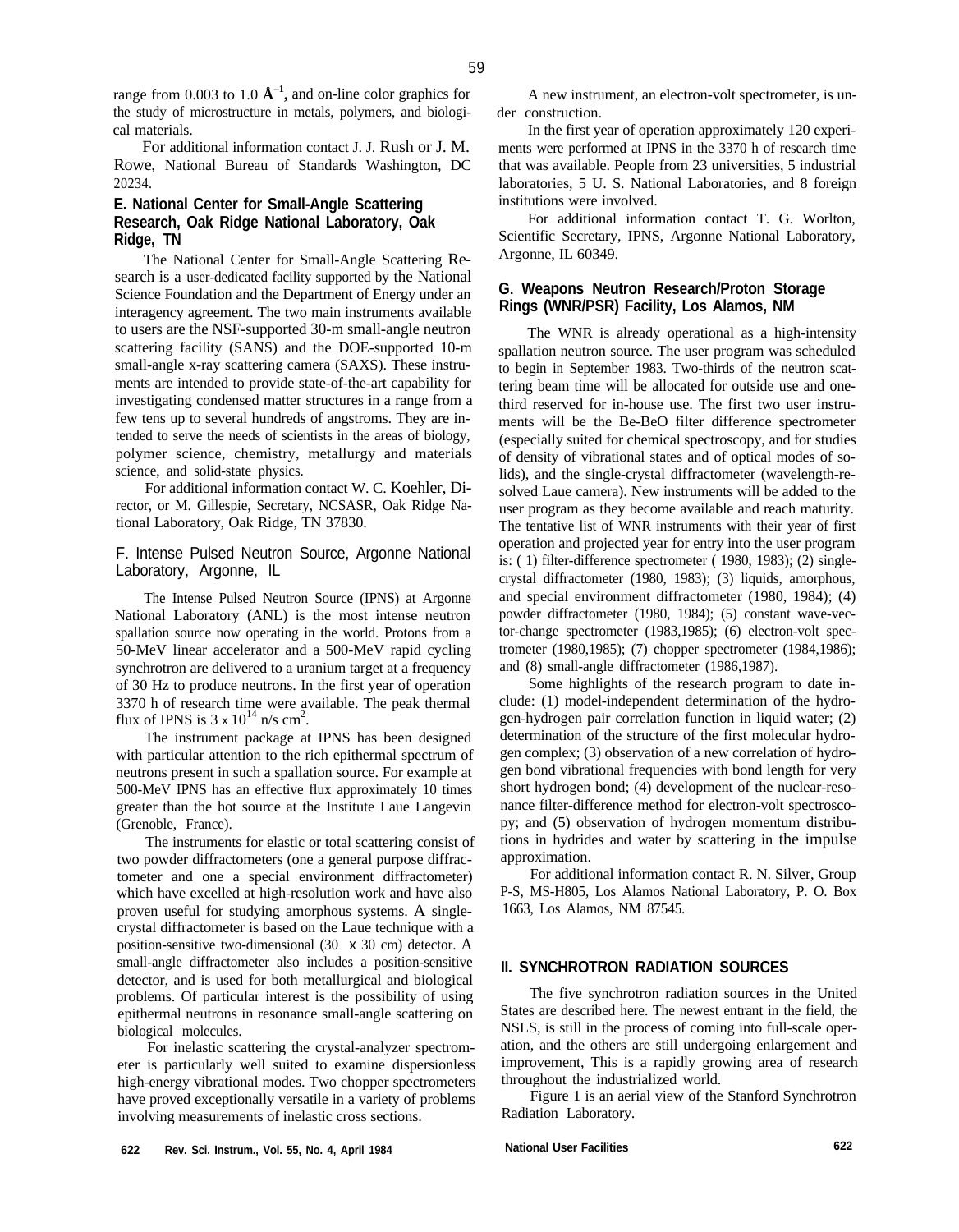

FIG. 1. An aerial view of the Stanford Synchrotron Radiation Laboratory.

#### **A. Standford Synchrotron Research Laboratory (SSRL), Palo Alto, CA**

SSRL is a national facility for the utilization of synchrotron radiation in biology, physics, materials science, medical science, and other disciplines. It is funded by the Department of Energy. The radiation comes from the storage ring, SPEAR, a facility within the Stanford Linear Accelerator (SLAC) built originally for high-energy physics research.

SPEAR is dedicated to the production of synchrotron radiation half of its operating time. During this time high currents of electrons, up to 100 mA are stored at high energies (3-3.5 GeV). The other half of the time the ring operates for high-energy physics research purposes to produce colliding beams of electrons and positrons. The ring is in operation between 8 and 9 months out of each year.

In addition to scientific research the Laboratory had a commitment to the development of advanced insertion devices for the enhancement of synchrotron radiation and the development of state-of-the-art instrumentation for the utilization of synchrotron radiation.

At present SSRL has 16 experimental stations on five beam lines covering the spectrum from 6 to 40 000 eV. A wide variety of experimental equipment is available for the user, and there are no charges either for the use of the beam or of the facility-owned support equipment. Both a 54-pole wiggler line and an undulator beam line serving three experimental stations are being developed; they will cover a range from 10 to 1000 eV.

SSRL is currently used by approximately 550 scientists from 124 different institutions, including universities, private corporations, and government laboratories.

As of March 1983 a total of 797 proposals had been received since March 1974, out of which 190 were active. A

typical project involves four to eight scientists, including graduate students and post doctorals. Approximately 100 graduate students from 15 different universities work at SSRL each year. Over 200 publications based on research conducted at SSRL appear in journals each year.

For additional information contact A. Bienenstock, Director, Stanford Synchrotron Radiation Laboratory, P. O. Box 4349, Bin 69, Standford, CA 94305.

#### **B. Cornell High Energy Synchrotron Source (CHESS), Cornell University, Ithaca, NY**

CHESS, the Cornell High Energy Synchrotron Source, is a national laboratory which provides six x-ray experimental stations. X rays come from an 8-GeV electron storage ring (CESR). Monochromatic tunable photon beams from 4 to 100 keV are available. A six-pole 1.8-T wiggler provides a particularly intense spectrum with a critical energy in excess of 30 keV. The CHESS x-ray spectrum has a unique time structure-pulses come at 2.56 µs intervals with a pulse width of  $0.13$  ns.

Two stations provide white-beam capabilities, particularly useful for topography, high-pressure studies, and experiments that contain their own unique monochromators. A four-axis Huber diffractometer and two Picker diffractometers are available for diffraction physics experiments. Two complete EXAFS stations with data-acquisition software and off-line analysis packages are provided.

CHESS is supported by the National Science Foundation and currently provides experimental capabilities for approximately 100 active research proposals from all over the U. S. A.

For additional information contact Nancy Miller, Pro-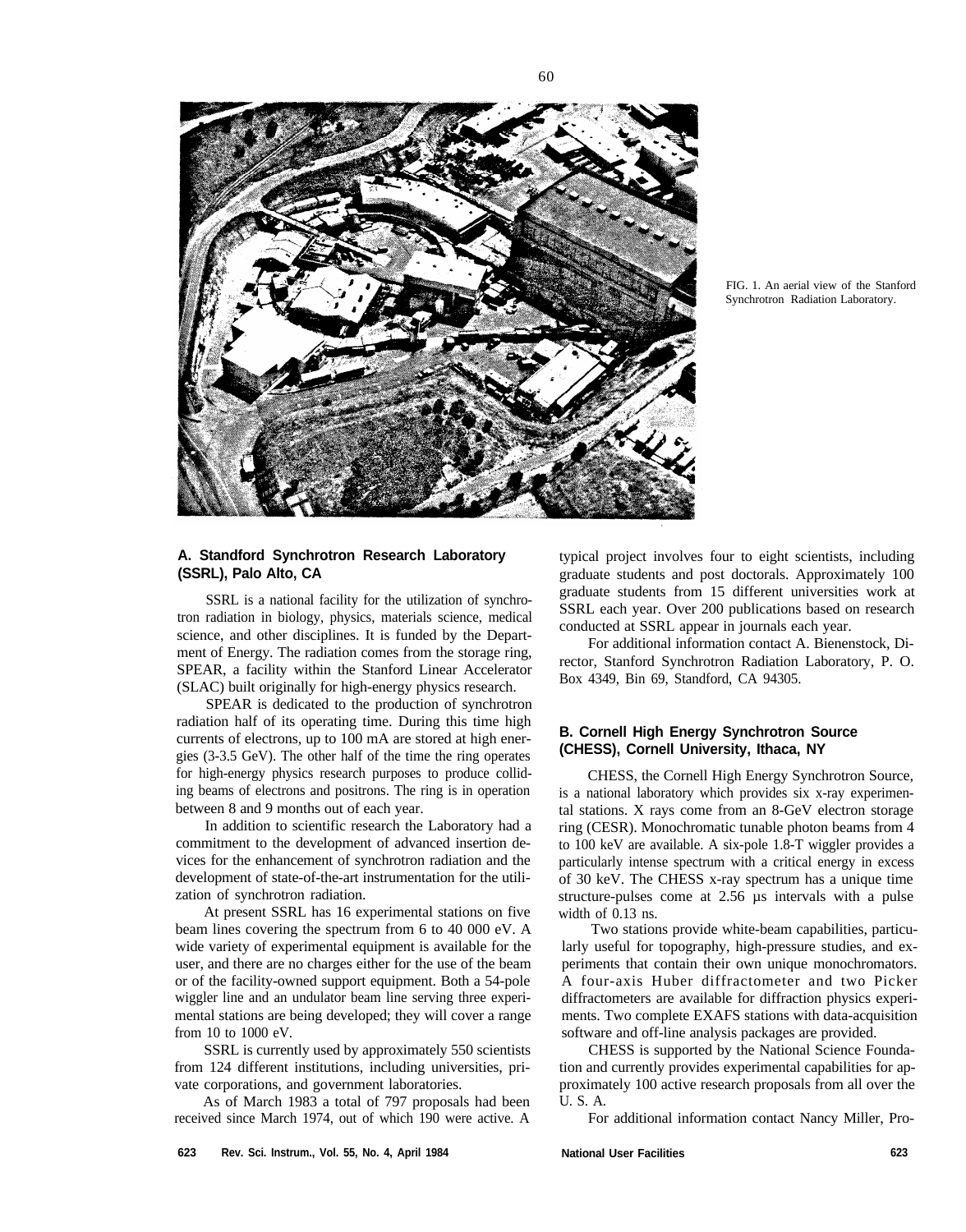posal Administrator at CHESS, Wilson Laboratory, Cornell University, Ithaca, NY 14853.

#### **C. National Synchrotron Light Source, Brookhaven National Laboratory, Upton, NY**

The National Synchrotron Light Source (NSLS) is designed to provide the world's brightest continuous source of x rays and UV radiation. It is also the first x-ray facility in the United States dedicated for use as a synchrotron light source. It consists of two electron storage rings, one at 750 MeV for the production of vacuum ultraviolet (VUV) radiation, and one at 2.5 GeV for the production of x rays. In mid-1983 the VUV storage ring was in reliable operation with currents up to 300 mA and a lifetime of 2 h at 100 mA. The x-ray ring had stored beam, and initial operation for experimenters was expected during the latter part of 1983.

The VUV ring has 16 ports for VUV and IR research. It incorporates a unique free-electron laser designed to be a narrowband (relative bandwidth of  $10^{-6}$ ), continuously tunable (2000-4000 Å) UV source with average power in the range from one to several watts. The free-electron laser undulator can be used during routine storage ring operations to produce intense radiation between 100 and 2000 Å. The xray storage ring has 28 ports. Each of the 16 VUV and 28 xray ports is divided into two or three individual beam lines.

Under construction are several wiggler and undulator magnets which will significantly increase the photon energy and brightness.

The facility has a wide range of research equipment for basic and applied studies in condensed matter, surface science, photochemistry and photophysics, lithography, crystallography, small-angle scattering, metallurgy, x-ray microscopy, etc.

The NSLS is a national user facility, available without charge to university, industrial, national laboratory, and government users. There are severa1 modes of use of the experimental facilities. A large number of beam lines have been designed and constructed by 27 participating research teams (PRTs). The PRTs are, for most part, user groups from outside Brookhaven National Laboratory with large, longrange programs which have been approved by the NSLS Program Advisory Committee. The PRTs are given priority for up to 75% of the operational time of their beam lines. General users will be scheduled for both PRT beam lines and for lines built by NSLS for the community in general.

For additional information contact M. Blume, Chairman, National Synchrotron Light Source, Brookhaven National Laboratory, Upton, NY 11973.

#### **D. Synchrotron Radiation Center, University of Wisconsin, Stoughton, WI**

The Synchrotron Radiation Center (SRC) of the University of Wisconsin operates the Tantalus 240-MeV electron storage ring and is bringing on line the Aladdin 1-GeV ring. When Aladdin is in operation, it will have 35 equivalent bending magnet source points and one inverse Compton scattering source point. Ten beam lines will be fully instrumented and maintained by the SRC. Monochromators will span the spectral range from about 4 to 1200 eV; there are plans to develop a soft x-ray crystal monochromator to extend the range to 4000 eV. Beam lines and monochromators will be available to users on a request-for-time basis. Since no single monochromator is able to span the entire range made available by Aladdin, requests for beam time should be specific on the choice of monochromator or the spectral range needed.

In addition to the ten facility beam lines, thirteen beam lines are being implemented by groups of users, called participating research teams (PRTs), each with its own specific purpose. Access to these instruments will be possible through negotiations involving the SRC director and the PRT involved.

When completed, Aladdin will have 23 monochromators operating on 21 beam lines, including five high-flux Seya-Namioka's (5-50 eV), three normal-incidence monochromators (including a 4-m ultrahigh resolution instrument), five toroidal grating monochromators (6-180, 225, and 700 eV), three high-resolution grasshoppers (2-1,000 eV), five high-resolution extended range grasshoppers (5- 1500 eV), and a soft x-ray emission spectrograph. In addition, one x-ray crystal/grating (800-4000 eV) instrument has been authorized and a second is proposed.

Special facilities planned include an inverse Compton scattering line; a facility to handle transuranic, radioactive materials; soft x-ray lithography; ultraviolet and soft x-ray photoelectron spectroscopy systems with angle-integrated and angle-resolving capabilities; circular and magnetic cir cular dichroism; reflectance and absorption spectroscopies; and photon stimulated desorption.

Aladdin will operate-and Tantalus does operate-as a dedicated synchrotron source on a five day per week schedule with 48.5 h of beam time available for research. As with other national facilities, the user is responsible for the operation and the safety of his own instrumenation. The operation of the laboratory facilities is overseen by the SRC staff. The Physical Sciences Laboratory (PSL) of the University of, Wisconsin provides the necessary support for the users, including computer capabilities (a VAX 11/780), purchasing services, mechanical and electrical engineering services, an outstanding machine shop, a library, and a stockroom. Housing is available at the PSL Guest House.

For additional information contact E. M. Rowe, Director, Synchrotron Radiation Center, 3725 Schneider Drive, Route 4, Stoughton, WI 53589.

#### **E. NBS Synchrotron Radiation Facility, National Bureau of Standards, Gaithersburg, MD**

The Synchrotron Ultraviolet Radiation Facility (SURF-II) at the National Bureau of Standards is a 280-MeV electron storage ring used as a dedicated light source in two areas of science: radiometry and experimental physics. Since the facilities for each of these two uses are for the most part independent, they are described separately.

The radiometric facilities fall into two classes: calibration and radiometric standards. SURF-II is an ideal light source for calibration since it is a single-magnet accelerator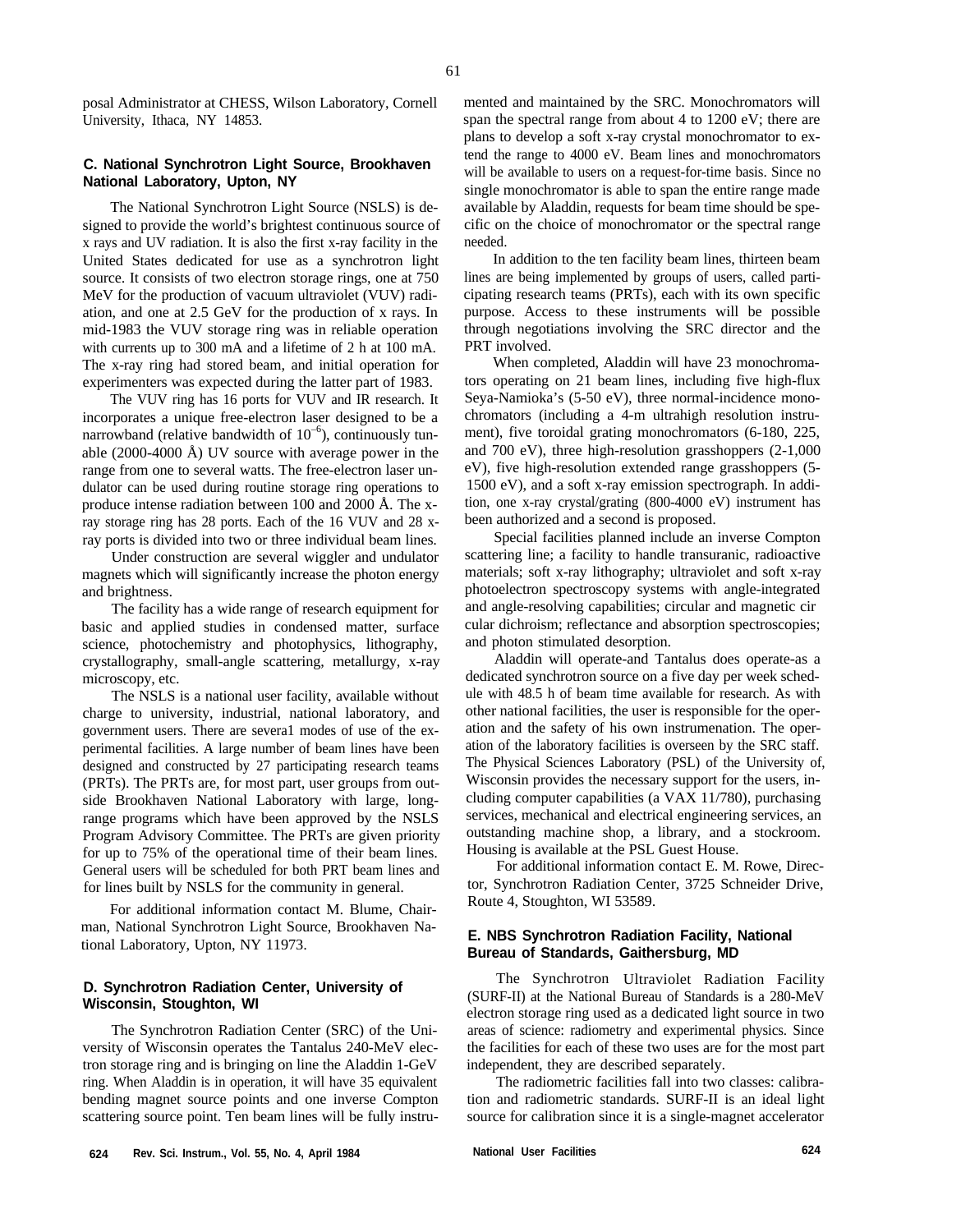with a perfectly circular orbit. This feature allows the spectral distribution from the ring to be calculated with an accuracy of 2%. The calibration beam line consists of a white light port with accurate baffling to ensure a well-defined light beam. The beam light is equipped with a two-axis, twotransition gimbal on which a vacuum chamber or windowed instrument can be mounted. After an instrument is mounted, it is rotated about its entrance slit so that the light beam is scanned over its entire optical surface. For instruments which do not have their own vacuum envelope, e.g., rocketborne or space-shuttle spectrometers, the beam line can be attached to a large vacuum chamber (4 x 4 x 8 ft) capable of attaining  $10^{-8}$  Torr. A two-axis goniometer in the chamber again allows the mounted instrument to be rotated and the entire optical surface to be calibrated.

The radiometric standards beam line is used primarily for the calibration of photodiodes which are sold by NBS. It consists of a toroidal grating monochromator to disperse the light, a double ionization chamber to measure absolute photon intensity, and the diode chamber. Each diode is calibrated as a function of photon energy and is available as a secondary photometric standard. The calibration covers the photon energy range from 5 to 100 eV.

The facilities for experimental physics consist of three beam lines equipped with four monochromators. The first instrument is a high-flux, normal-incidence monochromator equipped with a differential pumping chamber to allow windowless gas-phase experiments. A pressure of  $10^{-4}$  TOM can be maintained in the experimental chamber while the ring is operating. The spectral range is from 350 to 2000 Å, with a resolution of 0.05 Å. The maximum intensity is  $10^{11}$ photons per second out of the exit slit.

The second instrument is a grazing-incidence, Rowland circle monochromator with an experimental chamber designed for reflectivity measurements. It covers the range from 80 to 800 Å, with a resolution of 0.15 Å. A gimbal in the experimental chamber allows a channeltron electron multiplier detector to be scanned about the sample.

The third monochromator has a range of 165 to 500 Å, with a resolution of 1 Å and an output of  $10^9$  photons per second on the sample in a 2-mm-diam spot. A reentrant arrangement allows the sample to be placed within 2 cm of the slit. The experimental chamber contains a cylindrical mirror analyzer for surface-science studies. Both electron and ion emission from well-characterized surfaces can be studied.

The fourth monochromator is similar to the third one, but with a spectral range from 300 to 1000 Å. There is no permanent experimental chamber attached to it.

All these instruments are equipped with dedicated computers for experimental control and data acquisition.

Several monochromators are under construction. One is for a new radiometry facility which will also be available for experimentation. The second is a new high-flux, ultrahigh-vacuum monochromator to replace the surface-science facility. This instrument was being installed during the fall of 1983. Finally, a normal incidence monochromator with a resolving power of  $10^5$  is scheduled to be in operation by the summer of 1984.

For additional information contact R. P. Madden, or

D. L. Ederer, National Bureau of Standards, Washington, DC 20234.

62

#### **III. FACILITIES FOR MICROANALYSIS, MICROFABRICATION, AND SURFACE STUDIES**

The five facilities described in this section provide a great variety of sophisticated devices for probing, characterizing, and altering the structures of materials, and for preparing new materials and new structures. Surfaces and microstructures command a large share of the effort. It is worth noting that these facilities allow numerous powerful techniques to be brought to bear simultaneously on a single problem.

Figure 2 shows a small section of an array of resonant elements--dipole openings in a gold film deposited on calcium fluoride-fabricated at NRRFSS (see Sec. A below). The array acts as a band rejection transmission filter in the mid-infrared (7-9µ). The primary resonant frequency is onehundred times higher than any previously reported.

#### **A. National Research and Resource Facility for Submicron Structures, Cornell University, Ithaca, NY**

In 1977 the National Science Foundation established a National Research and Resource Facility for Submicron Structure (NRRFSS) to help advance submicron science and technology. The specific objectives of NRRFSS are: (1) to promote and carry out research to advance the art of submicron fabrication technology, and to train scientists and engineers in this field; (2) to provide a resource primarily for use by the university community to fabricate advanced devices or research structures which require submicron dimensions; (3) to stimulate innovative research outside the electrical engineering device community which will shed light on fundamental physics or materials problems limiting submicron technology; and (4) to keep the technical community informed on progress at the Facility.

Microfabrication research at NRRFSS involves about one hundred Cornell graduate students representing about eight departments and thirty-five faculty members. In addi-



FIG. 2. A small section of an array of resonant elements fabricated at NRRFSS. Enlargements of one element, 3 µ long, also shown.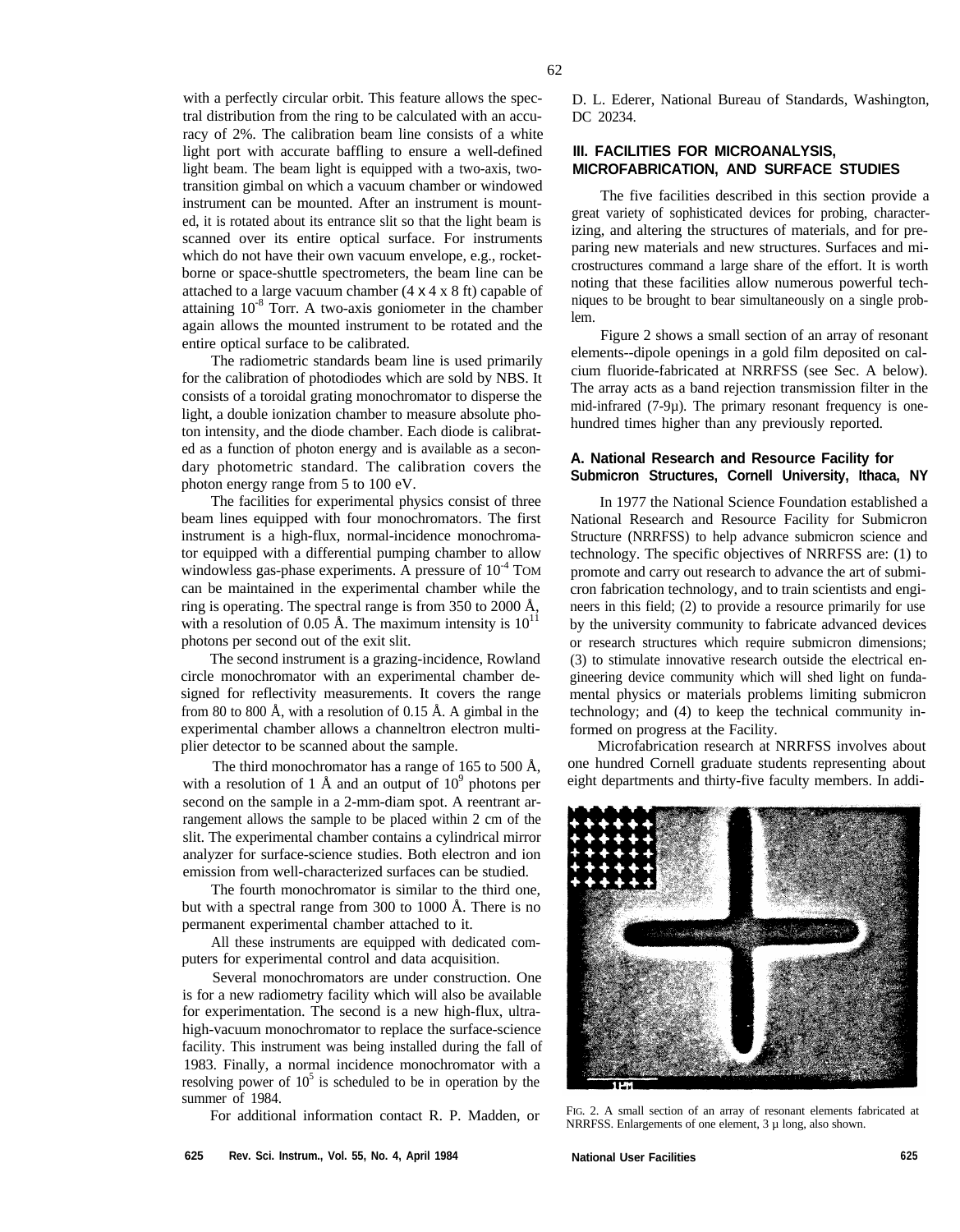tion there are currently about thirty approved user projects outside Cornell. The Cornell research includes both facility development research and user research. The facility development research emphasizes enhancement of equipment and techniques in advanced lithography and dry pattern transfer processing as well as thin-film growth, deposition, and modification and, to a lesser extent, advanced device technologies and thin-film electrical, chemical, and structural analysis. Both facility development research and user research projects are initiated by a proposal review process.

For additional information contact E. D. Wolf or R. A. Brown, NRRFSS, Knight Laboratory, Cornell University, Ithaca, NY 14853.

#### **B. The Center for Microanalysis of Materials, University of Illinois, Urbana, IL**

It is not possible for an individual group to support equipment and maintain an interest in all of the techniques of microanalysis. The result is that, in general, a research group specializes in a particular characterization technique and tailors its research to it. The University of Illinois has adopted a different approach: instrumentation for microcharacterization of materials has been gathered into the Center for Microanalysis of Materials that operates as a facility for all of the materials research programs on campus and many collaborative research programs with other universities and laboratories.

The Center has transmission electron microscopes, scanning electron microscopes, a scanning transmission electron microscope, electron microprobes, scanning Auger microscopes, secondary ion microprobes, an x-ray photoelectron spectroscopy unit, rotating and fixed anode x-ray sources fitted with instrumentation for EXAFS, topography, small-angle scattering and all standard x-ray methods, and an accelerator for backscattering spectroscopies. Most of these instruments are modern commercial machines fitted with a wide range of accessories and instrumentation. In addition the Center has extensive facilities for specimen preparation. The Center is operated by a staff of about a dozen professionals/academics who guide and collaborate in research, maintain the equipment, and give instruction for its use.

More than a hundred faculty members on the University of Illinois campus carry out research in materials science. The Center for Microanalysis of Materials provides them with the unique opportunity to use almost any microanalytical technique, or combination of techniques, to characterize their samples.

A flexible program of interaction with other institutions is also maintained. For additional information contact J. A. Eades, Materials Research Laboratory, University of Illinois, 104 S. Goodwin, Urbana IL, 61801.

#### **C. ORNL Surface Modification and Characterization Collaborative Research Center, Oak Ridge, TN**

The Oak Ridge National Laboratory Surface Modification and Characterization Collaborative Research Center (SMAC) is a facility for cooperative research involving uni-

versity and industrial scientists working with ORNL personnel on problems of mutual interest. The goal of the center is to provide and maintain advanced processing and characterization techniques for *in situ* alteration and analysis of near-surface properties of a wide range of materials.

The materials processing capabilities of the Center feature ion implantation doping, ion beam and laser mixing, and pulsed-laser processing. These are all nonequilibrium processing techniques capable of achieving new and often unique materials alterations not possible with equilibrium processing methods. The *in situ* materials characterization capabilities emphasize ion scattering and nuclear reaction analysis, ion channeling, surface analysis techniques (LEED, Auger, etc.), and other property measurements such as electrical resistivity and optical reflectivity.

The SMAC facility is equipped with beam lines from positive-ion analysis accelerators and a high-current ion implantation accelerator integrated into common ultra-highvacuum chambers  $(10^{-10}$  Torr) which contain surface analysis instruments, solid-state detectors, and UHV goniometers and sample holders, as well as optical windows which allow *in situ* laser processing. With these facilities it is possible to alter materials properties in UHV by ion beam and laser processing at sample temperatures from 4 to 1,300 K, and to analyze the materials in place. The ion accelerators include a 2.5-MeV Van de Graaf, a 200-keV high-current implantation accelerator, and a 1.7-MeV tandem accelerator, with both duoplasmatron and heavy-ion sources. The latter is scheduled for operation in 1984. A wide range of highpowered lasers is available, including ruby, Nd:Yag, and KrF lasers (15  $\times$  10<sup>-9</sup> s pulse duration time); a mode-locked Nd: Yag laser (30 x  $10^{-9}$  s pulse duration time); and a cw Ar ion laser. With these laser sources it is possible to achieve heating and cooling rates that vary from approximately  $10<sup>6</sup>$ to approximately  $10^{12}$  °C per second in the near-surface region.

Facilities in the Center are being expanded to accommodate more users. For additional information contact B. R. Appleton, Solid State Division, ORNL, Oak Ridge, TN 37830.

#### **D. SHaRE Program, Oak Ridge National Laboratory, Oak Ridge, TN**

The SHaRE Program is a collaborative research venture in materials science between the research staff of ORNL and the research staff at both universities and industrial laboratories. Managed by Oak Ridge Associated Universities, its purpose is twofold: (1) to permit ORNL research staff members to carry out additional research relevant to the Department of Energy programs that would not ordinarily be possible; and (2) to make available to university staff and industrial researchers sophisticated research equipment at ORNL which is not available in their home institutions.

All research sponsored at ORNL under the SHaRE program is collaborative, with at least one ORNL staff member and one senior researcher from the outside institution having joint responsibility for successful completion of each project and for publication of the work.

63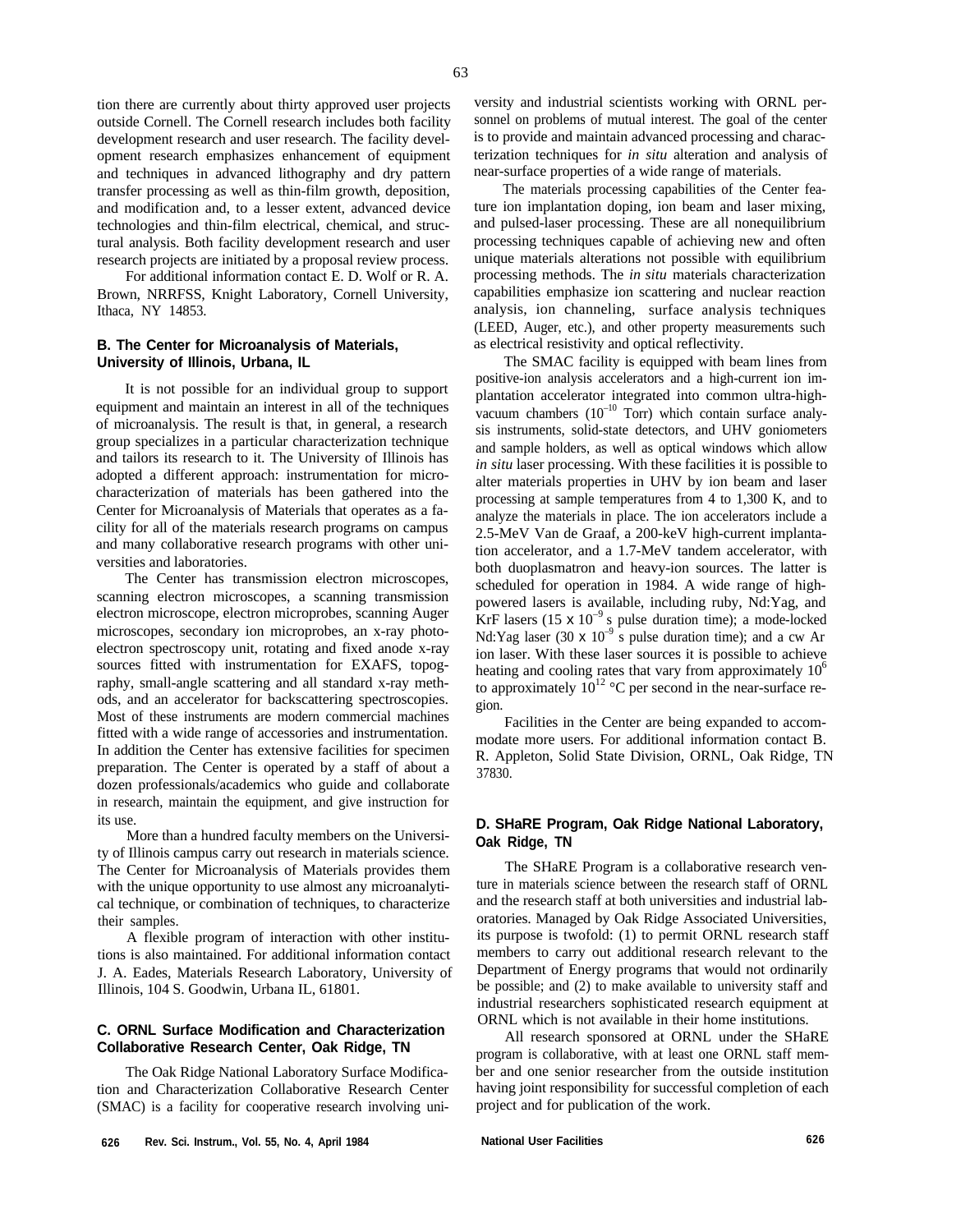From its inception in late 1978, the SHaRE program double-anode x-ray head and hemispherical analyzer; the has concentrated on the application of advanced microana-<br>ESCA system is housed in the same vacuum as (2). lytical techniques to research areas in materials science. Centered in the Metals and Ceramics Division, the facilities used under the SHaRE program include the analytical electron microscopes, the high-voltage electron microscope facility, the Auger electron spectrometry/surface microanalytical apparatus, the Van de Graaf nuclear backscattering equipment, and the computer facilities. Once a project is established as a collaborative SHaRE program, there is no charge for the use of the facilities. Access to the program requires submission of a proposal which involves an interested ONRL collaborator.

For additional information contact E. A. Kenik, Metals and Ceramics Division, Oak Ridge National Laboratory, P. O. Box X, Oak Ridge, TN 37830.

#### **E. Regional Instrumentation Facility (CRISS), Montana State University, Bozeman, MT**

State University Physics Department (CRISS: Center for nation contact G. J. Lapeyre, Physics Dep Research in Surface Science and Submicron Analysis) is de-<br>voted principally to basic and applied research in surface. **IV. ELECTRON MICROSCOPES** voted principally to basic and applied research in surface physics and chemistry. The main instrumentation includes: (1) a scanning Auger microprobe; (2) a high-resolution electron-energy-loss spectrometer with double-pass monochromator and analyzer; and (3) an ESCA system with Al/Mg

A singular advantage of this arrangement is the possibility of doing ELS and ESCA experiments in conjunction, The ESCA analyzer can do ion scattering spectroscopy in conjunction with the ion gun. The chamber supports a SIMS add-on based on a quadrupole mass analyzer. A third vacuum chamber supports a low-resolution (5-µ beam size) scanning Auger spectrometer and a He-discharge lamp for Ultraviolet Photoemission Spectroscopy. The laboratory also has the usual support facilities.

Although the advice and assistance of the staff are available to whatever extent necessary for effective execution of the experiments, the laboratory is operated primarily as a user facility, and the users are expected to plan and execute their own experiments, devoting the necessary time (from 1 to 3 days) to learn the operation of the equipment. The user's stay at the facility is generally from one to three weeks.

The staff includes a director, two staff scientists, a tech-The regional Instrumentation Facility at the Montana nician, and an administrative assistant. For additional infor-<br>In the mation contact G. J. Lapeyre, Physics Department, Mon-

High voltage and ultrahigh resolution in electron microscopy require large installations. The three installations described here provide advanced capabilities for users. An example of the work is shown in Fig. 3, which is a micro-



**627 Rev. Sci. Instrum., Vol. 55, No. 4, April 1984 National User Facilities**

FIG. 3. Micrograph of zirconium dioxide with atomic resolution, taken on the JEM ARM-1000 at the National Center for Electron Microscopy.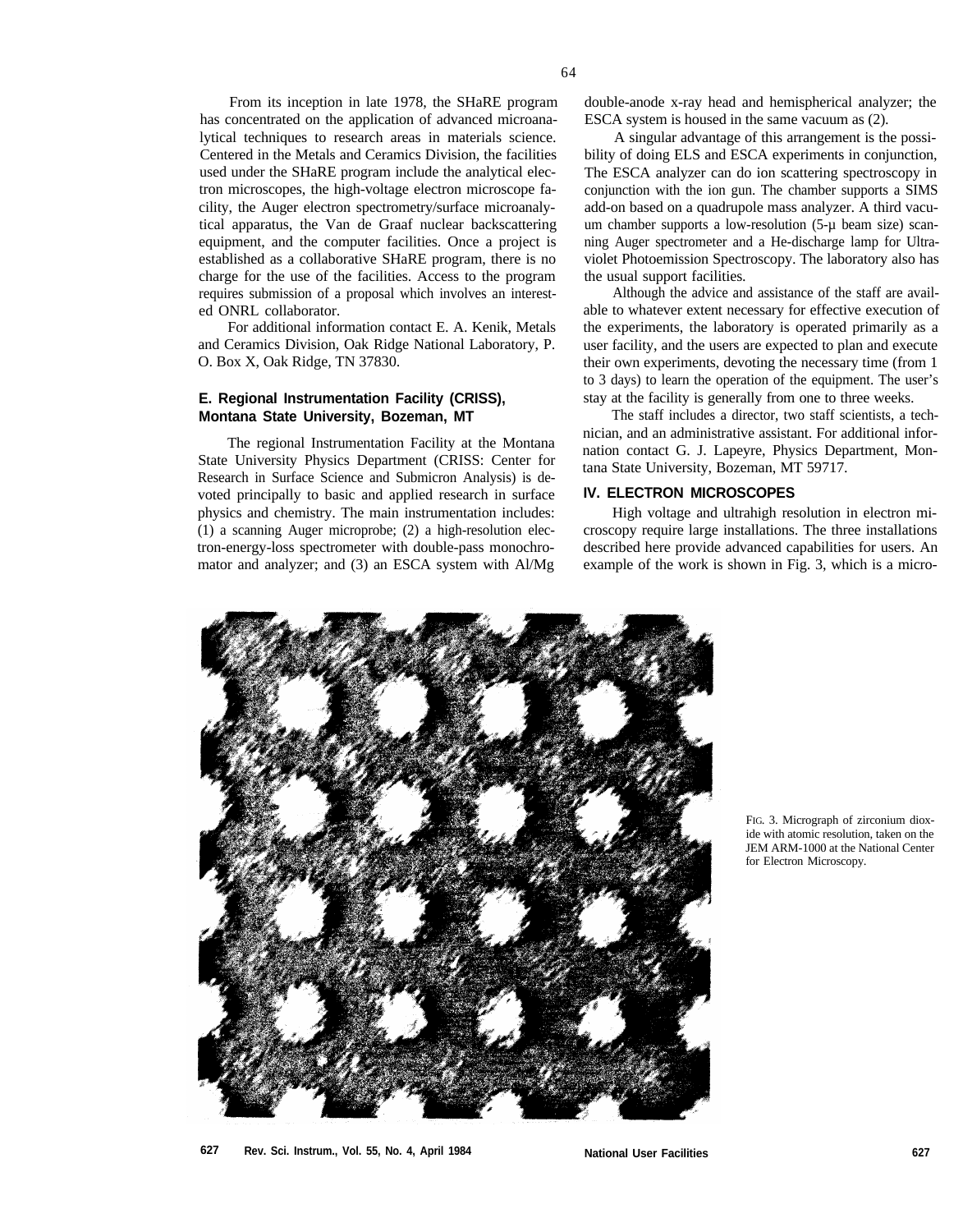## **A. Facility for High Resolution Microscopy, Arizona State University, Tempe, AZ**

The Facility for High Resolution Microscopy in the Center for Solid State Science at the Arizona State University is supported by the National Science Foundation and the State of Arizona. The goals of the Facility are to advance the methods and instrumentation of electron microscopy; to apply new research methods to the structural analysis of solids, particularly in the areas of materials science, solid-state physics, solid state chemistry, and geology; and to provide high-resolution research facilities for use of scientists and engineers from the solid-state science community at large. In addition, the Facility conducts topical research conferences and advanced electron microscopy schools each January.

The principal research topics of current interest are high-resolution imaging of surfaces and interfaces, electronloss spectroscopy, microdiffraction, and energy dispersive xray spectroscopy. There are, at present, six electron microscopes at the facility, including two field-emission-source instruments (EM400/ST and HB-5) and a fixed-beam imaging instrument with 2.5-A resolution. The field-emissionsource instruments have been shown capable of high coherent microdiffraction from specimen areas as small as 5 Å, and microspectroscopy from areas about 10 Å in diameter. These experimental methods are being applied to an increasing number of intriguing problems, particularly in the areas of electronic materials, surfaces, and catalysts.

During the last year, more than twenty outside scientists conducted research at the Center with the assistance of an on-site support staff, and about forty on-site research programs made use of the Facility.

The topic of the January 1983 Research Conference at the Facility was High Resolution Imaging and Microanalysis of Surfaces. The conference topic for January 1984 is High Resolution Structural and Chemical Analysis of Boundaries and Interfaces.

For additional information contact the Director, Facility for High Resolution Electron Microscopy, Center for Solid State Science, Arizona State University, Tempe, AZ 85287.

## **B. National Center for Electron Microscopy, Lawrence Berkeley Laboratory, Berkeley, CA**

The National Center for Electron Microscopy (NCEM) is primarily a high-voltage electron microscope facility with instrumentation designed for ultrahigh resolution or dynamic *in situ* imaging of materials. The Center is supported by the U. S. Department of Energy, and its instruments have been designated as user facilities.

Among the unique microscopes in the NCEM is a Kratos EM-1500, the only instrument in the U. S. which provides accelerating voltages in the 1200-1500-kV range. It features both a top-entry goniometer stage for high-resolution work and a side-entry stage for dynamic *in situ* and environmental cell studies. Depending upon the choice of specimen holder, the sample can be viewed over a plus or minus 45 deg tilt angle, at temperatures ranging from ambient to 850 °C and with various gaseous environments up to 1 atm pressure. Dynamic events can also be recorded on video tape. The operating pressure in the optical column can be brought to  $10^{-7}$  Torr and the microscope has demonstrated a point-to-point resolution of about 3 Å.

A second instrument is the JEM ARM-1000, the only instrument of its kind in the world, providing a point-topoint resolution of 1.7 Å or better over all operating voltages up to 1000 kV. It has a top-entry goniometer stage with 45 deg biaxial tilting and height adjustment which, in addition to variable focal length, enables convergent beam electron diffraction patterns to be taken from the same specimen areas imaged in high resolution. Operating pressures are in the  $10^{-8}$ -Torr range. The microscope makes extensive use of microprocessor control for precise operation, and has very high brightness ( $10^{-8}$  A/cm<sup>2</sup> ster) due to its lanthanum hexaboride filament design.

Other microscopes within the NCEM include a JEOL JEM 200CK with an ultra-high-resolution goniometer and a Hitachi HU-650 high-voltage electron microscope, with hot stage and environmental cell. By September 1983 a new building addition should have been completed to house the remainder of the NCEM support equipment, including wet and dry specimen preparation laboratories, optical diffractometer, image analysis and processing hardware, and an on-site minicomputer-based image simulation laboratory to assist with micrograph interpretation.

Beam time of the NCEM microscopes is allocated after review and acceptance of research proposals submitted in advance. In accordance with Department of Energy policy, as long as the proposed work is of documented programmatic interest to the Department and the results are published in the open literature, there is no charge for use of the NCEM microscopes.

For additional information contact G. Thomas, Scientific Division, or K. H. Westmacott, Materials and Molecular Research Division, Lawrence, Berkeley Laboratory, Berkeley, CA 94720.

## **C. HVEM-Tandem-Accelerator National User Facility at Argonne National Laboratory, Argonne, IL**

The High Voltage Electron Microscope (HVEM)-Tandem Facility is a unique national research facility. It is supported by the U. S. Department of Energy and is available to scientists from industry, universities, and other national laboratories, after approval of submitted research proposals The facility is operated by the Materials Science and Technology Division of ANL and provides a unique combination of capabilities for high-voltage electron microscopy, ion implantation/bombardment, and ion beam analysis. A number of side-entry stages permits *in situ* experiments in the temperature range from 10 to 1300 K *in vacuo,* and from ambient to 1300 K in noncorrosive gaseous atmospheres. Straining stages are available for deformation and fracture studies over a wide range of experimental conditions. The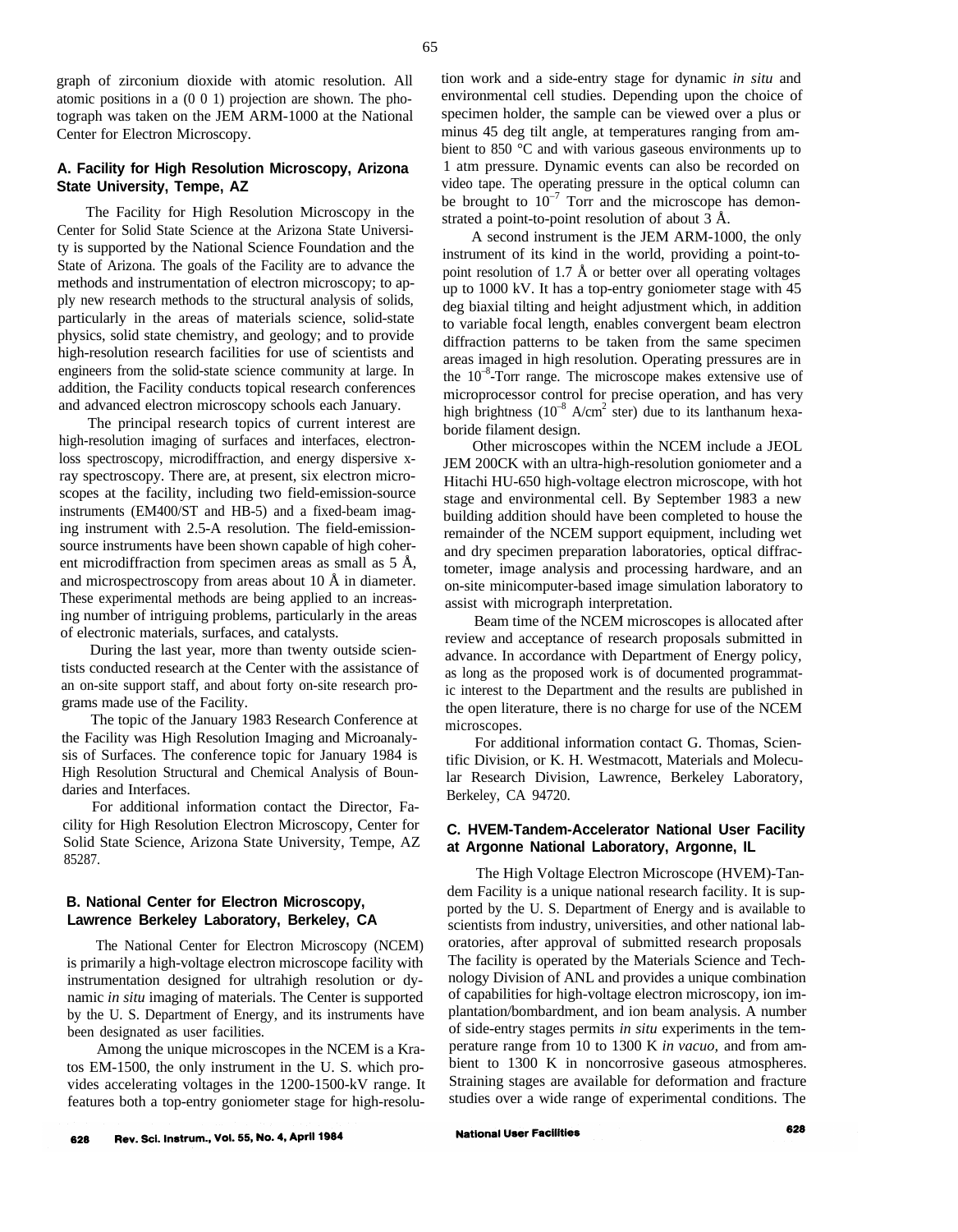HVEM/ion beam interface permits direct observation of the effects of electron and ion bombardment on materials in the microscope. The ion beam interface may be used with either a 300-kV ion accelerator or the 2-MV tandem ion accelerator. Calibrated dosimetry systems are available for both ion and electron beams.

Prime-time usage of the facility is divided approximately equally between ANL and non-ANL scientists. The facility staff is available during one or two shifts a day to instruct experimenters in the use of the equipment, and in some intances to participate in experimental programs. In general researchers are expected to become competent to operate the equipment. A course of lectures on high-voltage microscopy supplemented by lecture notes is available on video tape.

When not scheduled for use with the HVEM the 2-MV Tandem and the 300-kV accelerators are used separately from the microscope by the ANL staff. Outside users wishing to use the accelerators alone are requested to collaborate with the appropriate group of the Materials Science and Technology Division of ANL.

For additional information contact the Facility Secretary, Sheryl Ruffatto, Building 212, Argonne National Laboratory, Argonne, IL 60439.

#### **V. OTHER FACILITIES**

This section lists several facilities that do not fit in the foregoing categories. They are the Francis Bitter National Magnet Laboratory, which provides ultrahigh magnetic fields of various kinds; the Los Alamos Equation of State Library, which provides the latest information on matter under extremes of pressure and temperature; and the Combustion Research Facility, which provides powerful new capabilities for the study of combustion in engines and other systems.

## **A. The Francis Bitter National Magnet Laboratory, M.I.T., Cambridge, MA**

The Francis Bitter National Magnet Laboratory is the largest facility in the world for generation of intense continuous magnetic fields. The Laboratory traces its origin to the work of Prof. Francis Bitter, who pioneered electromagnetic technology in the 1930's; it was organized as a national laboratory in 1960 and started its operation at the present site in 1963. The National Science Foundation has been sponsoring the Laboratory's operation since 1970.

The Magnet Laboratory's facilities are available to users free of charge. A variety of high-field magnetsare provided, together with cryogenic measurement and data processing equipment. Experienced support staff is also available on a full-time basis to assist visitors with all aspects of their experiments. Research staff at the Laboratory can be consulted about problems in specialized areas.

The Laboratory features almost two dozen watercooled (Bitter) magnets in five bore diameters from 3.3 to 24.8 cm, with fields as high as 25 T in a 5.4-cm bore and 30 T in a 3.3-cm bore.

All fields are calibrated to 0.1% and are repeatable and stable to 0.05% short term, and 0.1% long term. Time stability of a few parts in 100 000 can be obtained with a localized feedback system. This system makes it possible, for example, to do nuclear-magnetic-resonance experiments in spatially uniform fields and to reduce eddy-current heating in lowtemperature experiments. At the other extreme, modulation fields of up to 0.5 T peak-to-peak at 7.5 Hz can be generated for use with ac signal processing in, for example, quantum oscillatory experiments. The dc fields can be swept continuously from zero to maximum in as little as 1 min or as much as 2 h. Field setting, sweep, and modulation are all under local control by the user.

Two new sets of magnets should become available soon: (1) a pulsed-field facility which offers fields up to 45 T with 10-ms duration in a 1-cm bore at 4.2 K ( 1.5-cm bore at 77 K); (2) a superconducting magnet with a 20-min sweep to a 15-T field and a 5-cm room temperature access.

 Users have available to them a broad range of equipment and apparatus, including complete temperature control systems with a range from 1.5 to 300 K, helium-3 and dilution refrigerators, and a complete de Haas-van Alphen apparatus along with homogeneous fields up to 24 T.

There is a queue of approximately three months for reserved magnet time-which is assigned in blocks of 15 to 30 h, depending on the power required. First-time users, however, can usually be accommodated within several weeks, and all users have the option of requesting magnet time on a recurring, biweekly basis. There is a separate queue for the use of the hybrid magnets.

For additional information contact Larry Rubin, Francis Bitter National Magnet Laboratory, NW-1108, M. I. T., Cambridge, MA 02139.

## **B. The Los Alamos Equation-of-State Library (SESAME), Los Alamos National Laboratory, Los Alamos, NM**

The SESAME Equation-of-State (EOS) Library is a standardized, computer-based library of tables of thermodynamic properties and **FORTRAN** subroutines developed and maintained by the Equation-of-State and Opacity Group of the Theoretical Division of Los Alamos National Laboratory.

The Library contains data for about 70 materials, including metals, minerals, polymers, mixtures, etc., as well as simpler atomic and molecular species. The Library is being offered to all interested users free of charge.

The thermodynamic data stored in the Library include tables of pressure *P* and energy *E* (and also, in some cases, of Helmholtz free energy *A* ), each as a function of density and temperature. Besides total *P, E,* and *A* tables, in many cases separate tables of thermal, electronic, and ionic (including zero point) contributions to *P, E,* and *A* are available. The SESAME EOS Library also has opacity data with a lowtemperature limit of about 1 eV.

For further information on the SESAME EOS Library, write to SESAME Library, T-4, MS B925, Los Alamos National Laboratory, Los Alamos, NM 87545. Users interested in the opacity data should contact A. L. Merts or M. F. Argo, T-4, MS B212, Los Alamos National Laboratory, Los Alamos, NM 87545.

**National User Facilities**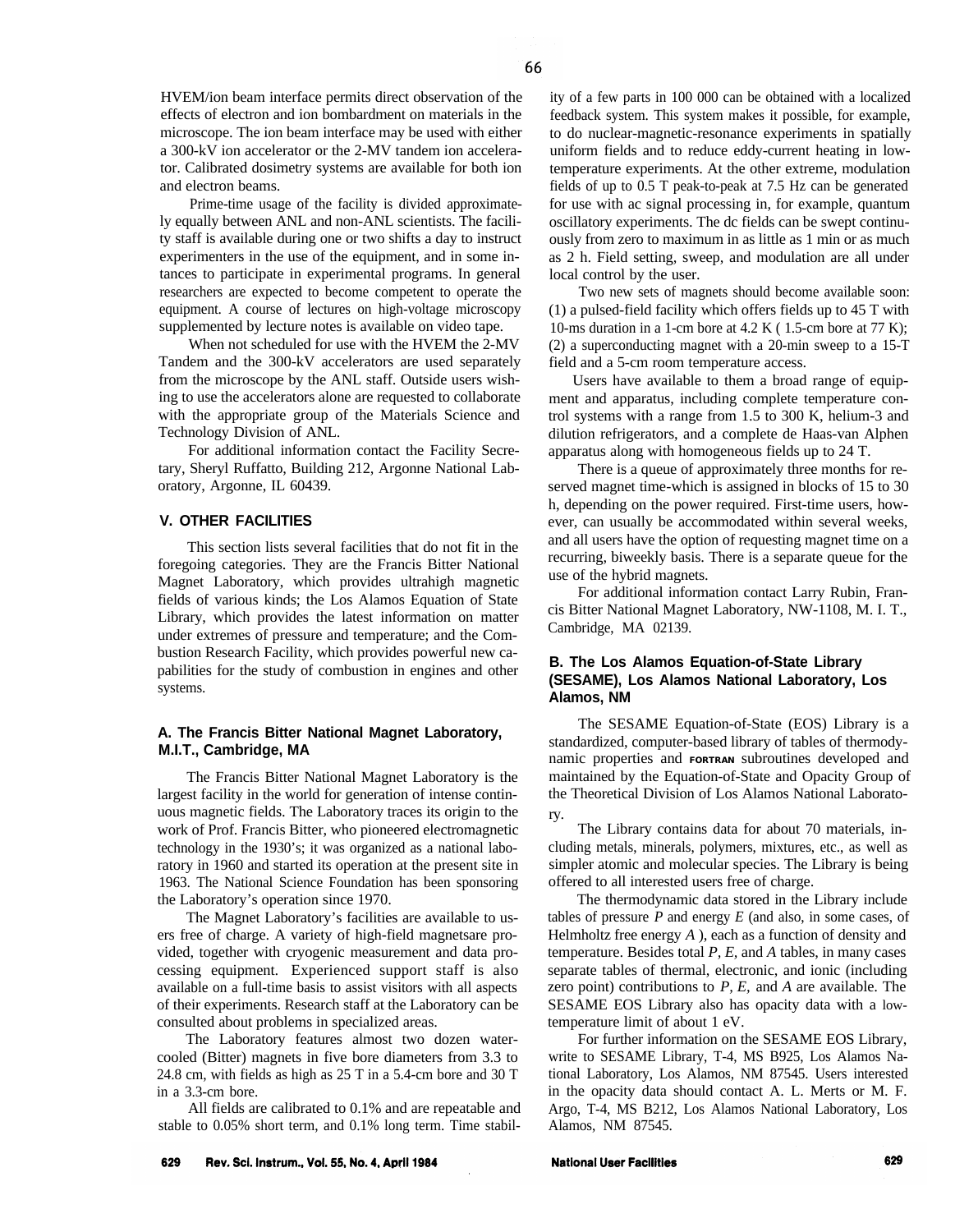## **C. Combustion Research Facility, Sandia National Laboratories, Livermore, CA**

The Combustion Research Facility (CRF) at Sandia National Laboratories in Livermore provides scientists an opportunity to study all phases of combustion science and technology. Researchers from universities, industry, and other government laboratories are encouraged to use the many laboratory and computer facilities, and to collaborate with resident scientists studying the basic chemistry and fluid mechanics of flames, as well as combustion phenomena occurring in devices such an engines and coal combustors. Central to nearly all CRF research is the incorporation of the most advanced laser-based techniques, many of which are being developed at the facility.

One part of this program is supported by the Division of Materials Sciences, Office of Basic, Energy Sciences, U. S. Department of Energy, to develop a better understanding of the degradation of ceramic coatings and metallic alloys in the hot, corrosive, particulate-laden environments often present in combustion systems. Here, too, the application of the latest optical techniques has been strongly emphasized. Examples of such techniques, which are either in development or in use to study relevant problems, are:

(1) *In situ* surface Raman spectroscopy, which provides nonintrusive, real-time measurements of the chemical compositions and structural phases of corrosion layers building up on the surfaces of exposed materials.

(2) Raman microscopy, wherein Raman spectra are obtained with 1-µ resolution for the detailed characterization of polycrystalline or amorphous materials typical of most corrosion layers.

(3) Sputter-induced photon spectroscopy, in which optical emissions from excited atoms sputtered from surfaces provide high sensitivity for detecting trace species, including hydrogen, in insulating as well as conducting materials.

(4) Sputter-Raman spectroscopy, in which Raman spectroscopy is used to determine the depth profile of corrosion layers as material is removed by sputtering.

For additional information contact Walter Bauer, Department 8340, Sandia National Laboratories, Livermore, CA 94550.

#### **PRICING AND ORDERING INFORMATION FOR USER FACILITIES REPRINTS**

- PRICES: \$5.00; \$4.50 each for bulk orders of ten or more copies of the same article sent to one address. Delivery is via surface mail. Airmail delivery available at the following surcharge: \$2.50 for the first copy plus \$1.00 for each additional copy sent to one address. *Reprint orders must be prepaid.*
- ORDERS: Please specify REV. SCI. INSTRUM. USER FACILITIES and give the article title, authors, month, and year of publication, and the page number of the article's title page. Send orders accompanied by payment in full (make checks payable to American Institute of Physics) to: *Current Physics Reprints, American Institute of Physics, 335 East 45th Street, New York, NY 10017.*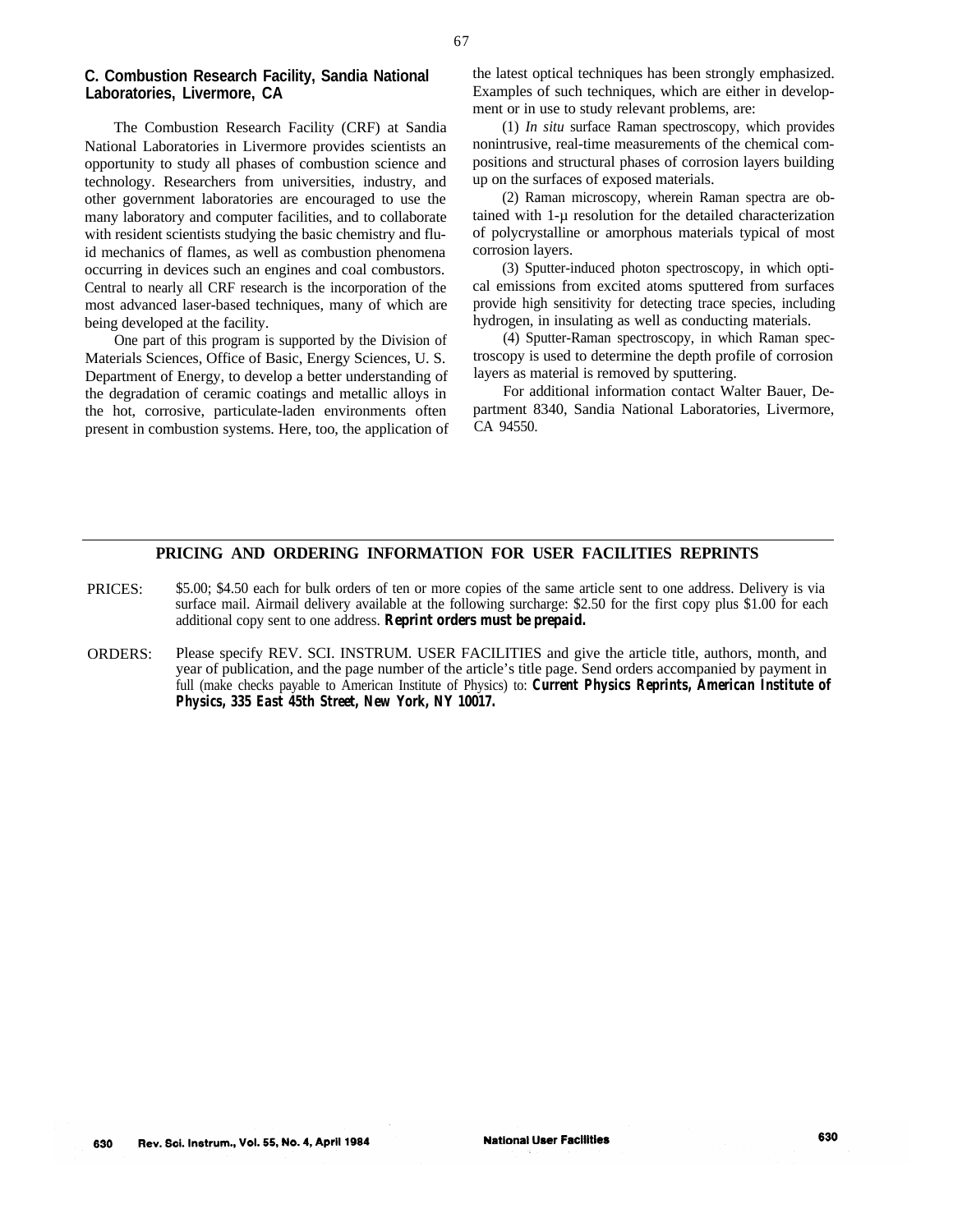## **APPENDIX B**

## **REFERENCES AND RELATED LITERATURE**

- 1. NRC Solid State Sciences Committee, An Assessment of the National Need for Facilities Dedicated to the Production of Synchrotron Radiation, National Academy of Sciences, Washington, D.C., 1976.
- 2. NRC Solid State Sciences Committee, Neutron Research on Condensed Matter: A Study of the Facilities and Scientific Opportunities in the United States, National Academy of Sciences, Washington, D.C., 1977.
- 3. NRC Solid State Sciences Committee, High-Magnetic-Field Research and Facilities, National Academy of Sciences, Washington, D.C., 1979.
- 4. NRC Solid State Sciences Committee, Subcommittee on Free Electron Laser, The Free Electron Laser, National Academy Press, Washington, D.C., 1982.
- 5. NRC Solid State Sciences Committee, Subcommittee on Synchrotron Radiation Facilities, Current Status of Facilities Dedicated to the Production of Synchrotron Radiation, D. W. Lynch, ed., National Academy Press, Washington, D.C., 1983.
- 6. Ames Laboratory, Report of the Review Panel on Neutron Scattering, IS-4761, Ames, Iowa, October 1980.
- 7. NRC Solid State Sciences Committee, Panel on Neutron Scattering, Current Status of Neutron-Scattering Research and Facilities in the United States, National Academy Press, Washington, D.C., 1984.
- 8. National Synchrotron-Radiation Planning Committee, Planning Study for Advanced National Synchrotron-Radiation Facilities, Sandia National Laboratories, Albuquerque, NM, 14 March 1984.
- 9. D. Allan Bromley, "Neutrons in Science and Technology," Physics Today, Vol. 36, No. 12, 30-39, December 1983.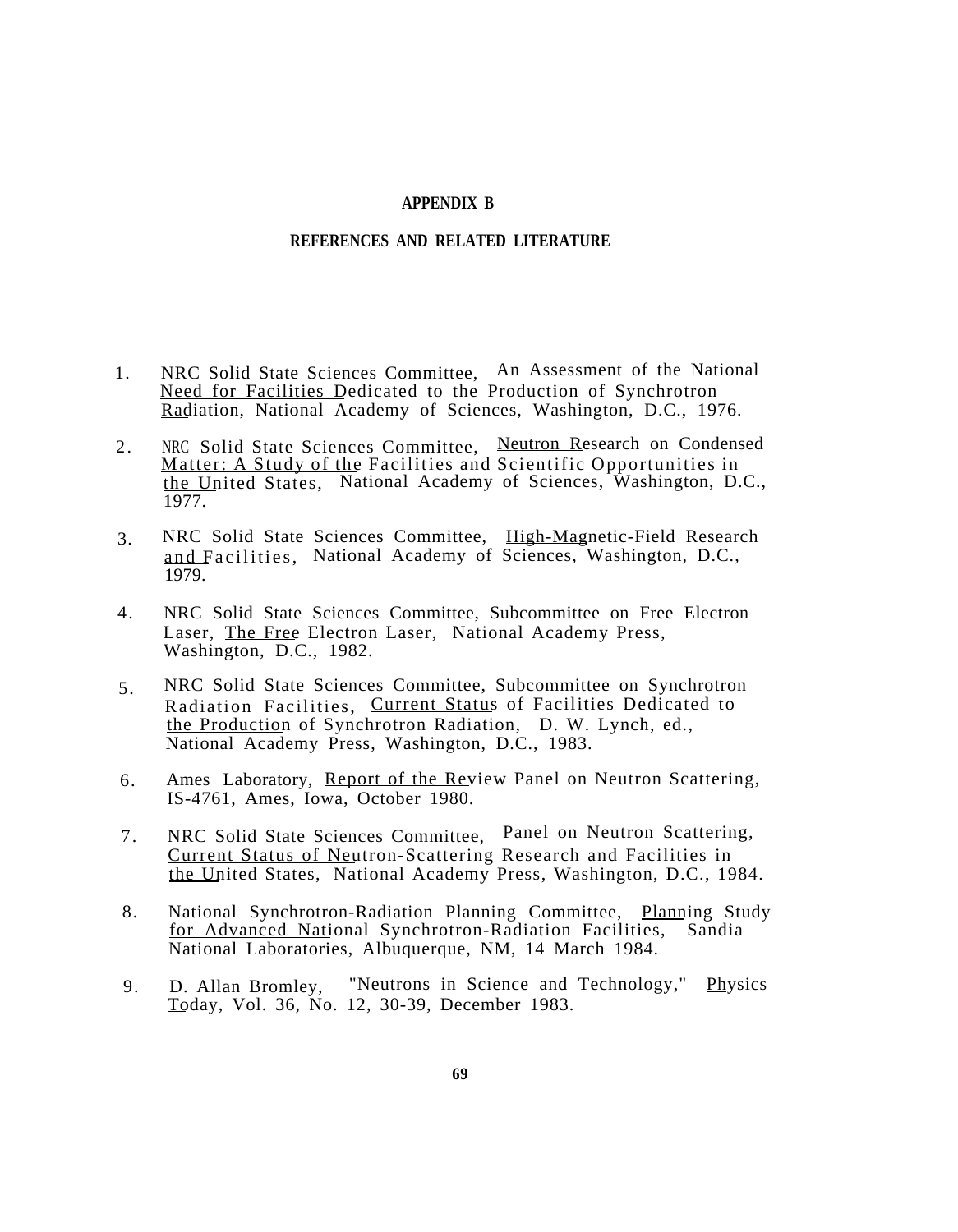- Remarks by Dr. George A. Keyworth, "Materials Research: A Model for Improved University/Industry Cooperation," Address to Materials Research Society, Boston, MA, Office of Science and Technology Policy, Washington, D.C., 14 November 1983. 10.
- 11. National Science Foundation, "Workshop on a National Facility for the Study of Heterogeneous Catalysis," Division of Chemical and Process Engineering, National Science Foundation, Washington, D.C., 8-9 May 1981.
- 12. U.S. Department of Energy, Report of the 1983 HEPAP Subpanel on New Facilities for the U.S. High Energy Physics Program, DOE/ER-0169, Washington, D.C., July 1983.
- 13. NRC Astronomy Survey Committee, Astronomy and Astrophysics for the 1980's: Vol.1:Report of the Astronomy Survey Committee, Chapter 2, National Academy Press, Washington, D.C., 1982.
- 14. Energy Research Advisory Board, Materials R&D Panel, Materials Research and Development, DOE/S-0027, Energy Research Advisory Board, Washington, D.C., November 1983.
- 15. DOE/NSF Nuclear Science Advisory Committee, A Long Range Plan for Nuclear Science, U.S. Department of Energy, Washington, D.C., December 1983.
- 16. NRC Solid State Sciences Committee, Panel on Support of Small Research Projects in Materials Sciences at Universities, Support of Small Research Projects in Materials Sciences at Universities, National Academy of Sciences, Washington, D.C., 1979.
- 17. H. Winick, G. Brown, K. Halbach, and J. Harris, "Wiggler and Undulator Magnets," Physics Today, Vol. 34, No. 5, 50-63, May 1981.
- 18. J. Spencer and H. Winick, in Synchrotron Radiation Research, H. Winick and S. Doniach, eds., Plenum Press, NY, 1980, p. 663.
- 19. A. Hoffman, "Synchrotron Radiation From The Large Electron-Positron Storage Ring," Physics Reports, Vol. 64, 253-281, 1980.
- 20. E. E. Koch, ed., Handbook of Synchrotron Radiation, Vol. I, parts A and B, North-Holland, Amsterdam, 1983.
- 21. NRC Solid State Sciences Committee, Subcommittee on Muon Sources for Solid State Research, Muon Sources for Solid-State Research, National Academy Press, Washington, D.C., 1984.
- 22. George H. Vineyard and L. M. Falicov, "National Facilities for Research in the Physics of Condensed Matter," Review of Scientific Instruments, Vol. 55, No. 4, 620-630, April 1984.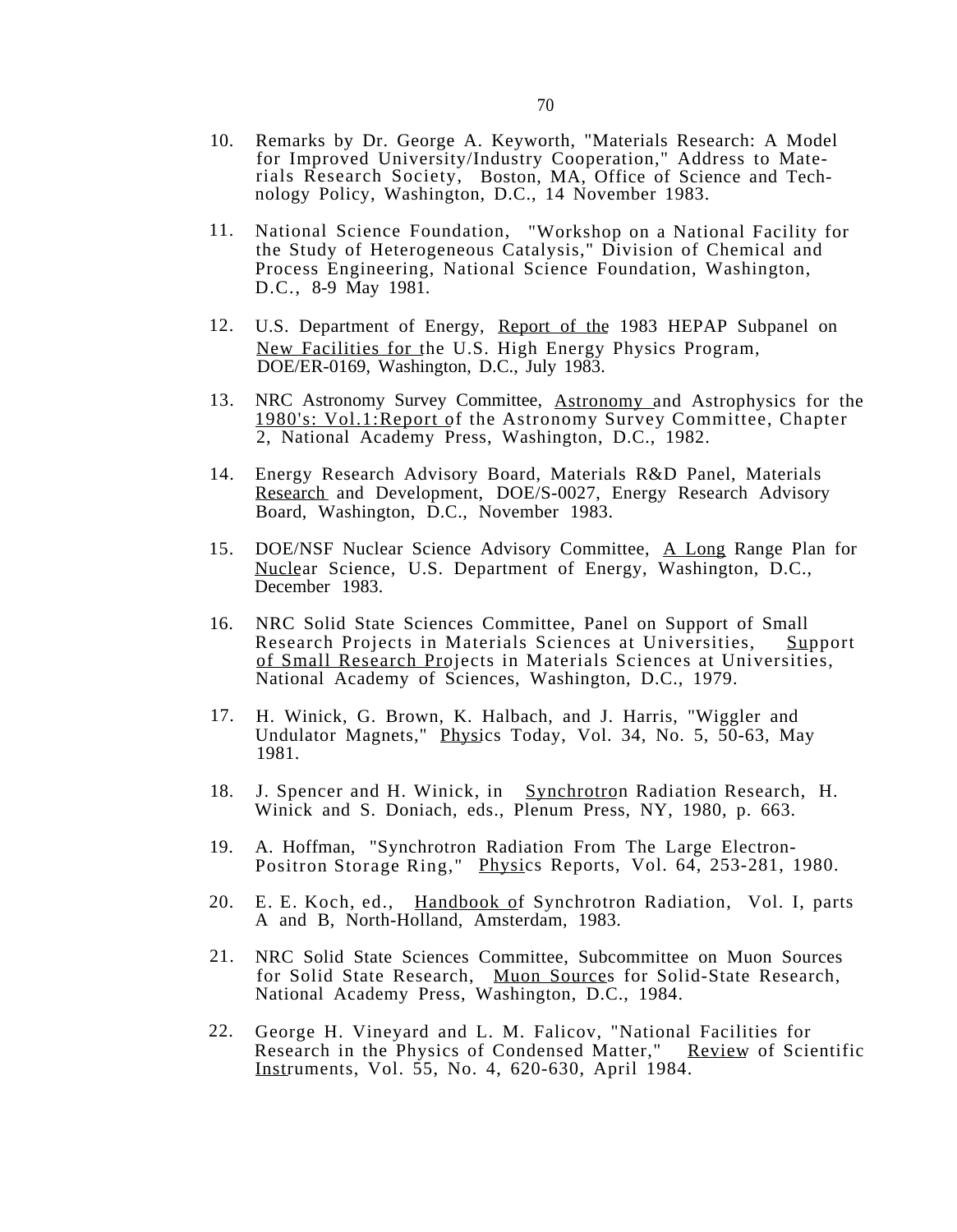- 23. An Assessment of the Needs for Equipment, Instrumentation, and Facilities for Universlty Research in Science and Engineering, National Academy of Sciences, Washington, D.C., 1971.
- 24. Division of Science Resources Studies, Science Resources Studies Highlights, One-fourth of Academic Research Equipment Classified Obsolete, National Science Foundation, Washington, D.C., 1984.
- 25. D. M. Mills, A. Louis, A. Harootunian, J. Huang, and B. Smith, "Time-Resolved X-ray Absorption Spectroscopy of Carbon Monoxide-Myoglobin Recombination After Laser Photolysis," Science, Vol. 223, No. 4638, 811-813, 24 February 1984.
- 26. D. M. Mills, "Time-Resolution Experiments Using X-ray Synchrotron Radiation," Physics Today, Vol. 37, No. 4, 22-30, Apri1 1984.
- 27. K. J. Kim, K. Halbach, and D. Attwood. Proceedings of the Second Topical Meeting on Laser Techniques in the Extreme Ultraviolet, Boulder, 3-7 March 1984 (to be published).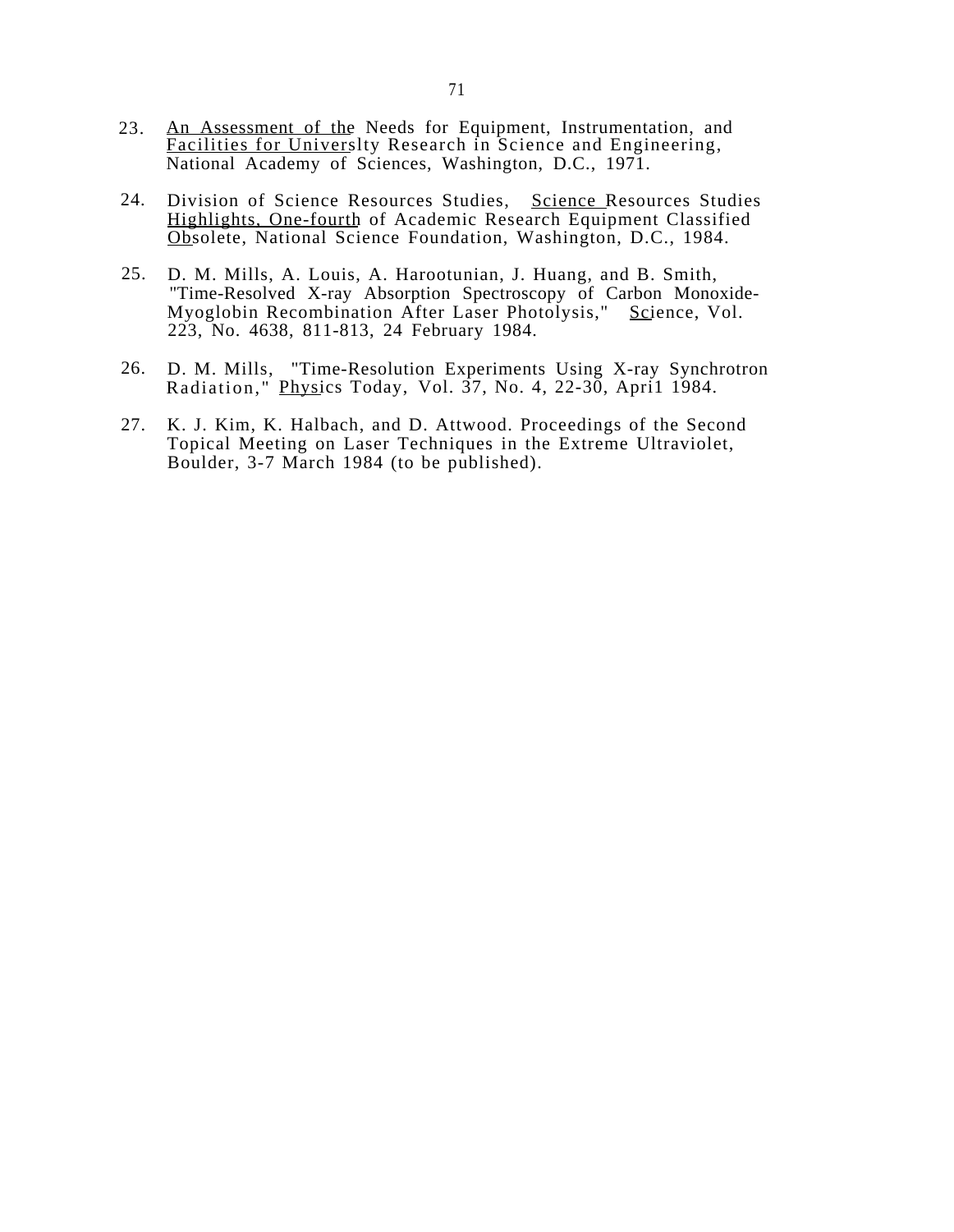# **APPENDIX C**

## **PRESENTATIONS TO THE MAJOR MATERIALS FACILITIES COMMITTEE**

## **CONTENTS**

FOREWORD

I . WORKSHOP: MARCH 17-19, 1984\*

A. INTRODUCTION

Probing Matter with Electrons, Neutrons, and Photons J. D. Litster, Massachusetts Institute of Technology

- B. SCIENTIFIC OPPORTUNITIES WITH SYNCHROTRON RADIATION D. W. Lynch, Iowa State University, Chairman
	- 1. X-Ray Physics
		- D. E. Moncton, Brookhaven National Laboratory
	- 2. Scientific Opportunities with Vacuum Ultraviolet (Soft X-Ray) Synchrotron Radiation from Insertion Devices J. Stohr, Exxon Research & Engineering Company
	- 3. X-Ray Microprobe Characterization of Materials: The Case for Undulators on Advanced Storage Rings C. J. Sparks, Jr., Oak Ridge National Laboratory
	- 4. Synchrotron Radiation Research in Biology and Medicine K. Hodgson, Stanford University
- **C.** SCIENTIFIC OPPORTUNITIES WITH NEUTRONS R. J. Birgeneau, Massachusetts Institute of Technology, Chairman
	- 1. Physics
		- J. D. Axe, Brookhaven National Laboratory
	- 2. Chemistry
		- B. Fender, Institut Laue-Langevin

<sup>\*</sup> S. A. Rice, University of Chicago, and J. D. Litster, Massachusetts Institute of Technology, served as Co-Chairmen of a panel discussion on March 17.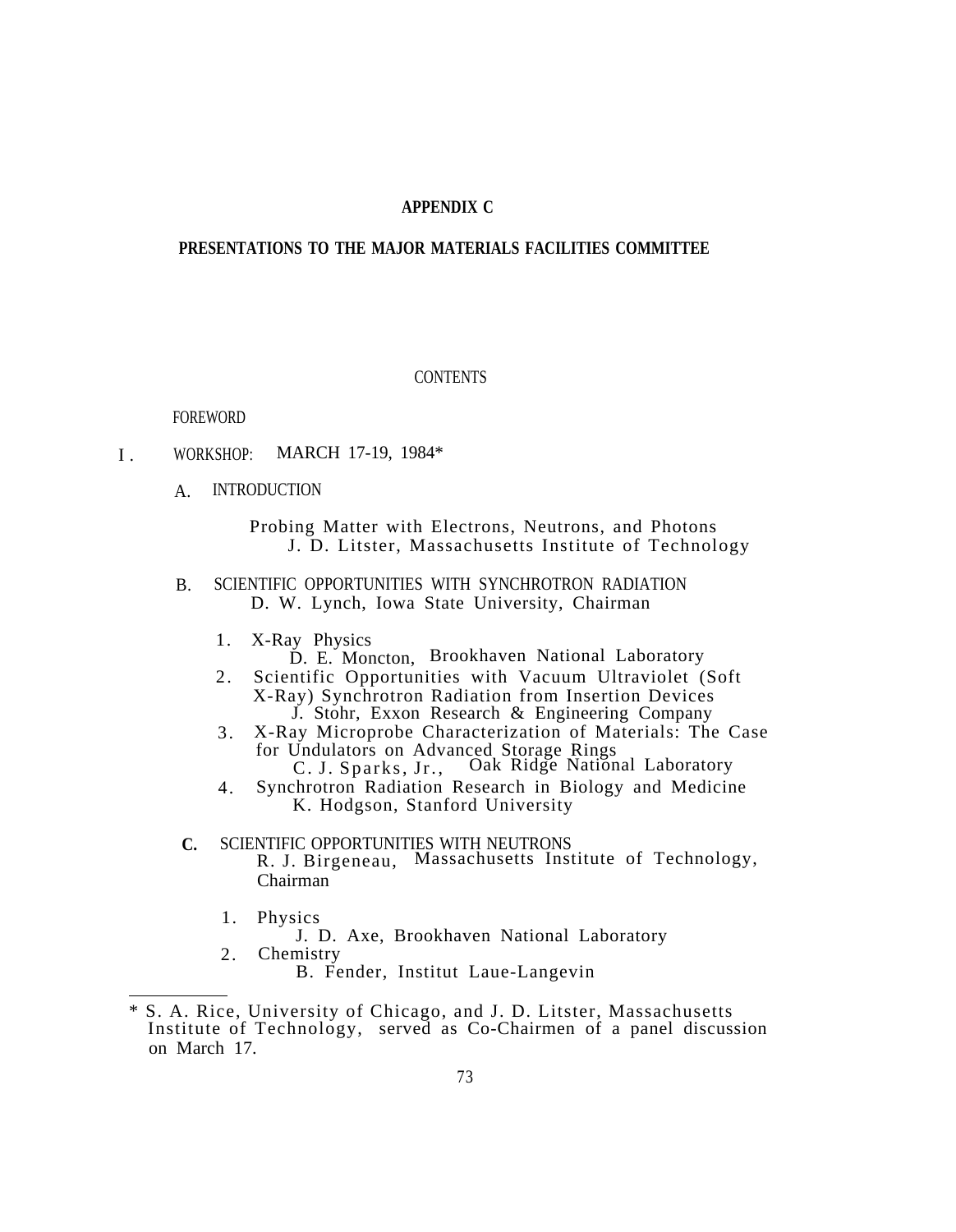- 3. Scientific Opportunities with Neutrons in Materials Science
	- J. R. Weertman, Northwestern University
- 4. Application of Neutron Beam Research in Biology and Medicine
	- P. B. Moore, Yale University
- D. OVERVIEW OF RELATED REPORTS
	- 1. Current Status of Neutron Scattering Research and Facilities the United States
	- S. A. Werner, University of Missouri 2. Planning Study for Advanced National Synchrotron Radiation Facilities

M. L. Knotek, Sandia National Laboratories

E. PROPOSED NEW AND UPGRADED FACILITIES FOR SYNCHROTRON RADIATION RESEARCH

D. W. Lynch, Iowa State University, Chairman

- 1. Prospectus for a 6 GeV Synchrotron Source, Argonne National Laboratory
	- Presented by K. L. Kliewer
- 2. Planned Evolution of the NSLS, Brookhaven National Laboratory
	- Presented by D. E. Moncton
- 3. A Prospectus for a 6 GeV Dedicated Synchrotron Radiation Facility at Cornell University, Cornell High Energy Synchrotron Source
	- Presented by B. D. McDaniel
- 4. The Advanced Light Source: Scientific Opportunities, Lawrence Berkeley Laboratory Presented by H. Grunder
- 5. SSRL's Planning for a New Synchrotron Radiation Facility including a 6 GeV Storage Ring, Stanford Synchrotron Radiation Laboratory
	- Presented by A. I. Bienenstock and H. Wiedemann
- F. PROPOSED NEW AND UPGRADED FACILITIES FOR NEUTRON SCATTERING R. J. Birgeneau, Massachusetts Institute of Technology, Chairman
	- 1. The Argonne Neutron Plan, Argonne National Laboratory Presented by G. H. Lander
	- 2. Guide Hall at the High Flux Beam Reactor, Brookhaven National Laboratory

Presented by B. P. Schoenborn

3. WNR/PSR Experimental Hall Expansion, Los Alamos National Laboratory

Presented by J. C. Browne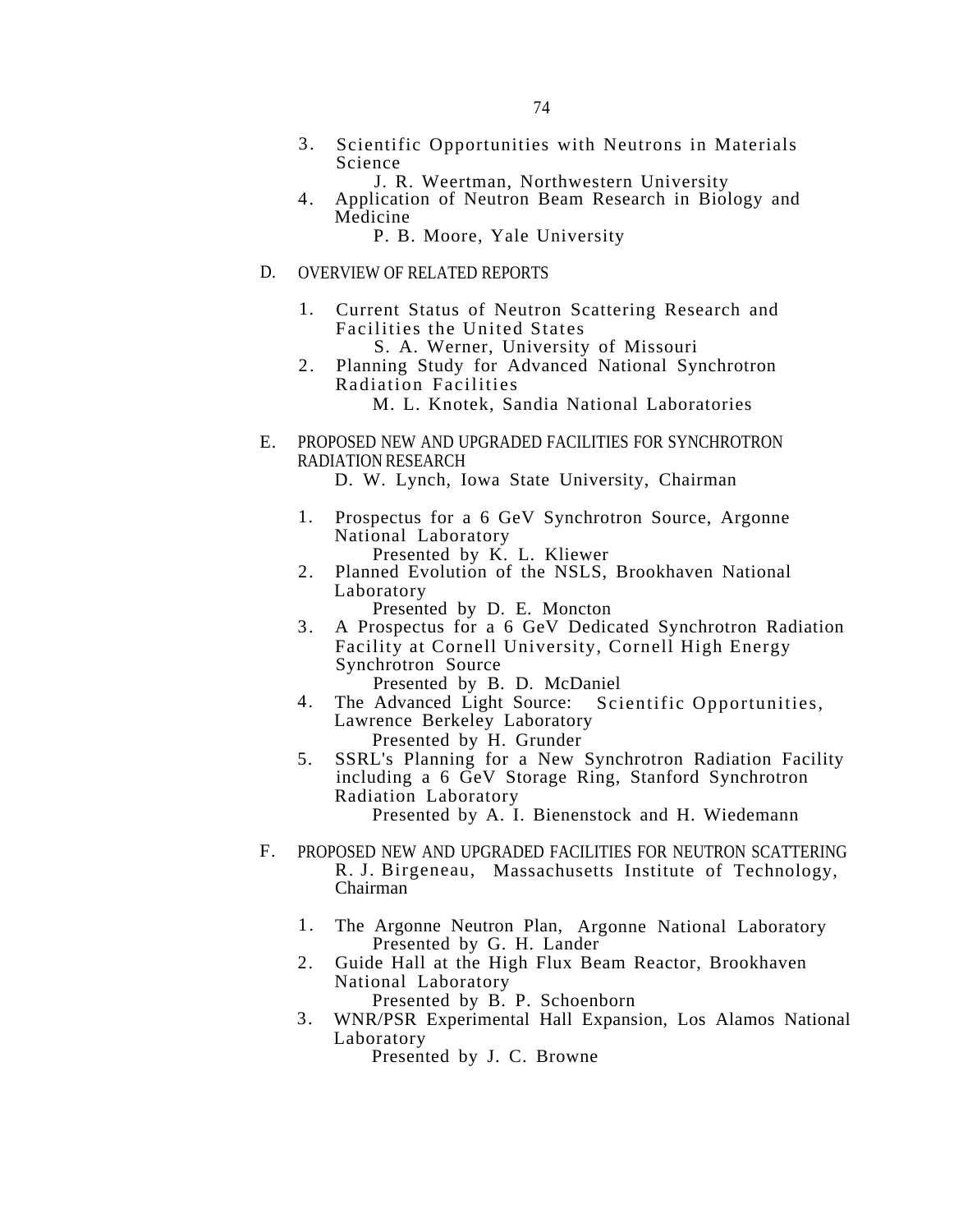- 4. NBS Center for Cold Neutron Research, National Bureau of Standards
	- Presented by J. M. Rowe
- 5. ORNL Presentation to the Major Materials Facilities Committee of the National Research Council, Oak Ridge National Laboratory Presented by R. M. Moon
- G. THE ROLE OF NATIONAL LABORATORIES IN MATERIALS RESEARCH
	- 1. The Role of National Laboratories in Materials Science Research

H. Postma, Oak Ridge National Laboratory

- 2. Synchrotron R&D at the Defense Programs Laboratories P. E. Coyle, Lawrence Livermore National Laboratory
- 3. Overview of the Recent ERAB Report on Materials Research and Development R. H. Pry, Gould, Inc.

# II. COMMITTEE MEETING MAY 3, 1984

OTHER KINDS OF MAJOR MATERIALS FACILITIES A. Narath, AT&T Bell Laboratories, Chairman

1. High Magnetic Field Research in the U.S. - Status of the National Facility and Future Opportunities

P. A. Wolff, Massachusetts Institute of Technology 2. The Materials Research Laboratory Program

- W. D. Nix, Stanford University
- 3. Toward an Advanced Materials Processing and Analysis Center (AMPAC) H. K. Bowen, R. M. Latanision, and J. B. Vander Sande, Massachusetts Institute of Technology
- III. LIST OF RELEVANT REPORTS
- IV. PARTICIPANTS AT THE WORKSHOP, COMMITTEE, AND PANEL MEETINGS
- V. CORRESPONDENTS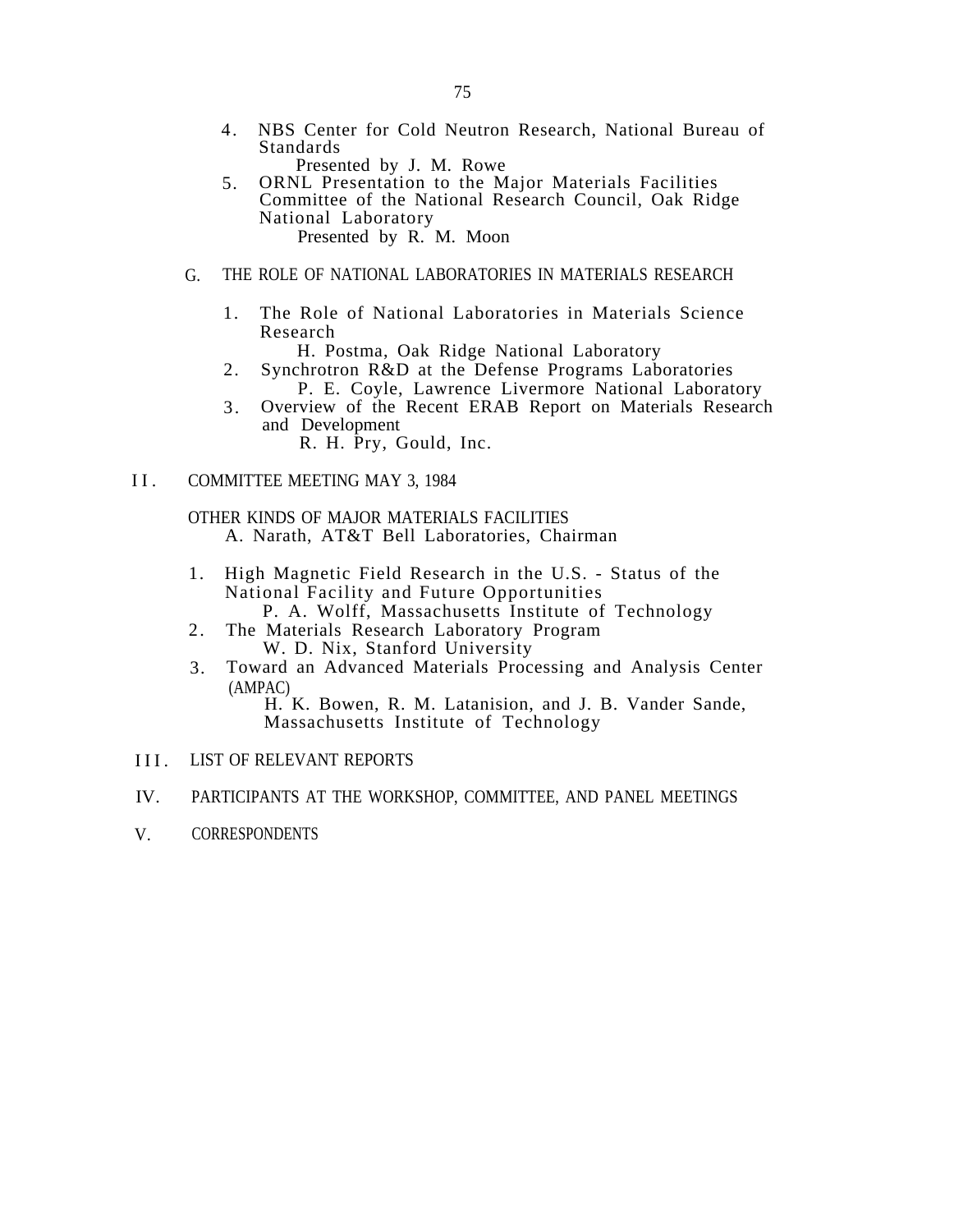## **APPENDIX D**

## **PRESENTATIONS TO PANELS OF THE MAJOR MATERIALS FACILITIES COMMITTEE**

## Neutron Scattering Panel National Academy of Sciences, Washington, D.C. February 26-27, 1984

Argonne National Laboratory: R. Kustom, G. Lander Brookhaven National Laboratory: V. Emory, B. Schoenborn Los Alamos National Laboratory: J. Browne, R. Silver National Bureau of Standards: M. Rowe, C. Han Oak Ridge National Laboratory: H. Mook, R. Moon, Jr. Department of Energy Perspective: L. Ianniello National Bureau of Standards Perspective: R. Kammer

> Synchrotron Radiation Panel Molecular Biology Institute University of California at Los Angeles February 28, 1984

- A 1.6 GeV Storage Ring: D. Shirley, D.Attwood, Lawrence Berkeley Laboratory
- A 6 GeV Storage Ring\*: A. Bienenstock, H. Wiedemann, Stanford Synchrotron Radiation Laboratory; D. Mills, B. Battermann, Cornell High Energy Synchrotron Source; M. Blume, S. Krinsky, Brookhaven National Laboratory; K. Kliewer, Y. Cho, Argonne National Laboratory
- \* The speakers shared the time describing science for a 6 GeV machine; each devoted a modest fraction of his presentation to site-specific plans.